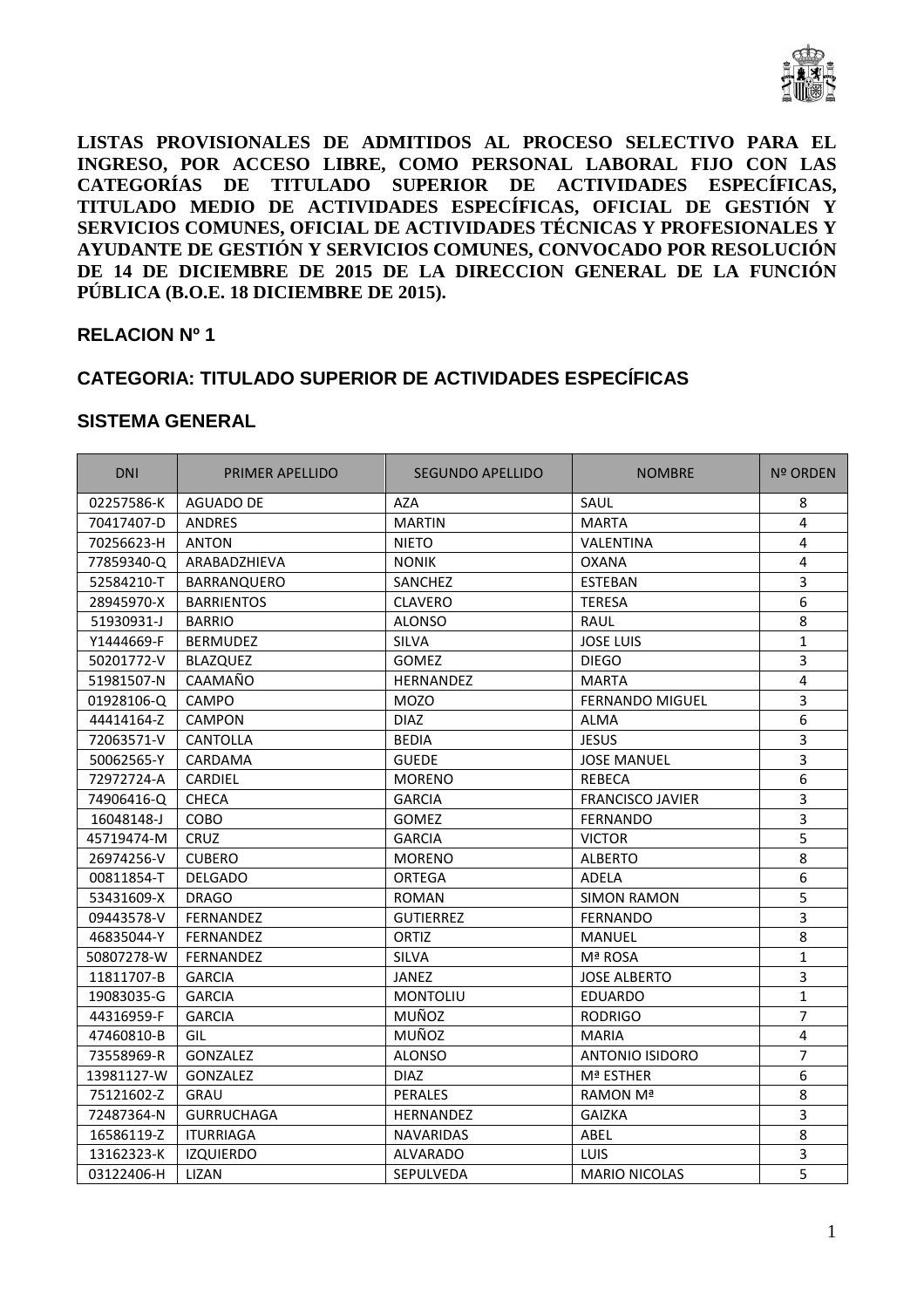

| <b>DNI</b> | PRIMER APELLIDO    | <b>SEGUNDO APELLIDO</b> | <b>NOMBRE</b>           | <b>Nº ORDEN</b> |
|------------|--------------------|-------------------------|-------------------------|-----------------|
| 30649193-Z | LLARENA            | CARBALLO                | PEDRO                   | 5               |
| 33513403-B | LOPEZ              | <b>DIAZ</b>             | Mª PILAR                | $\mathbf{1}$    |
| 05280075-B | LOPEZ              | <b>IZQUIERDO</b>        | DIANA ROSA              | 6               |
| 53552424-Y | <b>LOPEZ</b>       | <b>OVIES</b>            | <b>EDUARDO</b>          | 3               |
| 50469234-N | <b>MANZANERO</b>   | <b>SUAREZ</b>           | <b>EMILIO</b>           | 5               |
| 53495142-V | <b>MARINA</b>      | <b>BREYSSE</b>          | <b>MANUEL</b>           | $\mathbf{1}$    |
| 50759034-N | <b>MARTIN</b>      | CARRILLO                | <b>AINHOA</b>           | 6               |
| 50173461-L | <b>MARTIN</b>      | <b>GANADO</b>           | <b>CELIA</b>            | 6               |
| 50459972-L | <b>MARTINEZ</b>    | <b>FERNANDEZ</b>        | <b>ELENA</b>            | $\mathbf{1}$    |
| 51789269-P | <b>MEHRAVARAN</b>  | <b>GOLSEFIDI</b>        | <b>NEGAR</b>            | $\overline{4}$  |
| 74909054-D | <b>MIRANDA</b>     | <b>FERNANDEZ</b>        | ROSA Mª                 | 6               |
| 06630411-V | MUÑOZ              | <b>TORRES</b>           | <b>CAROLINA</b>         | 3               |
| 02642275-N | <b>NAVARRO</b>     | <b>GARCIA</b>           | <b>BEGOÑA</b>           | $\overline{4}$  |
| 13770591-P | <b>OBESO</b>       | <b>VILLAVERDE</b>       | <b>Mª MONTSERRAT</b>    | 6               |
| 09041512-M | PABLO              | <b>GONZALEZ</b>         | <b>ALVARO DE</b>        | $\overline{7}$  |
| 24374726-Q | PALMI              | <b>ALCOBER</b>          | <b>INMACULADA</b>       | 6               |
| 47354016-Y | PEREZ              | <b>LONGUEIRA</b>        | <b>NATALIA</b>          | 6               |
| 07226458-L | POLO               | <b>PRIETO</b>           | <b>ALMUDENE</b>         | $\overline{4}$  |
| 29133530-M | POLO               | SAVICENTE               | <b>CESAR</b>            | 3               |
| 43189335-G | <b>RODRIGUEZ</b>   | <b>MARTIN</b>           | <b>MARGARITA</b>        | 6               |
| 33509957-S | <b>RODRIGUEZ</b>   | <b>RIVERO</b>           | <b>ANGEL EUGENIO</b>    | 3               |
| 53217246-F | <b>ROMERO</b>      | <b>MARTINEZ</b>         | <b>CARMEN PAULA</b>     | 6               |
| 31736228-T | <b>RUBIO</b>       | <b>JIMENEZ</b>          | Mª ANGELES              | 8               |
| 48382440-P | <b>SAN ANTONIO</b> | <b>GIMENEZ</b>          | <b>JOSE</b>             | 5               |
| 30545307-L | <b>SANTIAGO</b>    | <b>HERAS</b>            | <b>FRANCISCO JAVIER</b> | $\overline{5}$  |
| 28745669-Q | <b>SERNA</b>       | <b>GALLEGO</b>          | <b>AMANDA</b>           | 6               |
| 02784790-L | <b>SOLIS</b>       | <b>MENCIA</b>           | <b>CRISTIAN</b>         | $\overline{2}$  |
| 18949955-W | SOLSONA            | VILLALBA                | <b>VICTOR MANUEL</b>    | $\mathbf{1}$    |
| 09147489-K | <b>STUDYONOV</b>   | <b>STUDYONOV</b>        | <b>MYKHAYLO</b>         | 8               |
| 09247193-C | <b>STUDYONOVA</b>  | <b>GROSHEVA</b>         | <b>TETYANA</b>          | 8               |
| 35566507-C | VALADO             | <b>MONTERO</b>          | <b>MIRIAM</b>           | 4               |
| 33321982-L | VARELA             | <b>GONZALEZ</b>         | AMAI                    | $\overline{2}$  |
| X1278046-M | VASSALO            | <b>NEVES LOURENÇO</b>   | Mª ANA                  | $\overline{4}$  |
| 06543619-G | VAZQUEZ            | <b>MENDEZ</b>           | <b>ANA ISABEL</b>       | $\overline{2}$  |
| 07492587-S | <b>VILLORIA</b>    | <b>MORILLO</b>          | <b>MARIO</b>            | $\overline{7}$  |
| 53690298-H | <b>ZORRILLA</b>    | <b>RODRIGUEZ</b>        | <b>FRANCISCO JAVIER</b> | 5               |

## **CATEGORIA: TITULADO MEDIO DE ACTIVIDADES ESPECÍFICAS**

| <b>DNI</b> | <b>PRIMER APELLIDO</b> | <b>SEGUNDO APELLIDO</b> | <b>NOMBRE</b>         | <b>Nº ORDEN</b> |
|------------|------------------------|-------------------------|-----------------------|-----------------|
| 14305334-R | ABRIL                  | <b>PEREZ</b>            | <b>CRISTINA MARIA</b> |                 |
| 71958115-Q | ALCALDE                | <b>RODRIGUEZ</b>        | SONIA                 |                 |
| 71436014-S | <b>ALONSO</b>          | <b>MURCIEGO</b>         | <b>SARA</b>           |                 |
| 71668338-Q | ALVAREZ                | ARECES                  | <b>VIOLETA</b>        | 4               |
| 52478949-X | <b>ALVAREZ</b>         | <b>HARRIS</b>           | SARA ELENA            |                 |
| 10204674-B | ALVAREZ                | <b>PRIETO</b>           | SANDRA                |                 |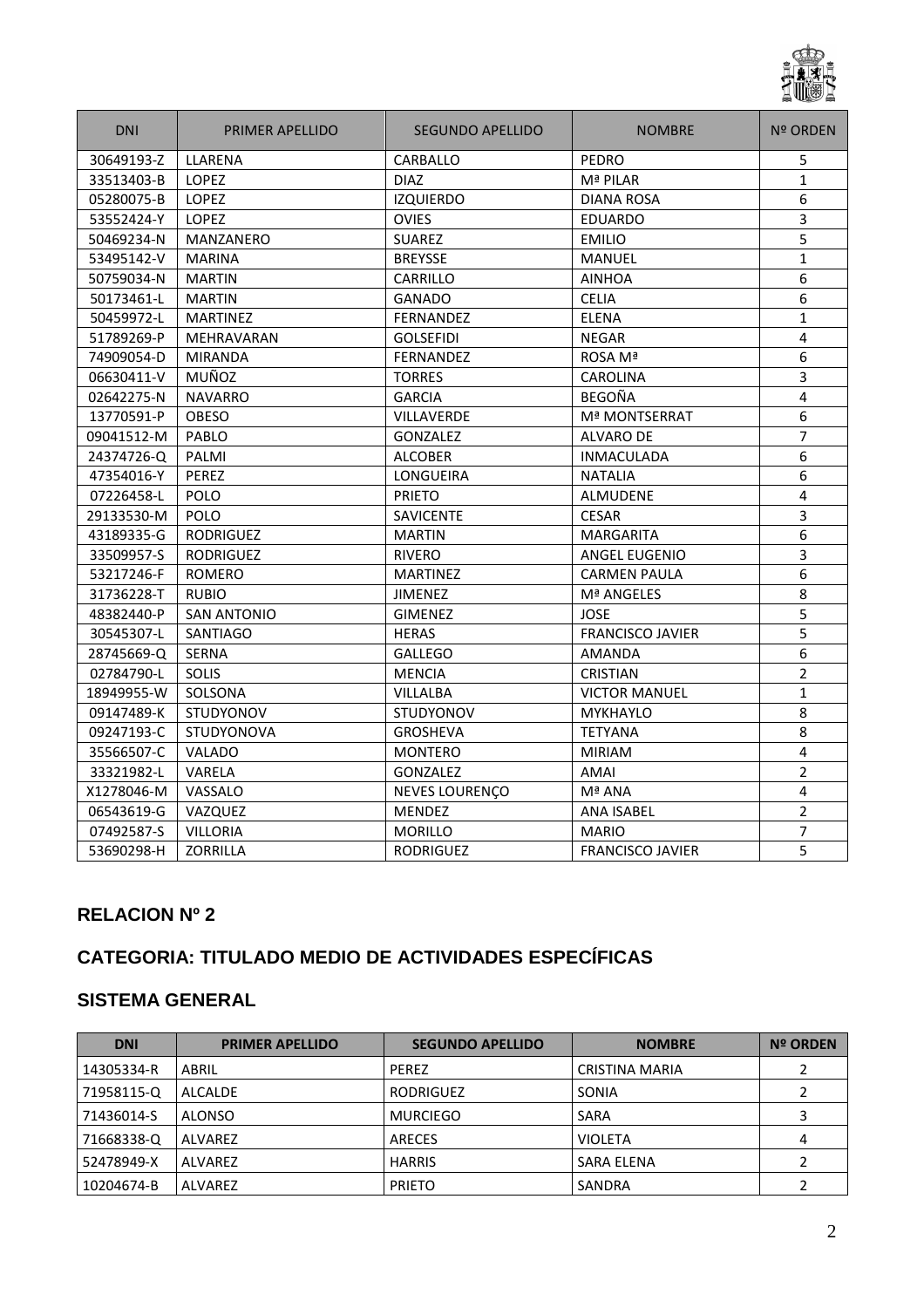

| <b>DNI</b> | <b>PRIMER APELLIDO</b> | <b>SEGUNDO APELLIDO</b> | <b>NOMBRE</b>            | <b>Nº ORDEN</b>         |
|------------|------------------------|-------------------------|--------------------------|-------------------------|
| 52506947-V | ALVARO                 | <b>GOMEZ</b>            | <b>GEMMA MARIA</b>       | 3                       |
| 71954834-R | <b>ANTOLIN</b>         | <b>TORRES</b>           | VANESSA                  | $\overline{2}$          |
| 51132078-L | ARGÜESO                | <b>ETAYO</b>            | <b>MARTA</b>             | $\overline{3}$          |
| 03843325-W | ATALAYA                | <b>ROMERO</b>           | MARIA ALMUDENA           | $\overline{2}$          |
| 47074102-W | <b>AZNAR</b>           | <b>RODRIGUEZ</b>        | <b>JUAN IGNACIO</b>      | $\mathbf 2$             |
| 48657109-B | <b>AZORIN</b>          | <b>VICENTE</b>          | <b>BEATRIZ</b>           | $\mathbf 1$             |
| 05287583-K | <b>BARREDA</b>         | <b>MANSO</b>            | MARIA PILAR DE LA        | $\overline{3}$          |
| 07501732-Y | <b>BARTOLOME</b>       | ANTO                    | <b>CRISTINA</b>          | 4                       |
| 53596544-N | <b>BEJARANO</b>        | <b>NAVAJAS</b>          | <b>FRANCISCO GABRIEL</b> | $\overline{\mathbf{3}}$ |
| 18172238-F | <b>BELLOC</b>          | <b>DIESTE</b>           | <b>ANA MARIA</b>         | $\overline{3}$          |
| 46858074-J | <b>BERMEJA</b>         | <b>GIGORRO</b>          | <b>IGNACIO</b>           | $\overline{\mathbf{4}}$ |
| 11894430-A | <b>BERMUDEZ</b>        | SANCHEZ                 | <b>MINERVA</b>           | 3                       |
| 44472745-Z | <b>BLANCO</b>          | PEREZ                   | <b>MARIA</b>             | $\overline{2}$          |
| 71451875-Y | <b>BODERO</b>          | VIDAL                   | <b>ERNESTO</b>           | $\overline{2}$          |
| 03836047-S | <b>BONACHE</b>         | <b>GUTIERREZ</b>        | MIGUEL ANGEL             | $\overline{\mathbf{3}}$ |
| 71093876-W | <b>BRAVO</b>           | SANCHEZ                 | <b>ROCIO</b>             | $\overline{2}$          |
| 77136992-Y | <b>BUENDIA</b>         | <b>CRUZ</b>             | <b>FRANCISCO JOSE</b>    | $\overline{2}$          |
| 70886568-Q | <b>BUENO</b>           | <b>GARCIA</b>           | <b>MARIA SOLEDAD</b>     | $\mathbf 1$             |
| 05206604-W | CABELLO                | <b>BRIONES</b>          | <b>CRISTINA</b>          | 3                       |
| 51083882-P | CABELLO                | <b>HERRANZ</b>          | <b>MARIA</b>             | $\overline{2}$          |
| 05308004-H | CABRERA                | PEREZ                   | <b>MARIA VICTORIA</b>    | $\mathbf{1}$            |
| 50755835-X | <b>CACERES</b>         | <b>GARCIA</b>           | <b>SILVIA</b>            | $\mathbf{1}$            |
| 71291532-L | <b>CACHO</b>           | <b>RUIZ</b>             | <b>PATRICIA</b>          | $\overline{2}$          |
| 53000441-T | <b>CAMPA</b>           | <b>TUDELA</b>           | <b>MARIA PAZ</b>         | $\mathbf{1}$            |
| 04587408-N | CANO                   | <b>MORENO</b>           | <b>BEATRIZ</b>           | 4                       |
| 80119679-B | CANTERO                | SANZ                    | BEGOÑA                   | $\mathbf{1}$            |
| 23266939-R | <b>CAPARROS</b>        | <b>MARTINEZ</b>         | <b>AGUEDA MARIA</b>      | $\overline{2}$          |
| 73008767-M | <b>CARCAS</b>          | <b>MULLOR</b>           | RAQUEL LAURA             | 4                       |
| 28993656-V | CARDONA                | CRUAÑES                 | <b>MARIA VICTORIA</b>    | 3                       |
| 07224155-Q | CARRASCO               | DAMIAN                  | <b>SYLVIA</b>            | 3                       |
| 02641337-V | <b>CASILLAS</b>        | <b>MORENO</b>           | <b>MARIA ESTHER</b>      | $\overline{2}$          |
| 07872456-Q | <b>CASTILLO</b>        | PARDO DE VERA           | ANA MARIA DEL            | $\overline{3}$          |
| 71444769-F | CASTRO                 | FERNANDEZ               | <b>VERONICA</b>          | $\overline{3}$          |
| 09349417-D | <b>CASTRO</b>          | <b>GONZALEZ</b>         | <b>MARIA CRISTINA DE</b> | 4                       |
| 71015421-T | <b>CEPEDA</b>          | PEREZ                   | <b>ISABEL</b>            | $\mathbf{1}$            |
| 50981566-L | CERRO                  | <b>MARTIN</b>           | PEDRO DEL                | $\mathbf{1}$            |
| 75269162-Y | <b>CESPEDES</b>        | <b>LOPEZ</b>            | ROSA MARIA               | $\overline{3}$          |
| 51122478-X | <b>CONCEJERO</b>       | <b>GOMEZ DE SALAZAR</b> | <b>BELEN</b>             | $\overline{2}$          |
| 44496210-L | COSTA                  | MUÑOZ                   | SARA                     | 4                       |
| 24244082-N | <b>CUESTA</b>          | MORALES                 | CARLOS                   | 4                       |
| 53392744-S | <b>DELGADO</b>         | <b>BRILLAS</b>          | <b>MARTA</b>             | $\overline{3}$          |
| 52273629-B | DELGADO                | GONZALEZ                | <b>JESUS</b>             | $\overline{3}$          |
| 32670635-R | <b>DIAZ</b>            | SANJURJO                | <b>CRISTINA</b>          | 3                       |
| 71432180-E | <b>DIEZ</b>            | ALEGRE                  | <b>MARIA ISABEL</b>      | $\overline{2}$          |
| 71679349-X | <b>DIEZ</b>            | VALDES                  | SILVIA                   | $\overline{2}$          |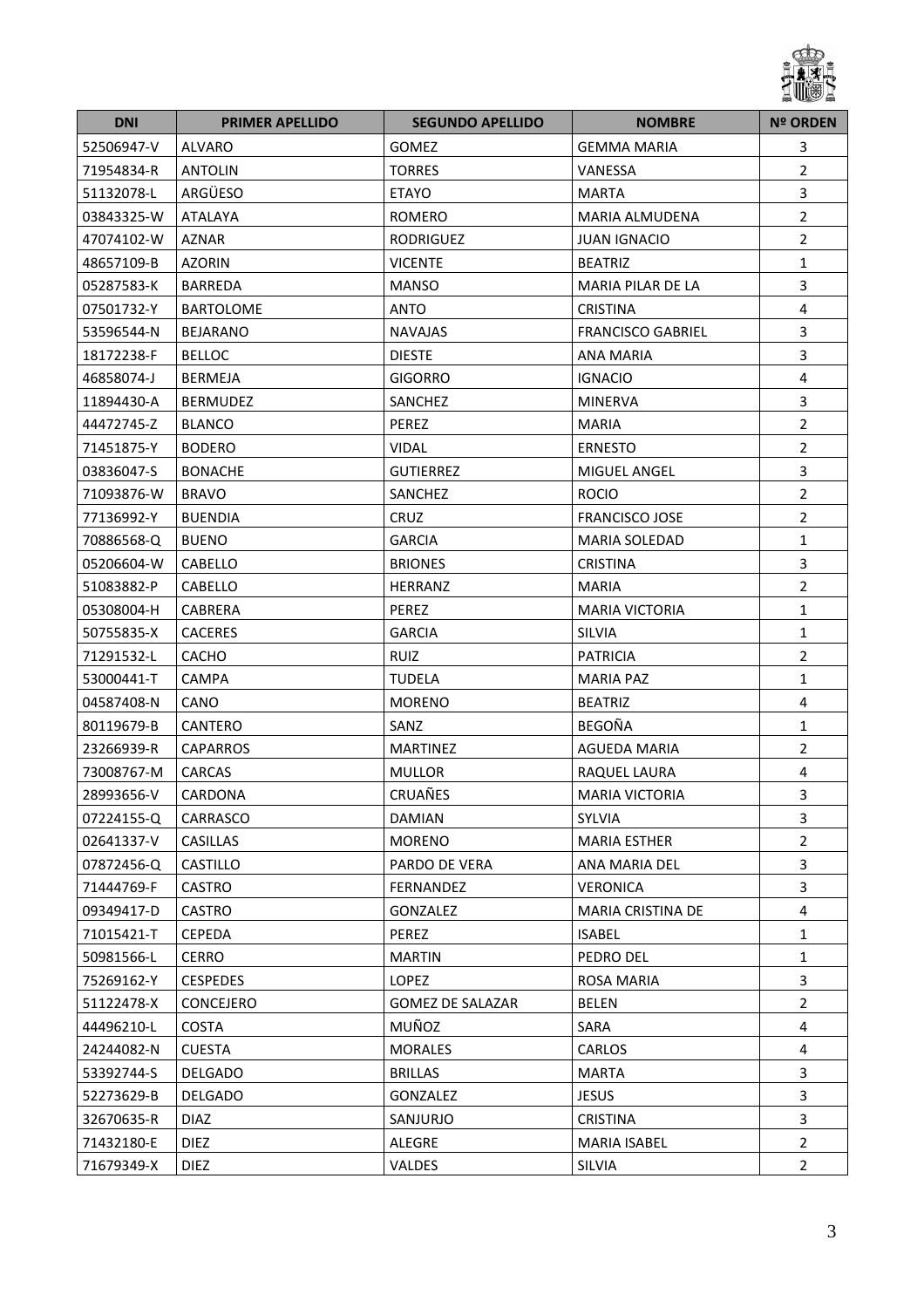

| <b>DNI</b> | <b>PRIMER APELLIDO</b> | <b>SEGUNDO APELLIDO</b> | <b>NOMBRE</b>              | <b>Nº ORDEN</b>         |
|------------|------------------------|-------------------------|----------------------------|-------------------------|
| 05074336-Q | <b>EJEDA</b>           | <b>MEDINA</b>           | SUSANA                     | 1                       |
| 46993731-Q | <b>ENRIQUE</b>         | <b>SITGES</b>           | CARLA                      | 3                       |
| 72732644-C | <b>ERCILLA</b>         | ORBAÑANOS               | <b>PAULA</b>               | 3                       |
| 71169600-X | <b>ESCUDERO</b>        | <b>DIEZ</b>             | PEDRO MIGUEL               | 3                       |
| 51102673-P | <b>ESPEJO</b>          | LARA                    | LAURA ESTHER               | $\overline{2}$          |
| 44841678-G | <b>ESPIÑO</b>          | LOPEZ                   | <b>LUCIA</b>               | 3                       |
| 48559591-J | <b>ESQUIVA</b>         | <b>FERRANDEZ</b>        | <b>FRANCISCO</b>           | $\mathbf{1}$            |
| 52546882-R | <b>EXPOSITO</b>        | <b>HERMOSILLA</b>       | MANUELA                    | $\mathbf{1}$            |
| 53500864-N | <b>FELGUERA</b>        | <b>MARTIN</b>           | <b>PATRICIA</b>            | $\overline{2}$          |
| 48364880-C | <b>FERNANDEZ</b>       | ALVAREZ                 | <b>NURIA</b>               | 4                       |
| 32894038-J | FERNANDEZ              | <b>BESSONE</b>          | <b>LAURA ANDREA</b>        | $\overline{2}$          |
| 71878105-T | FERNANDEZ              | <b>GARCIA</b>           | LUISA FERNANDA             | 3                       |
| 50195122-Z | FERNANDEZ              | HERNANDEZ               | <b>ASCENSION</b>           | 3                       |
| 73013169-Z | FERNANDEZ              | SARASA                  | LUCIA                      | 3                       |
| 50196223-B | <b>FERRETE</b>         | MARCHAMALO              | <b>ROCIO</b>               | $\overline{\mathbf{4}}$ |
| 53021161-C | <b>FORCADA</b>         | SANCHEZ                 | <b>VERONICA</b>            | $\overline{2}$          |
| 03463077-J | <b>FRUTOS</b>          | SANZ                    | <b>MARIA CONCEPCION DE</b> | 3                       |
| 05384448-X | <b>FUENTES</b>         | AYUSO                   | <b>MARIA LUISA</b>         | $\overline{2}$          |
| 50460623-A | <b>FUNCHAL</b>         | <b>BARATAS</b>          | <b>MARIA LUISA</b>         | $\overline{2}$          |
| 47302461-V | <b>GALLARDO</b>        | VARGAS                  | <b>ELENA</b>               | 4                       |
| 13727414-W | GALLO                  | HORMAECHEA              | <b>MARIA ANGELA</b>        | 3                       |
| 09043534-A | GARABALLU              | SANCHEZ                 | <b>FATIMA</b>              | $\overline{3}$          |
| 09433062-A | <b>GARCIA</b>          | <b>ALONSO</b>           | <b>BEATRIZ</b>             | 3                       |
| 76255536-W | <b>GARCIA</b>          | CARMONA                 | <b>MARIA</b>               | $\mathbf{1}$            |
| 33527769-W | <b>GARCIA</b>          | CASADO                  | <b>ELENA</b>               | 3                       |
| 04226548-E | <b>GARCIA</b>          | LUMBRERAS               | PABLO                      | $\overline{3}$          |
| 70262051-H | <b>GARCIA</b>          | PABLO                   | <b>MARTA</b>               | $\overline{2}$          |
| 04846665-J | <b>GARCIA</b>          | <b>PERDIGUERO</b>       | LAURA                      | 4                       |
| 71949374-S | <b>GARCIA</b>          | PEREZ                   | ALEXANDRA                  | 4                       |
| 07250387-M | <b>GARCIA</b>          | SANTOS                  | INMACULADA                 | $\overline{2}$          |
| 44915633-Z | <b>GARCIA</b>          | <b>MARTINEZ</b>         | <b>IRENE</b>               | $\overline{2}$          |
| 70250663-S | <b>GARCIA DE LA</b>    | <b>CALLE</b>            | REBECA                     | $\mathbf{1}$            |
| Y3490489-T | <b>GHIGO</b>           |                         | <b>TEA</b>                 | 3                       |
| 04169615-Z | GIL                    | <b>ADRADOS</b>          | <b>INMACULADA</b>          | 3                       |
| 01183253-H | GIL                    | MACARRON                | <b>RITA</b>                | 3                       |
| 44816028-E | <b>GOMEZ</b>           | <b>GARCIA</b>           | <b>MARIA</b>               | 4                       |
| 79318332-G | GONZALEZ               | AÑON                    | <b>ASUNCION MARIEN</b>     | 4                       |
| 00689495-R | GONZALEZ               | ESPADA                  | <b>EULALIA</b>             | 3                       |
| 00689495-R | GONZALEZ               | ESPADA                  | <b>EULALIA</b>             | 4                       |
| 71897383-G | GONZALEZ               | GONZALEZ                | TAMARA                     | $\mathbf{1}$            |
| 47089038-B | GONZALEZ               | <b>JIMENEZ</b>          | <b>MARIA ANGELES</b>       | $\overline{2}$          |
| 50899548-L | GONZALEZ               | <b>JUSTE</b>            | <b>CARLOS</b>              | 3                       |
| 12411106-D | GONZALEZ               | OBESO                   | ANA                        | 3                       |
| 50733704-M | GONZALEZ               | <b>SAN JUAN</b>         | <b>CESAR</b>               | $\mathbf{1}$            |
| 52883159-H | GONZALEZ               | CARMONA                 | <b>NOELIA</b>              | 1                       |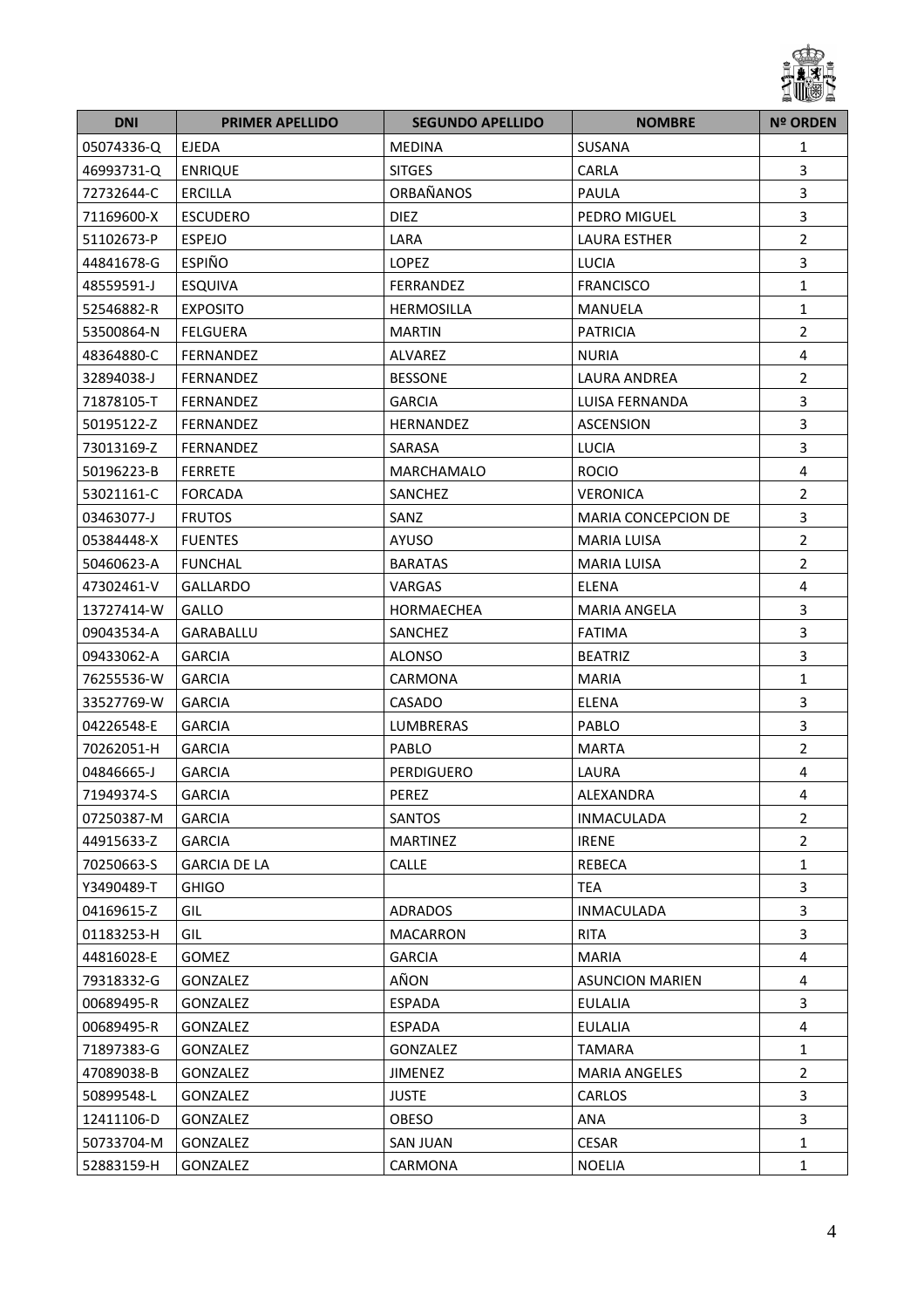

| <b>DNI</b> | <b>PRIMER APELLIDO</b> | <b>SEGUNDO APELLIDO</b> | <b>NOMBRE</b>           | <b>Nº ORDEN</b>         |
|------------|------------------------|-------------------------|-------------------------|-------------------------|
| 51097614-D | GONZALEZ-CONDE         | SANTIAGO                | <b>ISABEL</b>           | 3                       |
| 47027101-J | GONZALEZ-GRANDA        | <b>GUTIERREZ</b>        | <b>VIRGINIA</b>         | $\overline{2}$          |
| 50097777-M | GONZALO                | ALCONADA                | YOLANDA                 | $\overline{3}$          |
| 78963831-R | GOZALO                 | VELASCO                 | <b>ANA</b>              | 4                       |
| 16801180-W | <b>GUERRERO</b>        | <b>ESCRIBANO</b>        | <b>MARIA DEL RIVERO</b> | $\overline{\mathbf{3}}$ |
| 34775436-B | <b>GUERRERO</b>        | FERNANDEZ               | <b>ANA BELEN</b>        | $\overline{2}$          |
| 23290098-E | <b>GUERRERO</b>        | <b>GARCIA</b>           | ALBA                    | 3                       |
| 52525414-S | <b>GUERRERO</b>        | LOPEZ                   | <b>CRISTINA</b>         | 3                       |
| X7115470-Y | <b>GUIMAREY</b>        | <b>MINAYA</b>           | ELISABETH GUADALUPE     | $\mathbf 1$             |
| 05446082-G | <b>GUTIERREZ</b>       | PEREZ                   | <b>FERNANDO</b>         | $\overline{2}$          |
| 53432899-N | <b>HEREDERO</b>        | LOPEZ                   | MONSERRAT               | 3                       |
| 51073526-W | <b>HERNANDEZ</b>       | <b>BENEDICTO</b>        | LAURA                   | $\overline{2}$          |
| 47281620-Z | <b>HERNANDEZ</b>       | <b>RIOJA</b>            | <b>BEATRIZ</b>          | $\overline{2}$          |
| 53617218-D | <b>HORCAJO</b>         | <b>MAYORGA</b>          | LAURA                   | $\mathbf{1}$            |
| 50767426-D | <b>HUESO</b>           | <b>ESCUDERO</b>         | ALEJANDRO               | $\overline{2}$          |
| 07244098-H | <b>IGLESIAS</b>        | <b>HERRAIZ</b>          | <b>ELENA</b>            | $\mathbf{1}$            |
| 45312761-R | <b>IGLESIAS</b>        | ORTEGA                  | <b>ROCIO</b>            | $\overline{2}$          |
| 07224020-L | <b>JIMENEZ</b>         | <b>JIMENEZ</b>          | <b>MARIA ISABEL</b>     | $\mathbf{1}$            |
| 15501782-N | JIMENEZ                | <b>OTERO</b>            | <b>MARTA</b>            | 3                       |
| 50466105-B | <b>JIMENEZ</b>         | VALVERDE                | LAURA                   | $\overline{4}$          |
| 04596967-A | JULIAN                 | RABADAN                 | <b>JUAN JOSE DE</b>     | 3                       |
| X2223897-G | <b>KROUSTALLIS</b>     |                         | <b>STEFANOS</b>         | $\overline{3}$          |
| 02275853-A | LAZARO                 | <b>NAVAS</b>            | <b>IRENE</b>            | $\overline{2}$          |
| 50807761-W | <b>LEAL</b>            | PEREZ-CHAO              | <b>JOAQUINA</b>         | $\overline{3}$          |
| 51382486-A | <b>LOPEZ</b>           | FERNANDEZ               | YOLANDA                 | 4                       |
| 51947323-Y | <b>LOPEZ</b>           | <b>GARCIA</b>           | <b>ALICIA</b>           | 3                       |
| 03114534-N | LOPEZ                  | MORANCHEL               | <b>IGNACIO</b>          | $\overline{2}$          |
| 51410502-M | <b>LOPEZ</b>           | SERRANO                 | SONIA                   | $\mathbf{1}$            |
| 48503244-Q | <b>LOPEZ</b>           | <b>VIDAL</b>            | <b>MARIA DEL MAR</b>    | 3                       |
| 52882074-Z | LOPEZ                  | SANCHEZ                 | GABRIEL                 | 1                       |
| 08932912-B | LOZANO                 | <b>ROJO</b>             | <b>SUSANA MARIA</b>     | 3                       |
| 05204556-R | LUNA                   | RAMIREZ                 | SONIA                   | $\mathbf{1}$            |
| 50558947-W | LUNA DEL               | VALLE                   | <b>DAVID</b>            | $\mathbf{1}$            |
| 32633865-Q | <b>MADRAZO</b>         | <b>RIVAS</b>            | <b>MARIA ESMERALDA</b>  | 4                       |
| 70812551-J | MAÑOSO                 | SANCHEZ                 | SARA                    | 3                       |
| 73088767-B | MARCO                  | <b>HORNO</b>            | ANA MARIA               | 3                       |
| 02609486-K | <b>MARCOS</b>          | <b>DEL BRIO</b>         | <b>MARIA TERESA</b>     | 3                       |
| 05406722-C | <b>MARTIN</b>          | ARREDONDO               | MARIA PALOMA            | 3                       |
| 29495511-N | <b>MARTIN</b>          | CASTELLANO              | ESTRELLA                | 3                       |
| 03879787-D | <b>MARTIN</b>          | MANCHEÑO                | ANA ISABEL              | $\overline{2}$          |
| 47292388-H | <b>MARTIN</b>          | <b>MARTINEZ</b>         | ELENA                   | 4                       |
| 18035176-W | <b>MARTIN</b>          | <b>MARTINEZ</b>         | ESTER                   | $\mathbf{1}$            |
| 70933851-B | <b>MARTIN</b>          | <b>RECIO</b>            | SHEILA                  | $\overline{2}$          |
| 02229512-F | <b>MARTIN</b>          | RIPOLL                  | <b>FATIMA</b>           | 3                       |
| 00418736-K | <b>MARTINEZ</b>        | ESTRADA                 | <b>MARIA ANGELES</b>    | 4                       |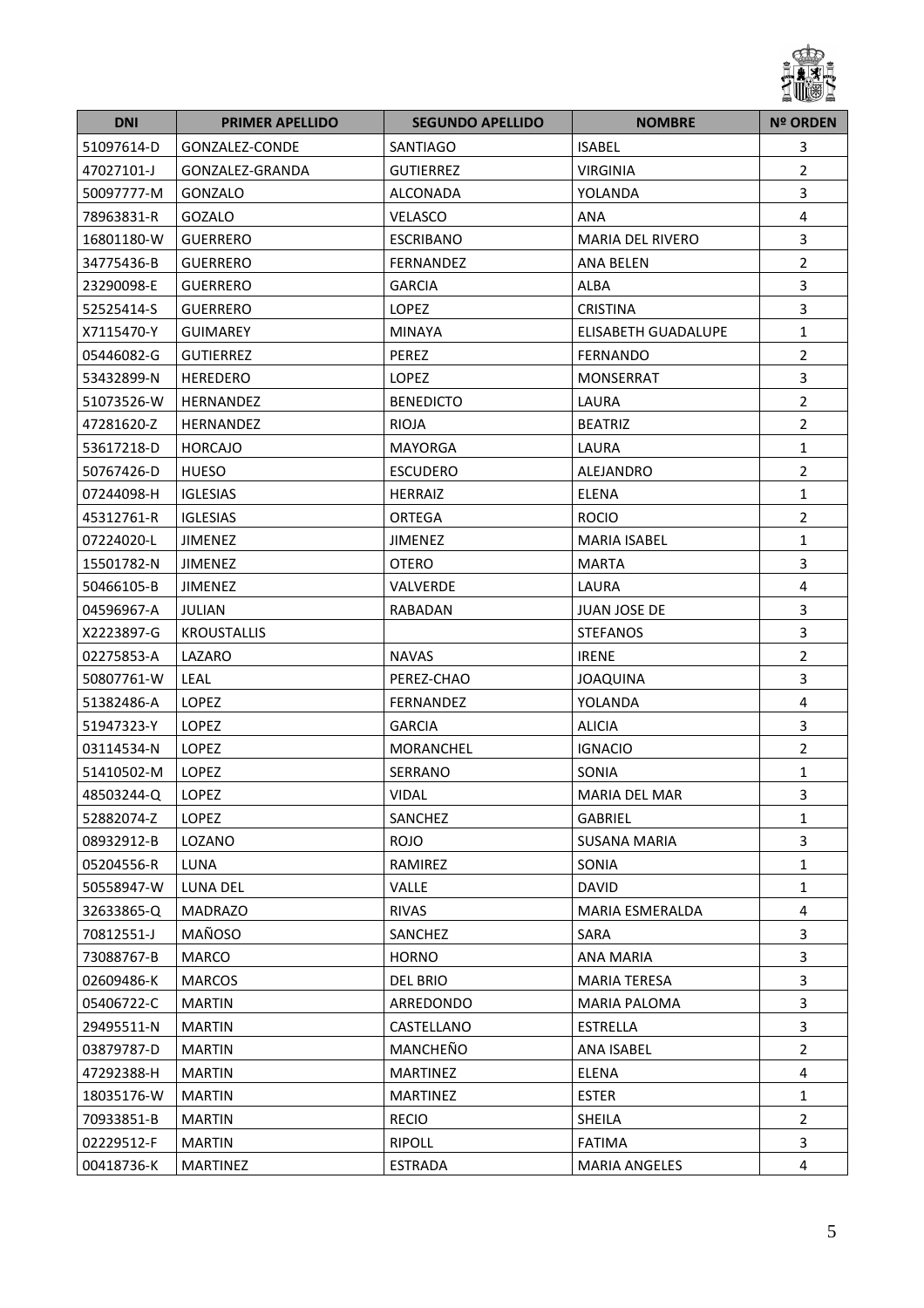

| <b>DNI</b> | <b>PRIMER APELLIDO</b> | <b>SEGUNDO APELLIDO</b> | <b>NOMBRE</b>            | <b>Nº ORDEN</b> |
|------------|------------------------|-------------------------|--------------------------|-----------------|
| 71169489-Z | <b>MARTINEZ</b>        | <b>GARCIA</b>           | LAURA                    | 3               |
| 50545986-J | <b>MARTINEZ</b>        | <b>MARTINEZ</b>         | ANGELA                   | $\mathbf{1}$    |
| 48573064-P | <b>MARTINEZ</b>        | RIERA                   | TATIANA MARIA            | 3               |
| 05689663-P | <b>MARTIN-NIETO</b>    | <b>RIOS</b>             | <b>OLIVIA</b>            | $\overline{2}$  |
| 70893699-V | <b>MATEOS</b>          | <b>MARTIN</b>           | <b>MARIO</b>             | 3               |
| Y1774785-G | <b>MEDDA</b>           |                         | <b>GIULIANA</b>          | 3               |
| 44904734-V | <b>MENDEZ</b>          | VILLAFAÑE               | <b>MARIA</b>             | 4               |
| 53415678-H | <b>MIEDES</b>          | FERNANDEZ               | <b>MARIA LUZ</b>         | $\overline{2}$  |
| 02911847-R | <b>MIGUEL</b>          | <b>ROMERO</b>           | <b>SERGIO</b>            | $\overline{2}$  |
| 00836969-E | <b>MIRALLES</b>        | <b>HEREDERO</b>         | <b>ANA MARIA</b>         | 4               |
| 02523636-F | <b>MONTILLA</b>        | <b>GARCIA</b>           | <b>MARIA JOSE</b>        | 3               |
| 51684250-F | <b>MORA</b>            | <b>RUEDAS</b>           | <b>MARIA ELENA</b>       | 4               |
| 02902806-E | <b>MORAN</b>           | ARRIBAS                 | <b>SERGIO</b>            | $\overline{2}$  |
| 53504576-K | <b>MORENO</b>          | <b>INFANTE</b>          | <b>MARTA</b>             | $\mathbf{1}$    |
| 09453972-Y | <b>MORENO</b>          | MUÑOZ                   | <b>FERNANDO</b>          | $\mathbf{1}$    |
| 44431304-L | MOSQUERA               | <b>GARCIA</b>           | <b>BEGOÑA</b>            | 3               |
| 03141377-Z | MUÑOZ                  | CARRALAFUENTE           | <b>CARMEN</b>            | $\overline{2}$  |
| 53011871-E | MUÑOZ-REPISO           | <b>RUBIO</b>            | <b>LETICIA</b>           | $\overline{2}$  |
| 53619682-N | <b>NIEKERK</b>         | <b>RUEDA</b>            | SARA                     | $\overline{2}$  |
| 75137988-R | O'DONNELL              | <b>GARCIAL</b>          | <b>MARIA VICTORIA</b>    | 4               |
| 00831747-K | OLAGUIBEL              | ECHEVARRIA-TORRES       | <b>MARIA CONSOLACION</b> | 3               |
| 71181936-H | OLMO                   | <b>CABRERO</b>          | LUCIA DEL                | 3               |
| 44904990-C | <b>ORTEGA</b>          | LADRON DE CEGAMA        | <b>MARIA PIA</b>         | $\mathbf{1}$    |
| 03103366-B | <b>PAJARES</b>         | <b>GUTIERREZ</b>        | ALEJANDRO                | 3               |
| 75262755-Q | <b>PARRA</b>           | PEREZ                   | <b>ISABEL MARIA</b>      | $\overline{2}$  |
| 20853483-G | <b>PASTOR</b>          | ALBELDA                 | MARIA DEL CARMEN         | 3               |
| 02538212-R | PEÑALVER               | HERNANDEZ               | MARIA DE LAS NIEVES      | 3               |
| 51084945-J | PEREZ                  | EMA                     | <b>NATALIA</b>           | 3               |
| 20212058-A | PEREZ                  | <b>GUTIERREZ</b>        | <b>JOSE IGNACIO</b>      | $\overline{2}$  |
| 18437522-D | PEREZ                  | <b>NARCISO</b>          | PILAR                    | 3               |
| 50739143-Q | PEREZ                  | SERRANO                 | <b>MONICA</b>            | 1               |
| 71676350-R | PEREZ                  | <b>VARELA</b>           | ANA                      | 3               |
| 04168632-C | PERIBAÑEZ              | GOMEZ                   | <b>JAVIER</b>            | 3               |
| 75796984-R | <b>PICAZO</b>          | <b>NAVARRO</b>          | <b>RUBEN</b>             | $\overline{2}$  |
| 08821329-R | PILO                   | <b>TEJERO</b>           | PEDRO ANGEL              | 4               |
| 73087373-C | <b>PITARCH</b>         | <b>MORE</b>             | <b>ANTONIO</b>           | 3               |
| 06269372-D | PLAZA                  | ARIAS                   | <b>BEATRIZ</b>           | $\mathbf{1}$    |
| 50963748-A | PLAZA                  | SANTIAGO                | ROSA                     | 4               |
| 47159393-D | POZO                   | FERNANDEZ               | <b>CINTIA</b>            | 3               |
| 50737780-X | <b>PRIETO</b>          | <b>MARTIN</b>           | LIDIA                    | 3               |
| 48452540-G | <b>PUCHE</b>           | <b>MARTINEZ</b>         | PEDRO ANTONIO            | 1               |
| 06266919-V | QUINTANILLA            | SANCHEZ-MANJAVACAS      | <b>FERNANDO</b>          | $\overline{2}$  |
| 52011434-Q | RANZ                   | <b>MARTIN</b>           | LOURDES AMPARO           | $\mathbf{1}$    |
| 70249489-Z | <b>REINOSO</b>         | <b>BLAZQUEZ</b>         | SHEILA                   | 3               |
| 50712468-K | RETANA                 | <b>GARRIDO</b>          | <b>MARIA CRISTINA</b>    | 3               |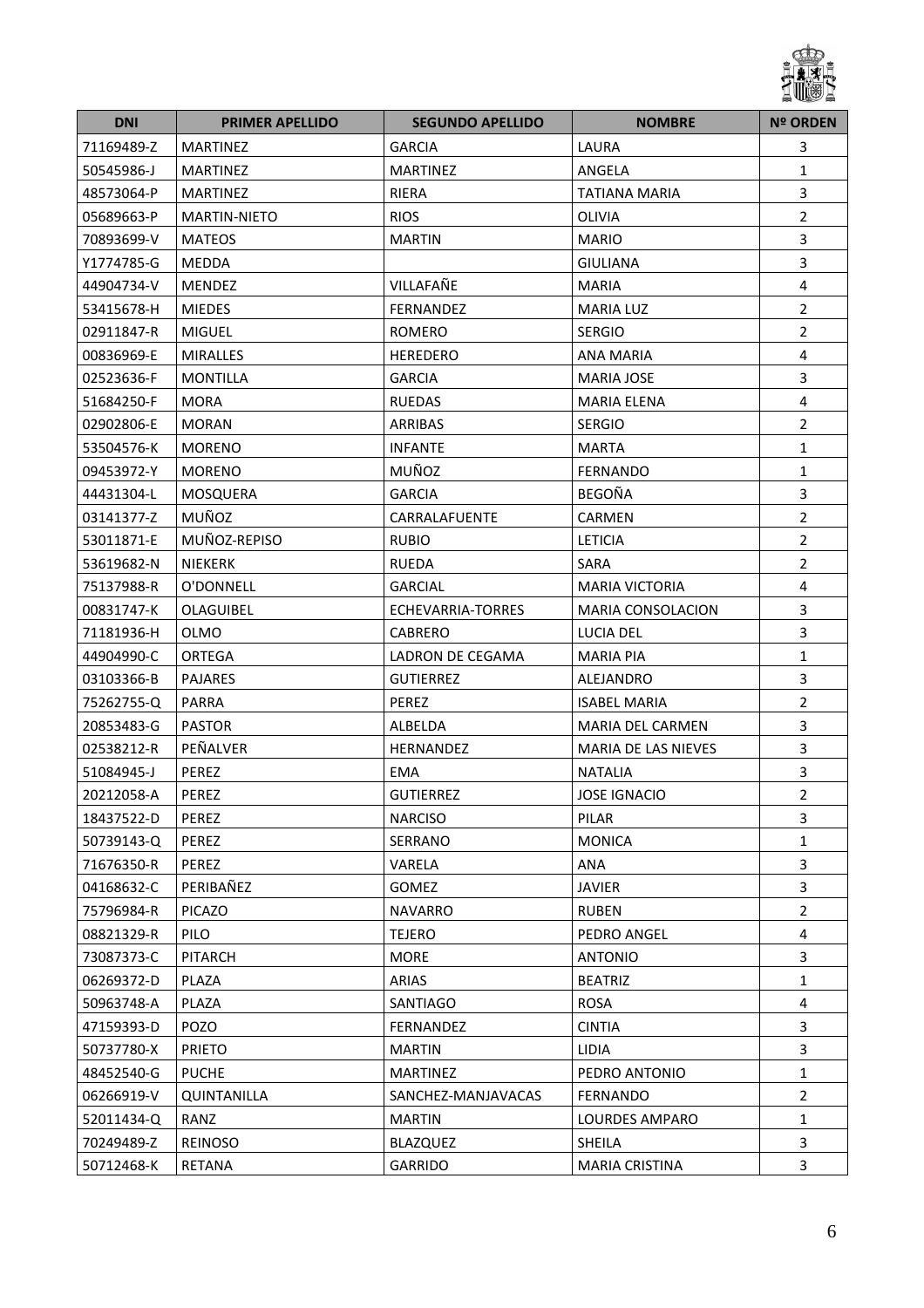

| <b>DNI</b> | <b>PRIMER APELLIDO</b> | <b>SEGUNDO APELLIDO</b>    | <b>NOMBRE</b>           | <b>Nº ORDEN</b>         |
|------------|------------------------|----------------------------|-------------------------|-------------------------|
| 03919418-B | <b>REYES</b>           | <b>FELIX</b>               | PATRICIA DE LOS         | 3                       |
| 76875988-Y | <b>RIVAS</b>           | <b>TORNES</b>              | REGINA                  | 3                       |
| 00814713-F | <b>RIVERA</b>          | <b>VALDIVIA</b>            | ASUNCION                | $\overline{3}$          |
| 43554688-W | <b>RODRIGUEZ</b>       | <b>GOMEZ</b>               | <b>MIRIAM</b>           | 3                       |
| 70061956-T | <b>RODRIGUEZ</b>       | <b>GONZALEZ DE CANALES</b> | ELENA                   | 4                       |
| 51110982-Z | <b>RODRIGUEZ</b>       | <b>GONZALEZ DE CANALES</b> | <b>FRANCISCO JAVIER</b> | $\mathbf{1}$            |
| 50230265-J | <b>RODRIGUEZ</b>       | <b>RODRIGUEZ</b>           | MEDINA-AZAHARA          | $\overline{3}$          |
| 72076319-T | RODRIGUEZ              | SANCHEZ                    | <b>SERGIO</b>           | $\overline{2}$          |
| 05288081-J | <b>ROMERO</b>          | SOTOCA                     | <b>MARTA</b>            | $\mathbf 1$             |
| 50185090-X | <b>RUIZ DE INFANTE</b> | ABELLA                     | <b>MONICA</b>           | 3                       |
| 04845965-A | <b>RUIZ DE TORRES</b>  | <b>MOUSTAKA</b>            | <b>IONNA</b>            | $\overline{\mathbf{4}}$ |
| 03924865-F | <b>RUIZ DEL</b>        | CASTILLO                   | <b>AURORA</b>           | $\mathbf{1}$            |
| 16613389-Y | SAENZ                  | SAENZ                      | ALEXANDRA               | $\mathbf{1}$            |
| 16592443-J | SAENZ                  | <b>VERGARA</b>             | <b>MARTA</b>            | 3                       |
| 32032595-N | SANCHEZ                | ACEVEDO                    | <b>CRISTIANE</b>        | 4                       |
| 06561932-D | SANCHEZ                | GONZALEZ                   | PALOMA                  | 4                       |
| 44906429-X | SANCHEZ                | ALONSO                     | ANGEL                   | $\mathbf{3}$            |
| 72723587-W | SANCHEZ                | ARAUJO                     | <b>MONICA</b>           | $\overline{3}$          |
| 05918762-B | SANCHEZ                | MELLADO                    | <b>BEATRIZ</b>          | $\mathbf{1}$            |
| 05437485-D | SANCHEZ                | <b>RECIO</b>               | <b>IRENE</b>            | $\mathbf{1}$            |
| 50978754-J | SANCHEZ                | RODRIGUEZ                  | <b>GLORIA CAROLINA</b>  | 3                       |
| 70239593-P | SANZ                   | <b>MERINO</b>              | RAUL                    | $\overline{2}$          |
| 71149805-H | SANZ DE                | <b>VICENTE</b>             | <b>BEATRIZ</b>          | $\overline{2}$          |
| 02548530-S | SANZ-BUSTILLO          | AGUIRRE                    | <b>BEATRIZ</b>          | $\overline{2}$          |
| 47303350-D | SERRANO                | <b>GALIANO</b>             | SARA                    | $\overline{2}$          |
| 50753360-L | <b>SIMON</b>           | LORENZO                    | RAQUEL                  | $\mathbf{1}$            |
| 02614290-H | <b>SOLIS</b>           | PARRA                      | ANGELES                 | 3                       |
| 33517224-Z | SOMOLINOS              | <b>HERRERO</b>             | PALOMA                  | $\overline{\mathbf{3}}$ |
| 71662304-P | <b>SUAREZ</b>          | GONZALEZ                   | <b>VICTOR</b>           | 3                       |
| 26754464-J | <b>TEJADO</b>          | MECO                       | <b>BEATRIZ</b>          | 3                       |
| 72182994-R | <b>TORRALBO</b>        | <b>RUIZ</b>                | PABLO                   | $\overline{2}$          |
| 70057674-L | <b>TORRES</b>          | <b>GARCIA</b>              | <b>MARIA FATIMA</b>     | $\overline{2}$          |
| 17452867-F | <b>UCEDA</b>           | GIL                        | <b>PATRICIA</b>         | 4                       |
| 01182501-W | <b>URIARTE</b>         | <b>PDRO</b>                | <b>VIRGINIA</b>         | $\overline{3}$          |
| 25428533-D | VAL                    | <b>MOLINA</b>              | MARIA PILAR DEL         | 4                       |
| 48590524-B | VALERO                 | <b>REDONDO</b>             | <b>MARIA</b>            | $\overline{\mathbf{3}}$ |
| 51359766-F | VALERO                 | MUÑO                       | LAURA VERONICA          | 4                       |
| 70248717-R | VALVERDE               | <b>NOBEL</b>               | <b>NURIA</b>            | $\overline{2}$          |
| 42629814-L | VALLE                  | FERNANDEZ                  | TERESA DE JESUS         | 4                       |
| 46849600-A | VAZQUEZ                | ARCO                       | RAQUEL                  | $\overline{4}$          |
| 70256646-H | VEGAS                  | <b>GARCIA</b>              | <b>JORGE</b>            | $\overline{2}$          |
| 53013710-K | VELASCO                | POZA                       | <b>CRISTINA</b>         | $\mathbf{1}$            |
| 01932410-L | WILLKE                 | LOBATO                     | <b>ESTEFANIA</b>        | $\overline{3}$          |
| 70350938-X | ZARZA                  | SANCHEZ                    | ANA ISABEL              | 3                       |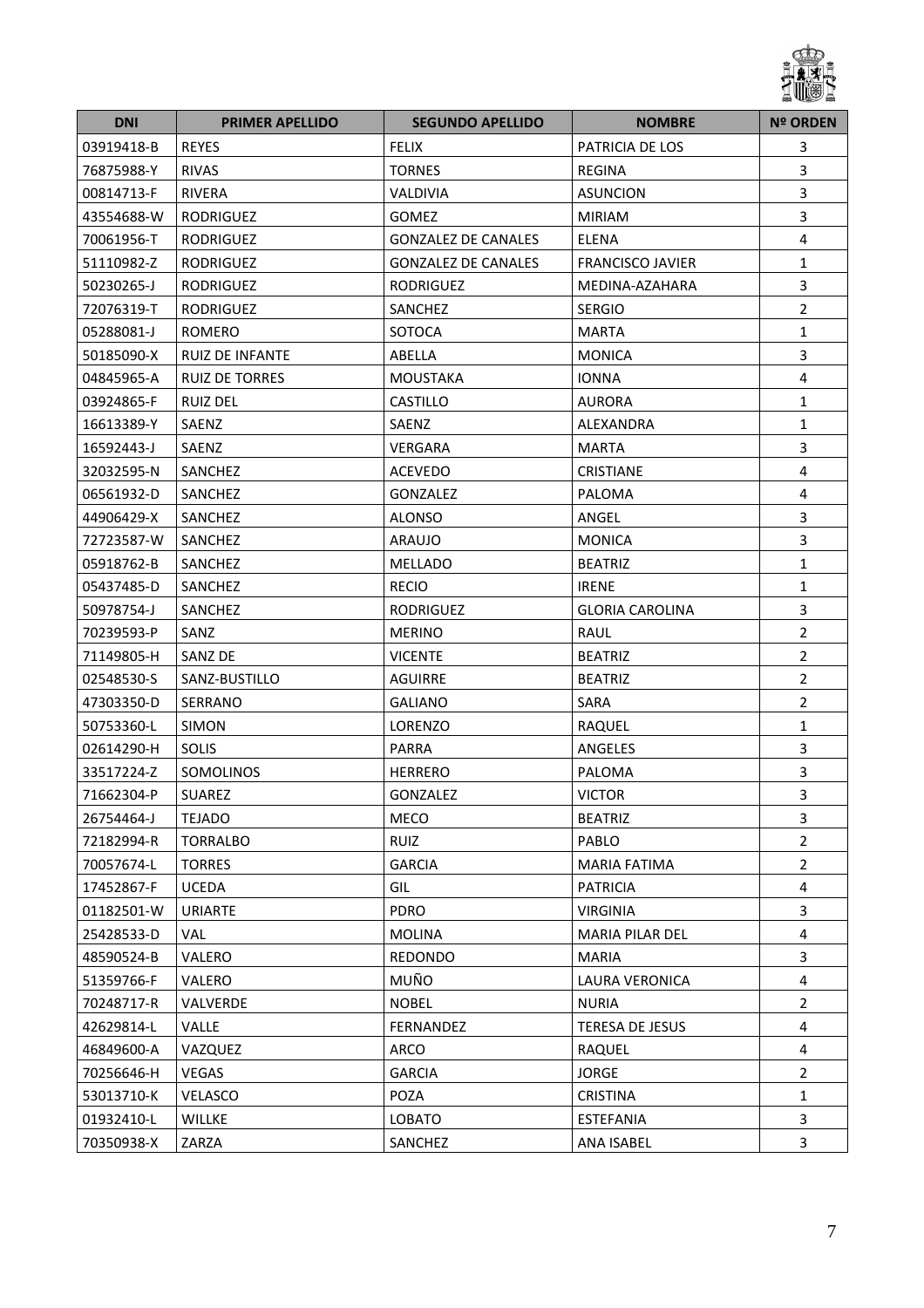

## **CATEGORIA: OFICIAL DE GESTIÓN Y SERVICIOS COMUNES**

| <b>DNI</b> | PRIMER APELLIDO          | SEGUNDO APELLIDO | <b>NOMBRE</b>       | Nº ORDEN     |
|------------|--------------------------|------------------|---------------------|--------------|
| 07535356-G | ABAD                     | <b>CERDA</b>     | <b>ANGEL JAVIER</b> | 1            |
| 51901490-N | ABAD                     | CERDA            | Mª CARMEN           | $\mathbf{1}$ |
| 29064004-P | ABAD                     | <b>MEDINA</b>    | EVA Mª              | 1            |
| 51448077-K | <b>ACEBES</b>            | LOPEZ            | <b>MARINA</b>       | $\mathbf{1}$ |
| 53460376-G | <b>ACEDO</b>             | <b>MARTIN</b>    | <b>VIRGINIA</b>     | 1            |
| 07017290-J | <b>ACEDO</b>             | <b>MOLERO</b>    | LAURA               | 1            |
| 52967044-E | <b>ACOSTA</b>            | <b>ESPINOSA</b>  | <b>ANGEL LUIS</b>   | 1            |
| 03918492-M | <b>AGUADO</b>            | <b>JIMENEZ</b>   | SANDRA              | $\mathbf{1}$ |
| 47492811-L | <b>AGUADO</b>            | <b>SUAREZ</b>    | <b>NURIA</b>        | 1            |
| 23054333-F | AGÜERA                   | <b>CARRION</b>   | <b>PATRICIA</b>     | $\mathbf{1}$ |
| 50164251-D | <b>AGUILAR</b>           | <b>BERMUDEZ</b>  | Mª CARMEN           | 1            |
| 52083950-J | <b>AGUILAR</b>           | <b>DELGADO</b>   | Mª MAR              | 1            |
| 51942773-X | AIRA                     | SANCHEZ          | <b>DAVID</b>        | 1            |
| 05417749-F | AL-ABD AL-MOHSEN         | LUCINI           | <b>EVA</b>          | 1            |
| 03103728-Q | ALARCON                  | CASAL            | <b>ISABEL</b>       | 1            |
| 51686014-T | <b>ALBARRAN</b>          | <b>GISMERA</b>   | PURIFICACION        | $\mathbf{1}$ |
| 51339780-P | <b>ALCALDE</b>           | <b>MORENO</b>    | <b>DAVID</b>        | 1            |
| 34811722-A | ALCANTARA                | <b>PEYRES</b>    | Mª PILAR            | 1            |
| 50172242-L | ALDAMA                   | <b>GUILLEN</b>   | <b>RICARDO</b>      | $\mathbf{1}$ |
| 04165790-F | <b>ALEGRIA</b>           | <b>ALCAIDE</b>   | <b>FLOR DE LIS</b>  | 1            |
| 11792897-S | ALFARA                   | <b>ROQUE</b>     | <b>ANTONIO</b>      | $\mathbf{1}$ |
| 11844867-M | <b>ALMENARA</b>          | <b>GARCIA</b>    | <b>ALICIA</b>       | 1            |
| 51981378-K | <b>ALONSO</b>            | <b>GARCIA</b>    | <b>ANTONIO</b>      | 1            |
| 08991754-L | ALONSO                   | <b>LOPEZ</b>     | <b>RUFINA</b>       | 1            |
| 50081161-H | <b>ALONSO</b>            | <b>MARTINEZ</b>  | PALOMA              | 1            |
| 50203852-G | <b>ALONSO</b>            | <b>MELCHOR</b>   | <b>ALICIA</b>       | $\mathbf{1}$ |
| 11938981-A | <b>ALONSO</b>            | <b>TALEGON</b>   | M. EUGENIA          | $\mathbf{1}$ |
| 50875912-G | ALPERIN                  | <b>BRAWN</b>     | <b>JOSE EDUARDO</b> | 1            |
| 50082784-P | <b>ALVARADO</b>          | RAINERO          | YOLANDA             | 1            |
| 71470482-Y | ALVAREZ                  | <b>GRANDE</b>    | JAVIER              | 1            |
| 11804044-F | ALVAREZ                  | <b>GUTIERREZ</b> | Mª LOURDES          | 1            |
| 11858638-E | ALVAREZ                  | <b>LODEIRO</b>   | ANA                 | 1            |
| 01109814-H | ALVAREZ                  | <b>MENDIOLA</b>  | Mª CARMEN           | 1            |
|            | 11075251-S   ALVAREZ DEL | CAMPO            | <b>JUAN CARLOS</b>  | $\mathbf 1$  |
| 05273040-Z | ALVARO DE                | CRUZ             | LIDIA               | 1            |
| 05358224-Y | AMADOR                   | <b>NARANJO</b>   | <b>ASCENSION</b>    | 1            |
| 09170840-G | AMADOR                   | SANCHEZ          | <b>FRANCISCA</b>    | 1            |
| 53622607-Q | AMAYA DE                 | <b>HIDALGO</b>   | ANA Mª              | 1            |
| 52183366-T | AMO                      | PEÑALVER         | Mª CARMEN           | 1            |
| 09250442-A | AMO                      | RODRIGUEZ        | Mª ANGELES DEL      | 1            |
| 50434129-M | AMOR                     | <b>MOLINA</b>    | Mª LUISA            | 1            |
| 50873961-P | AMORES                   | <b>SANTOS</b>    | Mª GUADALUPE        | 1            |
| 02099236-A | ANDRES                   | <b>IZQUIERDO</b> | <b>JOVITA</b>       | 1            |
| 47460985-W | ANDRINO                  | MOYA             | A. ALBERTO          | 1            |
| 47471127-R | ANDRINO                  | MOYA             | ALVARO              | $\mathbf{1}$ |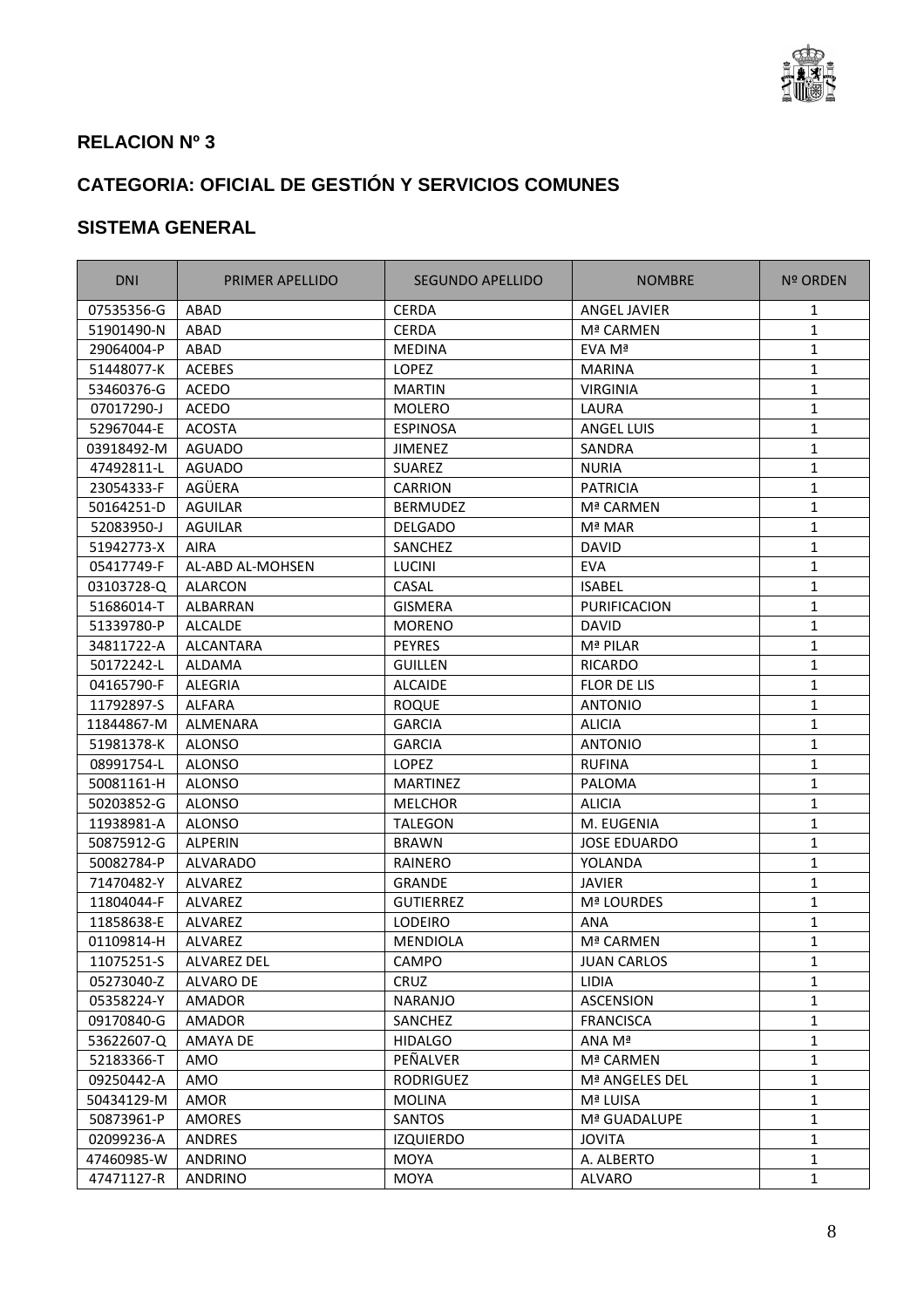

| <b>DNI</b> | <b>PRIMER APELLIDO</b> | SEGUNDO APELLIDO       | <b>NOMBRE</b>             | <b>Nº ORDEN</b> |
|------------|------------------------|------------------------|---------------------------|-----------------|
| 51418061-C | <b>ANTON</b>           | <b>MORIÑIGO</b>        | <b>JUAN ANTONIO</b>       | 1               |
| 51616558-G | APARICIO               | <b>MARTIN</b>          | ROSA Mª                   | 1               |
| 51891871-F | <b>APARICIO</b>        | <b>ORTEGA</b>          | Mª AZUCENA                | 1               |
| 50952993-N | <b>APARICIO</b>        | ORTEGA                 | Mª PILAR                  | 1               |
| 12414629-B | ARAGON                 | <b>CATALINA</b>        | <b>SERGIO ENRIQUE</b>     | $\mathbf{1}$    |
| 31720769-C | ARAGONESES             | GOMEZ                  | <b>GEMMA</b>              | $\mathbf{1}$    |
| 53498786-G | <b>ARCOS</b>           | <b>MARTIN</b>          | <b>SANTIAGO</b>           | $\mathbf{1}$    |
| 09195696-C | ARDILA                 | <b>DOMINGUEZ</b>       | Mª EULALIA                | $\mathbf{1}$    |
| 01490003-V | <b>ARENILLAS</b>       | ALVAREZ                | <b>JULIO MANUEL</b>       | $\mathbf{1}$    |
| 46850164-S | <b>ARESTE</b>          | <b>MARTIN</b>          | <b>CRISTINA</b>           | 1               |
| 53014497-A | AREVALO                | <b>BLAZQUEZ</b>        | <b>DAVID</b>              | 1               |
| 53014495-R | AREVALO                | <b>BLAZQUEZ</b>        | MARIELA                   | 1               |
| 48997638-W | AREVALO                | <b>GARCIA</b>          | <b>JORGE</b>              | 1               |
| 00792844-B | AREVALO                | <b>GUARDADO</b>        | Mª CARMEN                 | $\mathbf{1}$    |
| 50298924-V | ARGÜESO                | GOMEZ                  | <b>JOSE IGNACIO</b>       | 1               |
| 11859003-L | <b>ARMESTO</b>         | <b>CACERES</b>         | <b>MYLENE</b>             | $\mathbf{1}$    |
| 09042357-E | ARNAL                  | SALAZAR                | Mª LUISA                  | 1               |
| 05201561-L | ARRIAGA                | RIAZA                  | <b>ANA ROSA</b>           | 1               |
| 71182007-C | ARROYO                 | <b>ALCOLADO</b>        | <b>AIDA</b>               | 1               |
| 31206430-F | <b>ARROYO</b>          | PALMERO                | <b>MILAGROS</b>           | 1               |
| 71139512-Y | ARROYO                 | <b>TORRES</b>          | <b>NOELIA</b>             | 1               |
| 05304038-P | <b>ASCURRA</b>         | <b>GALLARDO</b>        | <b>FLORENCIA ETELVINA</b> | 1               |
| 07488143-X | <b>ASENSIO</b>         | SAMPEDRO               | <b>ALVARO</b>             | $\mathbf{1}$    |
| 47533923-F | <b>ATALAYA</b>         | <b>CORTES</b>          | <b>ALEJANDRA</b>          | $\mathbf{1}$    |
| 02285208-C | AVENDAÑO               | <b>BARBON</b>          | VANESA                    | $\mathbf{1}$    |
| 11959632-T | AVILA DE LA            | <b>TORRE</b>           | <b>CARLOS</b>             | 1               |
| 50776853-Y | AZAÑON                 | <b>MOLINA PRADOS</b>   | LAURA                     | $\mathbf{1}$    |
| 50125699-M | <b>AZCONAS</b>         | <b>FABREGAT</b>        | <b>JORDI</b>              | $\mathbf{1}$    |
| 51393550-G | <b>AZNAR</b>           | <b>CUBILLO</b>         | <b>ROBERTO</b>            | 1               |
| 00390794-R | <b>BAENA</b>           | <b>RUIZ</b>            | Mª CARMEN                 | 1               |
| 06575878-V | <b>BAENA</b>           | SAUCO                  | <b>ALVARO</b>             | 1               |
| 02619999-T | <b>BALAO</b>           | GONZALEZ               | <b>ELVIRA</b>             | $\mathbf{1}$    |
| 51657438-J | <b>BALBOA</b>          | <b>CABRERA</b>         | Mª JOSE                   | $\mathbf{1}$    |
| 48949379-C | <b>BALDALLO</b>        | <b>BORREGO</b>         | JUAN                      | 1               |
| 32605255-H | <b>BALDASANO DEL</b>   | <b>VALLE</b>           | ROSA Mª                   | $\mathbf{1}$    |
| 53763153-D | BALLEN                 | <b>RINCON</b>          | <b>Mª FANNY</b>           | 1               |
| 09337806-J | <b>BARAJA</b>          | <b>PUERTAS</b>         | <b>BEATRIZ</b>            | 1               |
| 09333745-T | <b>BARAJA</b>          | <b>PUERTAS</b>         | JOSE Mª                   | 1               |
| 47082883-C | BARBA                  | <b>RUIZ</b>            | <b>CONCEPCION</b>         | 1               |
| 07044285-Y | <b>BARBADO</b>         | PLAZA                  | ADELA                     | 1               |
| 77521442-B | <b>BARBERAN</b>        | <b>VITA</b>            | <b>RUBEN</b>              | $\mathbf{1}$    |
| 52996624-R | <b>BARBERO</b>         | <b>ORTIZ DE ZARATE</b> | <b>XOCHITL</b>            | $\mathbf{1}$    |
| 03931359-S | <b>BARBERO</b>         | VALENTIN               | <b>JAVIER</b>             | 1               |
| 09334547-C | <b>BARCA</b>           | <b>MATEO</b>           | <b>JULIAN</b>             | $\mathbf{1}$    |
| 51423881-K | <b>BARDERA</b>         | <b>ESTEBAN</b>         | CAROLINA                  | $\mathbf{1}$    |
| 09795697-C | <b>BARDON</b>          | <b>BARDON</b>          | <b>LUIS</b>               | $\mathbf{1}$    |
| 06520425-V | <b>BARRERO</b>         | <b>FAMILIAR</b>        | <b>EMILIO</b>             | 1               |
| 51928215-B | <b>BARRIGUETE</b>      | GONZALEZ               | <b>Mª ENCARNACION</b>     | $\mathbf{1}$    |
| 00833102-L | <b>BARRIO</b>          | RODRIGUEZ              | <b>NURIA DEL</b>          | $\mathbf{1}$    |
| 06551804-R | <b>BARROSO</b>         | <b>NIETO</b>           | <b>JUAN</b>               | $\mathbf{1}$    |
| 02547230-A | <b>BARTOLOME</b>       | CORRAL                 | <b>ANTONIO</b>            | $\mathbf{1}$    |
| 50116685-F | <b>BEAMUD</b>          | MARTIN                 | <b>MARINA</b>             | $\mathbf{1}$    |
| 11829434-M | <b>BEAS</b>            | ALCALDE                | <b>FRANCISCO</b>          | 1               |
|            |                        |                        |                           |                 |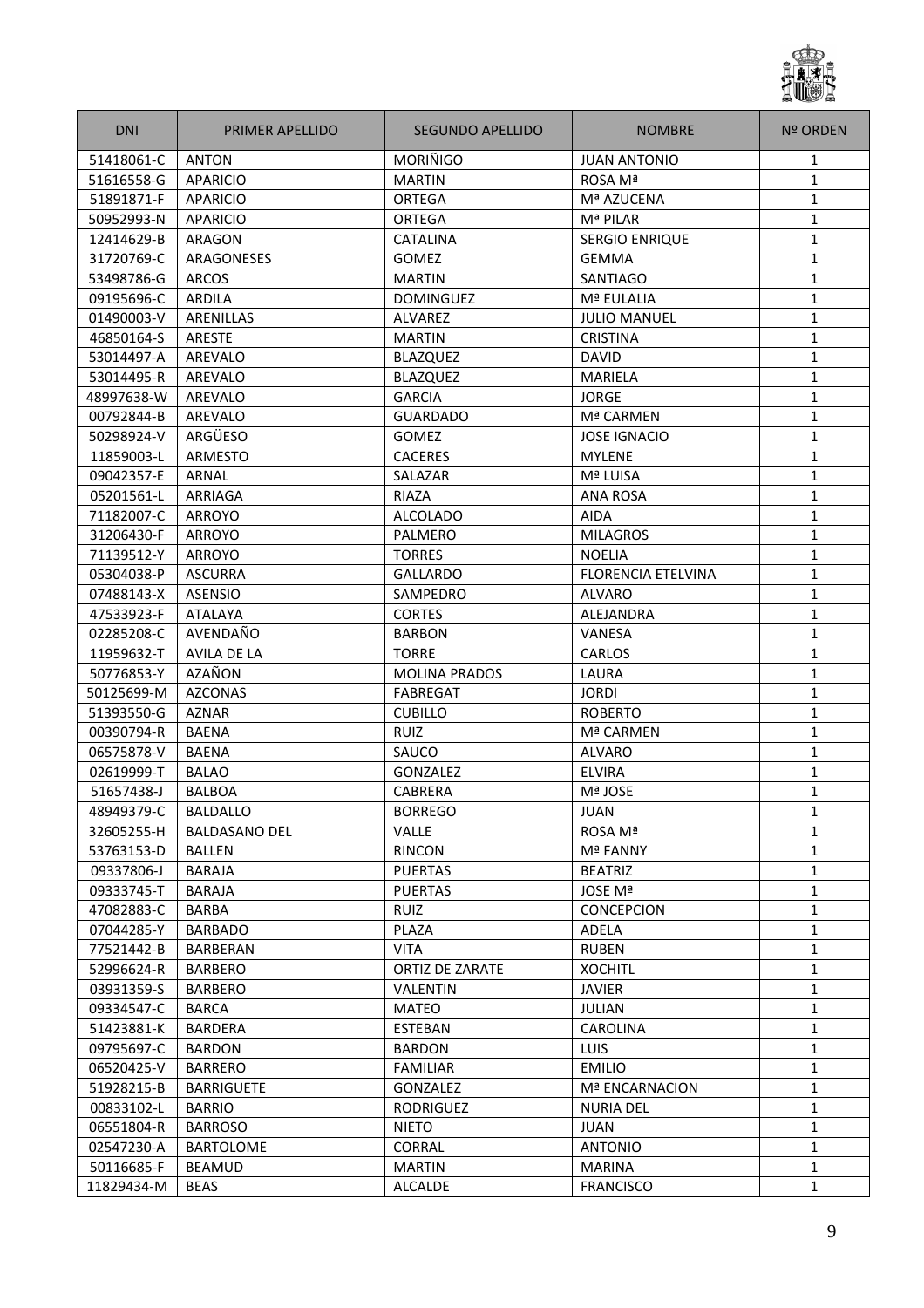

| <b>DNI</b> | PRIMER APELLIDO   | SEGUNDO APELLIDO  | <b>NOMBRE</b>           | <b>Nº ORDEN</b> |
|------------|-------------------|-------------------|-------------------------|-----------------|
| 50321687-X | <b>BEAS</b>       | <b>ALCALDE</b>    | <b>TERESA</b>           | 1               |
| 09182058-K | <b>BECERRA</b>    | GONZALEZ          | <b>CECILIA</b>          | $\mathbf{1}$    |
| 50989913-V | <b>BEJARANO</b>   | POZO              | <b>ALEJANDRO</b>        | 1               |
| 03932429-G | <b>BELLINA</b>    | LUNA              | <b>AURORA ORIELI</b>    | 1               |
| 02518340-R | <b>BERCIAL</b>    | IGLESIAS          | Mª PILAR                | 1               |
| 72128684-V | <b>BERGES</b>     | IBAÑEZ            | LAURA                   | $\mathbf{1}$    |
| 52999623-X | <b>BERLANAS</b>   | <b>GUERRA</b>     | <b>JAVIER RODRIGO</b>   | 1               |
| 08029327-G | <b>BERMEJO</b>    | <b>FERNANDEZ</b>  | Mª TERESA               | $\mathbf{1}$    |
| 09261217-Z | <b>BERMEJO</b>    | GOMEZ             | Mª CARMEN               | 1               |
| 06275472-Z | <b>BETETA</b>     | <b>MAROTO</b>     | <b>JESUS</b>            | $\mathbf{1}$    |
| 53049512-N | <b>BLANCO</b>     | CARRALERO         | Mª EUGENIA              | 1               |
| 25174244-P | <b>BLANCO</b>     | <b>DOMINGUEZ</b>  | MANUEL Mª               | 1               |
| 42934771-G | <b>BLANCO</b>     | <b>EXPOSITO</b>   | <b>TERESA</b>           | 1               |
| 50179967-Q | <b>BLANCO</b>     | <b>GARCIA</b>     | <b>FERNANDO</b>         | 1               |
| 51531700-Q | <b>BLANCO</b>     | <b>PARDO</b>      | AMELIA                  | $\mathbf{1}$    |
| 52083642-G | <b>BLANCO</b>     | <b>RODRIGUEZ</b>  | Mª CONSUELO             | $\mathbf{1}$    |
| 09455241-X | <b>BLANCO</b>     | VAZ               | <b>ALBERTO</b>          | $\mathbf{1}$    |
| 50813132-Z | <b>BLANCO</b>     | <b>VELA</b>       | Mª YOLANDA              | 1               |
| 70416870-R | <b>BLAZQUEZ</b>   | <b>MARTIN</b>     | Mª QUEMOLE              | 1               |
| 70798293-S | <b>BLAZQUEZ</b>   | VEGAS             | <b>ANTONIO</b>          | 1               |
| 03832659-P | <b>BOLADO</b>     | <b>LOPEZ</b>      | <b>MONTSERRAT</b>       | 1               |
| 32658517-N | <b>BONOME</b>     | <b>GARCIA</b>     | <b>ANTONIO JOSE</b>     | 1               |
| 53132710-L | <b>BORREGUERO</b> | QUESADA           | <b>MARTA</b>            | 1               |
| 01916117-X | <b>BOTE</b>       | <b>MARTIN</b>     | ERNESTINA               | 1               |
| 02204754-C | <b>BOTE</b>       | <b>MARTIN</b>     | ROSA Mª                 | $\mathbf{1}$    |
| 03108286-C | <b>BOX</b>        | SANTIAGO          | Mª SOLEDAD              | 1               |
| 02097417-R | <b>BRICEÑO</b>    | SANCHEZ           | <b>Mª MONTSERRAT</b>    | 1               |
| 50304339-G | <b>BRORIÑANA</b>  | GASCON            | Mª JOSE                 | 1               |
| 00654274-Q | <b>BUEDO</b>      | GONZALEZ          | <b>FRANCISCO JAVIER</b> | 1               |
| 04582724-C | <b>BUENO</b>      | CANO              | <b>ANGEL MANUEL</b>     | 1               |
| 11814839-S | <b>BUENO</b>      | <b>SIMON</b>      | SILVIA                  | 1               |
| 47525507-D | <b>BUSTA</b>      | <b>FORCELLEDO</b> | <b>SERGIO</b>           | 1               |
| 33519690-L | <b>BUSTILLO</b>   | VALVERDE          | Mª ISABEL               | $\mathbf{1}$    |
| 50437995-F | <b>BUSTO</b>      | <b>TASCON</b>     | Mª SOLEDAD              | 1               |
| 36101191-T | CABALEIRO         | PEREZ             | CASIANO                 | $\mathbf{1}$    |
| 01833215-T | CABALLERO         | <b>HERNANDEZ</b>  | <b>CARLOS ELADIO</b>    | $\mathbf{1}$    |
| 51624215-W | CABALLERO         | PEREZ             | ANA                     | $\mathbf{1}$    |
| 02244380-V | CABANILLAS        | <b>BRAVO</b>      | <b>ISABEL</b>           | $\mathbf{1}$    |
| 11816314-H | CABAÑAS           | <b>RODRIGO</b>    | PALOMA                  | $\mathbf{1}$    |
| 44858627-W | CABAÑERO          | <b>HIGUERA</b>    | Mª MAR                  | $\mathbf{1}$    |
| 05415687-S | CABELLO           | LOZANO            | Mª AZUCENA              | 1               |
| 53755506-K | CABELLO           | MANZANO           | LUIS MANUEL             | $\mathbf{1}$    |
| 50087173-G | <b>CACERES</b>    | RODRIGUEZ         | <b>ALFONSO</b>          | 1               |
| 50456977-Z | <b>CACERES</b>    | RODRIGUEZ         | <b>GEMA</b>             | 1               |
| 51916498-R | <b>CALERO</b>     | <b>CORDEIRO</b>   | <b>ROSA</b>             | 1               |
| 02545685-E | CALLABA           | <b>RODRIGO</b>    | Mª JESUS                | $\mathbf{1}$    |
| 50216445-Q | <b>CALLE</b>      | MUÑOZ             | JOSE DE LA              | 1               |
| 03447250-X | CALLE             | PICAZO            | JOSEFA DE LA            | $\mathbf{1}$    |
| 51348073-K | <b>CALLEJAS</b>   | <b>ANAYA</b>      | Mª DOLORES              | 1               |
| 01107900-J | CALVILLO          | SANCHEZ           | <b>FRANCISCA</b>        | $\mathbf{1}$    |
| 02491654-H | CALVO             | GUIJARRO          | Mª CARMEN               | $\mathbf{1}$    |
| 51668345-M | CALVO             | <b>MARTIN</b>     | ANA ISABEL              | $\mathbf{1}$    |
| 34019780-C | CALVO             | RUIZ              | Mª SIERRA               | $\mathbf{1}$    |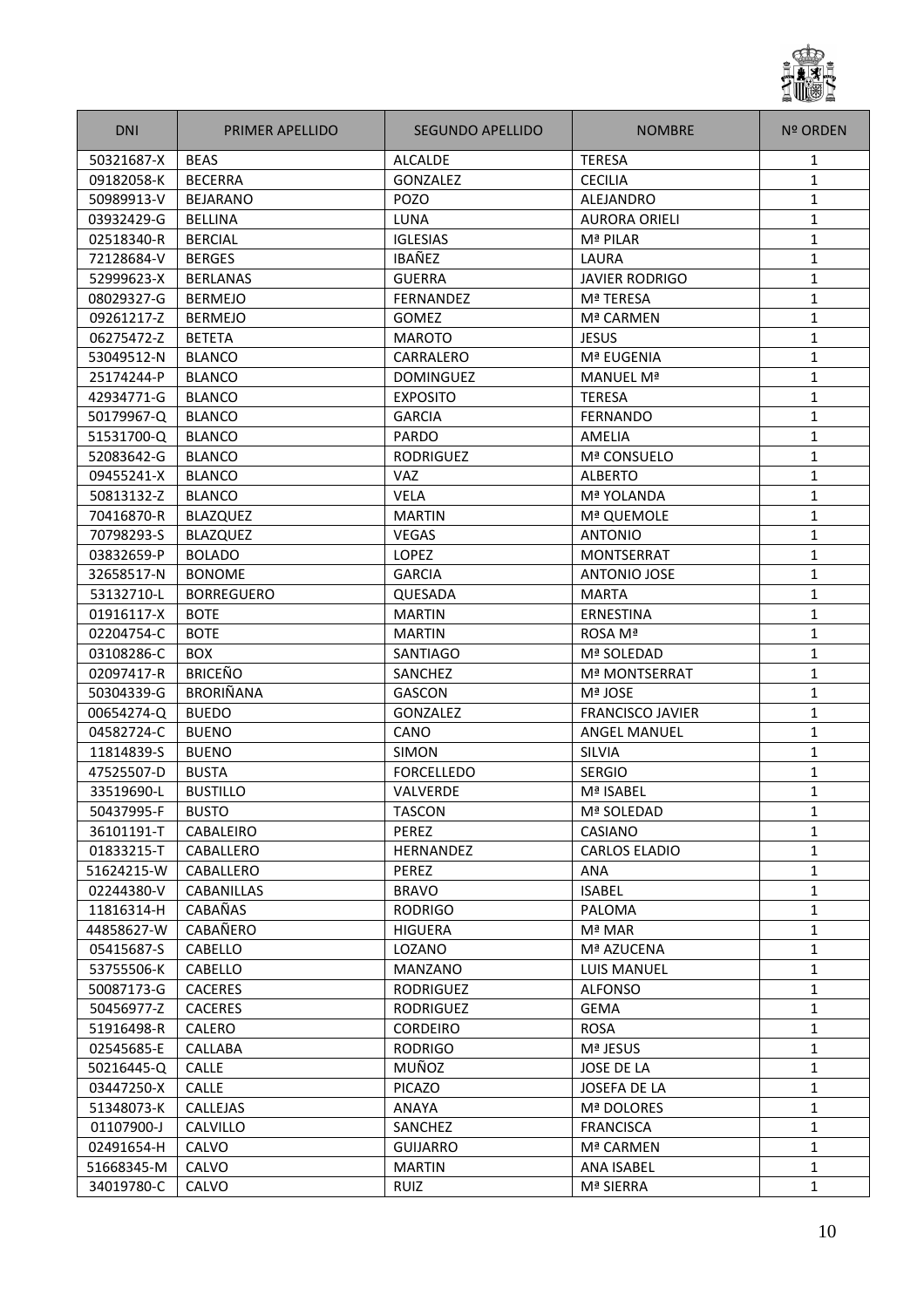

| <b>DNI</b> | <b>PRIMER APELLIDO</b> | <b>SEGUNDO APELLIDO</b> | <b>NOMBRE</b>           | <b>Nº ORDEN</b> |
|------------|------------------------|-------------------------|-------------------------|-----------------|
| 71114729-V | CALZADO                | <b>ALONSO</b>           | <b>ELVIRA</b>           | 1               |
| 53042477-S | CAMARERO               | <b>ALVARO</b>           | <b>LETICIA</b>          | 1               |
| 51077979-Q | CAMARERO               | PEÑA                    | <b>MARIA</b>            | 1               |
| 50155774-L | <b>CAMIN</b>           | <b>CALLEJO</b>          | PILAR                   | $\mathbf{1}$    |
| 05206401-Y | CAMINO                 | <b>ROIBAS</b>           | <b>JAIME GUSTAVO</b>    | $\mathbf{1}$    |
| 08977420-Z | CAMPELO                | <b>FUERTES</b>          | <b>CARMEN</b>           | $\mathbf{1}$    |
| 05433887-E | <b>CAMPOS</b>          | <b>IGLESIAS</b>         | <b>JULIA</b>            | 1               |
| 50433113-R | <b>CAMPOS</b>          | OYUELA                  | Mª ANGELES              | $\mathbf{1}$    |
| 05357335-Z | <b>CAMPOS</b>          | ULLED                   | <b>FRANCISCO JAVIER</b> | $\mathbf{1}$    |
| 46908214-J | <b>CANCELA</b>         | <b>FRAGA</b>            | <b>CRISTINA</b>         | 1               |
| 29008152-T | <b>CANDELA</b>         | <b>DIAZ</b>             | <b>ANGELES</b>          | 1               |
| 07003148-Q | CANO                   | <b>BENITO</b>           | <b>JOSEFA</b>           | $\mathbf{1}$    |
| 52183800-C | CANO                   | <b>GARCIA</b>           | Mª TERESA               | $\mathbf{1}$    |
| 51422351-D | <b>CANOREA</b>         | <b>MARTINEZ</b>         | <b>CRISTINA</b>         | $\mathbf{1}$    |
| 50160068-N | CANSADO                | <b>DOMINGUEZ</b>        | Mª LUISA                | 1               |
| 50881520-T | CANSECO                | <b>DOMINGUEZ</b>        | <b>OLALLA TERESA</b>    | 1               |
| 53138074-R | <b>CANTERO</b>         | <b>CUERVA</b>           | Mª CAROLINA             | 1               |
| 50857498-J | CAÑADAS                | <b>GARCIA</b>           | <b>CRISTINA</b>         | 1               |
| 50094414-T | CAÑIL                  | <b>ESCOBOSA</b>         | <b>CRISTINA</b>         | 1               |
| 51155321-D | <b>CAPELLAN</b>        | CAMARENA                | <b>SANTA</b>            | 1               |
| 50672555-J | <b>CARBAJO</b>         | <b>SANCHEZ</b>          | <b>GUADALUPE</b>        | $\mathbf{1}$    |
| 02608483-F | <b>CARDITO</b>         | <b>ROLLAN</b>           | LUZ Mª                  | 1               |
| 74907951-X | CARMONA                | MUÑOZ                   | <b>Mª TERESA</b>        | $\mathbf{1}$    |
| 01173011-B | CARPEÑO                | <b>CASIN</b>            | PALOMA                  | $\mathbf{1}$    |
| 51916886-K | CARRALERO              | <b>MALDONADO</b>        | <b>ANA BELEN</b>        | 1               |
| 49024988-M | CARRASCO               | <b>LOPEZ</b>            | <b>NOELIA</b>           | 1               |
| 02221799-E | CARRASCOSA             | <b>PALACIOS</b>         | <b>ANTONIO</b>          | $\mathbf{1}$    |
| 01115530-F | CARRASCOSA             | <b>VELEZ</b>            | <b>LUIS MANUEL</b>      | 1               |
| 07481637-J | CARRERO                | <b>HARO</b>             | <b>JUAN JOSE</b>        | $\mathbf{1}$    |
| 49018740-J | CARRETERO              | GIL                     | <b>CRISTINA</b>         | $\mathbf{1}$    |
| 50121833-A | CARRILERO              | <b>COBAS</b>            | <b>CRISTINA</b>         | $\mathbf{1}$    |
| 50121832-W | <b>CARRILERO</b>       | <b>COBAS</b>            | <b>JOSE MIGUEL</b>      | $\mathbf{1}$    |
| 53532765-N | <b>CARUS</b>           | <b>MARTINEZ</b>         | <b>ADRIAN</b>           | 1               |
| 50168081-K | CARVAJAL               | <b>MORALES</b>          | AMPARO                  | 1               |
| 50835142-J | CASADO                 | <b>GARCIA</b>           | <b>MERCEDES</b>         | 1               |
| 50874008-D | CASADO                 | <b>GARCIA</b>           | <b>ROBERTO</b>          | 1               |
| 44900312-B | CASADO                 | <b>MARTIN</b>           | LAURA                   | 1               |
| 22952475-Q | <b>CASALS</b>          | <b>BUENO</b>            | MANUEL                  | $\mathbf{1}$    |
| 76267995-H | <b>CASANA DE LA</b>    | <b>RUBIA</b>            | Mª JESUS                | 1               |
| 09181902-A | CASANA DE LA           | <b>RUBIA</b>            | SILVIA Mª               | $\mathbf{1}$    |
| 52983742-E | CASANOVA               | <b>MORENO</b>           | <b>BEATRIZ</b>          | 1               |
| 70876938-T | CASANOVA               | SANCHEZ                 | <b>BEATRIZ</b>          | 1               |
| 52123058-K | CASANOVA               | <b>VELASCO</b>          | Mª CARMEN               | $\mathbf{1}$    |
| 11800669-J | CASERO                 | GONZALEZ                | <b>JAVIER</b>           | $\mathbf{1}$    |
| 05649913-D | CASERO                 | <b>JARAMILLO</b>        | Mª PILAR                | $\mathbf{1}$    |
| 02519952-A | <b>CASERO DEL</b>      | ALAMO                   | Mª PALOMA               | 1               |
| 23006703-X | CASES                  | HERNANDEZ               | <b>FRANCISCO</b>        | $\mathbf{1}$    |
| 70258412-J | <b>CASTAN</b>          | <b>ETREROS</b>          | <b>ROBERTO</b>          | $\mathbf{1}$    |
| 51450212-V | CASTAÑO                | <b>FRANQUESA</b>        | LAURA                   | $\mathbf{1}$    |
| 46896837-K | CASTENDA               | <b>PEON</b>             | AVELINA                 | 1               |
| 51536755-B | CASTIBLANCO            | CARDOZO                 | YASMINA                 | 1               |
| 02906557-R | <b>CASTILLO</b>        | <b>CHAMIZO</b>          | ANTONIO JOSE            | $\mathbf{1}$    |
| 02891824-B | CASTILLO               | CHAMIZO                 | Mª FRANCISCA            | 1               |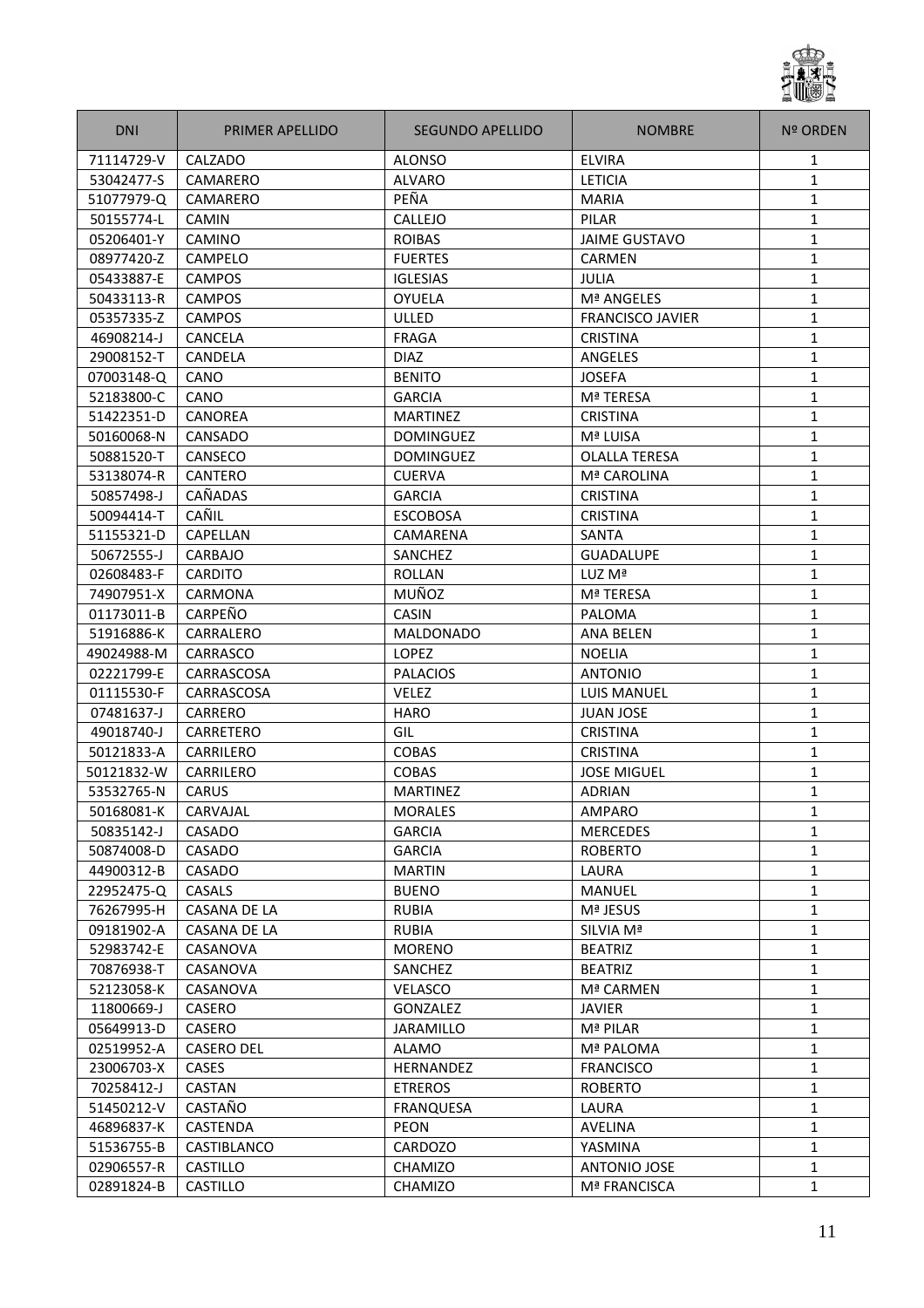

| <b>DNI</b> | <b>PRIMER APELLIDO</b> | SEGUNDO APELLIDO | <b>NOMBRE</b>           | <b>Nº ORDEN</b> |
|------------|------------------------|------------------|-------------------------|-----------------|
| 02904871-V | CASTILLO               | <b>CHAMIZO</b>   | YOLANDA                 | 1               |
| 51675467-X | CASTILLO               | <b>GARCIA</b>    | <b>ELENA</b>            | 1               |
| 76721017-D | CASTILLO DE LA         | <b>PUENTE</b>    | <b>ANA ANTONIA</b>      | 1               |
| 71521276-Q | <b>CASTRO</b>          | <b>RODRIGUEZ</b> | <b>NURIA</b>            | 1               |
| 50837291-T | <b>CATALAN</b>         | <b>GOMEZ</b>     | Mª SUSANA               | $\mathbf{1}$    |
| 1094754-T  | <b>CAYUELA</b>         | CARAVACA         | Mª JOSEFA               | 1               |
| 11799518-N | <b>CEBRIAN</b>         | CASTILLEJO       | <b>NATIVIDAD</b>        | $\mathbf{1}$    |
| 76262946-Y | <b>CEPEDA</b>          | LABRADOR         | <b>MARTA</b>            | 1               |
| 17865868-C | <b>CEPEDA</b>          | <b>PALACIO</b>   | <b>Mª VICTORIA</b>      | $\mathbf{1}$    |
| 50081429-X | <b>CERRADA</b>         | <b>CERRADA</b>   | <b>AZUCENA</b>          | 1               |
| 09189118-C | <b>CERRATO</b>         | GOMEZ            | <b>JOSEFA</b>           | 1               |
| 11849515-F | <b>CERVANTES</b>       | CABALLERO        | <b>FRANCISCO</b>        | 1               |
| 00689735-B | <b>CEVA</b>            | YEBRA            | <b>Mª TERESA</b>        | $\mathbf{1}$    |
| 50087242-G | <b>CHACON</b>          | <b>MORENO</b>    | Mª JOSEFA               | $\mathbf{1}$    |
| 72881943-A | <b>CHARLE</b>          | SANZ             | ANA Mª                  | $\mathbf{1}$    |
| 07967036-C | <b>CHAVES</b>          | <b>DIAZ</b>      | <b>JOSE JAIME</b>       | 1               |
| 50745783-D | <b>CHECA</b>           | <b>LUQUE</b>     | <b>AMPARO</b>           | 1               |
| 11836760-V | <b>CHICHON</b>         | <b>BRIZ</b>      | Mª TERESA               | 1               |
| 51081300-W | <b>CHULIAN</b>         | <b>MURILLO</b>   | <b>VANESA</b>           | 1               |
| 02850728-Q | <b>CILLAN</b>          | <b>CAPILLA</b>   | <b>CARMEN</b>           | 1               |
| 50031354-Y | <b>CIUDAD</b>          | <b>MORA</b>      | <b>BALBINA</b>          | 1               |
| 26764225-E | <b>CLEMENTE</b>        | <b>RODENAS</b>   | <b>CRISTINA</b>         | $\mathbf{1}$    |
| 51635363-H | <b>COBO</b>            | <b>BELTRAN</b>   | Mª LUISA                | 1               |
| 28460127-L | <b>COBO</b>            | <b>MIGENS</b>    | Mª JESUS                | $\mathbf{1}$    |
| 50421293-A | <b>COELLO</b>          | <b>FERNANDEZ</b> | <b>ANDRES</b>           | 1               |
| 75951177-W | <b>COLAS</b>           | <b>MONTERO</b>   | <b>CARMEN</b>           | 1               |
| 50159350-F | <b>COLLADO</b>         | GIL              | ROSA Mª                 | 1               |
| 51481698-Q | COLMENAREJO            | CALERO           | <b>ELVIRA</b>           | 1               |
| 51921830-C | <b>COLORADO</b>        | ARGIBAY          | PALOMA                  | 1               |
| 09021977-C | <b>CONEJERO</b>        | <b>HERNANDEZ</b> | <b>ALBERTO</b>          | 1               |
| 51944534-T | CONEJERO               | <b>MONTERO</b>   | <b>JUAN CARLOS</b>      | 1               |
| 09023147-V | CONSUEGRA              | <b>GANDULLO</b>  | ABRAHAM                 | $\mathbf{1}$    |
| 37734999-A | <b>CORBERO</b>         | <b>BUZZI</b>     | RAFAEL                  | 1               |
| 46932596-S | <b>CORCHADO</b>        | VEGA             | <b>BEATRIZ</b>          | 1               |
| 53500778-H | <b>CORDERO</b>         | CRUZ             | IMELDA                  | $\mathbf{1}$    |
| 08858981-W | <b>CORDOBEZ</b>        | <b>SANCHEZ</b>   | PEDRO                   | $\mathbf{1}$    |
| 08835562-C | <b>CORDON</b>          | GONZALEZ         | Mª ISABEL               | $\mathbf{1}$    |
| 02222412-Z | <b>CORRALES</b>        | GARCIA-PARRADO   | <b>SANTIAGO</b>         | 1               |
| 08970136-K | <b>CORRALES</b>        | <b>MORENO</b>    | <b>ISABEL</b>           | 1               |
| 09041788-M | <b>CORREA</b>          | CALVO            | <b>IVAN</b>             | 1               |
| 09041789-Y | <b>CORREAS</b>         | CALVO            | <b>SERGIO</b>           | $\mathbf{1}$    |
| 12727833-R | <b>CORTES</b>          | <b>BAHILLO</b>   | <b>CARMEN</b>           | $\mathbf{1}$    |
| 51900773-P | <b>CORTES</b>          | <b>GONZALEZ</b>  | MARGARITA               | $\mathbf{1}$    |
| 03088365-S | <b>CORTIJO</b>         | <b>COBOS</b>     | JUAN Mª                 | 1               |
| 50126081-L | <b>COS</b>             | <b>MULA</b>      | <b>NURIA DE</b>         | 1               |
| 09329907-A | COSGAYA                | <b>ALONSO</b>    | <b>RUBEN</b>            | 1               |
| 51906322-Z | <b>COYA</b>            | PEREZ            | <b>ELENA</b>            | 1               |
| 11840629-E | <b>CRESPO</b>          | JUSDADO          | ALEJANDRO               | $\mathbf{1}$    |
| 05398236-K | <b>CRESPO</b>          | <b>POVEDA</b>    | <b>FRANCISCO JAVIER</b> | $\mathbf{1}$    |
| 70063669-B | <b>CUARTERO</b>        | PLAZA            | <b>DIEGO</b>            | 1               |
| 51987700-H | <b>CUARTERO</b>        | PLAZA            | <b>MARIA</b>            | $\mathbf{1}$    |
| 09038251-X | <b>CUESTA</b>          | SALCEDA          | <b>MARTA</b>            | 1               |
| 25166789-M | <b>CUEVAS</b>          | <b>BAUTISTA</b>  | <b>FERNANDO</b>         | 1               |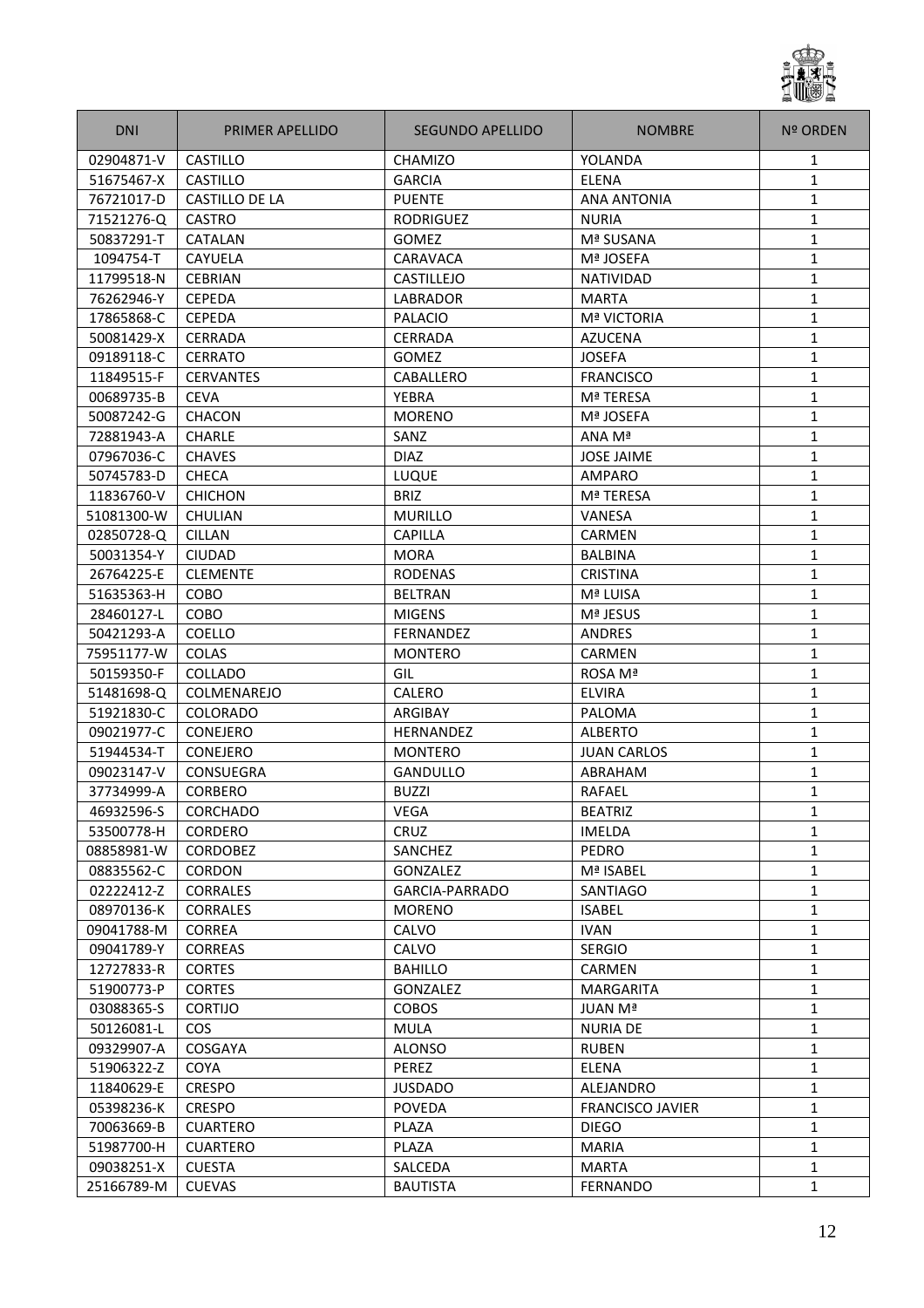

| <b>DNI</b> | <b>PRIMER APELLIDO</b> | SEGUNDO APELLIDO  | <b>NOMBRE</b>         | <b>Nº ORDEN</b> |
|------------|------------------------|-------------------|-----------------------|-----------------|
| 05416763-X | <b>CUEVAS</b>          | <b>CAPELLAN</b>   | YUDERKA               | 1               |
| 50298222-M | <b>CUEZVA</b>          | <b>GUZMAN</b>     | <b>ROSA</b>           | 1               |
| 08838518-D | <b>CURZ</b>            | <b>PEGUERO</b>    | <b>JOSE MANUEL</b>    | 1               |
| 22121456-X | <b>CUTILLAS DE</b>     | <b>FRIAS</b>      | <b>JOSE FRANCISCO</b> | 1               |
| 50211983-Q | <b>DAPENA</b>          | <b>ALBIACH</b>    | LAURA                 | $\mathbf{1}$    |
| 33517236-A | <b>DELGADO</b>         | ABAD              | Mª CARMEN             | 1               |
| 33972204-P | <b>DELGADO</b>         | <b>ACOSTA</b>     | CRISANTA              | $\mathbf{1}$    |
| 02856788-G | <b>DELGADO</b>         | <b>ESTANGÜI</b>   | AURORA CARMEN         | 1               |
| 11813307-R | <b>DELGADO</b>         | LUNA              | <b>JUAN CARLOS</b>    | $\mathbf{1}$    |
| 02715377-C | <b>DIAZ</b>            | <b>BRAÑAS</b>     | <b>VIRGINIA</b>       | 1               |
| 02526722-B | <b>DIAZ</b>            | <b>CHICOTE</b>    | Mª MERCEDES           | 1               |
| 06557769-D | <b>DIAZ</b>            | <b>DIAZ</b>       | <b>Mª CONSOLACION</b> | 1               |
| 05353833-P | <b>DIAZ</b>            | <b>DIAZ</b>       | <b>MAURICIO</b>       | $\mathbf{1}$    |
| 09025458-M | <b>DIAZ</b>            | <b>GAMERO</b>     | <b>JORGE JUAN</b>     | $\mathbf{1}$    |
| 02547305-D | <b>DIAZ</b>            | <b>GARCIA</b>     | <b>BEATRIZ</b>        | $\mathbf{1}$    |
| 53047950-Z | <b>DIAZ</b>            | <b>JAUREGUI</b>   | <b>ROBERTO JESUS</b>  | $\mathbf{1}$    |
| 02607715-K | <b>DIAZ</b>            | <b>JIMENEZ</b>    | <b>FRANCISCA</b>      | 1               |
| 51360758-X | <b>DIAZ</b>            | LUCERO            | <b>JORGE</b>          | 1               |
| 52060007-V | <b>DIAZ</b>            | <b>MALDONADO</b>  | <b>MARTA</b>          | 1               |
| 06582428-N | <b>DIAZ</b>            | <b>MARTIN</b>     | CAROLINA              | 1               |
| 01815245-Q | <b>DIAZ</b>            | <b>MARTIN</b>     | <b>Mª DOLORES</b>     | 1               |
| 02282534-Z | <b>DIAZ</b>            | <b>MARTIN</b>     | <b>MIKEL</b>          | $\mathbf{1}$    |
| 47031115-W | <b>DIAZ</b>            | <b>MORALES</b>    | ANA                   | $\mathbf{1}$    |
| 53042451-N | <b>DIAZ</b>            | <b>NAVARRO</b>    | OLIVIA                | $\mathbf{1}$    |
| 32639170-P | <b>DIAZ</b>            | PAZ               | <b>Mª VICTORIA</b>    | 1               |
| 02663032-T | <b>DIAZ DE MERA</b>    | SANZ              | <b>LETICIA</b>        | 1               |
| 05397875-M | <b>DIEGO</b>           | SANZ              | Mª TERESA DE          | 1               |
| 12362961-R | <b>DIEZ</b>            | <b>FRAILE</b>     | <b>JUAN PEDRO</b>     | 1               |
| 02270211-L | <b>DIEZ</b>            | <b>GUIJARRO</b>   | <b>ELENA</b>          | 1               |
| 02270115-S | <b>DIEZ</b>            | <b>GUIJARRO</b>   | RAQUEL                | 1               |
| 09009650-K | <b>DIEZ</b>            | <b>RONCERO</b>    | <b>CARMEN</b>         | 1               |
| 09310985-X | <b>DIEZ</b>            | VALDIVIESO        | Mª CARMEN             | $\mathbf{1}$    |
| 12241785-N | <b>DIEZ</b>            | VALDIVIESO        | Mª ENCARNACION S.     | 1               |
| 11935420-F | <b>DIOS</b>            | TOMAS             | Mª ESTHER DE          | 1               |
| 50160913-Y | <b>DOMINGO</b>         | <b>HERNANDO</b>   | <b>HENAR FELISA</b>   | $\mathbf{1}$    |
| 50971965-D | <b>DOMINGUEZ</b>       | <b>GALVEZ</b>     | <b>ARTURO</b>         | $\mathbf{1}$    |
| 09180619-P | <b>DOMINGUEZ</b>       | LAZARO            | Mª OLIVIA             | 1               |
| 11724241-Z | <b>DOMINGUEZ</b>       | <b>LOPEZ</b>      | Mª JESUS              | 1               |
| 05418718-X | <b>DOMINGUEZ</b>       | LOPEZ             | <b>Mª VICTORIA</b>    | 1               |
| 50429901-D | <b>DOMINGUEZ</b>       | <b>MARTIN</b>     | <b>ALBERTO</b>        | 1               |
| 03872676-M | <b>DOMINGUEZ</b>       | PINILLA           | Mª SAGRARIO           | $\mathbf{1}$    |
| 02914395-L | DOMINGUEZ              | <b>VEGA</b>       | <b>NOELIA</b>         | 1               |
| 11806339-W | <b>DONGIL</b>          | <b>MARTINEZ</b>   | Mª VICENTA            | $\mathbf{1}$    |
| 52975751-N | <b>DORADO</b>          | <b>MAESTRE</b>    | <b>JUAN MANUEL</b>    | 1               |
| 08951819-N | <b>DORADO</b>          | <b>MENDOZA</b>    | <b>DIEGO</b>          | 1               |
| 50331057-L | <b>DOSAL</b>           | <b>CARABIAS</b>   | <b>MARINA</b>         | 1               |
| 03904820-H | <b>DUARTE</b>          | <b>CERVERA</b>    | Mª TERESA             | 1               |
| 09281563-M | <b>DUBLA</b>           | MARTINEZ          | ANA ISABEL            | 1               |
| 11843217-B | <b>DUEÑAS</b>          | <b>HERRUZO</b>    | Mª BELEN              | $\mathbf{1}$    |
| 02710713-W | <b>DUJO</b>            | GONZALEZ          | <b>DANIEL DEL</b>     | 1               |
| 02674436-L | <b>DUJO</b>            | GONZALEZ          | <b>ESTHER DEL</b>     | $\mathbf{1}$    |
| 51650060-H | <b>DUQUE</b>           | <b>BUENADICHA</b> | Mª ROCIO              | 1               |
| 51996001-Q | <b>DURAN</b>           | PACHECO           | Mª ESTHER             | 1               |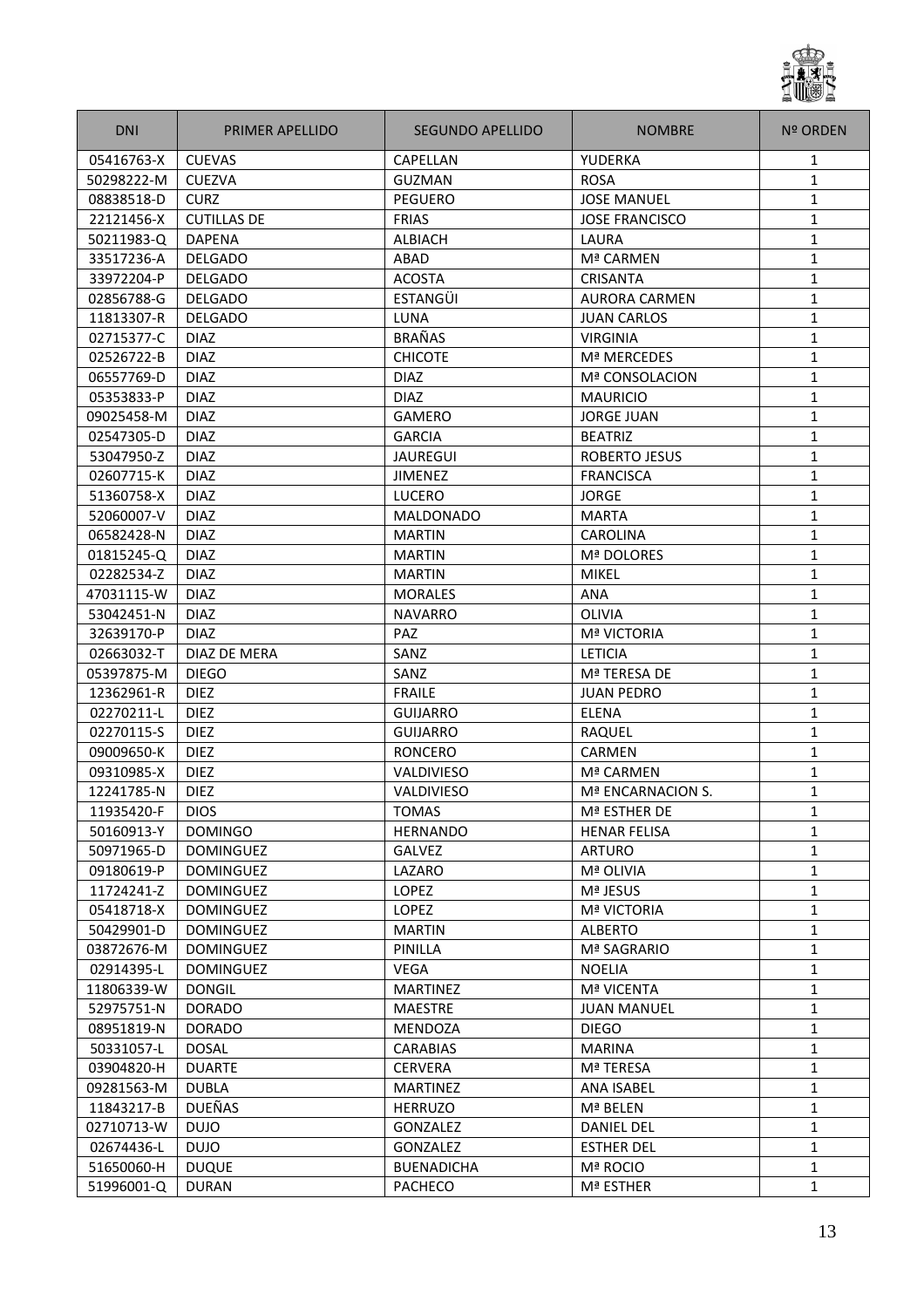

| <b>DNI</b> | <b>PRIMER APELLIDO</b> | SEGUNDO APELLIDO  | <b>NOMBRE</b>            | Nº ORDEN     |
|------------|------------------------|-------------------|--------------------------|--------------|
| 50307214-G | ECHALECU               | <b>GISBERT</b>    | <b>CONCEPCION</b>        | 1            |
| 02704310-Q | <b>ECHENE</b>          | <b>RODRIGUEZ</b>  | MONTSERRAT               | 1            |
| 22977464-G | EGEA                   | <b>VIVANCOS</b>   | PEDRO MARIANO            | 1            |
| 76965863-C | <b>EIRAS</b>           | <b>OLVEIRA</b>    | <b>ROBERTO</b>           | 1            |
| X7616521-W | ELEFTEROVA             | <b>TELBISHKA</b>  | <b>IVANKA</b>            | 1            |
| 08986590-F | <b>ELIPE</b>           | <b>DIAZ</b>       | Mª VAL                   | 1            |
| 11837955-Q | <b>ENCINAS</b>         | PULGAR            | <b>OSCAR</b>             | $\mathbf{1}$ |
| 03081899-Z | <b>ESCALERA</b>        | <b>CONDE</b>      | <b>CARMEN ESTHER</b>     | $\mathbf{1}$ |
| 05396646-H | ESCAMILLA              | <b>GALINDO</b>    | <b>LEONOR</b>            | $\mathbf{1}$ |
| 50189791-L | <b>ESPADA</b>          | LOZANO            | VICTORIA ANGELES         | 1            |
| 51671134-R | <b>ESPEJO</b>          | CHACON            | <b>ANTONIA</b>           | 1            |
| 02651027-R | <b>ESPEJO</b>          | <b>TORIJA</b>     | <b>ENRIQUE</b>           | 1            |
| 02671495-E | <b>ESPINO</b>          | <b>HERRERA</b>    | ANGEL                    | 1            |
| 04195765-J | <b>ESPIÑO</b>          | <b>MARTINEZ</b>   | <b>MARCELO</b>           | 1            |
| 50159726-S | <b>ESTANE</b>          | LOPEZ             | Mª MAR                   | $\mathbf{1}$ |
| 01920454-T | ESTEBAN                | <b>DIAZ</b>       | <b>CONCEPCION</b>        | 1            |
| 09258003-C | <b>ESTEBAN</b>         | <b>IZQUIERDO</b>  | LUZDIVINA                | 1            |
| 00676703-C | <b>ESTEBAN</b>         | <b>NIETO</b>      | <b>JOSE CARLOS</b>       | 1            |
| 01896702-F | <b>ESTEBAN</b>         | <b>REDONDO</b>    | Mª SOLEDAD               | 1            |
| 50311855-E | <b>ESTEBAN</b>         | <b>REGULES</b>    | <b>SERGIO</b>            | 1            |
| 51085781-K | <b>EUSEBIO</b>         | <b>DIAZ</b>       | SUSANA                   | 1            |
| 00405557-K | <b>FEITO</b>           | CALDAS            | Mª PILAR                 | 1            |
| 51129852-R | <b>FELGUERA</b>        | SANTOS            | <b>ALBERTO</b>           | 1            |
| 51129850-E | <b>FELGUERA</b>        | SANTOS            | <b>OMAR JESUS</b>        | 1            |
| X9890763-G | <b>FERNANDES</b>       | <b>FERREIRA</b>   | <b>MARCOS VINICIUS</b>   | $\mathbf{1}$ |
| 50876431-V | FERNANDEZ              | <b>AGUADO</b>     | PEDRO                    | $\mathbf{1}$ |
| 07224681-J | <b>FERNANDEZ</b>       | <b>ALTABLE</b>    | RAFAEL                   | 1            |
| 07986538-H | FERNANDEZ              | ALVAREZ           | <b>VIRGINIA</b>          | $\mathbf{1}$ |
| 22964586-Y | FERNANDEZ              | <b>ANTOLINOS</b>  | <b>FRANCISCO AGUSTIN</b> | 1            |
| 05396708-B | FERNANDEZ              | <b>BARRADO</b>    | PILAR                    | 1            |
| 35314810-N | FERNANDEZ              | <b>BERMUDEZ</b>   | <b>ANTONIO</b>           | 1            |
| 48995736-D | <b>FERNANDEZ</b>       | <b>BLANCO</b>     | <b>JOSE MARIA</b>        | 1            |
| 09186850-Y | FERNANDEZ              | CARRASCO          | <b>JUAN VICENTE</b>      | 1            |
| 05350609-G | FERNANDEZ              | <b>CIENFUEGOS</b> | MANUELA                  | 1            |
| 53456355-P | <b>FERNANDEZ</b>       | <b>FALLEGO</b>    | <b>CARLOS ALBERTO</b>    | 1            |
| 53409323-B | FERNANDEZ              | FERNANDEZ         | <b>MARA</b>              | $\mathbf{1}$ |
| 36143442-T | FERNANDEZ              | FERNANDEZ         | SABELA                   | 1            |
| 00837512-J | <b>FERNANDEZ</b>       | <b>GARCIA</b>     | <b>JOSE ANTONIO</b>      | 1            |
| 02205202-P | FERNANDEZ              | <b>GARRIDO</b>    | CARMEN                   | 1            |
| 33244395-B | FERNANDEZ              | <b>GILINO</b>     | <b>Mª CONCEPCION</b>     | 1            |
| 07509623-P | FERNANDEZ              | GONZALEZ          | Mª RAQUEL                | 1            |
| 13941170-L | FERNANDEZ              | LLERA             | SONIA                    | 1            |
| 50423267-E | <b>FERNANDEZ</b>       | <b>LUMERAS</b>    | ANA Mª                   | 1            |
| 09032189-C | FERNANDEZ              | <b>MACHICADO</b>  | Mª SOLEDAD               | 1            |
| 12776434-A | FERNANDEZ              | <b>MARTINEZ</b>   | <b>MARIA</b>             | $\mathbf{1}$ |
| 08932150-P | FERNANDEZ              | MENENDEZ          | Mª LETICIA               | 1            |
| 04139790-C | FERNANDEZ              | <b>MORO</b>       | Mª TERESA                | $\mathbf{1}$ |
| 03886933-W | FERNANDEZ              | <b>OLMOS</b>      | ANA                      | 1            |
| 16286476-S | FERNANDEZ              | <b>PARDO</b>      | <b>ANTONIO</b>           | $\mathbf{1}$ |
| 13140973-S | FERNANDEZ              | <b>PENCHE</b>     | <b>JOSE FERNANDO</b>     | $\mathbf{1}$ |
| 02625799-G | FERNANDEZ              | QUESADA           | Mª MAR                   | $\mathbf{1}$ |
| 02625800-M | FERNANDEZ              | QUESADA           | <b>MARCO ANTONIO</b>     | 1            |
| 16803690-M | FERNANDEZ              | <b>REOYO</b>      | <b>VICTOR MANUEL</b>     | $\mathbf{1}$ |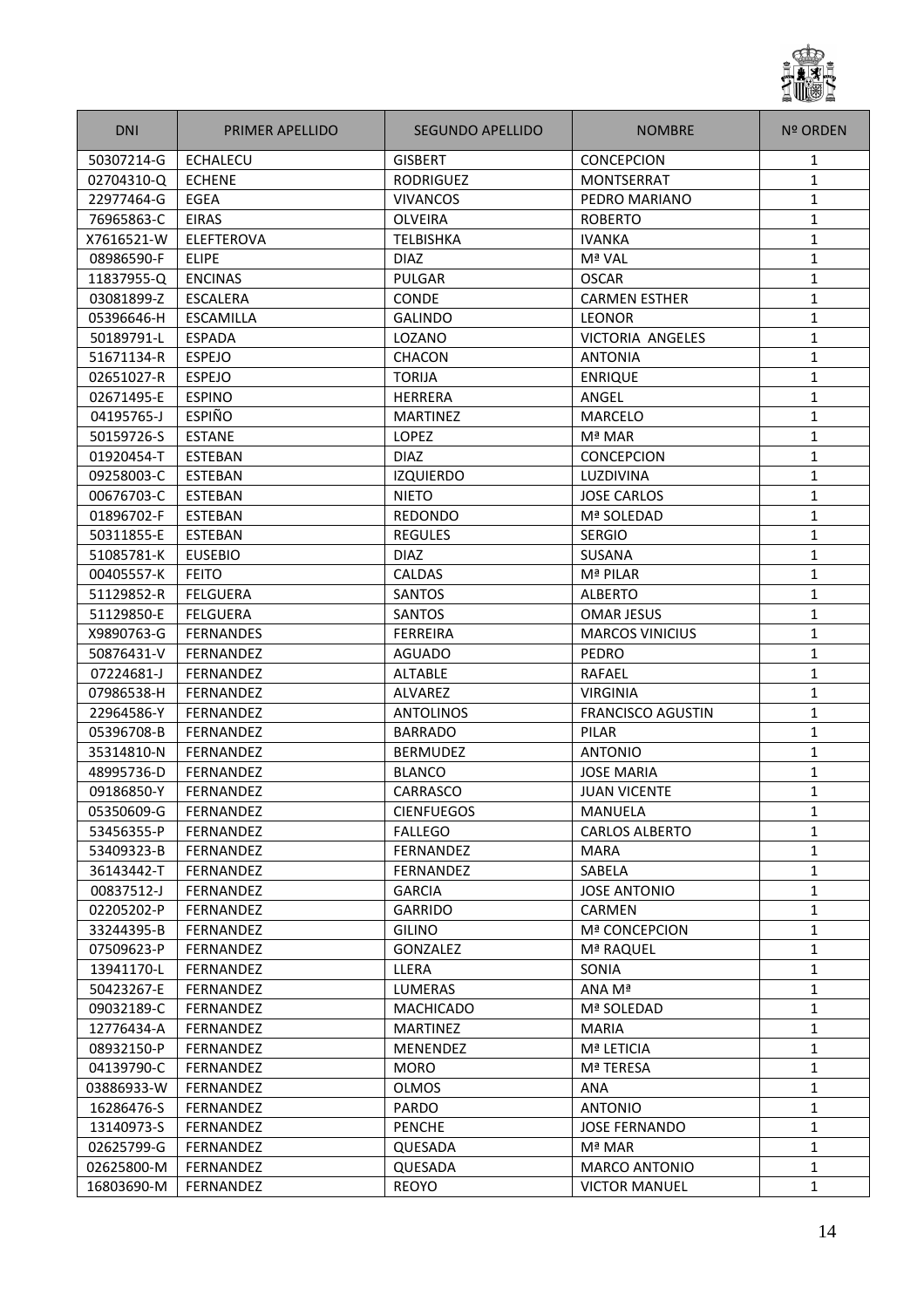

| <b>DNI</b> | PRIMER APELLIDO         | <b>SEGUNDO APELLIDO</b> | <b>NOMBRE</b>           | <b>Nº ORDEN</b> |
|------------|-------------------------|-------------------------|-------------------------|-----------------|
| 51914154-A | <b>FERNANDEZ</b>        | <b>RICO</b>             | <b>JOSE ANTONIO</b>     | 1               |
| 51689040-J | <b>FERNANDEZ</b>        | <b>RIVERA</b>           | <b>JOSE GREGORIO</b>    | $\mathbf{1}$    |
| 51668399-A | <b>FERNANDEZ</b>        | <b>RIVERA</b>           | Mª JOSE                 | 1               |
| 30620831-B | FERNANDEZ               | <b>RODRIGUEZ</b>        | AMAYA                   | 1               |
| 51404824-P | <b>FERNANDEZ</b>        | SAENZ DE BURUAGA        | <b>ELVIRA</b>           | 1               |
| 49020485-X | FERNANDEZ               | SERRANO                 | <b>ERICA</b>            | $\mathbf{1}$    |
| 00789420-Z | FERNANDEZ               | <b>TRIVEZ</b>           | <b>JUAN MANUEL</b>      | 1               |
| 08037034-Y | <b>FERNANDEZ</b>        | <b>VEGA</b>             | SUSANA                  | $\mathbf{1}$    |
| 09353261-N | FERNANDEZ               | <b>VILORIO</b>          | <b>BASILISA</b>         | 1               |
| 50323984-F | <b>FERNANDEZ CANO</b>   | <b>RIVAS</b>            | PALOMA                  | $\mathbf{1}$    |
| 51982787-G | <b>FERNANDEZ MARCOS</b> | <b>DONATE</b>           | <b>SERGIO</b>           | 1               |
| 01807036-H | <b>FERNANDEZ MARCOS</b> | <b>MARTIN GIL</b>       | <b>HILARIO</b>          | 1               |
| 00680554-F | FERNANDEZ-CALVILLO      | SANCHEZ-VALDEPEÑAS      | Mª TERESA               | 1               |
| 10205457-N | <b>FERRERO</b>          | <b>APARICIO</b>         | <b>MARTA</b>            | 1               |
| 71139561-D | <b>FERRERO</b>          | RIAÑO                   | <b>DAVID</b>            | $\mathbf{1}$    |
| 31836805-K | <b>FILLOL</b>           | <b>CUADRADO</b>         | <b>MANUEL</b>           | $\mathbf{1}$    |
| 07518498-M | <b>FIORITO</b>          | <b>MARTINCONSUEGRA</b>  | ESPERANZA               | $\mathbf{1}$    |
| 02898443-Y | <b>FISAC</b>            | <b>PEREZ</b>            | Mª LUISA                | 1               |
| 28956479-P | <b>FLORES</b>           | SOTO                    | <b>JOSE ANTONIO</b>     | 1               |
| 48838104-L | <b>FLOREZ</b>           | <b>SERRANO</b>          | <b>JOHANA</b>           | 1               |
| 10812292-S | <b>FORCELLEDO</b>       | <b>BERNAL</b>           | Mª MAR                  | 1               |
| 02511219-X | <b>FORTE</b>            | <b>TEJADA</b>           | Mª TERESA               | 1               |
| 47016783-E | <b>FORTUNA</b>          | SAEZ                    | <b>ALBERTO</b>          | 1               |
| 03937427-B | <b>FRAGUAS</b>          | <b>JIMENEZ</b>          | Mª CARMEN               | 1               |
| 32662398-Y | <b>FREIJOMIL</b>        | <b>BAÑOBRE</b>          | <b>JOAQUIN</b>          | $\mathbf{1}$    |
| 51421491-T | <b>FRESNEDA</b>         | <b>ESCRIBANO</b>        | SONIA                   | 1               |
| 01923828-Q | <b>FRUTOS</b>           | GONZALEZ                | ANGELA DE               | 1               |
| 53414303-T | <b>FRUTOS</b>           | <b>MARTINEZ</b>         | <b>MARCOS</b>           | 1               |
| 03455986-Y | <b>FRUTOS</b>           | SANZ                    | Mª PILAR DE             | 1               |
| 05381143-V | <b>FRUTOS</b>           | SERRANO                 | Mª MAR DE               | 1               |
| 00681095-L | <b>FRUTOS</b>           | <b>SERRANO</b>          | Mª PALOMA DE            | 1               |
| 25484343-K | <b>FUEMBUENA</b>        | <b>LOSCERTALES</b>      | <b>EDUARDO ANGEL</b>    | 1               |
| 02889092-Q | <b>FUENTE</b>           | <b>FARCIA-MORENO</b>    | <b>MONTSERRAT DE LA</b> | $\mathbf{1}$    |
| 50305281-A | <b>FUENTE DE</b>        | <b>CASTRO</b>           | SOLEDAD DE LA           | 1               |
| 05415759-H | <b>FUENTES</b>          | <b>BERGAZ</b>           | RAQUEL                  | $\mathbf{1}$    |
| 51931591-Y | <b>FUENTES</b>          | <b>ESCABIAS</b>         | Mª DOLORES              | 1               |
| 52345824-D | <b>GABALDON</b>         | <b>ORTEGA</b>           | LAURA                   | $\mathbf{1}$    |
| 50815448-F | GABALDON                | SEGOVIA                 | ANGELA                  | $\mathbf{1}$    |
| 01811529-A | <b>GAGO</b>             | SALGUERO                | Mª PAZ                  | $\mathbf{1}$    |
| 51937469-L | <b>GAGO</b>             | <b>URDA</b>             | LAURA                   | $\mathbf{1}$    |
| 47465328-K | <b>GAITERO</b>          | GONZALEZ                | ALEJANDRO               | $\mathbf{1}$    |
| 23013459-G | GALAN                   | <b>CARRION</b>          | <b>ELVIRA PATRICIA</b>  | 1               |
| 06967117-A | GALAN                   | GALAN                   | <b>INES</b>             | 1               |
| 51114907-Y | GALAN                   | GIL                     | <b>ROCIO</b>            | $\mathbf{1}$    |
| 03455806-X | <b>GALINDO</b>          | SANCHEZ                 | ANGELA                  | 1               |
| 03446184-W | <b>GALINDO</b>          | SANCHEZ                 | CORALINA                | $\mathbf{1}$    |
| 05657089-D | <b>GALINDO DE LA</b>    | <b>GUIA</b>             | <b>JOSE GREGORIO</b>    | 1               |
| 05887179-F | <b>GALLEGO</b>          | <b>GARCIA</b>           | <b>ANTONIA</b>          | $\mathbf{1}$    |
| 01898254-H | <b>GALLEGO</b>          | PEREZ                   | <b>OTILIA</b>           | 1               |
| 51866490-H | GALLEGO                 | <b>RIVAS</b>            | VALERIANA               | $\mathbf{1}$    |
| 02638940-N | <b>GALLEGO</b>          | RODRIGUEZ               | ANA                     | 1               |
| 02620141-G | <b>GALLEGO</b>          | RODRIGUEZ               | <b>GLORIA</b>           | 1               |
| 50689452-M | <b>GALLEGO</b>          | SANCHO                  | <b>JESUS</b>            | 1               |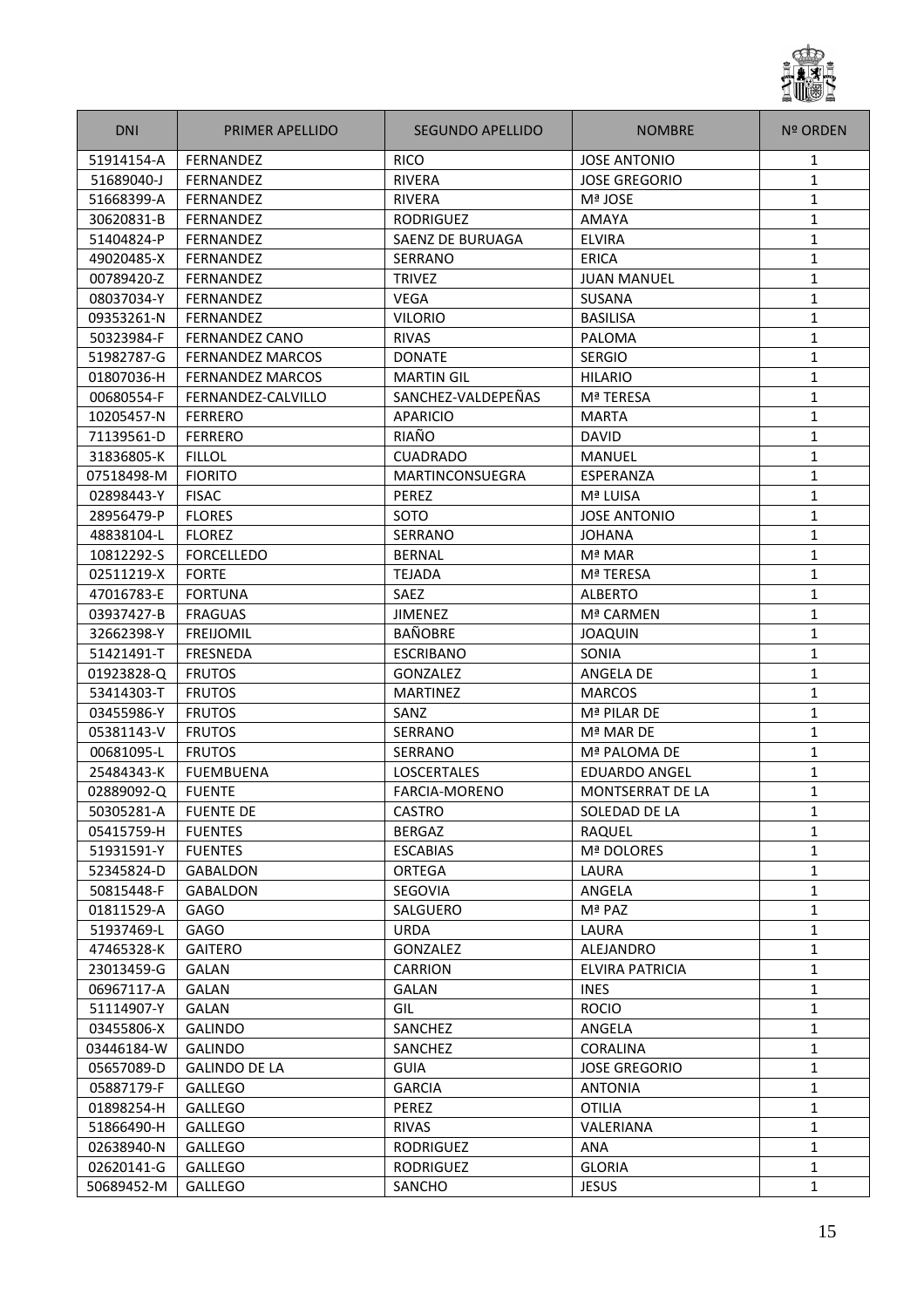

| <b>GALVEZ</b><br>51676435-N<br><b>REDONDO</b><br>ALMUDENA<br>1<br>02293192-T<br><b>PALENCIA</b><br><b>SANDRA</b><br>$\mathbf{1}$<br><b>GAMBOA</b><br>70028053-E<br>Mª ISABEL<br>1<br><b>GAMERO</b><br><b>GAMARRA</b><br>45687096-B<br><b>GANADO</b><br>LORENZO<br>GONZALO<br>1<br><b>GARCIA</b><br>1<br>50423493-H<br><b>ALONSO</b><br>Mª SOLEDAD<br>$\mathbf{1}$<br><b>GARCIA</b><br>22936761-B<br>ANDREU<br><b>CARMEN CRUZ</b><br>1<br>08038298-M<br><b>GARCIA</b><br><b>ANTON</b><br>Mª OLVIDO<br>$\mathbf{1}$<br><b>GARCIA</b><br><b>BALBOA</b><br>Mª CONCEPCION<br>02601141-W<br>1<br>50938694-L<br><b>GARCIA</b><br><b>BECERRA</b><br>PILAR<br>$\mathbf{1}$<br><b>GARCIA</b><br><b>BERRENDERO</b><br>33512004-S<br><b>PEDRO</b><br><b>GARCIA</b><br>07240711-N<br><b>BLANCO</b><br>Mª LUISA<br>1<br>50161035-J<br><b>GARCIA</b><br><b>BUENO</b><br><b>MARIANO</b><br>1<br><b>GARCIA</b><br>CABALLERO<br>1<br>51899203-Q<br><b>MARIA</b><br>1<br>04184797-Q<br><b>GARCIA</b><br><b>CALDERON</b><br>Mª CARMEN<br>$\mathbf{1}$<br>79305243-R<br><b>GARCIA</b><br><b>CALDERON</b><br><b>Mª FRANCISCA</b><br>$\mathbf{1}$<br><b>GARCIA</b><br><b>CESAR</b><br>50307593-S<br>CARBOLLEDO<br>$\mathbf{1}$<br><b>GARCIA</b><br>51083351-Y<br><b>CHIMENO</b><br>ROSA Mª<br>1<br>51387350-Z<br><b>GARCIA</b><br><b>CIFUENTES</b><br><b>Mª VICTORIA</b><br>48996814-Y<br><b>GARCIA</b><br>COLLADO<br>ANGELA<br>1<br>51996607-R<br><b>GARCIA</b><br><b>CORTES</b><br><b>LUIS MIGUEL</b><br>1<br>51996606-T<br><b>GARCIA</b><br><b>CORTES</b><br>SANDRA<br>1<br>51342665-H<br><b>GARCIA</b><br><b>DURAN</b><br><b>ASCENSION</b><br>1<br><b>GARCIA</b><br>1<br>51627921-M<br><b>ENDERIZ</b><br><b>MIGUEL ANGEL</b><br>1<br>02917175-Q<br><b>GARCIA</b><br><b>CRISTINA</b><br>FERNANDEZ<br>$\mathbf{1}$<br>02891391-S<br><b>GARCIA</b><br><b>ELENA</b><br><b>FERNANDEZ</b><br>1<br>51657968-Z<br><b>GARCIA</b><br><b>GARCIA</b><br>Mª CRUZ<br>1<br>51670383-D<br><b>GARCIA</b><br><b>GENDARME</b><br><b>RICARDO</b><br>21802144-F<br><b>GARCIA</b><br>GIL<br><b>ASTOR</b><br>1<br>09317321-K<br><b>GARCIA</b><br>GOMEZ<br>CARLOS<br>1<br><b>LUIS MIGUEL</b><br>1<br>04582378-L<br><b>GARCIA</b><br>GOMEZ<br>1<br>53539616-D<br><b>GARCIA</b><br>GOMEZ<br><b>NAZARET</b><br>1<br>78678471-W<br><b>GARCIA</b><br>GONZALEZ<br><b>AGUSTIN IVAN</b><br>$\mathbf{1}$<br>07986141-N<br><b>GARCIA</b><br><b>GONZALEZ</b><br><b>MARIANO</b><br><b>GARCIA</b><br>GONZALEZ<br>31672853-J<br><b>MERCEDES</b><br>1<br>50966106-S<br><b>GARCIA</b><br>GONZALEZ<br>$\mathbf{1}$<br><b>MONICA</b><br>GONZALEZ<br>06559678-D<br><b>GARCIA</b><br><b>NIEVES</b><br>$\mathbf{1}$<br>GONZALEZ<br>50200960-X<br><b>GARCIA</b><br>SOLEDAD<br>$\mathbf{1}$<br>GUADAÑO<br><b>FELISA</b><br>01912427-T<br><b>GARCIA</b><br>$\mathbf{1}$<br>1<br>47025765-B<br><b>GARCIA</b><br>HERNANDEZ<br>ALEJANDRO<br><b>GARCIA</b><br>$\mathbf{1}$<br>06557945-R<br><b>HERNANDEZ</b><br><b>JOSE LUIS</b><br>1<br>51627324-Y<br><b>GARCIA</b><br><b>HERNANDEZ</b><br>RAFAELA<br>$\mathbf{1}$<br>20266947-Z<br><b>GARCIA</b><br><b>HERRERO</b><br>EVANGELINA<br>08944157-D<br><b>GARCIA</b><br><b>HERRERO</b><br>SUSANA<br>1<br>$\mathbf{1}$<br>02849353-K<br><b>GARCIA</b><br><b>JIMENEZ</b><br><b>CLARA</b><br>46842713-Q<br><b>GARCIA</b><br><b>JIMENEZ</b><br><b>OLGA</b><br>1<br><b>GARCIA</b><br><b>Mª ASUNCION</b><br>06556496-R<br><b>MARTIN</b><br>1<br>01813566-Q<br><b>GARCIA</b><br>Mª FE<br>1<br>MARTIN<br>1<br>11812324-F<br><b>GARCIA</b><br><b>MARTIN</b><br>Mª JOSE<br>51656318-C<br><b>GARCIA</b><br><b>MARTINEZ</b><br>1<br>EDUARDO<br>08839140-X<br>$\mathbf{1}$<br><b>GARCIA</b><br><b>MONTESINOS</b><br><b>JUAN RAMON</b><br>02210361-S<br><b>GARCIA</b><br><b>NORIEGA</b><br>Mª LOURDES<br>$\mathbf{1}$<br>71423270-J<br><b>GARCIA</b><br><b>PACHECO</b><br>ALEJANDRO MANUEL<br>1<br>09033003-Y<br><b>GARCIA</b><br><b>PALACIOS</b><br>$\mathbf{1}$<br><b>DIANA</b> | <b>DNI</b> | PRIMER APELLIDO | SEGUNDO APELLIDO | <b>NOMBRE</b> | <b>Nº ORDEN</b> |
|-------------------------------------------------------------------------------------------------------------------------------------------------------------------------------------------------------------------------------------------------------------------------------------------------------------------------------------------------------------------------------------------------------------------------------------------------------------------------------------------------------------------------------------------------------------------------------------------------------------------------------------------------------------------------------------------------------------------------------------------------------------------------------------------------------------------------------------------------------------------------------------------------------------------------------------------------------------------------------------------------------------------------------------------------------------------------------------------------------------------------------------------------------------------------------------------------------------------------------------------------------------------------------------------------------------------------------------------------------------------------------------------------------------------------------------------------------------------------------------------------------------------------------------------------------------------------------------------------------------------------------------------------------------------------------------------------------------------------------------------------------------------------------------------------------------------------------------------------------------------------------------------------------------------------------------------------------------------------------------------------------------------------------------------------------------------------------------------------------------------------------------------------------------------------------------------------------------------------------------------------------------------------------------------------------------------------------------------------------------------------------------------------------------------------------------------------------------------------------------------------------------------------------------------------------------------------------------------------------------------------------------------------------------------------------------------------------------------------------------------------------------------------------------------------------------------------------------------------------------------------------------------------------------------------------------------------------------------------------------------------------------------------------------------------------------------------------------------------------------------------------------------------------------------------------------------------------------------------------------------------------------------------------------------------------------------------------------------------------------------------------------------------------------------------------------------------------------------------------------------------------------------------------------------------------------------------------------------------------------------------------------------------------------------------------------------------------------------------------------------------------------------------------------------------------------------------------------------------------------------------------------------------------------------------------------------|------------|-----------------|------------------|---------------|-----------------|
|                                                                                                                                                                                                                                                                                                                                                                                                                                                                                                                                                                                                                                                                                                                                                                                                                                                                                                                                                                                                                                                                                                                                                                                                                                                                                                                                                                                                                                                                                                                                                                                                                                                                                                                                                                                                                                                                                                                                                                                                                                                                                                                                                                                                                                                                                                                                                                                                                                                                                                                                                                                                                                                                                                                                                                                                                                                                                                                                                                                                                                                                                                                                                                                                                                                                                                                                                                                                                                                                                                                                                                                                                                                                                                                                                                                                                                                                                                                                           |            |                 |                  |               |                 |
|                                                                                                                                                                                                                                                                                                                                                                                                                                                                                                                                                                                                                                                                                                                                                                                                                                                                                                                                                                                                                                                                                                                                                                                                                                                                                                                                                                                                                                                                                                                                                                                                                                                                                                                                                                                                                                                                                                                                                                                                                                                                                                                                                                                                                                                                                                                                                                                                                                                                                                                                                                                                                                                                                                                                                                                                                                                                                                                                                                                                                                                                                                                                                                                                                                                                                                                                                                                                                                                                                                                                                                                                                                                                                                                                                                                                                                                                                                                                           |            |                 |                  |               |                 |
|                                                                                                                                                                                                                                                                                                                                                                                                                                                                                                                                                                                                                                                                                                                                                                                                                                                                                                                                                                                                                                                                                                                                                                                                                                                                                                                                                                                                                                                                                                                                                                                                                                                                                                                                                                                                                                                                                                                                                                                                                                                                                                                                                                                                                                                                                                                                                                                                                                                                                                                                                                                                                                                                                                                                                                                                                                                                                                                                                                                                                                                                                                                                                                                                                                                                                                                                                                                                                                                                                                                                                                                                                                                                                                                                                                                                                                                                                                                                           |            |                 |                  |               |                 |
|                                                                                                                                                                                                                                                                                                                                                                                                                                                                                                                                                                                                                                                                                                                                                                                                                                                                                                                                                                                                                                                                                                                                                                                                                                                                                                                                                                                                                                                                                                                                                                                                                                                                                                                                                                                                                                                                                                                                                                                                                                                                                                                                                                                                                                                                                                                                                                                                                                                                                                                                                                                                                                                                                                                                                                                                                                                                                                                                                                                                                                                                                                                                                                                                                                                                                                                                                                                                                                                                                                                                                                                                                                                                                                                                                                                                                                                                                                                                           |            |                 |                  |               |                 |
|                                                                                                                                                                                                                                                                                                                                                                                                                                                                                                                                                                                                                                                                                                                                                                                                                                                                                                                                                                                                                                                                                                                                                                                                                                                                                                                                                                                                                                                                                                                                                                                                                                                                                                                                                                                                                                                                                                                                                                                                                                                                                                                                                                                                                                                                                                                                                                                                                                                                                                                                                                                                                                                                                                                                                                                                                                                                                                                                                                                                                                                                                                                                                                                                                                                                                                                                                                                                                                                                                                                                                                                                                                                                                                                                                                                                                                                                                                                                           |            |                 |                  |               |                 |
|                                                                                                                                                                                                                                                                                                                                                                                                                                                                                                                                                                                                                                                                                                                                                                                                                                                                                                                                                                                                                                                                                                                                                                                                                                                                                                                                                                                                                                                                                                                                                                                                                                                                                                                                                                                                                                                                                                                                                                                                                                                                                                                                                                                                                                                                                                                                                                                                                                                                                                                                                                                                                                                                                                                                                                                                                                                                                                                                                                                                                                                                                                                                                                                                                                                                                                                                                                                                                                                                                                                                                                                                                                                                                                                                                                                                                                                                                                                                           |            |                 |                  |               |                 |
|                                                                                                                                                                                                                                                                                                                                                                                                                                                                                                                                                                                                                                                                                                                                                                                                                                                                                                                                                                                                                                                                                                                                                                                                                                                                                                                                                                                                                                                                                                                                                                                                                                                                                                                                                                                                                                                                                                                                                                                                                                                                                                                                                                                                                                                                                                                                                                                                                                                                                                                                                                                                                                                                                                                                                                                                                                                                                                                                                                                                                                                                                                                                                                                                                                                                                                                                                                                                                                                                                                                                                                                                                                                                                                                                                                                                                                                                                                                                           |            |                 |                  |               |                 |
|                                                                                                                                                                                                                                                                                                                                                                                                                                                                                                                                                                                                                                                                                                                                                                                                                                                                                                                                                                                                                                                                                                                                                                                                                                                                                                                                                                                                                                                                                                                                                                                                                                                                                                                                                                                                                                                                                                                                                                                                                                                                                                                                                                                                                                                                                                                                                                                                                                                                                                                                                                                                                                                                                                                                                                                                                                                                                                                                                                                                                                                                                                                                                                                                                                                                                                                                                                                                                                                                                                                                                                                                                                                                                                                                                                                                                                                                                                                                           |            |                 |                  |               |                 |
|                                                                                                                                                                                                                                                                                                                                                                                                                                                                                                                                                                                                                                                                                                                                                                                                                                                                                                                                                                                                                                                                                                                                                                                                                                                                                                                                                                                                                                                                                                                                                                                                                                                                                                                                                                                                                                                                                                                                                                                                                                                                                                                                                                                                                                                                                                                                                                                                                                                                                                                                                                                                                                                                                                                                                                                                                                                                                                                                                                                                                                                                                                                                                                                                                                                                                                                                                                                                                                                                                                                                                                                                                                                                                                                                                                                                                                                                                                                                           |            |                 |                  |               |                 |
|                                                                                                                                                                                                                                                                                                                                                                                                                                                                                                                                                                                                                                                                                                                                                                                                                                                                                                                                                                                                                                                                                                                                                                                                                                                                                                                                                                                                                                                                                                                                                                                                                                                                                                                                                                                                                                                                                                                                                                                                                                                                                                                                                                                                                                                                                                                                                                                                                                                                                                                                                                                                                                                                                                                                                                                                                                                                                                                                                                                                                                                                                                                                                                                                                                                                                                                                                                                                                                                                                                                                                                                                                                                                                                                                                                                                                                                                                                                                           |            |                 |                  |               |                 |
|                                                                                                                                                                                                                                                                                                                                                                                                                                                                                                                                                                                                                                                                                                                                                                                                                                                                                                                                                                                                                                                                                                                                                                                                                                                                                                                                                                                                                                                                                                                                                                                                                                                                                                                                                                                                                                                                                                                                                                                                                                                                                                                                                                                                                                                                                                                                                                                                                                                                                                                                                                                                                                                                                                                                                                                                                                                                                                                                                                                                                                                                                                                                                                                                                                                                                                                                                                                                                                                                                                                                                                                                                                                                                                                                                                                                                                                                                                                                           |            |                 |                  |               |                 |
|                                                                                                                                                                                                                                                                                                                                                                                                                                                                                                                                                                                                                                                                                                                                                                                                                                                                                                                                                                                                                                                                                                                                                                                                                                                                                                                                                                                                                                                                                                                                                                                                                                                                                                                                                                                                                                                                                                                                                                                                                                                                                                                                                                                                                                                                                                                                                                                                                                                                                                                                                                                                                                                                                                                                                                                                                                                                                                                                                                                                                                                                                                                                                                                                                                                                                                                                                                                                                                                                                                                                                                                                                                                                                                                                                                                                                                                                                                                                           |            |                 |                  |               |                 |
|                                                                                                                                                                                                                                                                                                                                                                                                                                                                                                                                                                                                                                                                                                                                                                                                                                                                                                                                                                                                                                                                                                                                                                                                                                                                                                                                                                                                                                                                                                                                                                                                                                                                                                                                                                                                                                                                                                                                                                                                                                                                                                                                                                                                                                                                                                                                                                                                                                                                                                                                                                                                                                                                                                                                                                                                                                                                                                                                                                                                                                                                                                                                                                                                                                                                                                                                                                                                                                                                                                                                                                                                                                                                                                                                                                                                                                                                                                                                           |            |                 |                  |               |                 |
|                                                                                                                                                                                                                                                                                                                                                                                                                                                                                                                                                                                                                                                                                                                                                                                                                                                                                                                                                                                                                                                                                                                                                                                                                                                                                                                                                                                                                                                                                                                                                                                                                                                                                                                                                                                                                                                                                                                                                                                                                                                                                                                                                                                                                                                                                                                                                                                                                                                                                                                                                                                                                                                                                                                                                                                                                                                                                                                                                                                                                                                                                                                                                                                                                                                                                                                                                                                                                                                                                                                                                                                                                                                                                                                                                                                                                                                                                                                                           |            |                 |                  |               |                 |
|                                                                                                                                                                                                                                                                                                                                                                                                                                                                                                                                                                                                                                                                                                                                                                                                                                                                                                                                                                                                                                                                                                                                                                                                                                                                                                                                                                                                                                                                                                                                                                                                                                                                                                                                                                                                                                                                                                                                                                                                                                                                                                                                                                                                                                                                                                                                                                                                                                                                                                                                                                                                                                                                                                                                                                                                                                                                                                                                                                                                                                                                                                                                                                                                                                                                                                                                                                                                                                                                                                                                                                                                                                                                                                                                                                                                                                                                                                                                           |            |                 |                  |               |                 |
|                                                                                                                                                                                                                                                                                                                                                                                                                                                                                                                                                                                                                                                                                                                                                                                                                                                                                                                                                                                                                                                                                                                                                                                                                                                                                                                                                                                                                                                                                                                                                                                                                                                                                                                                                                                                                                                                                                                                                                                                                                                                                                                                                                                                                                                                                                                                                                                                                                                                                                                                                                                                                                                                                                                                                                                                                                                                                                                                                                                                                                                                                                                                                                                                                                                                                                                                                                                                                                                                                                                                                                                                                                                                                                                                                                                                                                                                                                                                           |            |                 |                  |               |                 |
|                                                                                                                                                                                                                                                                                                                                                                                                                                                                                                                                                                                                                                                                                                                                                                                                                                                                                                                                                                                                                                                                                                                                                                                                                                                                                                                                                                                                                                                                                                                                                                                                                                                                                                                                                                                                                                                                                                                                                                                                                                                                                                                                                                                                                                                                                                                                                                                                                                                                                                                                                                                                                                                                                                                                                                                                                                                                                                                                                                                                                                                                                                                                                                                                                                                                                                                                                                                                                                                                                                                                                                                                                                                                                                                                                                                                                                                                                                                                           |            |                 |                  |               |                 |
|                                                                                                                                                                                                                                                                                                                                                                                                                                                                                                                                                                                                                                                                                                                                                                                                                                                                                                                                                                                                                                                                                                                                                                                                                                                                                                                                                                                                                                                                                                                                                                                                                                                                                                                                                                                                                                                                                                                                                                                                                                                                                                                                                                                                                                                                                                                                                                                                                                                                                                                                                                                                                                                                                                                                                                                                                                                                                                                                                                                                                                                                                                                                                                                                                                                                                                                                                                                                                                                                                                                                                                                                                                                                                                                                                                                                                                                                                                                                           |            |                 |                  |               |                 |
|                                                                                                                                                                                                                                                                                                                                                                                                                                                                                                                                                                                                                                                                                                                                                                                                                                                                                                                                                                                                                                                                                                                                                                                                                                                                                                                                                                                                                                                                                                                                                                                                                                                                                                                                                                                                                                                                                                                                                                                                                                                                                                                                                                                                                                                                                                                                                                                                                                                                                                                                                                                                                                                                                                                                                                                                                                                                                                                                                                                                                                                                                                                                                                                                                                                                                                                                                                                                                                                                                                                                                                                                                                                                                                                                                                                                                                                                                                                                           |            |                 |                  |               |                 |
|                                                                                                                                                                                                                                                                                                                                                                                                                                                                                                                                                                                                                                                                                                                                                                                                                                                                                                                                                                                                                                                                                                                                                                                                                                                                                                                                                                                                                                                                                                                                                                                                                                                                                                                                                                                                                                                                                                                                                                                                                                                                                                                                                                                                                                                                                                                                                                                                                                                                                                                                                                                                                                                                                                                                                                                                                                                                                                                                                                                                                                                                                                                                                                                                                                                                                                                                                                                                                                                                                                                                                                                                                                                                                                                                                                                                                                                                                                                                           |            |                 |                  |               |                 |
|                                                                                                                                                                                                                                                                                                                                                                                                                                                                                                                                                                                                                                                                                                                                                                                                                                                                                                                                                                                                                                                                                                                                                                                                                                                                                                                                                                                                                                                                                                                                                                                                                                                                                                                                                                                                                                                                                                                                                                                                                                                                                                                                                                                                                                                                                                                                                                                                                                                                                                                                                                                                                                                                                                                                                                                                                                                                                                                                                                                                                                                                                                                                                                                                                                                                                                                                                                                                                                                                                                                                                                                                                                                                                                                                                                                                                                                                                                                                           |            |                 |                  |               |                 |
|                                                                                                                                                                                                                                                                                                                                                                                                                                                                                                                                                                                                                                                                                                                                                                                                                                                                                                                                                                                                                                                                                                                                                                                                                                                                                                                                                                                                                                                                                                                                                                                                                                                                                                                                                                                                                                                                                                                                                                                                                                                                                                                                                                                                                                                                                                                                                                                                                                                                                                                                                                                                                                                                                                                                                                                                                                                                                                                                                                                                                                                                                                                                                                                                                                                                                                                                                                                                                                                                                                                                                                                                                                                                                                                                                                                                                                                                                                                                           |            |                 |                  |               |                 |
|                                                                                                                                                                                                                                                                                                                                                                                                                                                                                                                                                                                                                                                                                                                                                                                                                                                                                                                                                                                                                                                                                                                                                                                                                                                                                                                                                                                                                                                                                                                                                                                                                                                                                                                                                                                                                                                                                                                                                                                                                                                                                                                                                                                                                                                                                                                                                                                                                                                                                                                                                                                                                                                                                                                                                                                                                                                                                                                                                                                                                                                                                                                                                                                                                                                                                                                                                                                                                                                                                                                                                                                                                                                                                                                                                                                                                                                                                                                                           |            |                 |                  |               |                 |
|                                                                                                                                                                                                                                                                                                                                                                                                                                                                                                                                                                                                                                                                                                                                                                                                                                                                                                                                                                                                                                                                                                                                                                                                                                                                                                                                                                                                                                                                                                                                                                                                                                                                                                                                                                                                                                                                                                                                                                                                                                                                                                                                                                                                                                                                                                                                                                                                                                                                                                                                                                                                                                                                                                                                                                                                                                                                                                                                                                                                                                                                                                                                                                                                                                                                                                                                                                                                                                                                                                                                                                                                                                                                                                                                                                                                                                                                                                                                           |            |                 |                  |               |                 |
|                                                                                                                                                                                                                                                                                                                                                                                                                                                                                                                                                                                                                                                                                                                                                                                                                                                                                                                                                                                                                                                                                                                                                                                                                                                                                                                                                                                                                                                                                                                                                                                                                                                                                                                                                                                                                                                                                                                                                                                                                                                                                                                                                                                                                                                                                                                                                                                                                                                                                                                                                                                                                                                                                                                                                                                                                                                                                                                                                                                                                                                                                                                                                                                                                                                                                                                                                                                                                                                                                                                                                                                                                                                                                                                                                                                                                                                                                                                                           |            |                 |                  |               |                 |
|                                                                                                                                                                                                                                                                                                                                                                                                                                                                                                                                                                                                                                                                                                                                                                                                                                                                                                                                                                                                                                                                                                                                                                                                                                                                                                                                                                                                                                                                                                                                                                                                                                                                                                                                                                                                                                                                                                                                                                                                                                                                                                                                                                                                                                                                                                                                                                                                                                                                                                                                                                                                                                                                                                                                                                                                                                                                                                                                                                                                                                                                                                                                                                                                                                                                                                                                                                                                                                                                                                                                                                                                                                                                                                                                                                                                                                                                                                                                           |            |                 |                  |               |                 |
|                                                                                                                                                                                                                                                                                                                                                                                                                                                                                                                                                                                                                                                                                                                                                                                                                                                                                                                                                                                                                                                                                                                                                                                                                                                                                                                                                                                                                                                                                                                                                                                                                                                                                                                                                                                                                                                                                                                                                                                                                                                                                                                                                                                                                                                                                                                                                                                                                                                                                                                                                                                                                                                                                                                                                                                                                                                                                                                                                                                                                                                                                                                                                                                                                                                                                                                                                                                                                                                                                                                                                                                                                                                                                                                                                                                                                                                                                                                                           |            |                 |                  |               |                 |
|                                                                                                                                                                                                                                                                                                                                                                                                                                                                                                                                                                                                                                                                                                                                                                                                                                                                                                                                                                                                                                                                                                                                                                                                                                                                                                                                                                                                                                                                                                                                                                                                                                                                                                                                                                                                                                                                                                                                                                                                                                                                                                                                                                                                                                                                                                                                                                                                                                                                                                                                                                                                                                                                                                                                                                                                                                                                                                                                                                                                                                                                                                                                                                                                                                                                                                                                                                                                                                                                                                                                                                                                                                                                                                                                                                                                                                                                                                                                           |            |                 |                  |               |                 |
|                                                                                                                                                                                                                                                                                                                                                                                                                                                                                                                                                                                                                                                                                                                                                                                                                                                                                                                                                                                                                                                                                                                                                                                                                                                                                                                                                                                                                                                                                                                                                                                                                                                                                                                                                                                                                                                                                                                                                                                                                                                                                                                                                                                                                                                                                                                                                                                                                                                                                                                                                                                                                                                                                                                                                                                                                                                                                                                                                                                                                                                                                                                                                                                                                                                                                                                                                                                                                                                                                                                                                                                                                                                                                                                                                                                                                                                                                                                                           |            |                 |                  |               |                 |
|                                                                                                                                                                                                                                                                                                                                                                                                                                                                                                                                                                                                                                                                                                                                                                                                                                                                                                                                                                                                                                                                                                                                                                                                                                                                                                                                                                                                                                                                                                                                                                                                                                                                                                                                                                                                                                                                                                                                                                                                                                                                                                                                                                                                                                                                                                                                                                                                                                                                                                                                                                                                                                                                                                                                                                                                                                                                                                                                                                                                                                                                                                                                                                                                                                                                                                                                                                                                                                                                                                                                                                                                                                                                                                                                                                                                                                                                                                                                           |            |                 |                  |               |                 |
|                                                                                                                                                                                                                                                                                                                                                                                                                                                                                                                                                                                                                                                                                                                                                                                                                                                                                                                                                                                                                                                                                                                                                                                                                                                                                                                                                                                                                                                                                                                                                                                                                                                                                                                                                                                                                                                                                                                                                                                                                                                                                                                                                                                                                                                                                                                                                                                                                                                                                                                                                                                                                                                                                                                                                                                                                                                                                                                                                                                                                                                                                                                                                                                                                                                                                                                                                                                                                                                                                                                                                                                                                                                                                                                                                                                                                                                                                                                                           |            |                 |                  |               |                 |
|                                                                                                                                                                                                                                                                                                                                                                                                                                                                                                                                                                                                                                                                                                                                                                                                                                                                                                                                                                                                                                                                                                                                                                                                                                                                                                                                                                                                                                                                                                                                                                                                                                                                                                                                                                                                                                                                                                                                                                                                                                                                                                                                                                                                                                                                                                                                                                                                                                                                                                                                                                                                                                                                                                                                                                                                                                                                                                                                                                                                                                                                                                                                                                                                                                                                                                                                                                                                                                                                                                                                                                                                                                                                                                                                                                                                                                                                                                                                           |            |                 |                  |               |                 |
|                                                                                                                                                                                                                                                                                                                                                                                                                                                                                                                                                                                                                                                                                                                                                                                                                                                                                                                                                                                                                                                                                                                                                                                                                                                                                                                                                                                                                                                                                                                                                                                                                                                                                                                                                                                                                                                                                                                                                                                                                                                                                                                                                                                                                                                                                                                                                                                                                                                                                                                                                                                                                                                                                                                                                                                                                                                                                                                                                                                                                                                                                                                                                                                                                                                                                                                                                                                                                                                                                                                                                                                                                                                                                                                                                                                                                                                                                                                                           |            |                 |                  |               |                 |
|                                                                                                                                                                                                                                                                                                                                                                                                                                                                                                                                                                                                                                                                                                                                                                                                                                                                                                                                                                                                                                                                                                                                                                                                                                                                                                                                                                                                                                                                                                                                                                                                                                                                                                                                                                                                                                                                                                                                                                                                                                                                                                                                                                                                                                                                                                                                                                                                                                                                                                                                                                                                                                                                                                                                                                                                                                                                                                                                                                                                                                                                                                                                                                                                                                                                                                                                                                                                                                                                                                                                                                                                                                                                                                                                                                                                                                                                                                                                           |            |                 |                  |               |                 |
|                                                                                                                                                                                                                                                                                                                                                                                                                                                                                                                                                                                                                                                                                                                                                                                                                                                                                                                                                                                                                                                                                                                                                                                                                                                                                                                                                                                                                                                                                                                                                                                                                                                                                                                                                                                                                                                                                                                                                                                                                                                                                                                                                                                                                                                                                                                                                                                                                                                                                                                                                                                                                                                                                                                                                                                                                                                                                                                                                                                                                                                                                                                                                                                                                                                                                                                                                                                                                                                                                                                                                                                                                                                                                                                                                                                                                                                                                                                                           |            |                 |                  |               |                 |
|                                                                                                                                                                                                                                                                                                                                                                                                                                                                                                                                                                                                                                                                                                                                                                                                                                                                                                                                                                                                                                                                                                                                                                                                                                                                                                                                                                                                                                                                                                                                                                                                                                                                                                                                                                                                                                                                                                                                                                                                                                                                                                                                                                                                                                                                                                                                                                                                                                                                                                                                                                                                                                                                                                                                                                                                                                                                                                                                                                                                                                                                                                                                                                                                                                                                                                                                                                                                                                                                                                                                                                                                                                                                                                                                                                                                                                                                                                                                           |            |                 |                  |               |                 |
|                                                                                                                                                                                                                                                                                                                                                                                                                                                                                                                                                                                                                                                                                                                                                                                                                                                                                                                                                                                                                                                                                                                                                                                                                                                                                                                                                                                                                                                                                                                                                                                                                                                                                                                                                                                                                                                                                                                                                                                                                                                                                                                                                                                                                                                                                                                                                                                                                                                                                                                                                                                                                                                                                                                                                                                                                                                                                                                                                                                                                                                                                                                                                                                                                                                                                                                                                                                                                                                                                                                                                                                                                                                                                                                                                                                                                                                                                                                                           |            |                 |                  |               |                 |
|                                                                                                                                                                                                                                                                                                                                                                                                                                                                                                                                                                                                                                                                                                                                                                                                                                                                                                                                                                                                                                                                                                                                                                                                                                                                                                                                                                                                                                                                                                                                                                                                                                                                                                                                                                                                                                                                                                                                                                                                                                                                                                                                                                                                                                                                                                                                                                                                                                                                                                                                                                                                                                                                                                                                                                                                                                                                                                                                                                                                                                                                                                                                                                                                                                                                                                                                                                                                                                                                                                                                                                                                                                                                                                                                                                                                                                                                                                                                           |            |                 |                  |               |                 |
|                                                                                                                                                                                                                                                                                                                                                                                                                                                                                                                                                                                                                                                                                                                                                                                                                                                                                                                                                                                                                                                                                                                                                                                                                                                                                                                                                                                                                                                                                                                                                                                                                                                                                                                                                                                                                                                                                                                                                                                                                                                                                                                                                                                                                                                                                                                                                                                                                                                                                                                                                                                                                                                                                                                                                                                                                                                                                                                                                                                                                                                                                                                                                                                                                                                                                                                                                                                                                                                                                                                                                                                                                                                                                                                                                                                                                                                                                                                                           |            |                 |                  |               |                 |
|                                                                                                                                                                                                                                                                                                                                                                                                                                                                                                                                                                                                                                                                                                                                                                                                                                                                                                                                                                                                                                                                                                                                                                                                                                                                                                                                                                                                                                                                                                                                                                                                                                                                                                                                                                                                                                                                                                                                                                                                                                                                                                                                                                                                                                                                                                                                                                                                                                                                                                                                                                                                                                                                                                                                                                                                                                                                                                                                                                                                                                                                                                                                                                                                                                                                                                                                                                                                                                                                                                                                                                                                                                                                                                                                                                                                                                                                                                                                           |            |                 |                  |               |                 |
|                                                                                                                                                                                                                                                                                                                                                                                                                                                                                                                                                                                                                                                                                                                                                                                                                                                                                                                                                                                                                                                                                                                                                                                                                                                                                                                                                                                                                                                                                                                                                                                                                                                                                                                                                                                                                                                                                                                                                                                                                                                                                                                                                                                                                                                                                                                                                                                                                                                                                                                                                                                                                                                                                                                                                                                                                                                                                                                                                                                                                                                                                                                                                                                                                                                                                                                                                                                                                                                                                                                                                                                                                                                                                                                                                                                                                                                                                                                                           |            |                 |                  |               |                 |
|                                                                                                                                                                                                                                                                                                                                                                                                                                                                                                                                                                                                                                                                                                                                                                                                                                                                                                                                                                                                                                                                                                                                                                                                                                                                                                                                                                                                                                                                                                                                                                                                                                                                                                                                                                                                                                                                                                                                                                                                                                                                                                                                                                                                                                                                                                                                                                                                                                                                                                                                                                                                                                                                                                                                                                                                                                                                                                                                                                                                                                                                                                                                                                                                                                                                                                                                                                                                                                                                                                                                                                                                                                                                                                                                                                                                                                                                                                                                           |            |                 |                  |               |                 |
|                                                                                                                                                                                                                                                                                                                                                                                                                                                                                                                                                                                                                                                                                                                                                                                                                                                                                                                                                                                                                                                                                                                                                                                                                                                                                                                                                                                                                                                                                                                                                                                                                                                                                                                                                                                                                                                                                                                                                                                                                                                                                                                                                                                                                                                                                                                                                                                                                                                                                                                                                                                                                                                                                                                                                                                                                                                                                                                                                                                                                                                                                                                                                                                                                                                                                                                                                                                                                                                                                                                                                                                                                                                                                                                                                                                                                                                                                                                                           |            |                 |                  |               |                 |
|                                                                                                                                                                                                                                                                                                                                                                                                                                                                                                                                                                                                                                                                                                                                                                                                                                                                                                                                                                                                                                                                                                                                                                                                                                                                                                                                                                                                                                                                                                                                                                                                                                                                                                                                                                                                                                                                                                                                                                                                                                                                                                                                                                                                                                                                                                                                                                                                                                                                                                                                                                                                                                                                                                                                                                                                                                                                                                                                                                                                                                                                                                                                                                                                                                                                                                                                                                                                                                                                                                                                                                                                                                                                                                                                                                                                                                                                                                                                           |            |                 |                  |               |                 |
|                                                                                                                                                                                                                                                                                                                                                                                                                                                                                                                                                                                                                                                                                                                                                                                                                                                                                                                                                                                                                                                                                                                                                                                                                                                                                                                                                                                                                                                                                                                                                                                                                                                                                                                                                                                                                                                                                                                                                                                                                                                                                                                                                                                                                                                                                                                                                                                                                                                                                                                                                                                                                                                                                                                                                                                                                                                                                                                                                                                                                                                                                                                                                                                                                                                                                                                                                                                                                                                                                                                                                                                                                                                                                                                                                                                                                                                                                                                                           |            |                 |                  |               |                 |
|                                                                                                                                                                                                                                                                                                                                                                                                                                                                                                                                                                                                                                                                                                                                                                                                                                                                                                                                                                                                                                                                                                                                                                                                                                                                                                                                                                                                                                                                                                                                                                                                                                                                                                                                                                                                                                                                                                                                                                                                                                                                                                                                                                                                                                                                                                                                                                                                                                                                                                                                                                                                                                                                                                                                                                                                                                                                                                                                                                                                                                                                                                                                                                                                                                                                                                                                                                                                                                                                                                                                                                                                                                                                                                                                                                                                                                                                                                                                           |            |                 |                  |               |                 |
|                                                                                                                                                                                                                                                                                                                                                                                                                                                                                                                                                                                                                                                                                                                                                                                                                                                                                                                                                                                                                                                                                                                                                                                                                                                                                                                                                                                                                                                                                                                                                                                                                                                                                                                                                                                                                                                                                                                                                                                                                                                                                                                                                                                                                                                                                                                                                                                                                                                                                                                                                                                                                                                                                                                                                                                                                                                                                                                                                                                                                                                                                                                                                                                                                                                                                                                                                                                                                                                                                                                                                                                                                                                                                                                                                                                                                                                                                                                                           |            |                 |                  |               |                 |
|                                                                                                                                                                                                                                                                                                                                                                                                                                                                                                                                                                                                                                                                                                                                                                                                                                                                                                                                                                                                                                                                                                                                                                                                                                                                                                                                                                                                                                                                                                                                                                                                                                                                                                                                                                                                                                                                                                                                                                                                                                                                                                                                                                                                                                                                                                                                                                                                                                                                                                                                                                                                                                                                                                                                                                                                                                                                                                                                                                                                                                                                                                                                                                                                                                                                                                                                                                                                                                                                                                                                                                                                                                                                                                                                                                                                                                                                                                                                           |            |                 |                  |               |                 |
|                                                                                                                                                                                                                                                                                                                                                                                                                                                                                                                                                                                                                                                                                                                                                                                                                                                                                                                                                                                                                                                                                                                                                                                                                                                                                                                                                                                                                                                                                                                                                                                                                                                                                                                                                                                                                                                                                                                                                                                                                                                                                                                                                                                                                                                                                                                                                                                                                                                                                                                                                                                                                                                                                                                                                                                                                                                                                                                                                                                                                                                                                                                                                                                                                                                                                                                                                                                                                                                                                                                                                                                                                                                                                                                                                                                                                                                                                                                                           |            |                 |                  |               |                 |
|                                                                                                                                                                                                                                                                                                                                                                                                                                                                                                                                                                                                                                                                                                                                                                                                                                                                                                                                                                                                                                                                                                                                                                                                                                                                                                                                                                                                                                                                                                                                                                                                                                                                                                                                                                                                                                                                                                                                                                                                                                                                                                                                                                                                                                                                                                                                                                                                                                                                                                                                                                                                                                                                                                                                                                                                                                                                                                                                                                                                                                                                                                                                                                                                                                                                                                                                                                                                                                                                                                                                                                                                                                                                                                                                                                                                                                                                                                                                           |            |                 |                  |               |                 |
|                                                                                                                                                                                                                                                                                                                                                                                                                                                                                                                                                                                                                                                                                                                                                                                                                                                                                                                                                                                                                                                                                                                                                                                                                                                                                                                                                                                                                                                                                                                                                                                                                                                                                                                                                                                                                                                                                                                                                                                                                                                                                                                                                                                                                                                                                                                                                                                                                                                                                                                                                                                                                                                                                                                                                                                                                                                                                                                                                                                                                                                                                                                                                                                                                                                                                                                                                                                                                                                                                                                                                                                                                                                                                                                                                                                                                                                                                                                                           |            |                 |                  |               |                 |
|                                                                                                                                                                                                                                                                                                                                                                                                                                                                                                                                                                                                                                                                                                                                                                                                                                                                                                                                                                                                                                                                                                                                                                                                                                                                                                                                                                                                                                                                                                                                                                                                                                                                                                                                                                                                                                                                                                                                                                                                                                                                                                                                                                                                                                                                                                                                                                                                                                                                                                                                                                                                                                                                                                                                                                                                                                                                                                                                                                                                                                                                                                                                                                                                                                                                                                                                                                                                                                                                                                                                                                                                                                                                                                                                                                                                                                                                                                                                           |            |                 |                  |               |                 |
|                                                                                                                                                                                                                                                                                                                                                                                                                                                                                                                                                                                                                                                                                                                                                                                                                                                                                                                                                                                                                                                                                                                                                                                                                                                                                                                                                                                                                                                                                                                                                                                                                                                                                                                                                                                                                                                                                                                                                                                                                                                                                                                                                                                                                                                                                                                                                                                                                                                                                                                                                                                                                                                                                                                                                                                                                                                                                                                                                                                                                                                                                                                                                                                                                                                                                                                                                                                                                                                                                                                                                                                                                                                                                                                                                                                                                                                                                                                                           |            |                 |                  |               |                 |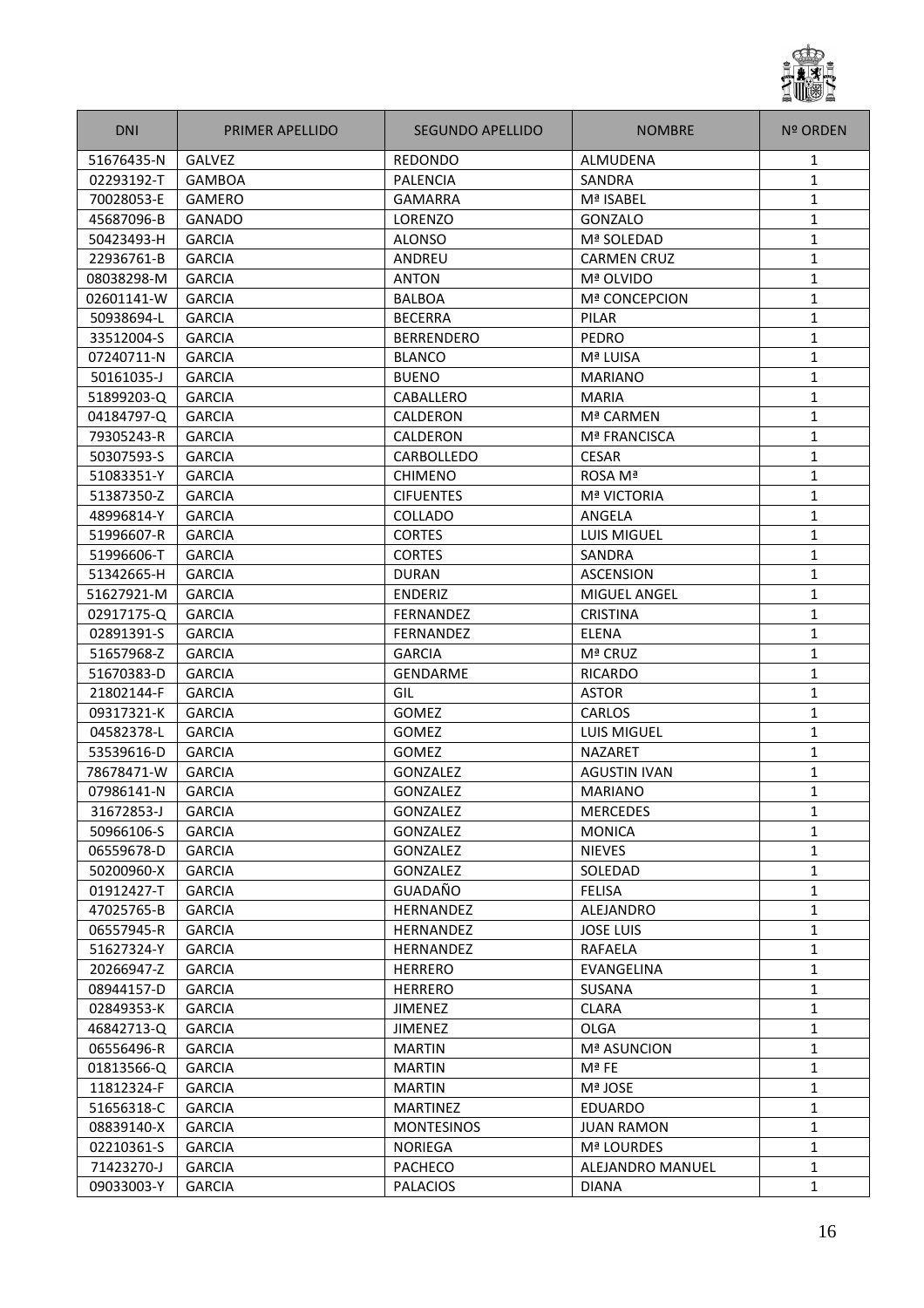

| <b>DNI</b> | <b>PRIMER APELLIDO</b>  | SEGUNDO APELLIDO     | <b>NOMBRE</b>         | <b>Nº ORDEN</b> |
|------------|-------------------------|----------------------|-----------------------|-----------------|
| 06581467-V | <b>GARCIA</b>           | <b>PATO</b>          | RAQUEL                | 1               |
| 53261004-L | <b>GARCIA</b>           | PEREZ                | LAURA                 | 1               |
| 71424261-S | <b>GARCIA</b>           | PEREZ                | <b>RUBEN</b>          | 1               |
| 11734603-A | <b>GARCIA</b>           | <b>PRIETO</b>        | <b>PAULINA</b>        | 1               |
| 51945652-Z | <b>GARCIA</b>           | RAMIREZ              | <b>JOSE FELIX</b>     | 1               |
| 08944951-K | <b>GARCIA</b>           | <b>RICO</b>          | <b>SUSANA</b>         | $\mathbf{1}$    |
| 51635428-Z | <b>GARCIA</b>           | <b>RUBIO</b>         | Mª ESTHER             | $\mathbf{1}$    |
| 50091992-Q | <b>GARCIA</b>           | SANCHEZ              | M. BEATRIZ            | $\mathbf{1}$    |
| 09042390-D | <b>GARCIA</b>           | SANCHEZ              | Mª PILAR              | 1               |
| 48401396-G | <b>GARCIA</b>           | SANCHEZ              | Mª PILAR              | 1               |
| 50801889-H | <b>GARCIA</b>           | <b>SASTRE</b>        | <b>ANA SONIA</b>      | 1               |
| 50433715-M | <b>GARCIA</b>           | <b>TEJEDOR</b>       | <b>NIEVES</b>         | 1               |
| 51876809-X | <b>GARCIA</b>           | <b>TENORIO</b>       | PILAR LOURDES         | 1               |
| 51873889-B | <b>GARCIA</b>           | <b>TOLEDO</b>        | <b>CLARA</b>          | $\mathbf{1}$    |
| 5225740-W  | <b>GARCIA</b>           | <b>TOMEO</b>         | Mª ANGELES            | 1               |
| 50839608-V | <b>GARCIA</b>           | VELAYOS              | Mª BELEN              | 1               |
| 02650796-T | <b>GARCIA</b>           | <b>VERGES</b>        | <b>MONICA</b>         | 1               |
| 51977774-M | <b>GARCIA</b>           | ZAMORA               | Mª ISABEL             | 1               |
| 50952785-B | <b>GARCIA ARANDA</b>    | GONZALEZ             | Mª JOSE               | 1               |
| 11804775-W | <b>GARCIA ARROBA</b>    | MANCHEÑO             | <b>MANUELA</b>        | 1               |
| 09264536-K | <b>GARCIA DE LA</b>     | CAL                  | Mª BEGOÑA             | 1               |
| 05389717-N | <b>GARCIA DE LA</b>     | <b>IGLESIA</b>       | Mª MAR                | 1               |
| 50163813-P | <b>GARCIA DE LA</b>     | <b>PARRA</b>         | SUSANA                | $\mathbf{1}$    |
| 51978977-N | <b>GARCIA DE LOMANA</b> | <b>MOLINA</b>        | ANGELA                | $\mathbf{1}$    |
| 18446298-E | <b>GARGALLO</b>         | <b>GARCIA-DENCHE</b> | <b>ISABEL</b>         | $\mathbf{1}$    |
| 75747723-Y | <b>GARRASTAZUL</b>      | <b>ANTUNEZ</b>       | ARANZAZU              | 1               |
| 08031683-E | <b>GARRIDO</b>          | <b>LLAMAS</b>        | Mª MAR                | $\mathbf{1}$    |
| 02218515-G | <b>GARRIDO</b>          | PASCUAL              | <b>Mª ANTONIA</b>     | 1               |
| 73566997-W | GASCO                   | <b>MARCO</b>         | LAURA                 | 1               |
| 47489236-D | GASCUEÑA                | <b>IZQUIERDO</b>     | <b>RUBEN</b>          | 1               |
| 71122114-L | <b>GENICIO</b>          | LORENZO              | <b>SARA</b>           | 1               |
| 01171677-B | GIL                     | <b>CACERES</b>       | <b>VICTORIA</b>       | $\mathbf{1}$    |
| 05644851-F | GIL                     | <b>GARCIA</b>        | <b>MARIA</b>          | $\mathbf{1}$    |
| 01828150-H | GIL                     | GIL                  | Mª CARMEN             | 1               |
| 17690994-S | <b>GIMENO</b>           | <b>LATORRE</b>       | Mª PILAR JUANA        | $\mathbf{1}$    |
| 47228646-D | <b>GINEPRO</b>          | <b>NICOLINI</b>      | <b>GLADYS BEATRIZ</b> | 1               |
| 51370194-Q | <b>GINES</b>            | <b>GARCIA</b>        | Mª DOLORES            | 1               |
| 05409416-T | <b>GINES</b>            | GONZALEZ             | <b>JUAN JOSE</b>      | 1               |
| 11843451-S | <b>GIRALDEZ</b>         | <b>MONTORO</b>       | ADELAIDA              | 1               |
| 72505026-X | <b>GIRON</b>            | MUÑOZ                | <b>MITXEL</b>         | $\mathbf{1}$    |
| 53447049-V | GOAZ                    | <b>MORENO</b>        | <b>JUAN JOSE</b>      | $\mathbf{1}$    |
| 30473629-D | <b>GOMEZ</b>            | ARROYO               | <b>JOAQUINA</b>       | $\mathbf{1}$    |
| 02625371-J | <b>GOMEZ</b>            | <b>BAEZA</b>         | <b>JOSE IGNACIO</b>   | 1               |
| 02871035-Z | <b>GOMEZ</b>            | <b>BERNARDO</b>      | ANA ISABEL            | $\mathbf{1}$    |
| 50889350-X | <b>GOMEZ</b>            | CARRASCOSA           | DANIEL                | $\mathbf{1}$    |
| 09323705-B | <b>GOMEZ</b>            | <b>DELGADO</b>       | Mª PILAR              | $\mathbf{1}$    |
| 09180218-K | <b>GOMEZ</b>            | <b>GARCIA</b>        | <b>MANUEL JESUS</b>   | 1               |
| 50022553-Z | <b>GOMEZ</b>            | <b>GARCIMARTIN</b>   | Mª CARMEN             | $\mathbf{1}$    |
| 01179548-Q | <b>GOMEZ</b>            | <b>GUIL</b>          | <b>ESTRELLA</b>       | $\mathbf{1}$    |
| 33245857-R | <b>GOMEZ</b>            | <b>HERMIDA</b>       | <b>TERESA</b>         | $\mathbf{1}$    |
| 06545048-F | <b>GOMEZ</b>            | <b>JIMENEZ</b>       | Mª INMACULADA         | $\mathbf{1}$    |
| 51423571-X | <b>GOMEZ</b>            | LINAZA               | <b>MARIA</b>          | $\mathbf{1}$    |
| 50188013-N | GOMEZ                   | <b>LOPEZ</b>         | Mª SUSANA             | 1               |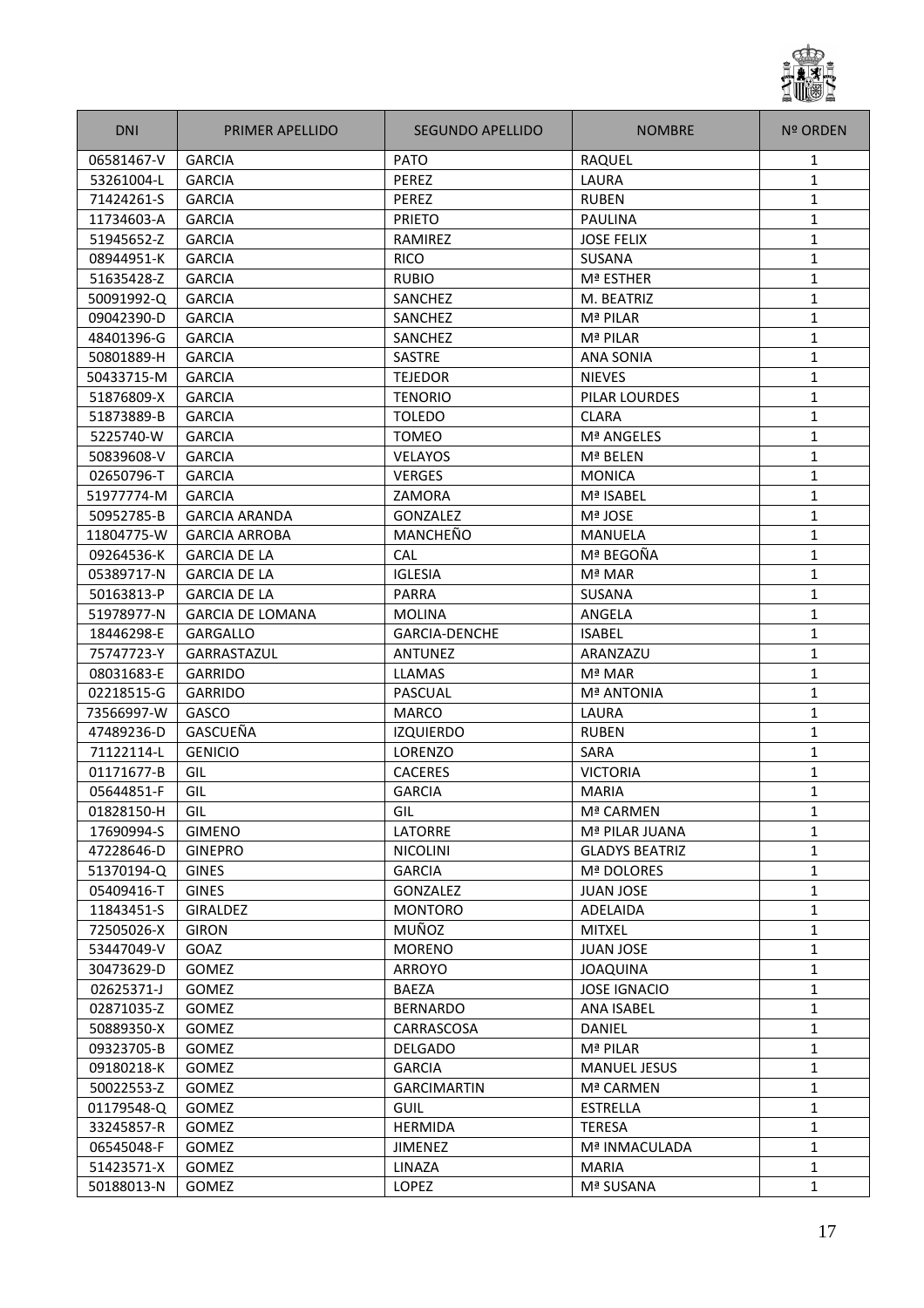

| <b>DNI</b> | PRIMER APELLIDO       | SEGUNDO APELLIDO     | <b>NOMBRE</b>         | <b>Nº ORDEN</b> |
|------------|-----------------------|----------------------|-----------------------|-----------------|
| 03417394-P | <b>GOMEZ</b>          | <b>MARTIN</b>        | Mª PILAR              | 1               |
| 72031638-F | <b>GOMEZ</b>          | <b>MEJICA</b>        | <b>MARTA</b>          | 1               |
| 00660380-G | <b>GOMEZ</b>          | <b>MONTES</b>        | Mª PILAR              | 1               |
| 00695854-N | GOMEZ                 | <b>NICOLAS</b>       | <b>FRANCISCO</b>      | 1               |
| 50291968-F | <b>GOMEZ</b>          | <b>OCTAVIO</b>       | <b>ALICIA</b>         | 1               |
| 02195315-B | GOMEZ                 | <b>OCTAVIO</b>       | CARMEN INMACULADA     | $\mathbf{1}$    |
| 08951957-N | GOMEZ                 | <b>PARDO</b>         | Mª PAZ JOSEFINA       | $\mathbf{1}$    |
| 06275375-D | <b>GOMEZ</b>          | PEÑALVER             | <b>SANTIAGO</b>       | $\mathbf{1}$    |
| 00685832-H | <b>GOMEZ</b>          | SANCHEZ              | Mª CARMEN             | $\mathbf{1}$    |
| 05228363-A | <b>GOMEZ</b>          | <b>SANTIAGO</b>      | ANA Mª                | 1               |
| 03921686-W | <b>GOMEZ</b>          | <b>TOLDOS</b>        | <b>JESUS</b>          | 1               |
| 22985961-Z | <b>GOMEZ</b>          | VAZQUEZ              | <b>PASCUAL MANUEL</b> | 1               |
| 71554858-H | <b>GONZALEZ</b>       | <b>ALFAYATE</b>      | <b>EMILIO JOSE</b>    | 1               |
| 01808306-T | GONZALEZ              | <b>ARROYO</b>        | Mª ESTHER             | 1               |
| 51647845-B | <b>GONZALEZ</b>       | <b>BARRAS</b>        | <b>ELENA</b>          | 1               |
| 50447750-X | GONZALEZ              | <b>BAZUELO</b>       | EVA Mª                | $\mathbf{1}$    |
| 53449078-E | <b>GONZALEZ</b>       | <b>CORRALES</b>      | <b>ENRIQUE</b>        | 1               |
| 53454933-N | GONZALEZ              | <b>CORROCHANO</b>    | LAURA Mª              | 1               |
| 09291621-N | <b>GONZALEZ</b>       | <b>CRESPO</b>        | Mª BELEN              | 1               |
| 04203961-K | GONZALEZ              | <b>DIAZ</b>          | <b>DAVID</b>          | 1               |
| 02090392-Z | <b>GONZALEZ</b>       | <b>FRAILE</b>        | <b>DELFIN</b>         | 1               |
| 00388092-J | GONZALEZ              | <b>GARCIA</b>        | <b>Mª DOLORES</b>     | 1               |
| 50892486-H | <b>GONZALEZ</b>       | GARCIA-NOBLEJAS      | <b>NOEMI</b>          | 1               |
| 44908478-N | <b>GONZALEZ</b>       | <b>GONZALEZ</b>      | <b>MIRIAM</b>         | $\mathbf{1}$    |
| 05672571-N | GONZALEZ              | LOPEZ                | ANGEL                 | $\mathbf{1}$    |
| 06552468-K | <b>GONZALEZ</b>       | <b>LORENZO</b>       | <b>Mª TERESA</b>      | $\mathbf{1}$    |
| 00386398K  | <b>GONZALEZ</b>       | <b>ORTEGA</b>        | <b>Mª CONCEPCION</b>  | 1               |
| 09039356-B | <b>GONZALEZ</b>       | <b>PACHON</b>        | <b>Mª DOLORES</b>     | 1               |
| 02216556-T | GONZALEZ              | <b>PULIDO</b>        | <b>ELOY</b>           | 1               |
| 28796455-H | <b>GONZALEZ</b>       | <b>RODRIGUEZ</b>     | <b>ESTEFANIA</b>      | $\mathbf{1}$    |
| 52502174-M | GONZALEZ              | <b>RODRIGUEZ</b>     | Mª AGUSTINA           | 1               |
| 25661240-W | GONZALEZ              | <b>ROSADO</b>        | <b>FERMIN DAMIAN</b>  | 1               |
| 76112501-G | <b>GONZALEZ</b>       | SANCHEZ              | Mª DOLORES            | $\mathbf{1}$    |
| 50111552-A | GONZALEZ              | SAYAVERA             | <b>MONICA</b>         | 1               |
| 51673416-Y | <b>GONZALEZ</b>       | SERRANO              | <b>ANTONIA</b>        | $\mathbf{1}$    |
| 71030283-G | GONZALEZ              | <b>TOME</b>          | <b>OSCAR</b>          | 1               |
| 71030284-M | GONZALEZ              | <b>TOME</b>          | <b>SERGIO</b>         | 1               |
| 09456616-M | GONZALEZ              | <b>TORRECILLA</b>    | <b>FERNANDO</b>       | 1               |
| 52375117-T | GONZALEZ              | VALDERRAMA           | <b>PATRICIA</b>       | $\mathbf{1}$    |
| 70870973-S | GONZALEZ              | VALIENTE             | SARA                  | 1               |
| 72053155-C | <b>GONZALEZ</b>       | VAZQUEZ              | ANA                   | 1               |
| 72084644-E | GONZALEZ              | <b>VAZQUEZ</b>       | <b>ISABEL</b>         | 1               |
| 50175246-X | <b>GONZALEZ DE</b>    | <b>PRADO</b>         | Mª JOSE               | $\mathbf{1}$    |
| 44673295-G | <b>GONZALEZ DE LA</b> | <b>FUENTE</b>        | Mª CAROLINA           | $\mathbf{1}$    |
| 05418664-W | GONZALEZ-MARISCAL     | <b>CORTES-BRETON</b> | <b>FEDERICO</b>       | $\mathbf{1}$    |
| 50193617-G | <b>GORDILLO</b>       | PEDROVIEJO           | <b>NURIA</b>          | $\mathbf{1}$    |
| 44851070-N | <b>GORRIZ</b>         | PEREZ                | Mª REYES              | 1               |
| 51389891-W | <b>GRANDE</b>         | ESTEBAN              | YOLANDA               | $\mathbf{1}$    |
| 70054994-F | <b>GRECIANO</b>       | <b>NAVAS</b>         | <b>MARIA</b>          | $\mathbf{1}$    |
| 70035098-Y | <b>GUARDIA</b>        | <b>GOMEZ</b>         | ROSA Mª               | 1               |
| 44085428-V | <b>GUARDIA</b>        | <b>LIMERES</b>       | Mª CRISTINA DE LA     | 1               |
| 05304823-B | <b>GUERRERO</b>       | <b>JEREZ</b>         | Mª ENCARNACION        | $\mathbf{1}$    |
| 50882382-B | <b>GUERRERO</b>       | RODRIGUEZ            | <b>LETICIA</b>        | 1               |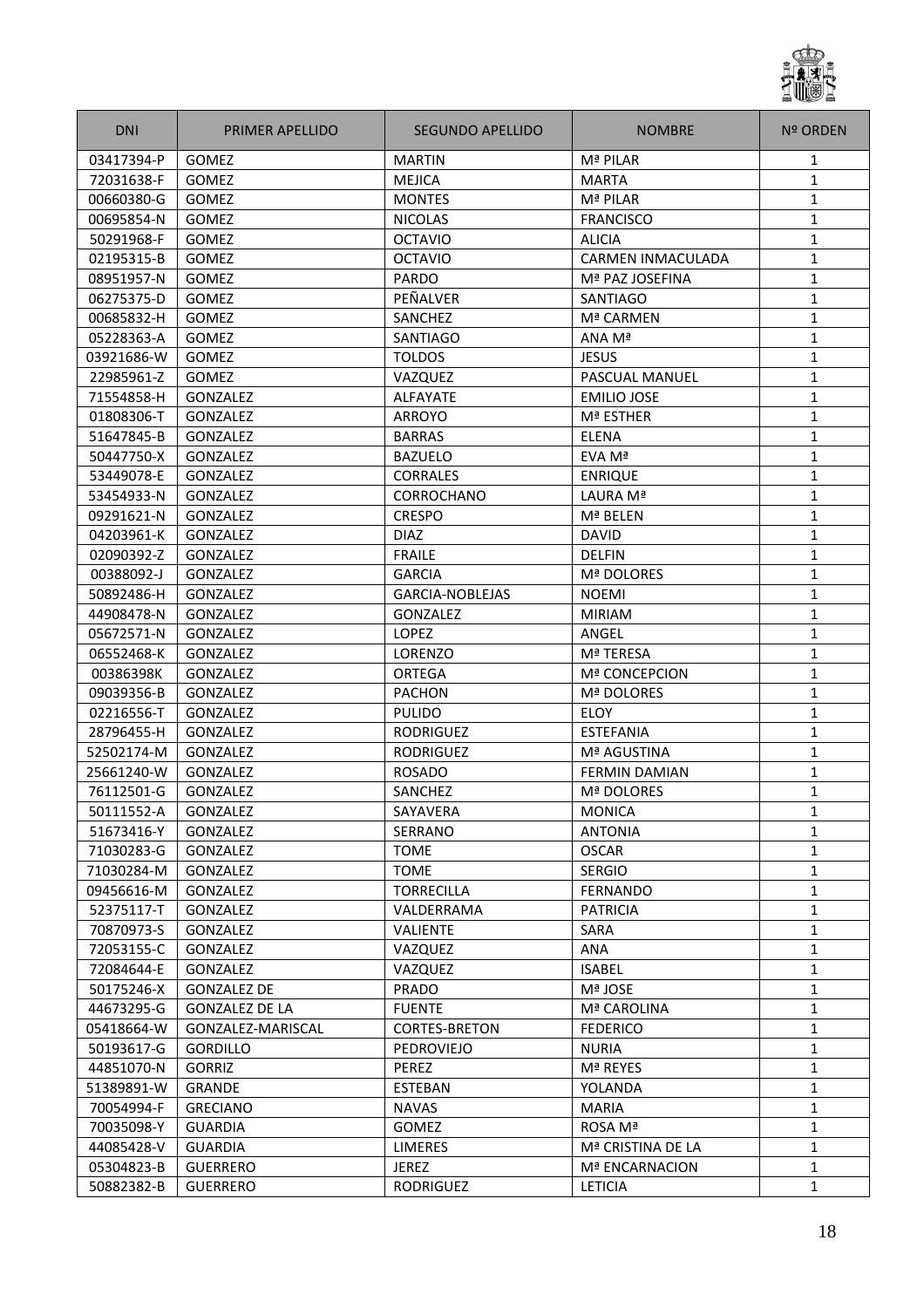

| <b>DNI</b> | PRIMER APELLIDO  | SEGUNDO APELLIDO          | <b>NOMBRE</b>           | <b>Nº ORDEN</b> |
|------------|------------------|---------------------------|-------------------------|-----------------|
| 11961845-M | GUIL             | <b>FERNANDEZ</b>          | <b>CARMEN</b>           | 1               |
| 01173879-M | <b>GUILLEN</b>   | <b>BERGAZ</b>             | <b>CELIA</b>            | $\mathbf{1}$    |
| 01173877-A | <b>GUILLEN</b>   | <b>BERGAZ</b>             | <b>MERCEDES</b>         | 1               |
| 71455344-W | <b>GUTIERREZ</b> | ALVAREZ                   | <b>JORGE</b>            | 1               |
| 50849908-J | <b>GUTIERREZ</b> | ANDUJAR                   | <b>NATACHA</b>          | 1               |
| 50876277-R | <b>GUTIERREZ</b> | <b>CASTRO</b>             | Mª DOLORES              | $\mathbf{1}$    |
| 02887661-B | <b>GUTIERREZ</b> | <b>DIAZ</b>               | <b>OLGA</b>             | 1               |
| 71413285-X | <b>GUTIERREZ</b> | <b>GUTIERREZ</b>          | Mª BEGOÑA               | $\mathbf{1}$    |
| 53042105-B | <b>GUTIERREZ</b> | <b>LOPEZ</b>              | <b>MONICA</b>           | 1               |
| 02662572-T | <b>GUTIERREZ</b> | <b>RAMOS</b>              | <b>ELENA</b>            | $\mathbf{1}$    |
| 01912361-A | <b>GUTIERREZ</b> | SANCHEZ                   | Mª ANGELES              | 1               |
| 78519644-J | <b>HENRIQUEZ</b> | GONZALEZ                  | <b>FRANCISCO JAVIER</b> | 1               |
| 50984062-P | <b>HERAS</b>     | <b>DIAZ</b>               | LOURDES DE LAS          | 1               |
| 77324546-H | <b>HERAS</b>     | <b>ESTEBANES</b>          | <b>ANTONIO JESUS</b>    | 1               |
| 51617913-W | <b>HERAS</b>     | <b>MIALDEA</b>            | <b>JUAN CARLOS</b>      | $\mathbf{1}$    |
| 04576193-K | <b>HERAS</b>     | SERNA                     | <b>JUAN ANGEL</b>       | $\mathbf{1}$    |
| 11734631-P | <b>HERAS</b>     | <b>SUTIL</b>              | MANUEL DE LAS           | $\mathbf{1}$    |
| 28802581-A | <b>HEREDIA</b>   | SANCHEZ                   | <b>CRISTINA</b>         | 1               |
| 74943093-P | HERNANDEZ        | <b>APARICIO</b>           | <b>SIRA</b>             | 1               |
| 02518386-R | <b>HERNANDEZ</b> | <b>BELTRAN DE HEREDIA</b> | <b>ISAIAS</b>           | 1               |
| 02623006-V | <b>HERNANDEZ</b> | <b>BLANCO</b>             | <b>ANTONIO</b>          | 1               |
| 11790262-W | HERNANDEZ        | <b>BODAS</b>              | Mª TERESA               | 1               |
| 50048200-Q | HERNANDEZ        | <b>ENCINAR</b>            | Mª EUGENIA              | 1               |
| 09323814-M | HERNANDEZ        | GONZALEZ                  | <b>JAVIER</b>           | 1               |
| 03139817-H | HERNANDEZ        | HERRANZ                   | <b>JUAN GREGORIO</b>    | $\mathbf{1}$    |
| 09192231-M | <b>HERNANDEZ</b> | JIMENEZ                   | <b>ANA ISABEL</b>       | 1               |
| 09192230-G | <b>HERNANDEZ</b> | <b>JIMENEZ</b>            | Mª VALLE                | 1               |
| 71151478-N | HERNANDEZ        | <b>MEDINA</b>             | <b>JORGE</b>            | 1               |
| 44404935-P | HERNANDEZ        | RODRIGUEZ                 | <b>EMILIO</b>           | 1               |
| 50311420-R | <b>HERNANDEZ</b> | SMITH                     | ANA                     | 1               |
| 07858439-Y | HERNANDEZ        | <b>VERDEJO</b>            | CARMEN                  | 1               |
| 33520708-W | <b>HERNANDO</b>  | HERRANZ                   | <b>Mª TERESA</b>        | 1               |
| 47456270-W | HERNANSANZ       | <b>MOLINA</b>             | <b>CAROLINA</b>         | $\mathbf{1}$    |
| 01924629-N | <b>HERRANZ</b>   | <b>BARNES</b>             | DANIEL                  | 1               |
| 50863586-Y | HERRANZ          | PLAZA                     | <b>MARTA</b>            | $\mathbf{1}$    |
| 70163510-D | HERRANZ          | SANTAMARIA                | ANA ISABEL              | $\mathbf{1}$    |
| 09182234-J | <b>HERRERA</b>   | <b>BARRERO</b>            | ANA                     | $\mathbf{1}$    |
| 02547037-V | <b>HERRERAS</b>  | ALBALADEJO                | Mª SOLEDAD              | $\mathbf{1}$    |
| 12735704-Y | <b>HERRERO</b>   | <b>CUESTA</b>             | ROSA Mª                 | 1               |
| 51883151-G | <b>HERRERO</b>   | <b>DELGADO</b>            | <b>Mª VIRTUDES</b>      | $\mathbf{1}$    |
| 50464985-H | <b>HERRERO</b>   | GUZMAN                    | <b>MARIA</b>            | 1               |
| 1272834-M  | <b>HERRERO</b>   | <b>MARTIN</b>             | Mª JESUS                | $\mathbf{1}$    |
| 00685246-F | <b>HIDALGO</b>   | <b>GARRIDO</b>            | MANUELA                 | 1               |
| 50204085-F | <b>HIERRO</b>    | CASADO                    | Mª ROSARIO DEL          | $\mathbf{1}$    |
| 02626578-R | <b>HIGUERAS</b>  | SANCHEZ                   | Mª BELEN                |                 |
|            |                  |                           |                         | 1               |
| 47541186-W | <b>HOLGADO</b>   | <b>CAMARA</b>             | ANDREA                  | 1               |
| 02873396-Y | <b>HOYOS</b>     | FERNANDEZ                 | <b>MARCOS DE</b>        | 1               |
| 02709280-H | <b>HOYOS</b>     | ZULUAGA                   | <b>GLORIA LUCIA</b>     | 1               |
| 02295759-Z | <b>HUMANES</b>   | ZAMBADE                   | <b>NOEMI</b>            | 1               |
| 02545173-Q | <b>IBARRA</b>    | <b>MARTINEZ</b>           | Mª MAR                  | $\mathbf{1}$    |
| 02614591-C | <b>IBERNON</b>   | SANCHEZ                   | Mª LUZ                  | $\mathbf{1}$    |
| 00273016-Y | <b>IGLESIAS</b>  | CATALAN                   | Mº CARMEN               | $\mathbf{1}$    |
| 02672621-K | <b>IGLESIAS</b>  | <b>DELGADO</b>            | <b>EDUARDO JESUS</b>    | $\mathbf{1}$    |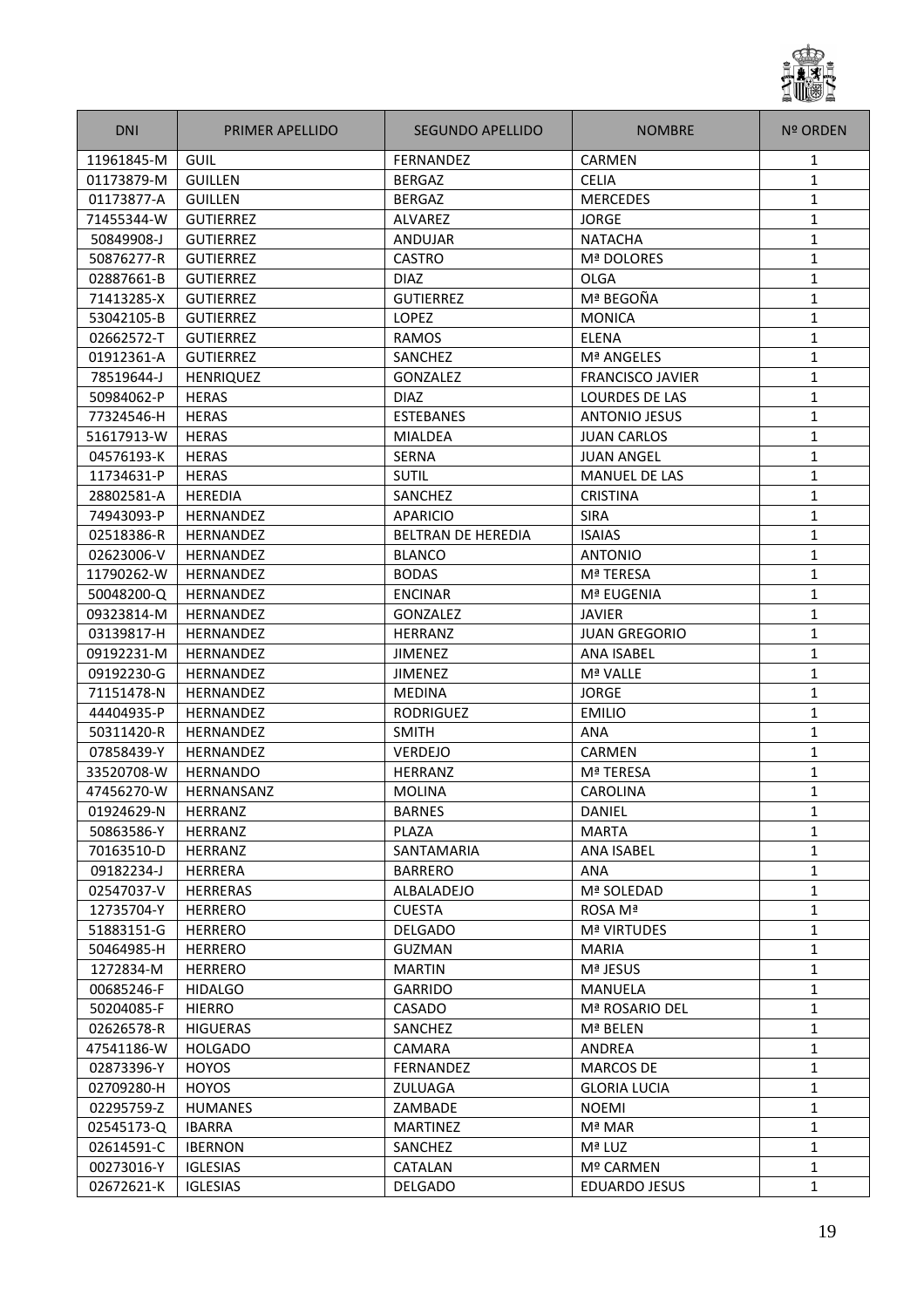

| <b>DNI</b> | <b>PRIMER APELLIDO</b> | SEGUNDO APELLIDO      | <b>NOMBRE</b>          | Nº ORDEN     |
|------------|------------------------|-----------------------|------------------------|--------------|
| 50037284-W | <b>IRAZABAL</b>        | <b>AUSUCUA</b>        | <b>CARMEN</b>          | 1            |
| 02252240-B | <b>IRUELA</b>          | <b>DEVESA</b>         | PILAR                  | 1            |
| 08041867-D | <b>ISIDRO</b>          | <b>DIAZ</b>           | DAVID DE               | 1            |
| 47461108-X | <b>IZQUIERDO</b>       | AMOR                  | <b>ENRIQUE JOSE</b>    | 1            |
| 53143775-K | <b>IZQUIERDO</b>       | <b>CLEMENTE</b>       | Mª ESPERANZA           | $\mathbf{1}$ |
| 50287185-P | JAREÑO                 | <b>RUBIO</b>          | Mª DEL PILAR           | $\mathbf{1}$ |
| 50430734-Z | <b>JIMENEZ</b>         | ARRIBAS               | <b>JUAN PABLO</b>      | $\mathbf{1}$ |
| 53038840-N | <b>JIMENEZ</b>         | CALVO                 | <b>SUSANA</b>          | 1            |
| 07874490-A | <b>JIMENEZ</b>         | <b>ELICES</b>         | <b>MARGARITA</b>       | $\mathbf{1}$ |
| 01819819-J | <b>JIMENEZ</b>         | GOMEZ                 | CONSOLACION            | $\mathbf{1}$ |
| 46862021-G | <b>JIMENEZ</b>         | <b>HERRERA</b>        | Mª VANESSA             | 1            |
| 24186046-M | <b>JIMENEZ</b>         | <b>JIMENEZ</b>        | ANA Mª                 | 1            |
| 01833846-X | <b>JIMENEZ</b>         | <b>LOPEZ</b>          | <b>ANA</b>             | $\mathbf{1}$ |
| 50900154-G | <b>JIMENEZ</b>         | <b>MALNERO</b>        | PAULA                  | $\mathbf{1}$ |
| 47524529-C | <b>JIMENEZ</b>         | <b>ROLDAN</b>         | <b>ROBERTO</b>         | $\mathbf{1}$ |
| 50427152-C | <b>JIMENEZ</b>         | <b>RUIZ</b>           | <b>CARMEN CRISTINA</b> | $\mathbf{1}$ |
| 51945696-N | <b>JIMENEZ</b>         | <b>SALINAS</b>        | <b>CRISTINA</b>        | 1            |
| 05367772-D | <b>JIMENEZ</b>         | SANCHEZ               | Mª ISABEL              | 1            |
| 51936480-L | <b>JIMENEZ</b>         | SANCHEZ               | Mª SOLEDAD             | 1            |
| 51987664-M | <b>JIMENEZ</b>         | SANTALLA              | COVADONGA              | 1            |
| 02272815-R | <b>JORGE</b>           | <b>RIQUELME</b>       | <b>VERONICA</b>        | 1            |
| 53408274-C | <b>JUARROS</b>         | <b>ESCRIBANO</b>      | <b>FERNANDO</b>        | $\mathbf{1}$ |
| 09270914-M | <b>JURJO DEL</b>       | AMO                   | M. ISABEL              | $\mathbf{1}$ |
| 06938459-A | <b>LABRADOR</b>        | <b>CAMPOS</b>         | Mª LUZ                 | $\mathbf{1}$ |
| 16791163-J | <b>LAFUENTE DEL</b>    | AMO                   | <b>DELIA MERCEDES</b>  | $\mathbf{1}$ |
| 49011482-T | LANCHAS                | <b>RODRIGUEZ</b>      | ANGEL                  | $\mathbf{1}$ |
| 16781236-E | LARGO                  | <b>MARQUES</b>        | Mª ISABEL              | 1            |
| 48447634-C | <b>LATORRE</b>         | <b>MOLINA</b>         | <b>GUILLERMO</b>       | $\mathbf{1}$ |
| 05235118-L | LATORRE                | <b>TORRES</b>         | <b>FRANCISCO ASIS</b>  | 1            |
| 06195040-J | LAYOS                  | <b>ALTOZANO</b>       | Mª CARMEN              | $\mathbf{1}$ |
| 03878652-R | LAZARO                 | <b>ISABEL</b>         | <b>GABRIEL</b>         | 1            |
| 03453961-M | LEBRERO                | <b>ARNANZ</b>         | Mª INMACULADA          | $\mathbf{1}$ |
| 51664237-G | LEDESMA                | CARDENAL              | PEDRO MANUEL           | $\mathbf{1}$ |
| 09184776-W | LEON                   | CASCON                | Mª VALLE               | 1            |
| 34020949-Q | <b>LEON</b>            | RAMIREZ               | <b>Mª ASUNCION</b>     | $\mathbf{1}$ |
| 01114734-Q | LERIDA                 | <b>POVEDA</b>         | ROSALIA                | 1            |
| 70328632-Z | LEYVA                  | <b>TOLEDO</b>         | ANA Mª                 | 1            |
| 01926021-R | <b>LLORENTE</b>        | <b>GOMEZ</b>          | <b>ANA PILAR</b>       | 1            |
| 11862767-B | <b>LLORENTE</b>        | PEREZ                 | <b>IGNACIO</b>         | $\mathbf{1}$ |
| 52080939-S | <b>LOPEZ</b>           | ALVAREZ               | <b>FRANCISCA</b>       | 1            |
| 51993227-W | LOPEZ                  | ARAUJO                | VANESA                 | $\mathbf{1}$ |
| 52099183-C | LOPEZ                  | <b>BARRASUS</b>       | <b>MARTA</b>           | 1            |
| 01095972-E | <b>LOPEZ</b>           | <b>CEDRON</b>         | Mª CARMEN              | 1            |
| 29489647-J | LOPEZ                  | <b>CONTRERAS</b>      | <b>RAFAEL</b>          | $\mathbf{1}$ |
| 00798189-C | LOPEZ                  | <b>DIAZ</b>           | <b>JOSE ANTONIO</b>    | $\mathbf{1}$ |
| 33530193-B | <b>LOPEZ</b>           | <b>DORADO</b>         | Mª TERESA              | $\mathbf{1}$ |
| 53457682-R | LOPEZ                  | <b>ENTRAMBASAGUAS</b> | <b>CRISTIAN</b>        | 1            |
| 53132696-M | <b>LOPEZ</b>           | <b>ESCOBAR</b>        | <b>OSCAR RAUL</b>      | $\mathbf{1}$ |
| 02498439-H | <b>LOPEZ</b>           | FERNANDEZ             | LUISA                  | $\mathbf{1}$ |
| 10843184-H | <b>LOPEZ</b>           | FERNANDEZ             | Mª JOSEFA              | $\mathbf{1}$ |
| 02493416-D | <b>LOPEZ</b>           | FERNANDEZ             | Mª SOLEDAD             | 1            |
| 03873631-V | LOPEZ                  | FERNANDEZ             | <b>MIRIAM</b>          | $\mathbf{1}$ |
| 50298103-R | <b>LOPEZ</b>           | <b>FINEZ</b>          | <b>IRENE</b>           | $\mathbf{1}$ |
|            |                        |                       |                        |              |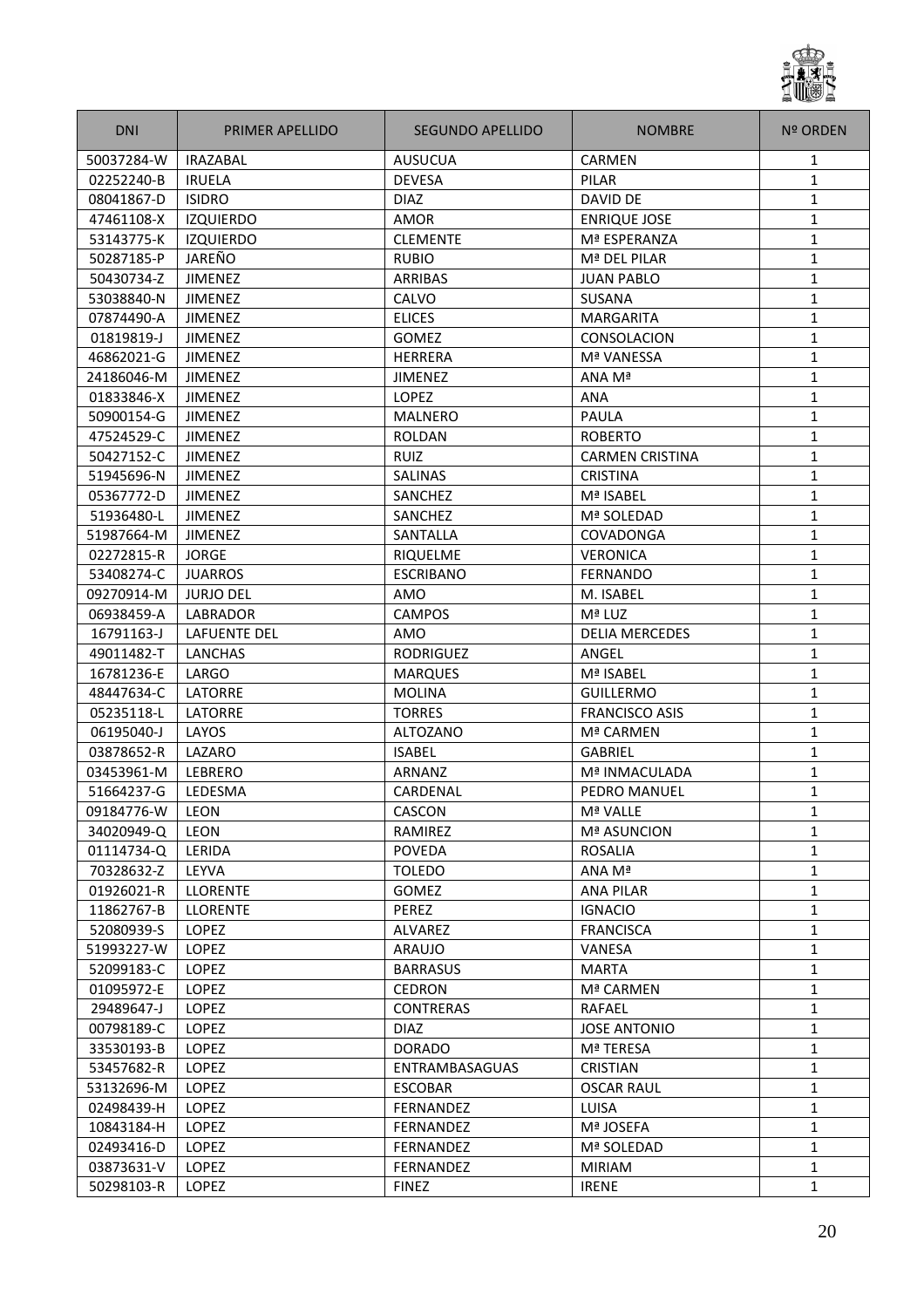

| <b>DNI</b> | PRIMER APELLIDO | SEGUNDO APELLIDO  | <b>NOMBRE</b>         | <b>Nº ORDEN</b> |
|------------|-----------------|-------------------|-----------------------|-----------------|
| 72249779-V | LOPEZ           | <b>GARCIA</b>     | <b>FRANCISCA</b>      | 1               |
| 50101489-Z | <b>LOPEZ</b>    | <b>GARCIA</b>     | <b>VIRGINIA</b>       | 1               |
| 00410906-B | <b>LOPEZ</b>    | GIL               | <b>CAROLINA</b>       | 1               |
| 11766835-N | LOPEZ           | GOMEZ             | Mª TERESA             | 1               |
| 51668226-Z | <b>LOPEZ</b>    | <b>GONZALEZ</b>   | ANA Mª                | $\mathbf{1}$    |
| 50053135-Y | <b>LOPEZ</b>    | GONZALEZ          | MAGDALENA             | $\mathbf{1}$    |
| 51665608-H | LOPEZ           | <b>GONZALEZ</b>   | <b>MARIA</b>          | $\mathbf{1}$    |
| 50823066-N | LOPEZ           | <b>GROSS</b>      | <b>CHRISTIAN</b>      | $\mathbf{1}$    |
| 50080408-R | <b>LOPEZ</b>    | <b>HERRAEZ</b>    | <b>ANTONIO</b>        | $\mathbf{1}$    |
| 04220112-A | <b>LOPEZ</b>    | <b>JIMENEZ</b>    | <b>EVA</b>            | 1               |
| 03466018-X | <b>LOPEZ</b>    | LAZARO            | <b>HECTOR MANUEL</b>  | 1               |
| 11787157-W | LOPEZ           | <b>MARTINEZ</b>   | Mª MAR                | 1               |
| 03809222-P | LOPEZ           | <b>MATIN</b>      | Mª ELENA              | 1               |
| 02296143-F | LOPEZ           | MENDAÑA           | <b>ALBA</b>           | 1               |
| 00383980-H | <b>LOPEZ</b>    | <b>MENDOZA</b>    | <b>VISITACION</b>     | 1               |
| 51648905-J | LOPEZ           | <b>MINGUEZ</b>    | CARMEN                | $\mathbf{1}$    |
| 05434408-Z | <b>LOPEZ</b>    | <b>MORAIS</b>     | RAQUEL                | 1               |
| 50715130-S | <b>LOPEZ</b>    | MORENO DE REDROJO | <b>JOSE RAMON</b>     | 1               |
| 24263118-G | <b>LOPEZ</b>    | <b>NAVARRO</b>    | LUCIANO               | 1               |
| 50036103-V | LOPEZ           | <b>NAVARRO</b>    | LUIS                  | 1               |
| 11840162-S | LOPEZ           | <b>NOVILLO</b>    | <b>STELLA</b>         | 1               |
| 50432792-W | LOPEZ           | <b>PERCHIN</b>    | <b>CRISTINA</b>       | $\mathbf{1}$    |
| 02842913-K | <b>LOPEZ</b>    | PERNIA            | Mª CARMEN             | $\mathbf{1}$    |
| 48390512-F | LOPEZ           | PESTAÑA           | RODRIGO JOSE          | $\mathbf{1}$    |
| 20257849-R | LOPEZ           | <b>PRIETO</b>     | CANDIDA Mª            | $\mathbf{1}$    |
| 50189899-N | <b>LOPEZ</b>    | <b>RODRIGUEZ</b>  | <b>ALFONSO</b>        | $\mathbf{1}$    |
| 47025001-Y | <b>LOPEZ</b>    | <b>RUIZ</b>       | <b>CLARA</b>          | 1               |
| 02881868-Z | <b>LOPEZ</b>    | <b>RUIZ</b>       | EUGENIA ALMUDENA      | 1               |
| 51372889-C | LOPEZ           | SANCHEZ           | RAMONA ROSALIA        | 1               |
| 50961946-H | LOPEZ           | <b>UTRILLA</b>    | <b>OLGA</b>           | $\mathbf{1}$    |
| 04848953-R | <b>LOPEZ</b>    | ZALOÑA            | <b>ALBA</b>           | 1               |
| 09154253-T | LOPEZ DE AYALA  | <b>MACIAS</b>     | Mª CARMEN             | 1               |
| 71265574-M | LOPEZ DE LA     | <b>HERAS</b>      | <b>ALBERTO</b>        | $\mathbf{1}$    |
| 70738922-F | LOPEZ ORTEGA    | PERONA            | <b>PEDRO</b>          | 1               |
| 75153960-B | <b>LORCA</b>    | SOTO              | <b>DAVID</b>          | $\mathbf{1}$    |
| 02622482-E | <b>LORENTE</b>  | GONZALEZ          | <b>MIRYAN</b>         | 1               |
| 05403738-A | <b>LORENTE</b>  | LOPEZ             | <b>JOSEFINA</b>       | 1               |
| 02215483-P | <b>LORENTE</b>  | PEREZ             | <b>FILOMENA</b>       | 1               |
| 50728306-N | LORENZO         | CABRAL            | <b>ANTONIO CARLOS</b> | $\mathbf{1}$    |
| 00814178-R | LORIENTE        | <b>FERNANDEZ</b>  | Mª AMAPOLA            | 1               |
| 02647562-D | LORRIO          | <b>ALVARO</b>     | <b>MARIA</b>          | 1               |
| 08992618-D | LOSADA          | CARRILLO          | SUSANA                | 1               |
| 50940741-L | <b>LOVELLE</b>  | <b>DIAZ</b>       | Mª ROSARIO            | 1               |
| 76108103-E | LOZANO          | <b>CAMPOS</b>     | <b>MARTIN</b>         | $\mathbf{1}$    |
| 53144610-M | LOZANO          | FERNANDEZ         | <b>JOSE LUIS</b>      | $\mathbf{1}$    |
| 09046441-N | <b>LUCAS</b>    | <b>GARCIA</b>     | LAURA                 | $\mathbf{1}$    |
| 74675939-E | LUCENA          | <b>MEDINA</b>     | Mª AMOR               | $\mathbf{1}$    |
| 05316090-P | <b>LUIS</b>     | MARIÑO            | SUSANA DE             | $\mathbf{1}$    |
| 51686797-R | LUNA            | <b>HORMIGO</b>    | <b>ROCIO</b>          | $\mathbf{1}$    |
| 05277229-V | LUNA            | <b>MORENO</b>     | Mª TERESA             | 1               |
| 52373657-N | <b>LUPION</b>   | <b>RUBIO</b>      | <b>ELENA</b>          | 1               |
| 00412723-B | LUQUE           | TALAVAN           | MANUEL                | $\mathbf{1}$    |
| 02631394-X | MACEDA          | <b>CONEJO</b>     | <b>MARTA ESTHER</b>   | 1               |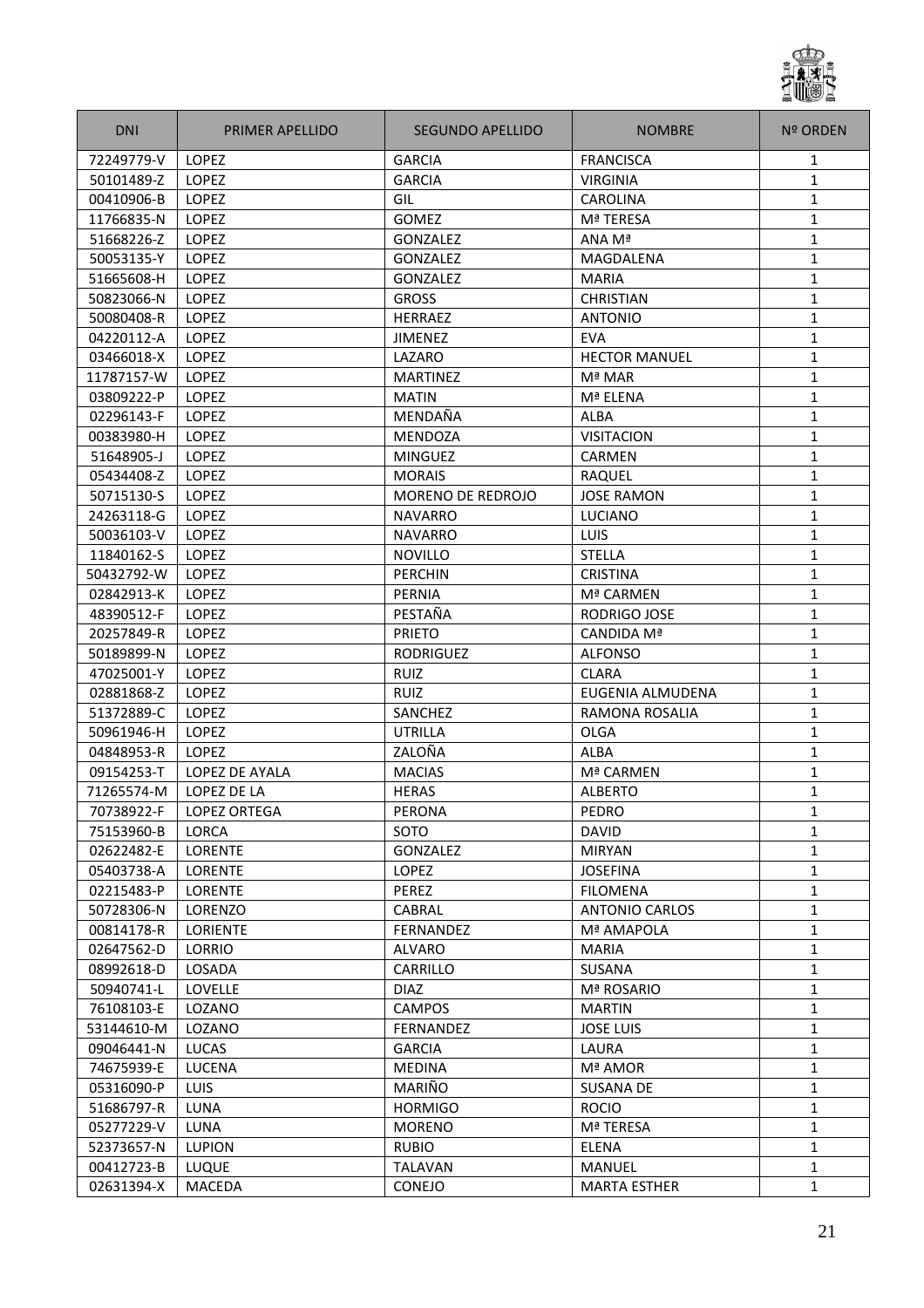

| <b>DNI</b> | PRIMER APELLIDO  | SEGUNDO APELLIDO | <b>NOMBRE</b>           | <b>Nº ORDEN</b> |
|------------|------------------|------------------|-------------------------|-----------------|
| 01920381-L | <b>MAGAN</b>     | <b>BAÑARES</b>   | <b>ROSARIO</b>          | 1               |
| 40847083-A | <b>MAGAZ</b>     | <b>CASTRO</b>    | <b>ANA BARBARA</b>      | 1               |
| 11784692-K | MAGDALENO        | <b>PLATA</b>     | Mª CARMEN               | 1               |
| 03862580-Y | <b>MAJANO</b>    | <b>DIAZ</b>      | Mª PILAR                | 1               |
| 51659286-K | <b>MALDONADO</b> | <b>RIVERA</b>    | Mª DEL CARMEN           | 1               |
| 53422052-K | <b>MANCEBO</b>   | LESMES           | SANDRA                  | $\mathbf{1}$    |
| 00381640-R | <b>MANZANO</b>   | <b>APARICIO</b>  | PILAR                   | 1               |
| 05410442-Z | MAÑAS            | <b>MARTINEZ</b>  | LUCIA                   | $\mathbf{1}$    |
| 71031087-A | <b>MARBAN</b>    | <b>GARRIDO</b>   | <b>ALBERTO</b>          | 1               |
| 07959585-K | <b>MARCO</b>     | GONZALEZ         | Mª ISABEL               | $\mathbf{1}$    |
| 01927131-F | <b>MARCOS</b>    | ABRIL            | PALOMA                  | 1               |
| 45846591-R | <b>MAREQUE</b>   | SALVADO          | <b>PATRICIA</b>         | 1               |
| 02095052-M | <b>MARIN</b>     | CASTAÑO          | <b>FRANCISCA</b>        | 1               |
| 50967951-C | <b>MARIN</b>     | <b>SIERRA</b>    | <b>JOSE ANTONIO</b>     | 1               |
| 80072829-P | <b>MAROTO</b>    | CALATAYUD        | <b>SOFIA</b>            | $\mathbf{1}$    |
| 00792297-Q | <b>MAROTO</b>    | <b>IGLESIAS</b>  | <b>CARMEN</b>           | $\mathbf{1}$    |
| 50323047-J | <b>MARQUES</b>   | <b>PORTELA</b>   | SANTIAGO                | $\mathbf{1}$    |
| 52112262-N | <b>MARQUEZ</b>   | <b>VILLAR</b>    | Mª JESUS                | 1               |
| 00675204-Q | <b>MARTIN</b>    | <b>ANDRES</b>    | Mª DOLORES              | 1               |
| 51460740-B | <b>MARTIN</b>    | <b>APARICIO</b>  | <b>AINHOA</b>           | 1               |
| 13156959-Q | <b>MARTIN</b>    | ARAGUZO          | Mª DELIA                | 1               |
| 53043838-L | <b>MARTIN</b>    | <b>ESTEBAN</b>   | Mª ISABEL               | 1               |
| 05254345-H | <b>MARTIN</b>    | <b>FERNANDEZ</b> | SUSANA                  | 1               |
| 50206960-F | <b>MARTIN</b>    | <b>FIDALGO</b>   | <b>PATRICIA</b>         | 1               |
| 02888755-R | <b>MARTIN</b>    | <b>GARCIA</b>    | <b>JAVIER</b>           | $\mathbf{1}$    |
| 50953944-C | <b>MARTIN</b>    | <b>JARABA</b>    | <b>PATROCINIO</b>       | 1               |
| 01823291-N | <b>MARTIN</b>    | <b>MARTINEZ</b>  | <b>Mª TERESA</b>        | 1               |
| 12340808-C | <b>MARTIN</b>    | <b>MINGUEZ</b>   | <b>OLAYA</b>            | 1               |
| 51359633-N | <b>MARTIN</b>    | <b>NAVARRO</b>   | Mª ALMUDENA             | 1               |
| 02703042-J | <b>MARTIN</b>    | ORTEGA           | <b>MERCEDES</b>         | 1               |
| 24387282-Z | <b>MARTIN</b>    | <b>SAEZ</b>      | Mª PILAR                | 1               |
| 70822432-G | <b>MARTIN</b>    | SANCHEZ          | LAURA                   | 1               |
| 49008564-A | <b>MARTIN</b>    | <b>TRIAS</b>     | <b>NAZARET</b>          | $\mathbf{1}$    |
| 70913717-W | <b>MARTIN</b>    | VALLE            | <b>TAIDE</b>            | 1               |
| 01085872-L | <b>MARTIN DE</b> | <b>FRUTOS</b>    | <b>ASUNCION</b>         | $\mathbf{1}$    |
| 29069184-J | <b>MARTINEZ</b>  | <b>ALONSO</b>    | <b>JUAN</b>             | $\mathbf{1}$    |
| 13075363-R | <b>MARTINEZ</b>  | <b>ALONSO</b>    | <b>LUIS</b>             | $\mathbf{1}$    |
| 22980906-L | <b>MARTINEZ</b>  | ARDIL            | <b>ISABEL</b>           | $\mathbf{1}$    |
| 71016827-A | <b>MARTINEZ</b>  | <b>BECARES</b>   | SAMUEL                  | 1               |
| 50311584-G | <b>MARTINEZ</b>  | <b>BENITO</b>    | <b>VIOLETA CRISTINA</b> | 1               |
| 08965962-X | <b>MARTINEZ</b>  | CASADO           | <b>JUAN Mª</b>          | 1               |
| 23011341-W | <b>MARTINEZ</b>  | <b>CLEMENTE</b>  | Mª DOLORES              | $\mathbf{1}$    |
| 02702816-V | MARTINEZ         | <b>COSIN</b>     | PEDRO PABLO             | 1               |
| 06994605-Y | <b>MARTINEZ</b>  | FERNANDEZ        | SALVADOR                | $\mathbf{1}$    |
| 50873421-C | MARTINEZ         | <b>GOMEZ</b>     | <b>JORGE</b>            | 1               |
| 04624321-X | <b>MARTINEZ</b>  | GOMEZ            | LORENA                  | 1               |
| 51345478-W | MARTINEZ         | GONZALEZ         | <b>LUIS JAVIER</b>      | 1               |
| 51890269-S | <b>MARTINEZ</b>  | <b>HERVAS</b>    | <b>CARIDAD ISABEL</b>   | 1               |
| 70810429-R | MARTINEZ         | JIMENEZ          | <b>NURIA</b>            | 1               |
| 50040404-V | <b>MARTINEZ</b>  | <b>LINARES</b>   | <b>MERCEDES</b>         | $\mathbf{1}$    |
| 02602104-E | MARTINEZ         | MARTIN           | MARIA ISABEL            | $\mathbf{1}$    |
| 06251097-L | <b>MARTINEZ</b>  | <b>MATEO</b>     | <b>TERESA</b>           | $\mathbf{1}$    |
| 02226840-A | <b>MARTINEZ</b>  | MOYA             | ANA Mª                  | $\mathbf{1}$    |
|            |                  |                  |                         |                 |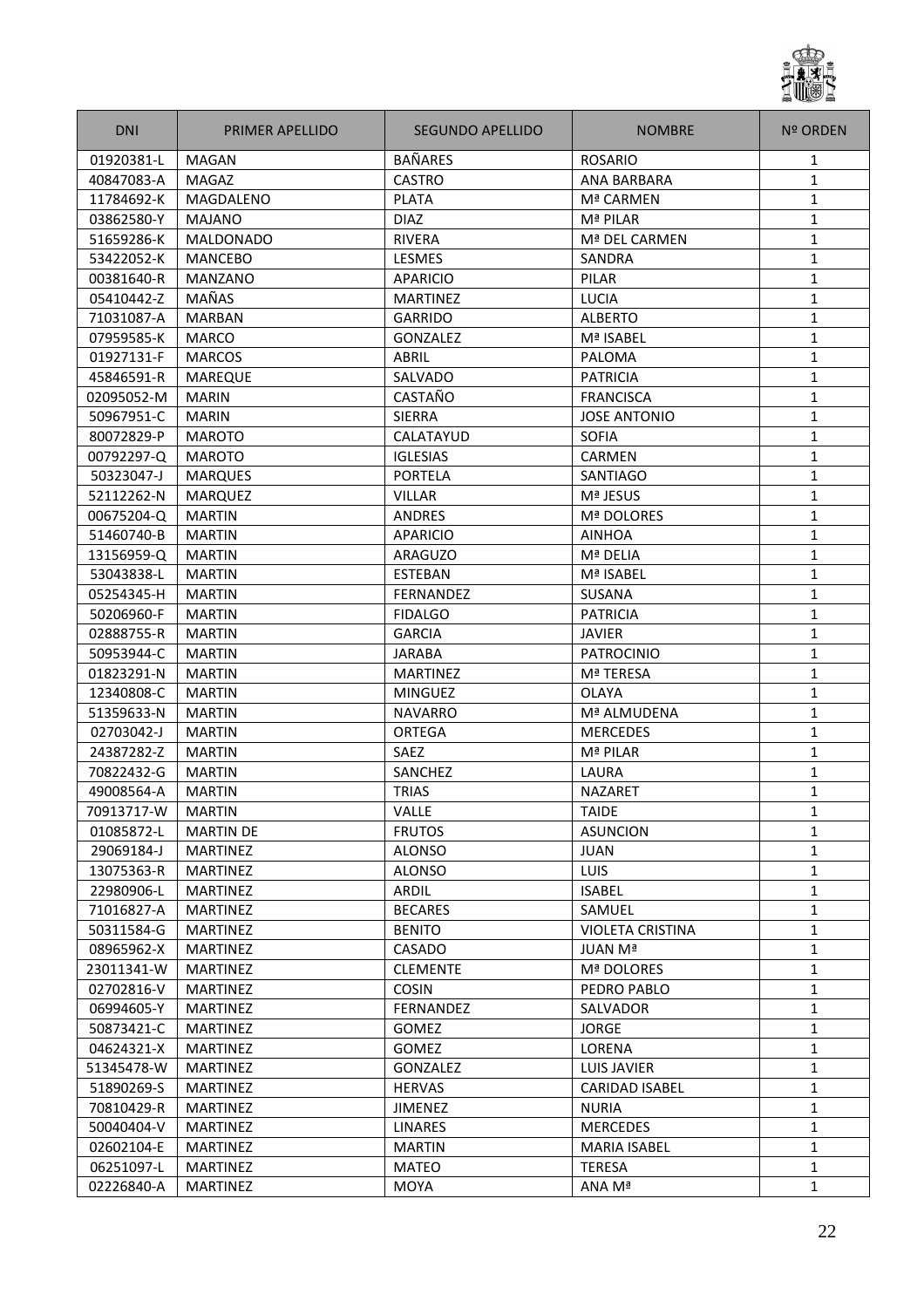

| <b>DNI</b> | PRIMER APELLIDO  | SEGUNDO APELLIDO | <b>NOMBRE</b>          | <b>Nº ORDEN</b> |
|------------|------------------|------------------|------------------------|-----------------|
| 52096528-X | <b>MARTINEZ</b>  | PASCUAL          | <b>MIGUEL ANGEL</b>    | 1               |
| 53137911-E | <b>MARTINEZ</b>  | <b>POYATOS</b>   | <b>ISABEL</b>          | $\mathbf{1}$    |
| 11062130-G | <b>MARTINEZ</b>  | <b>QUINTANA</b>  | Mª COVADONGA           | 1               |
| 47080446-K | <b>MARTINEZ</b>  | <b>REQUENA</b>   | SONIA                  | 1               |
| 50721307-M | MARTINEZ         | <b>ROJAS</b>     | <b>GEMA</b>            | 1               |
| 50361094-H | <b>MARTINEZ</b>  | <b>ROJAS</b>     | <b>MAYELINE ESTHER</b> | $\mathbf{1}$    |
| 28726209-Z | <b>MARTINEZ</b>  | ROMERO DE LA OSA | <b>MERCEDES</b>        | 1               |
| 02884631-V | <b>MARTINEZ</b>  | VAZQUEZ          | <b>GLORIA</b>          | $\mathbf{1}$    |
| 01118273-J | <b>MARTOS</b>    | GONZALEZ         | Mª JOSE                | 1               |
| 45294421-S | <b>MARZOA</b>    | <b>BUMEDIEN</b>  | <b>Mª CONCEPCION</b>   | $\mathbf{1}$    |
| 50963757-N | MASCARELL        | MUÑOZ            | <b>JORGE BERNARDO</b>  | 1               |
| 70895019-A | <b>MATA</b>      | <b>ALONSO</b>    | <b>MIGUEL</b>          | 1               |
| 50951363-S | <b>MATA</b>      | <b>GARCI</b>     | Mª PAZ                 | 1               |
| 52184866-M | <b>MATAMALA</b>  | <b>GALVAN</b>    | <b>GREGORIO</b>        | 1               |
| 02511644-K | <b>MATELLANO</b> | <b>MARTIN</b>    | <b>REMEDIOS</b>        | $\mathbf{1}$    |
| 50165322-E | <b>MATEOS</b>    | CASTELLANOS      | PILAR                  | $\mathbf{1}$    |
| 51973558-K | <b>MATEOS</b>    | <b>JIMENO</b>    | <b>ESMERALDA</b>       | $\mathbf{1}$    |
| 50056246-N | <b>MATEOS</b>    | <b>MONTEJANO</b> | Mª CRISTINA            | 1               |
| 05309869-C | <b>MATIAS</b>    | <b>ALONSO</b>    | <b>LAURA</b>           | 1               |
| 51673293-K | <b>MAURO</b>     | <b>MELLE</b>     | <b>EVA MIRIAM</b>      | 1               |
| 25923021-C | <b>MAYA</b>      | <b>CORTES</b>    | <b>DOLORES</b>         | 1               |
| 00654569-N | MAYA             | <b>MARQUETI</b>  | Mª CARMEN              | 1               |
| 50695558-Q | MAYORAL          | <b>CORDERO</b>   | <b>ISABEL</b>          | 1               |
| 02208394-A | <b>MAYORAL</b>   | SANCHEZ          | FERNANDO               | 1               |
| 51857850-A | <b>MAZARRON</b>  | SANCHEZ          | <b>FRANCISCA</b>       | $\mathbf{1}$    |
| 00673494-P | <b>MEANA</b>     | PEREZ            | <b>Mª ANTONIA</b>      | 1               |
| 07233419-B | <b>MEDINA</b>    | ARIZA            | <b>ANTONIO</b>         | 1               |
| 07233281-B | <b>MEDINA</b>    | ARIZA            | Mª CARMEN              | 1               |
| 12702842-B | <b>MEDINA</b>    | <b>HERVAS</b>    | Mª NATIVIDAD           | 1               |
| 77334315-N | <b>MEDINA</b>    | <b>HIGUERAS</b>  | <b>MARCELINO</b>       | 1               |
| 50118913-G | <b>MEDINA</b>    | <b>TOLEDANO</b>  | <b>MONICA</b>          | 1               |
| 05429758-x | <b>MEJIAS</b>    | LOGROSAN         | <b>JOSE LUIS</b>       | 1               |
| 51862153-M | <b>MEJIAS</b>    | VALDIVIA         | Mª MERCEDES            | $\mathbf{1}$    |
| 07017848-L | <b>MELCHOR</b>   | ZAMORANO         | <b>GEMA GALGANI</b>    | 1               |
| 07017849-C | <b>MELCHOR</b>   | ZAMORANO         | Mª LUISA               | $\mathbf{1}$    |
| 07543059-W | <b>MELLINAS</b>  | <b>TORTOSA</b>   | <b>Mª ANTONIA</b>      | $\mathbf{1}$    |
| 51863831-G | MENDEZ           | <b>DELGADO</b>   | Mª ANGELES             | $\mathbf{1}$    |
| 02540730-N | <b>MENDEZ</b>    | <b>MARIN</b>     | <b>ANTONIO</b>         | $\mathbf{1}$    |
| 50753981-L | MENDOZA          | <b>LLANOS</b>    | LILY ALICIA            | 1               |
| 08818587-L | MENDOZA          | <b>MORENO</b>    | <b>JOSEFA</b>          | $\mathbf{1}$    |
| 24417643-S | MENDOZA          | PEREZ            | <b>CONCEPCION</b>      | 1               |
| 05253207-F | MENENDEZ         | CAMACHO          | SONIA FERNANDA         | 1               |
| 51326802-W | <b>MENESES</b>   | <b>LOPEZ</b>     | Mª ANGELES             | 1               |
| 51994139-V | <b>MERCADE</b>   | MUÑOZ            | <b>JORGE</b>           | $\mathbf{1}$    |
| 50221137-Q | MERIDA           | LAZARO           | <b>JAVIER</b>          | 1               |
| 52868431-X | <b>MERINO</b>    | CALVARRO         | SARA                   | 1               |
| 01101775-Y | <b>MERINO</b>    | CARRASCO         | Mª FUENSANTA           | 1               |
| 08993727-Z | <b>MERINO</b>    | <b>GRACIA</b>    | SILVIA Mª              | 1               |
| 05309434-E | <b>MERINO</b>    | <b>SUBIRON</b>   | GUILLERMO              | 1               |
| 52346058-J | <b>MIGUEL</b>    | GALEANO          | SANTIAGO DE            | $\mathbf{1}$    |
| 11968321-H | <b>MIGUELEZ</b>  | <b>BECARES</b>   | EMILIANO               | $\mathbf{1}$    |
| 02235902-A | MIGUELEZ DE LA   | <b>TORRE</b>     | ANA ISABEL             | 1               |
| 33504618-N | <b>MILLA</b>     | <b>MEGIAS</b>    | MIGUEL JAVIER          | $\mathbf{1}$    |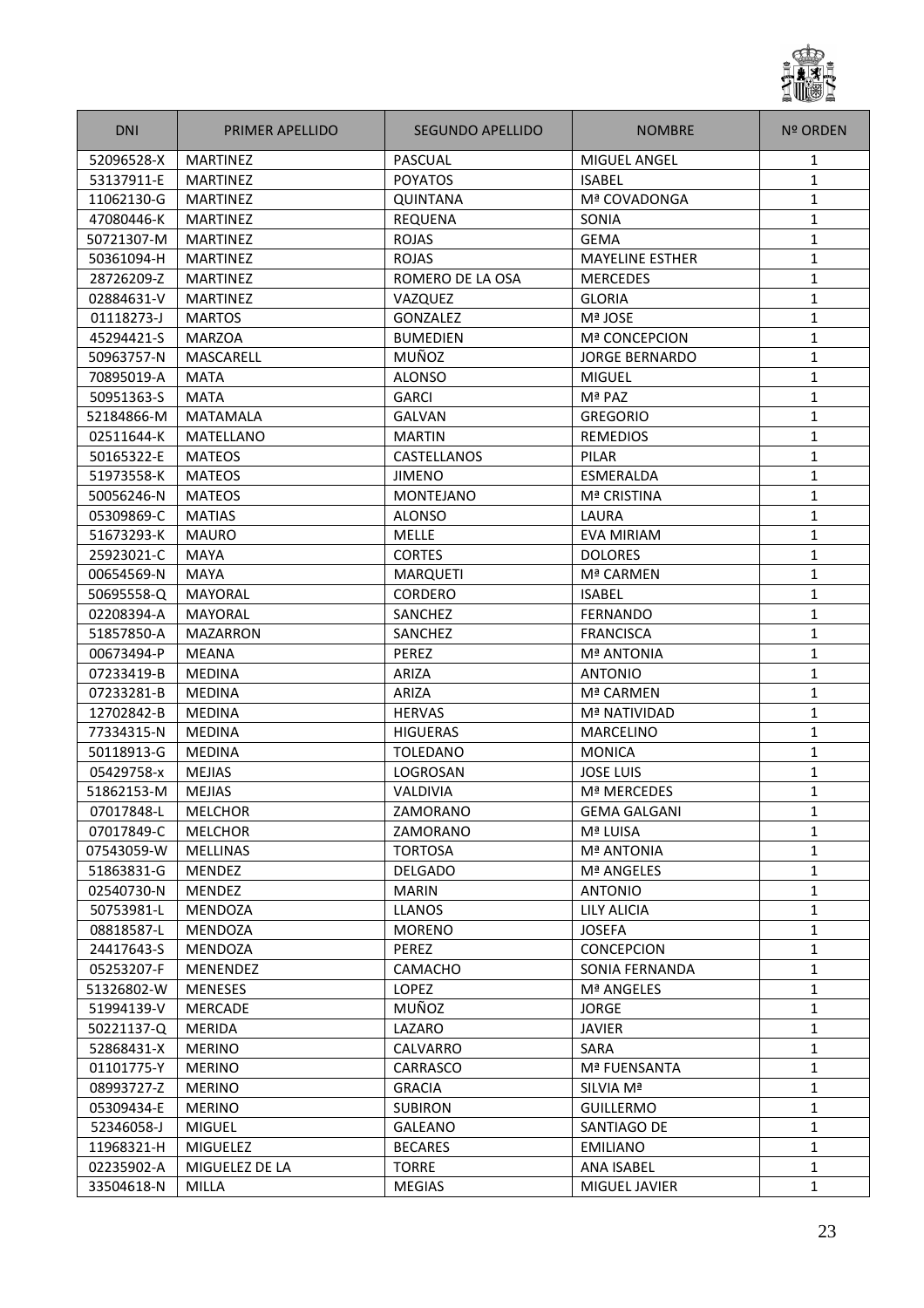

| <b>DNI</b> | <b>PRIMER APELLIDO</b> | <b>SEGUNDO APELLIDO</b> | <b>NOMBRE</b>           | <b>Nº ORDEN</b> |
|------------|------------------------|-------------------------|-------------------------|-----------------|
| 11857876-L | <b>MINGO</b>           | COLLADO                 | <b>MIGEL DE</b>         | 1               |
| 01102711-E | <b>MINGUELA</b>        | <b>DUEÑAS</b>           | <b>ELADIA Mª TERESA</b> | 1               |
| 52994453-S | <b>MINGUEZ</b>         | <b>ANTON</b>            | <b>VERONICA</b>         | 1               |
| 70827229-V | <b>MINGUEZ</b>         | <b>MARTIN</b>           | <b>JONATAN</b>          | $\mathbf{1}$    |
| 01112758-H | MIÑANA                 | <b>BUENO</b>            | <b>INMACULADA</b>       | $\mathbf{1}$    |
| 01098456-E | MIÑANA                 | <b>BUENO</b>            | <b>PILAR</b>            | $\mathbf{1}$    |
| 02515351-W | <b>MIRA</b>            | <b>MONTORO</b>          | YOLANDA                 | 1               |
| 22973809-Y | <b>MIRETE</b>          | <b>MURCIA</b>           | Mª MAR                  | $\mathbf{1}$    |
| 50190971-A | <b>MOGOLLON</b>        | <b>NARANJO</b>          | ANA Mª                  | $\mathbf{1}$    |
| 51083565-J | <b>MOLERES</b>         | <b>BORRUEL</b>          | <b>FRANCISCO JAVIER</b> | 1               |
| 02608542-C | <b>MOLINA</b>          | CRUZ                    | Mª MAR                  | 1               |
| 51650120-D | <b>MOLINA</b>          | <b>FERNANDEZ</b>        | <b>JUSTO</b>            | $\mathbf{1}$    |
| 50094493-X | <b>MOLINA</b>          | <b>GARCIA</b>           | <b>ANA LUISA</b>        | $\mathbf{1}$    |
| 70243079-K | <b>MOLINERO</b>        | <b>FRESNILLO</b>        | <b>FERNANDO</b>         | $\mathbf{1}$    |
| 11838610-G | <b>MOMPRADE</b>        | PASCUAL                 | LUCIA                   | 1               |
| 48534460-K | <b>MONCHO</b>          | ORTUÑO                  | <b>ANDRES</b>           | 1               |
| 33517332-F | <b>MONDEDEU</b>        | <b>ALMANSA</b>          | YOLANDA                 | $\mathbf{1}$    |
| 51404194-E | <b>MONDEJAR</b>        | SOLER                   | <b>MONTSERRAT</b>       | 1               |
| 50200058-M | <b>MONJE</b>           | SANCHO                  | <b>ANA BELEN</b>        | 1               |
| 05259450-V | MONTAÑEZ               | <b>CARRASCO</b>         | Mª JOSE                 | 1               |
| 01899882-J | <b>MONTEJO</b>         | PREGIGUEIRO             | <b>RAQUEL</b>           | $\mathbf{1}$    |
| 09174869-P | <b>MONTERO</b>         | <b>ESPADA</b>           | <b>EULALIA ANGELES</b>  | 1               |
| 50901008-F | <b>MONTERO</b>         | <b>GONZALEZ</b>         | <b>ALVARO</b>           | $\mathbf{1}$    |
| 70822591-W | <b>MONTERO</b>         | <b>TRUJILLANO</b>       | <b>ENRIQUE</b>          | $\mathbf{1}$    |
| 28952428-M | <b>MONTES</b>          | <b>GONZALEZ</b>         | <b>DAVID</b>            | $\mathbf{1}$    |
| 21466137-F | <b>MONTILLA</b>        | SANCHEZ                 | LUISA LEONCIA           | 1               |
| 51343327-J | <b>MONTORO</b>         | <b>SAIZ</b>             | <b>JOSE ANTONIO</b>     | $\mathbf{1}$    |
| 73257074-G | <b>MONZON</b>          | <b>ELHOMBRE</b>         | Mª ARANZAZU             | 1               |
| 50943668-W | <b>MORA</b>            | ARAUJO                  | <b>CONCEPCION Mª</b>    | $\mathbf{1}$    |
| 50075837-F | <b>MORA</b>            | VILLANUEVA              | Mª DOLORES              | $\mathbf{1}$    |
| 50953700-Y | <b>MORAL</b>           | GONZALEZ                | Mª CARMEN               | $\mathbf{1}$    |
| 51920994-N | <b>MORAL</b>           | GONZALEZ                | <b>MANUEL</b>           | $\mathbf{1}$    |
| 52381655-Y | MORALEDA               | <b>JIMENEZ</b>          | <b>DIEGO</b>            | $\mathbf{1}$    |
| 08875727-G | <b>MORALES</b>         | <b>MARTINEZ</b>         | PEDRO MANUEL            | 1               |
| 51371224-B | <b>MORALES</b>         | SANCHO                  | <b>VICENTE PEDRO</b>    | 1               |
| 51991470-Q | <b>MORALES</b>         | <b>SUAREZ</b>           | <b>RUBEN</b>            | 1               |
| 73994913-A | <b>MORAN</b>           | <b>PAREDES</b>          | ANGEL                   | 1               |
| 52570767-N | <b>MORENA</b>          | <b>FLOR</b>             | Mª LOURDES DE LA        | 1               |
| 08817539-Y | <b>MORENO</b>          | <b>ANISA</b>            | ANGEL                   | 1               |
| 00271799-P | <b>MORENO</b>          | <b>CIUDAD</b>           | <b>DOLORES</b>          | $\mathbf{1}$    |
| 02232677-K | <b>MORENO</b>          | <b>GARCIA</b>           | <b>SILVIA</b>           | 1               |
| 11829722-K | <b>MORENO</b>          | <b>GONZALEZ</b>         | <b>ELENA BELEN</b>      | 1               |
| 52869031-N | <b>MORENO</b>          | <b>HERNANDEZ</b>        | ANA MARGARITA           | $\mathbf{1}$    |
| 76015694-G | <b>MORENO</b>          | <b>MATEOS</b>           | <b>CARMEN MIREYA</b>    | $\mathbf{1}$    |
| 50067063-L | <b>MORENO</b>          | <b>MORENO</b>           | <b>Mª CRISTINA</b>      | $\mathbf{1}$    |
| 03897340-J | <b>MORENO</b>          | <b>RODRIGUEZ</b>        | ALMUDENA                | 1               |
| 02222884-A | <b>MORENO</b>          | <b>ROLDAN</b>           | Mª DOLORES              | $\mathbf{1}$    |
| 72889258-G | <b>MORENO</b>          | <b>TEJERO</b>           | <b>MARIA</b>            | $\mathbf{1}$    |
| 51388718-W | <b>MORENO</b>          | <b>VICENTE</b>          | MONTSERRAT              | $\mathbf{1}$    |
| 75701200-N | <b>MOYA</b>            | <b>DIAZ</b>             | <b>ANTONIA</b>          | $\mathbf{1}$    |
| 52377575-C | <b>MOYA</b>            | <b>MARTIN CARO</b>      | <b>FLORA</b>            | 1               |
| 52902839-X | <b>MOYA</b>            | <b>ROCA</b>             | <b>BEATRIZ</b>          | $\mathbf{1}$    |
| 00810279-N | MOYA                   | SALAMANCA               | MANUELA                 | 1               |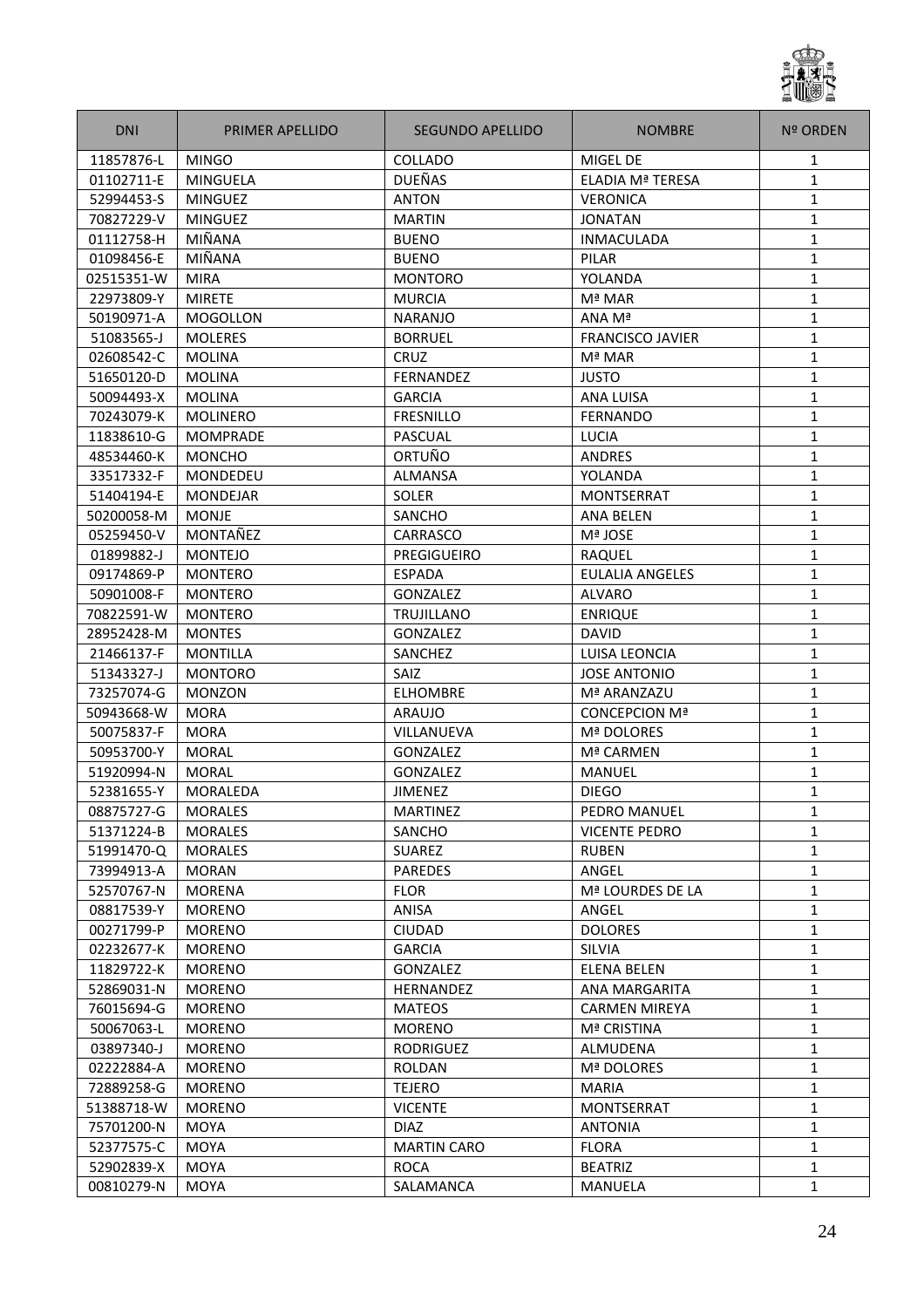

| <b>DNI</b> | <b>PRIMER APELLIDO</b> | SEGUNDO APELLIDO   | <b>NOMBRE</b>          | Nº ORDEN     |
|------------|------------------------|--------------------|------------------------|--------------|
| 02217541-L | <b>MOYANO</b>          | <b>VEGA</b>        | <b>INES CATALINA</b>   | 1            |
| 51109614-A | <b>MOZO</b>            | COBO               | DANIEL                 | 1            |
| 52090038-Y | <b>MULERO</b>          | <b>MORENO</b>      | Mª DE LA O             | 1            |
| 50059743-J | <b>MULERO</b>          | <b>MORENO</b>      | <b>ROCIO</b>           | 1            |
| 53419548-R | <b>MULERO</b>          | <b>MULERO</b>      | RAFAEL                 | 1            |
| 71215374-Z | MUÑOZ                  | ARROYO             | <b>JUANA</b>           | 1            |
| 50196502-Z | MUÑOZ                  | <b>BAYON</b>       | <b>ROBERTO</b>         | 1            |
| 48962238-E | MUÑOZ                  | CANO               | DANIEL                 | $\mathbf{1}$ |
| 53451085-M | MUÑOZ                  | <b>CANTOS</b>      | <b>JOSE LUIS</b>       | $\mathbf{1}$ |
| 30794882-K | MUÑOZ                  | <b>CASTRO</b>      | <b>JAVIER</b>          | 1            |
| 03114715-D | MUÑOZ                  | <b>DIAZ</b>        | <b>DAVID</b>           | 1            |
| 02857502-M | MUÑOZ                  | <b>FERNANDEZ</b>   | ANA Mª                 | 1            |
| 12419716-S | MUÑOZ                  | <b>JURJO</b>       | <b>ADRIAN</b>          | 1            |
| 29068440-M | MUÑOZ                  | <b>LORENZO</b>     | Mª JOSEFA              | 1            |
| 24860038-M | MUÑOZ                  | LUQUE              | ANA Mª                 | 1            |
| 05288969-G | MUÑOZ                  | <b>MATAS</b>       | LUCIA                  | 1            |
| 02530860-D | MUÑOZ                  | <b>MONTEJO</b>     | ANA Mª                 | $\mathbf{1}$ |
| 32855360-K | MUÑOZ                  | <b>MORENO</b>      | <b>JOSE</b>            | 1            |
| 02884936-T | MUÑOZ                  | <b>MORENO</b>      | ROSA Mª                | 1            |
| 02253415-J | MUÑOZ                  | <b>VERGARA</b>     | RAQUEL                 | 1            |
| 05388658-B | MUÑOZ DE LA            | <b>CALLE</b>       | <b>SERGIO FERNANDO</b> | 1            |
| 22989368-V | <b>MURCIA</b>          | <b>GARCIA</b>      | <b>ANA BELEN</b>       | 1            |
| 77110597-S | <b>MURCIA</b>          | <b>MESTRES</b>     | <b>NURIA</b>           | 1            |
| 49006144-K | <b>MURIAS</b>          | <b>RIVAS</b>       | <b>NIEVES</b>          | 1            |
| 50887593-R | <b>MURILLO</b>         | ARNAU              | <b>JUAN</b>            | $\mathbf{1}$ |
| 50067370-G | <b>MURILLO</b>         | <b>GUILLEN</b>     | <b>ALFONSO</b>         | $\mathbf{1}$ |
| 28653364-X | <b>MURILLO</b>         | <b>MORENO</b>      | <b>JOSE MANUEL</b>     | $\mathbf{1}$ |
| 50050292-S | <b>MURILLO</b>         | <b>RUBIO</b>       | <b>ROSARIO</b>         | 1            |
| 09019068-D | <b>NARVAEZ</b>         | <b>DELGADO</b>     | SUSANA                 | 1            |
| 50445396-W | <b>NAVARRO</b>         | <b>GARCIA</b>      | Mª PILAR               | 1            |
| 51929721-E | <b>NAVARRO</b>         | <b>MONTENEGRO</b>  | <b>NURIA</b>           | 1            |
| 53171161-J | <b>NAVARRO</b>         | <b>ROSADO</b>      | GEMA Mª                | 1            |
| 47464649-D | <b>NAVARRO</b>         | SOTO               | <b>SARA</b>            | 1            |
| 05914698-H | <b>NAVARRO</b>         | <b>TORDESILLAS</b> | <b>JESUS</b>           | $\mathbf{1}$ |
| 47488860-R | <b>NAVAS</b>           | CARBAJO            | VANESSA                | $\mathbf{1}$ |
| 05222792-K | <b>NICOLAS</b>         | <b>GARCIA</b>      | M. MAGDALENA           | $\mathbf{1}$ |
| 05677697-D | <b>NIETO</b>           | <b>CARPIO</b>      | <b>CRISTINA</b>        | 1            |
| 50202360-F | <b>NIETO</b>           | <b>JIMENEZ</b>     | <b>JAVIER</b>          | 1            |
| 02855832-Z | <b>NOYA</b>            | <b>LOPEZ</b>       | Mª OLGA                | 1            |
| 03870278-E | <b>NOZAL</b>           | FERNANDEZ          | <b>MARIA</b>           | $\mathbf{1}$ |
| 16784701-Z | NUÑO DE                | <b>TORO</b>        | ENGRACIA               | 1            |
| 51985888-T | <b>OCHOA</b>           | <b>GIRON</b>       | <b>LORENA</b>          | $\mathbf{1}$ |
| 09179205-C | <b>OLIVAS</b>          | AMARO              | <b>MERCEDES</b>        | $\mathbf{1}$ |
| 76258748-V | <b>OLIVERA</b>         | <b>SANCHEZ</b>     | LAURA                  | $\mathbf{1}$ |
| 08968983-H | <b>OLMO</b>            | <b>BLAS</b>        | ROSA Mª                | $\mathbf{1}$ |
| 51893575-D | <b>OLMO</b>            | GONZALEZ           | ADELA                  | $\mathbf{1}$ |
| 02224661-D | <b>OLMOS</b>           | <b>MARTINEZ</b>    | PALOMA                 | $\mathbf{1}$ |
| 03455342-Y | ORDEN                  | SANZ               | ANA CRISTINA DE LA     | $\mathbf{1}$ |
| 02299487-Q | ORDOÑEZ                | SALAS              | ALBA                   | $\mathbf{1}$ |
| 01098003-Y | OREJAS                 | RODRIGUEZ          | Mª PAZ                 | $\mathbf{1}$ |
| 51998950-P | <b>ORTEGA</b>          | <b>MONTES</b>      | DANIEL                 | $\mathbf{1}$ |
| 47229135-S | <b>ORTEGA</b>          | PANIAGUA           | LAURA                  | 1            |
| 16267972-A | ORTEGA                 | SANCHO             | <b>BLANCA RAFAELA</b>  | $\mathbf{1}$ |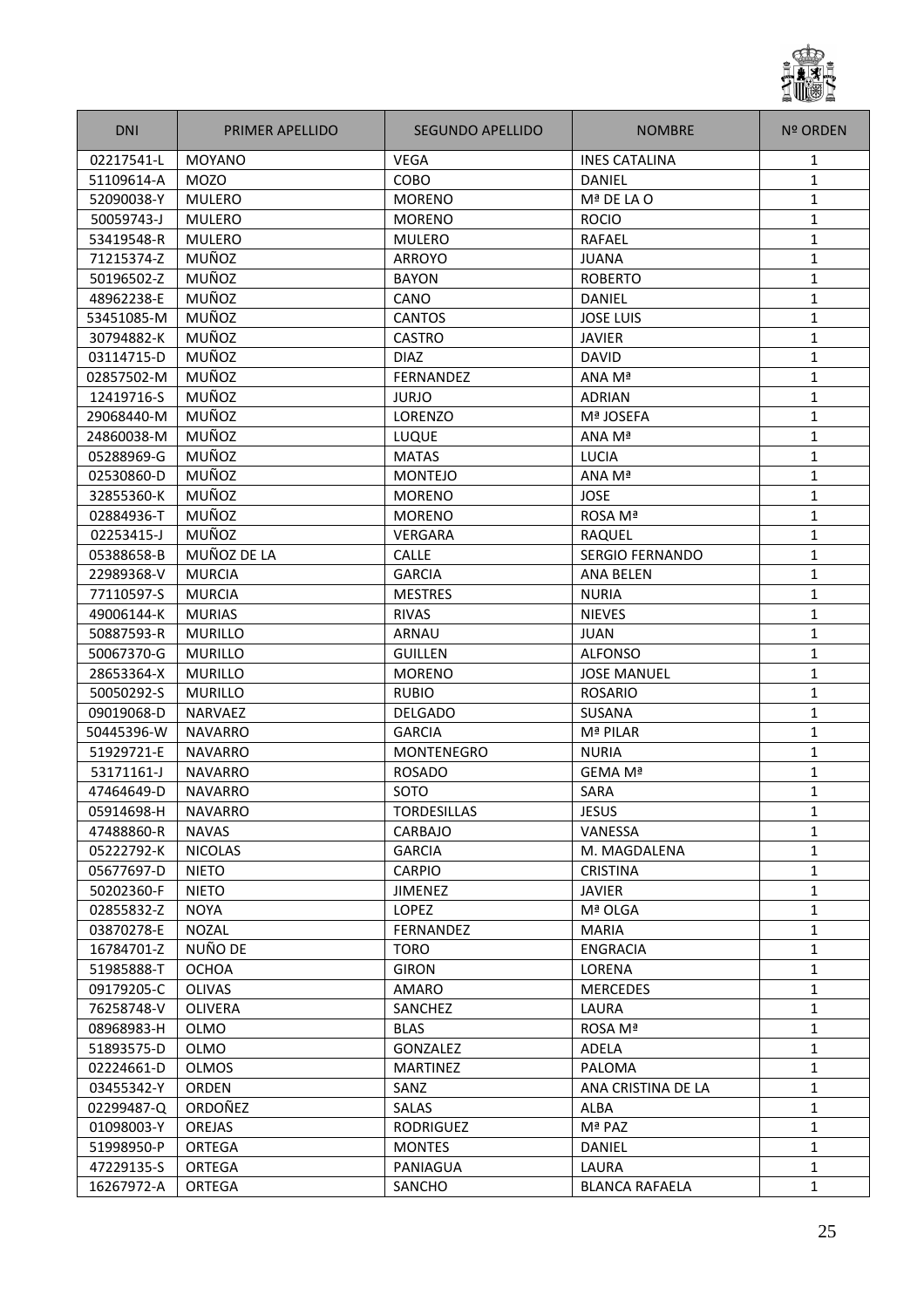

| <b>DNI</b> | PRIMER APELLIDO | SEGUNDO APELLIDO  | <b>NOMBRE</b>          | <b>Nº ORDEN</b> |
|------------|-----------------|-------------------|------------------------|-----------------|
| 52880451-B | ORTIZ           | <b>BUESO</b>      | <b>ROSARIO</b>         | 1               |
| 53494495-Z | ORTIZ           | CASAS             | <b>ARTURO</b>          | $\mathbf{1}$    |
| 01821292-Z | ORTIZ           | <b>MARTINEZ</b>   | GONZALO                | 1               |
| 13792376-N | ORTIZ           | <b>MIRO</b>       | PILAR                  | 1               |
| 52371096-G | ORTIZ           | PEREZ             | <b>ALBERTO</b>         | 1               |
| 70250365-Q | <b>OTERO</b>    | <b>PUERTO</b>     | <b>DAVID</b>           | $\mathbf{1}$    |
| 70255250-W | <b>OTERO</b>    | <b>PUERTO</b>     | LAURA                  | 1               |
| 52095393-W | PABLO           | ARRANZ            | DANIEL                 | $\mathbf{1}$    |
| 50825735-J | PABLO           | <b>GARCIA</b>     | <b>GREGORIO</b>        | 1               |
| 51367495-P | PABLO           | <b>PARRA</b>      | Mª LOURDES DE          | $\mathbf{1}$    |
| 01102801-C | <b>PABLOS</b>   | <b>ROLDAN</b>     | <b>JUANA DE</b>        | 1               |
| Y1092627-A | <b>PACHECO</b>  | <b>BERRIO</b>     | <b>EDITH SABINA</b>    | 1               |
| 03454114-C | PAGANELLI       | <b>MARTIN</b>     | <b>GIAN PAOLO</b>      | 1               |
| 50458036-S | PAGE            | ANTEQUERA         | <b>JESUS</b>           | 1               |
| 09179695-G | <b>PAJARES</b>  | PEDRO             | <b>ROCIO</b>           | $\mathbf{1}$    |
| 50688779-E | <b>PALENCIA</b> | <b>SIERRA</b>     | Mª PILAR               | $\mathbf{1}$    |
| 78750210-S | PALMA           | <b>TRUJILLO</b>   | ANA Mª                 | $\mathbf{1}$    |
| 74908371-Q | <b>PALOMAS</b>  | <b>ESTUDILLO</b>  | <b>MANUEL</b>          | 1               |
| 50854739-Z | PAMPLIEGA       | <b>GARCIA</b>     | <b>JORGE</b>           | 1               |
| 07452225-H | PANIAGUA        | <b>ALCON</b>      | Mª TERESA              | 1               |
| 76264034-J | <b>PANTOJA</b>  | <b>BLANCO</b>     | <b>FRANCISCO</b>       | 1               |
| 46877472-E | <b>PARDO</b>    | <b>PALACIOS</b>   | ANA Mª                 | 1               |
| 00685539-R | PARDO DE        | <b>AGUEDA</b>     | Mª ESTHER              | 1               |
| 11823028-Q | PARDO DE        | <b>AGUEDA</b>     | <b>PATRICIA</b>        | 1               |
| 52098761-N | <b>PARQUE</b>   | <b>BARRIENTOS</b> | <b>ROSARIO</b>         | $\mathbf{1}$    |
| 46830946-W | <b>PARRA</b>    | <b>GONZALEZ</b>   | REGINA                 | 1               |
| 52475840-Y | PARRILLA        | CABALLERO         | PABLO                  | 1               |
|            | PARRILLA        |                   |                        |                 |
| 53715584-G |                 | <b>MORENO</b>     | <b>MARINA</b>          | 1               |
| 50314650-B | <b>PARRONDO</b> | <b>VICENTE</b>    | MIGUEL ANGEL           | 1               |
| 06533864-R | PASCUAL         | <b>ESTEBAN</b>    | <b>ISABEL</b>          | 1               |
| 50825527-N | PASCUAL DEL     | CASTILLO          | <b>JOSE Mª DE</b>      | 1               |
| 03435888-X | PASTRANA        | <b>MANZANARES</b> | <b>MATILDE IRENE</b>   | 1               |
| 00394693-J | PAZ             | LARRIPA           | <b>CAROLINA DE</b>     | $\mathbf{1}$    |
| 07799603-G | PAZ DE          | PAZ               | PEDRO VALENTIN DE      | 1               |
| 51641071-E | PEDROSA         | RODRIGUEZ         | CARLOS S.              | $\mathbf{1}$    |
| 50452770-Q | PEINADO         | <b>HERRERO</b>    | <b>BEATRIZ</b>         | $\mathbf{1}$    |
| 12326506-R | PEINADOR        | GONZALEZ          | <b>NATALIA</b>         | $\mathbf{1}$    |
| 36960159-X | PEINADOR        | PEINADOR          | <b>Mª PURIFICACION</b> | $\mathbf{1}$    |
| 47682886-E | PEINADOR        | <b>VACA</b>       | <b>IVAN</b>            | 1               |
| 51081153-Q | PELAEZ          | <b>GARRIDO</b>    | SARA                   | $\mathbf{1}$    |
| 05344966-L | PELAEZ          | <b>SUAREZ</b>     | Mª DOLORES             | 1               |
| 22942036-L | PEMARTIN        | SIRVENT           | <b>JULIA ELENA</b>     | $\mathbf{1}$    |
| 48159719-L | PEÑA            | <b>GARRIDO</b>    | <b>Mª ANTONIA</b>      | 1               |
| 50049678-E | PEÑA            | <b>GIJON</b>      | <b>JULIA</b>           | $\mathbf{1}$    |
| 46881611-K | PEÑA            | <b>MAGRO</b>      | SILVIA                 | 1               |
| 08032805-D | PEÑA            | <b>MARTINEZ</b>   | <b>GEMA</b>            | $\mathbf{1}$    |
| 03850302-X | PEÑA            | <b>RODRIGO</b>    | <b>MARIANO</b>         | 1               |
| 76041794-E | PEÑA            | RODRIGUEZ         | <b>NATALIA</b>         | $\mathbf{1}$    |
| 35032241-K | PEÑA            | VAZQUEZ           | PEDRO LUIS             | 1               |
| 46890912-F | PEÑAFIEL        | <b>PLETEIRO</b>   | CARLOS                 | $\mathbf{1}$    |
| 46573596-E | PEÑALVER        | SANCHEZ           | <b>ALBERTO</b>         | $\mathbf{1}$    |
| 09291310-T | PEÑAS DEL       | <b>POZO</b>       | Mª BELEN               | $\mathbf{1}$    |
| 76964342-V | PEON            | <b>ALONSO</b>     | <b>MIGUEL</b>          | $\mathbf{1}$    |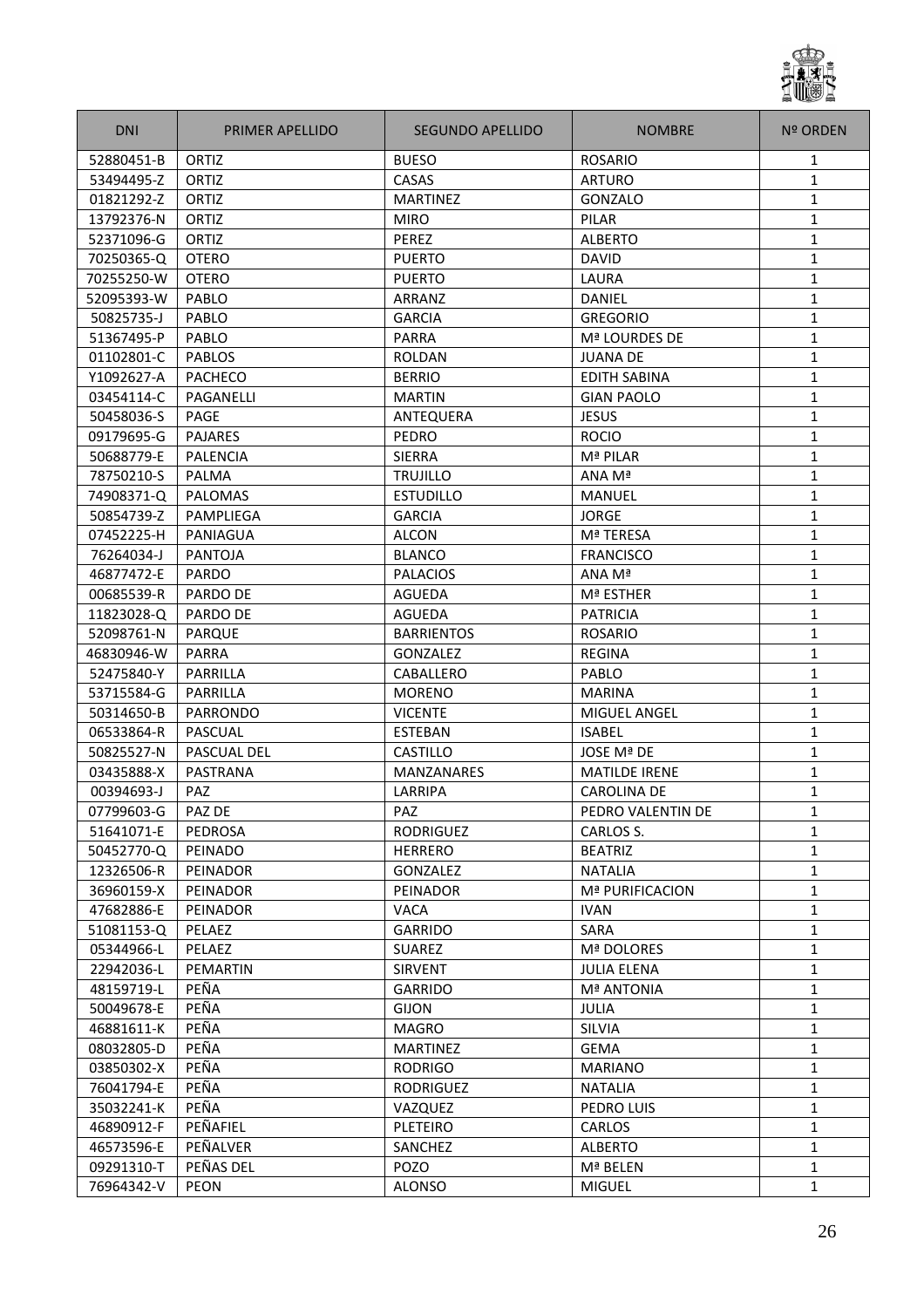

| <b>DNI</b> | <b>PRIMER APELLIDO</b> | SEGUNDO APELLIDO | <b>NOMBRE</b>           | <b>Nº ORDEN</b> |
|------------|------------------------|------------------|-------------------------|-----------------|
| 30625025-L | PERAL                  | <b>IGLESIAS</b>  | <b>VICTORIANO</b>       | 1               |
| 70351539-J | PEREA                  | <b>HERNANDO</b>  | <b>FELIPE</b>           | 1               |
| 47519590-A | PERERA                 | <b>MERINO</b>    | <b>NOELIA Mª</b>        | 1               |
| 50950776-A | PEREZ                  | <b>ALONSO</b>    | <b>MARINA</b>           | 1               |
| 03889971-G | PEREZ                  | ARGES            | <b>ALICIA</b>           | 1               |
| 07242071-S | PEREZ                  | <b>BABIANO</b>   | <b>BEATRIZ</b>          | 1               |
| 00808721-H | PEREZ                  | <b>BOGALLO</b>   | <b>JOSEFA</b>           | $\mathbf{1}$    |
| 09299596-Y | PEREZ                  | CONCELLON        | <b>CARLOS ALBERTO</b>   | $\mathbf{1}$    |
| 09299595-M | PEREZ                  | CONCELLON        | <b>FRANCISCO JAVIER</b> | 1               |
| 75155188-C | PEREZ                  | <b>CORDOBA</b>   | <b>GLORIA</b>           | 1               |
| 09404237-C | PEREZ                  | <b>CORONAS</b>   | <b>LUCIA</b>            | 1               |
| 24784391-M | PEREZ                  | <b>FERNANDEZ</b> | Mª ANGELES              | 1               |
| 07000475-B | PEREZ                  | <b>FERNANDEZ</b> | <b>MARIA</b>            | 1               |
| 70049716-L | PEREZ                  | <b>FIGUEROA</b>  | <b>FERNANDO</b>         | 1               |
| 06983677-A | PEREZ                  | <b>GARCIA</b>    | <b>ISIDRA</b>           | 1               |
| 02236634-E | PEREZ                  | <b>GARCIA</b>    | Mª JESUS                | $\mathbf{1}$    |
| 03449470-E | PEREZ                  | GIL              | PAULA                   | 1               |
| 76128012-J | PEREZ                  | LANCHO           | <b>PATRICIA</b>         | 1               |
| 51679390-T | PEREZ                  | <b>LUENGO</b>    | YOLANDA                 | 1               |
| 50744631-F | PEREZ                  | <b>MARTINEZ</b>  | SILVIA                  | 1               |
| 80113487-W | PEREZ                  | MUÑOZ            | <b>AURORA</b>           | 1               |
| 50076946-N | PEREZ                  | <b>NISTAL</b>    | PALOMA                  | 1               |
| 12392564-A | <b>PEREZ</b>           | <b>PRIETO</b>    | M. ROSARIO              | 1               |
| 52347097-V | PEREZ                  | <b>SACRISTAN</b> | <b>ANA BELEN</b>        | $\mathbf{1}$    |
| 02887017-B | PEREZ                  | SANCHEZ          | LUISA                   | $\mathbf{1}$    |
| 08918759-A | PEREZ                  | Valle            | LUIS GONZAGA            | 1               |
| 02545458-W | PEREZ                  | VARELA           | <b>Mª DOLORES</b>       | 1               |
| 02545457-R | PEREZ                  | VARELA           | <b>OSCAR</b>            | 1               |
| 50890623-H | PEREZ                  | VARELA           | <b>YAGO</b>             | 1               |
| 09185116-C | PEREZ                  | <b>VINAGRE</b>   | <b>ANTONIA JOSE</b>     | $\mathbf{1}$    |
| 08033730-Z | PEREZ DE LANDAZABAL    | <b>GOMEZ</b>     | <b>OLGA</b>             | 1               |
| 48428548-R | PEREZ-HITA             | <b>MARTINEZ</b>  | <b>FRANCISCA</b>        | 1               |
| 01182020-G | PERNIL                 | <b>MEJIAS</b>    | <b>ADRIAN</b>           | $\mathbf{1}$    |
| 50818346-F | PERRIN                 | TARRES           | <b>CARMEN</b>           | 1               |
| 09010176-H | PESCADOR DE            | <b>MIGUEL</b>    | ANA Mª                  | $\mathbf{1}$    |
| 50413407-Y | <b>PICAZO</b>          | CASADO           | Mª LUISA                | 1               |
| 20013446-L | PILAR                  | ARNAIZ           | <b>CARLOS DEL</b>       | 1               |
| 70815172-N | <b>PINDADO</b>         | <b>TAPIA</b>     | <b>MARTA</b>            | 1               |
| 70343504-M | PINEDO                 | CAZORLA          | Mª CARMEN               | $\mathbf{1}$    |
| 43254882-R | PINEÑO                 | <b>MORENO</b>    | RAQUEL                  | 1               |
| 23039217-W | PIÑERO                 | <b>GARCIA</b>    | PABLO                   | 1               |
| 50159804-R | <b>PIQUERAS</b>        | FERNANDEZ        | Mª ISABEL               | 1               |
| 01818958-A | <b>PIQUERO</b>         | PEREZ            | Mª ISABEL               | 1               |
| 50307318-Q | PITERA                 | <b>ROIG</b>      | <b>FRANCISCO</b>        | $\mathbf{1}$    |
| 21466286-H | PLANELLES              | ORDOÑEZ          | <b>CARLOS</b>           | $\mathbf{1}$    |
| 01816506-N | <b>POLO</b>            | <b>BARRA</b>     | Mª DOLORES              | $\mathbf{1}$    |
| 05446209-Q | <b>POLO</b>            | <b>CEVA</b>      | <b>MARTA</b>            | 1               |
| 50708086-D | <b>POLO</b>            | <b>MARTIN</b>    | <b>CARLOS</b>           | $\mathbf{1}$    |
| 50309126-F | <b>PONCE</b>           | <b>MARTINEZ</b>  | LIDIA MARINA            | 1               |
| 03873937-R | <b>PONCE</b>           | <b>NIETO</b>     | <b>ANA ISABEL</b>       | 1               |
| 47499899-T | <b>PONCINI</b>         | <b>IBERO</b>     | <b>ESTHER</b>           | 1               |
| 47499687-H | <b>PONCINI</b>         | <b>IBERO</b>     | MARTA                   | $\mathbf{1}$    |
| 36522435-E | <b>PONS</b>            | PRAT             | SANDRA                  | 1               |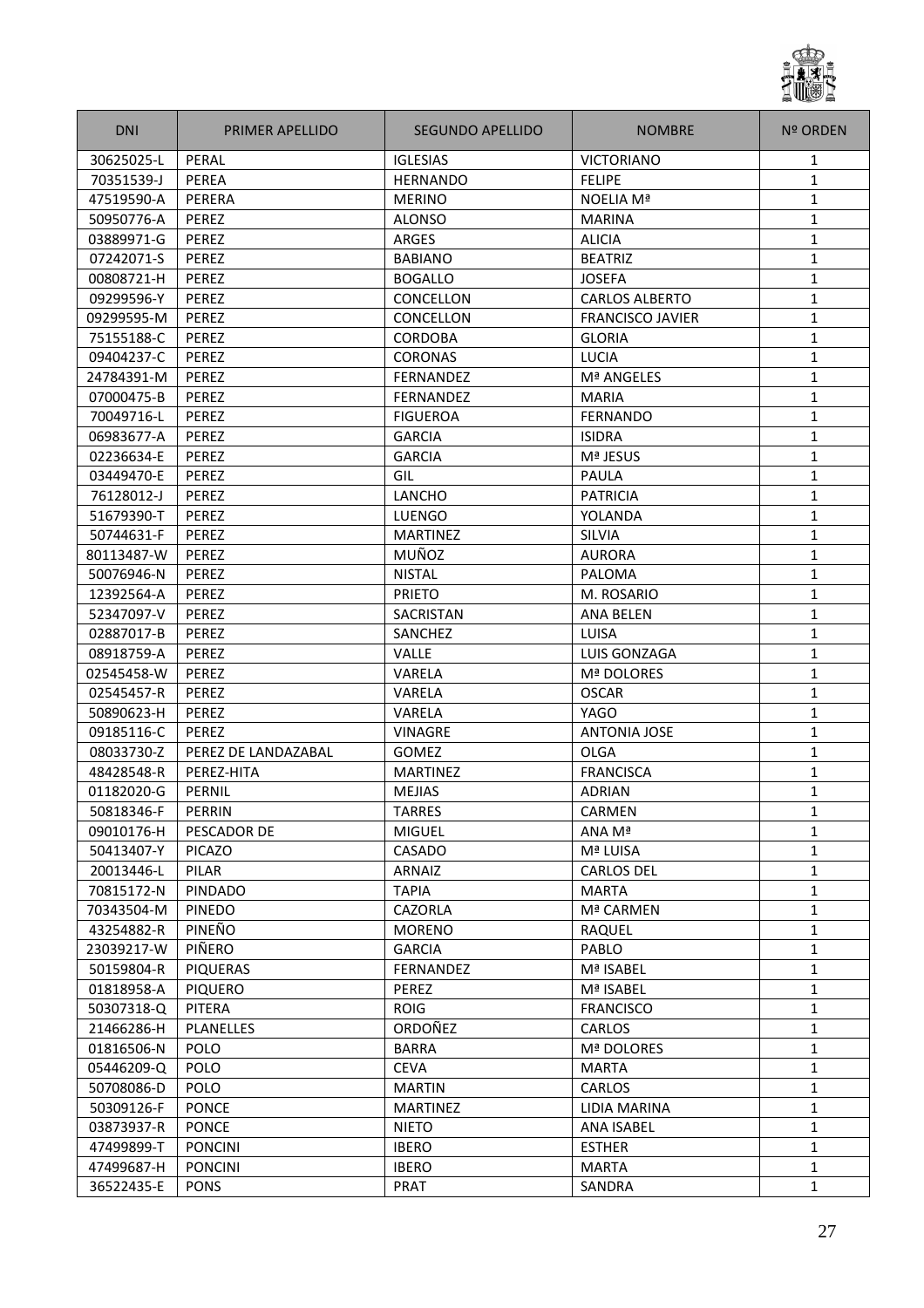

| <b>DNI</b> | PRIMER APELLIDO         | SEGUNDO APELLIDO   | <b>NOMBRE</b>       | <b>Nº ORDEN</b> |
|------------|-------------------------|--------------------|---------------------|-----------------|
| 51943606-S | <b>PORTERO</b>          | <b>GONZALEZ</b>    | <b>DANIEL</b>       | 1               |
| 02884664-G | <b>PORTO</b>            | <b>FUENTES</b>     | <b>ISABEL</b>       | $\mathbf{1}$    |
| 11827425-C | <b>POSADAS</b>          | <b>MORENO</b>      | Mª MERCEDES         | 1               |
| 01093387-J | <b>POYATOS</b>          | <b>SERNA</b>       | <b>HERMINIA</b>     | 1               |
| 52503044-R | <b>POZO</b>             | <b>MURILLO</b>     | LUISA               | $\mathbf{1}$    |
| 09009194-W | <b>PRADA</b>            | <b>GALLARDO</b>    | <b>ALICIA</b>       | $\mathbf{1}$    |
| 50122804-P | <b>PRADA</b>            | <b>RODRIGUEZ</b>   | RAQUEL              | $\mathbf{1}$    |
| 50690366-E | PRADA                   | VELASCO            | Mª PILAR            | 1               |
| 01110394-T | <b>PRADALES</b>         | <b>HINOJOSA</b>    | CARMEN              | 1               |
| 05692557-B | PRADO                   | MUÑOZ              | SORAYA              | 1               |
| 52973834-G | PRIETO DE LA            | <b>TORRE</b>       | PABLO               | 1               |
| 52892108-C | PRIMO                   | <b>PORRAS</b>      | <b>ENRIQUE Mª</b>   | 1               |
| 50295536-X | <b>PUCH</b>             | ALVAREZ            | <b>JESUS</b>        | 1               |
| 50262682-P | <b>PUEBLA</b>           | <b>RUIZ</b>        | Mª ISABEL           | 1               |
| 72127330-C | <b>PUENTE</b>           | LLERA              | <b>OSCAR</b>        | $\mathbf{1}$    |
| 13156200-Q | <b>PUENTE</b>           | <b>TOBALINA</b>    | SUSANA              | $\mathbf{1}$    |
| 08959932-Y | <b>PUERTAS</b>          | <b>GOMEZ</b>       | TRINIDAD            | 1               |
| 40848052-Y | QUESADA                 | PAREJO             | Mª JESUS            | 1               |
| 32854032-G | QUEVEDO                 | ARIZA              | Mª CARMEN           | $\mathbf{1}$    |
| 02645089-C | <b>QUINTIAN</b>         | LOMBRAÑA           | <b>GEMA</b>         | 1               |
| 53462119-E | <b>RABADAN</b>          | <b>CHECA</b>       | <b>BEATRIZ</b>      | 1               |
| 71127294-R | <b>RABANAL</b>          | <b>MALLO</b>       | <b>JESSICA</b>      | $\mathbf{1}$    |
| 76343791-Y | RAMA                    | <b>ABUELO</b>      | <b>OFELIA</b>       | $\mathbf{1}$    |
| 76253330-G | RAMIREZ                 | NUÑEZ              | <b>MINERVA</b>      | $\mathbf{1}$    |
| 05211465-X | RAMIREZ DE CARTAGENA DE | <b>GABRIEL</b>     | PALOMA              | 1               |
| 08031825-H | RAMIRO                  | <b>POZUECO</b>     | LAURA               | 1               |
| 50033226-S | RAMIRO                  | <b>VERDUGO</b>     | LUIS                | 1               |
| 11939989-E | <b>RAMON</b>            | <b>LOPEZ</b>       | ANGELA              | 1               |
| 51384809-A | <b>RAMOS</b>            | CABALLERO          | FCO. JAVIER         | 1               |
| 13724275-Z | <b>RAMOS</b>            | CAÑETE             | <b>JULIA INES</b>   | 1               |
| 47292283-M | <b>RAMOS</b>            | <b>DELGADO</b>     | PEDRO JOSE          | 1               |
| 52970173-T | <b>RAMOS</b>            | <b>GARGANTILLA</b> | ANA Mª              | $\mathbf{1}$    |
| 00655584-S | <b>RAMOS</b>            | <b>LLANOS</b>      | Mª TERESA           | 1               |
| 07972183-S | RAMOS                   | LUCAS              | LAURA               | 1               |
| 05271143-A | <b>RAMOS</b>            | <b>RICO</b>        | Mª SUSANA           | $\mathbf{1}$    |
| 50980020-Z | RANZ                    | <b>MARTIN</b>      | <b>NOELIA</b>       | 1               |
| 09199199-G | RASTROLLO               | <b>BLANCO</b>      | ANA ISABEL          | 1               |
| 01897856-B | RAYO                    | <b>ALBINO</b>      | Mª CRUZ             | 1               |
| 08768425-C | <b>REBOLLO</b>          | <b>GALAN</b>       | <b>ELVIRA</b>       | 1               |
| 47306235-L | <b>REBOLLO</b>          | <b>GUERRERO</b>    | RAFAEL              | 1               |
| 50869723-W | <b>RECUERO</b>          | <b>IZQUIERDO</b>   | <b>BEATRIZ</b>      | $\mathbf{1}$    |
| 50251823-C | REDONDO                 | CALVO              | <b>ESTHER</b>       | 1               |
| 02291849-Z | <b>REDONDO</b>          | <b>FERNANDEZ</b>   | <b>SERGIO</b>       | $\mathbf{1}$    |
| 50944597-B | <b>REQUES</b>           | <b>DUEÑAS</b>      | Mª LUISA RAQUEL     | 1               |
| 06209060-A | REY                     | PAVON              | <b>FRANCISCA</b>    | 1               |
| 02888950-N | <b>REYES</b>            | VALERO             | Mª ISABEL           | $\mathbf{1}$    |
| 48559519-X | <b>RICARTE</b>          | <b>MATEO</b>       | <b>JOSE ANTONIO</b> | 1               |
| 46773648-C | <b>RINCON</b>           | <b>GARCIA</b>      | AITOR               | 1               |
| 70042251-Y | <b>RINCON</b>           | <b>MORANTE</b>     | PEDRO FRANCISCO     | 1               |
| 05373208-V | <b>RINCONES</b>         | <b>RODRIGUEZ</b>   | <b>CARMEN</b>       | 1               |
| 51902056-A | <b>RIOS</b>             | <b>SEGURA</b>      | <b>Mª VICTORIA</b>  | 1               |
| 51894716-T | <b>RIVAS</b>            | <b>MARTINEZ</b>    | Mª LIDIA            | 1               |
| 51671833-X | <b>RIVAS</b>            | <b>PORRAS</b>      | <b>ANTONIO</b>      | $\mathbf{1}$    |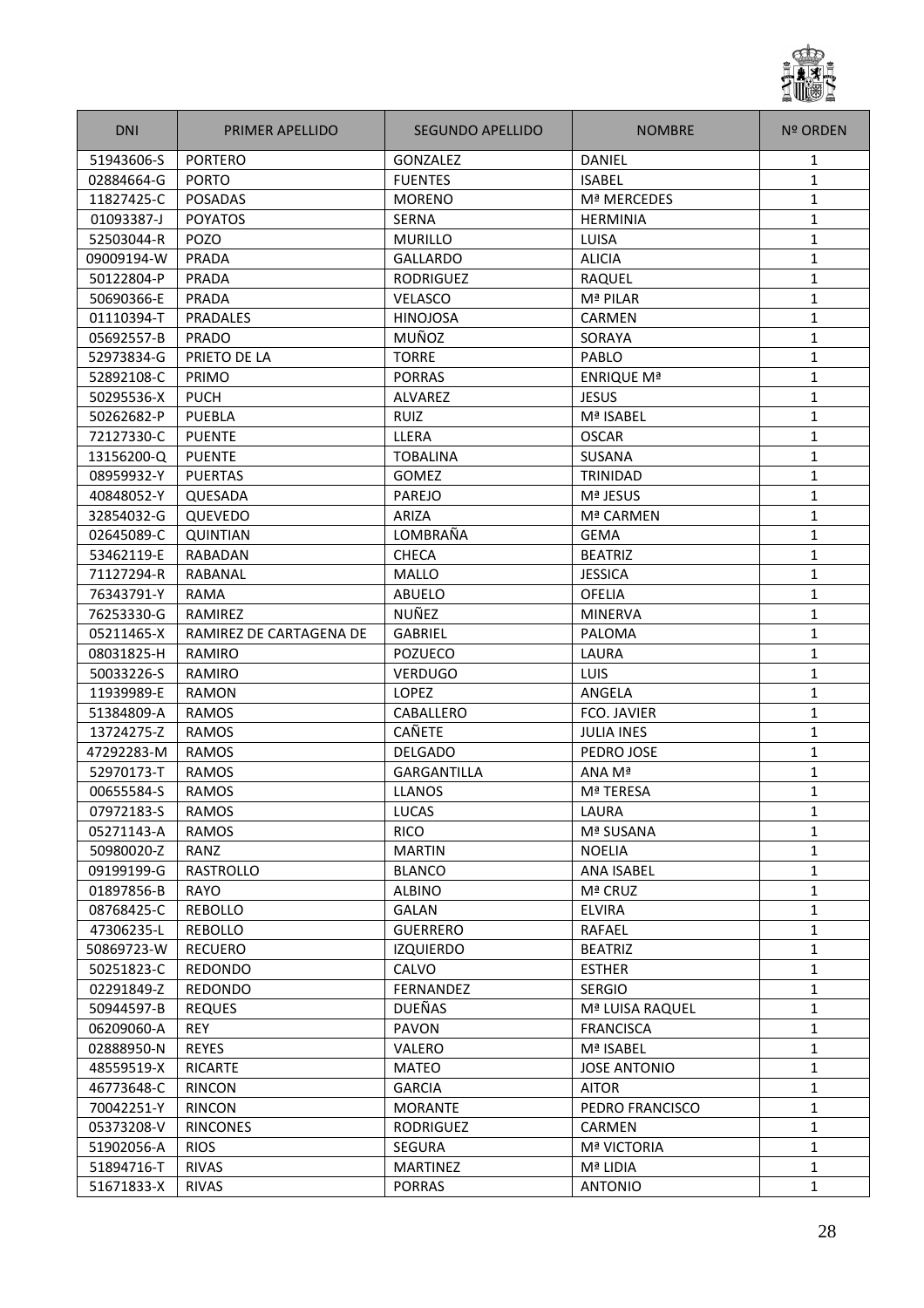

| <b>DNI</b> | <b>PRIMER APELLIDO</b> | SEGUNDO APELLIDO | <b>NOMBRE</b>          | <b>Nº ORDEN</b> |
|------------|------------------------|------------------|------------------------|-----------------|
| 15250789-H | <b>RIVAS</b>           | <b>TORRES</b>    | <b>LIDIA</b>           | 1               |
| 46921872-D | <b>RIVERA</b>          | <b>MERINO</b>    | RAQUEL                 | 1               |
| 71151451-P | <b>RIVERA</b>          | <b>RODRIGUEZ</b> | <b>IGNACIO</b>         | 1               |
| 46886474-P | <b>ROBLES</b>          | <b>ANTON</b>     | <b>SELENE</b>          | 1               |
| 51992313-P | <b>ROBLES</b>          | PIÑERO           | <b>GUILLERMO</b>       | $\mathbf{1}$    |
| 23030682-T | <b>ROBLES</b>          | <b>TOMAS</b>     | <b>ESTHER</b>          | $\mathbf{1}$    |
| 05168763-L | <b>ROCA</b>            | PEREZ            | <b>DOLORES ROSARIO</b> | $\mathbf{1}$    |
| 32760183-H | <b>ROCHA</b>           | LAGE             | <b>MIGUEL ANGEL</b>    | 1               |
| 02854265-B | RODRIGUEZ              | BARREÑA          | <b>ISABEL</b>          | $\mathbf{1}$    |
| 05690677-V | <b>RODRIGUEZ</b>       | <b>BARRILERO</b> | <b>EMILIO JOSE</b>     | 1               |
| 03821084-W | <b>RODRIGUEZ</b>       | <b>BRAOJOS</b>   | <b>ANA ISABEL</b>      | 1               |
| 50089133-D | <b>RODRIGUEZ</b>       | <b>CANOVAS</b>   | <b>Mª ANTONIA</b>      | 1               |
| 12370446-B | <b>RODRIGUEZ</b>       | CASTAÑON         | <b>JUANA Mª</b>        | $\mathbf{1}$    |
| 71446360-B | <b>RODRIGUEZ</b>       | <b>CERNEIRA</b>  | <b>NESTOR</b>          | $\mathbf{1}$    |
| 71446359-X | <b>RODRIGUEZ</b>       | <b>CERNEIRA</b>  | <b>RUBEN</b>           | $\mathbf{1}$    |
| 09262842-Y | RODRIGUEZ              | <b>DIEZ</b>      | Mª SONSOLES            | $\mathbf{1}$    |
| 09162394-E | <b>RODRIGUEZ</b>       | <b>GAETE</b>     | <b>NATIVIDAD</b>       | 1               |
| 33981320-Q | <b>RODRIGUEZ</b>       | <b>GAHETE</b>    | Mª MAR                 | 1               |
| 52007230-K | RODRIGUEZ              | <b>GARCIA</b>    | <b>JAVIER</b>          | 1               |
| 51365102-F | RODRIGUEZ              | <b>GARCIA</b>    | PALOMA                 | 1               |
| 09016135-C | <b>RODRIGUEZ</b>       | <b>GOMEZ</b>     | SONIA                  | 1               |
| 07844978-T | RODRIGUEZ              | <b>GUINALDO</b>  | <b>Mª ANTONIA</b>      | $\mathbf{1}$    |
| 47300117-L | <b>RODRIGUEZ</b>       | <b>HERNANDEZ</b> | <b>ADRIAN</b>          | $\mathbf{1}$    |
| 53101041-K | <b>RODRIGUEZ</b>       | <b>IGLESIAS</b>  | Mª ISABEL              | $\mathbf{1}$    |
| 51975770-W | <b>RODRIGUEZ</b>       | <b>LOPEZ</b>     | <b>JOSEFA</b>          | 1               |
| 05348407-X | <b>RODRIGUEZ</b>       | <b>LOPEZ</b>     | Mª DOLORES             | 1               |
| 11706895-X | <b>RODRIGUEZ</b>       | <b>MIGUELEZ</b>  | <b>JULIA</b>           | 1               |
| 07532081-H | <b>RODRIGUEZ</b>       | NUÑEZ            | <b>LUIS CARLOS</b>     | 1               |
| 43680619-P | <b>RODRIGUEZ</b>       | PEREZ            | <b>GRACIA</b>          | 1               |
| 00820285-J | <b>RODRIGUEZ</b>       | REVENGA          | Mª DEL CARMEN          | 1               |
| 51344261-G | <b>RODRIGUEZ</b>       | <b>RIOJA</b>     | Mª INMACULADA          | 1               |
| 05390512-W | <b>RODRIGUEZ</b>       | <b>RODRIGUEZ</b> | <b>ROSA</b>            | $\mathbf{1}$    |
| 11771370-Q | <b>RODRIGUEZ</b>       | <b>RUEDAS</b>    | Mª CARMEN              | 1               |
| 04172966-F | RODRIGUEZ              | <b>SIERRA</b>    | <b>JOSE CARLOS</b>     | 1               |
| 11844184-N | <b>RODRIGUEZ</b>       | SOTO             | <b>IGNACIO</b>         | $\mathbf{1}$    |
| 44319326-M | <b>RODRIGUEZ</b>       | <b>SUAREZ</b>    | <b>ANA ROCIO</b>       | 1               |
| 50059254-F | <b>RODRIGUEZ</b>       | <b>TREVIÑO</b>   | <b>ENRIQUE</b>         | 1               |
| 46937158-T | <b>RODRIGUEZ</b>       | VIÑAS            | <b>BEATRIZ</b>         | 1               |
| 46937159-R | <b>RODRIGUEZ</b>       | VIÑAS            | <b>GEMMA</b>           | 1               |
| 46937160-W | <b>RODRIGUEZ</b>       | VIÑAS            | <b>HECTOR</b>          | 1               |
| 26226824-Q | <b>RODRIGUEZ</b>       | <b>YEBENES</b>   | ANA Mª                 | $\mathbf{1}$    |
| 50244438-H | <b>RODRIGUEZ</b>       | ZARATE           | ANA                    | 1               |
| 05425895-B | RODRIGUEZ DE LA        | <b>TORRE</b>     | <b>MONICA</b>          | $\mathbf{1}$    |
| 75142337-A | <b>ROGER</b>           | SALGUERO         | Mª ISABEL              | 1               |
| 52187688-K | <b>ROJAS</b>           | <b>BUENDIA</b>   | <b>VICTOR JESUS</b>    | 1               |
| 08921155-f | <b>ROJAS</b>           | <b>OCAÑA</b>     | <b>ROSARIO</b>         | 1               |
| 07511279-P | <b>ROJO</b>            | <b>PINTO</b>     | JOSE Mª                | 1               |
| 11760047-D | <b>ROMAN</b>           | RENILLA          | VALENTINA              | 1               |
| 46869099-K | ROMERO                 | FERNANDEZ        | ANGELES                | $\mathbf{1}$    |
| 50053494-C | ROMERO                 | <b>MORENO</b>    | SOCORRO Mª             | 1               |
| 51929560-E | <b>ROMERO</b>          | PASCUAL          | <b>ALICIA</b>          | $\mathbf{1}$    |
| 50673473-B | <b>ROMERO</b>          | <b>SALCINES</b>  | Mª PILAR               | 1               |
| 47516617-C | <b>ROMERO</b>          | SANCHEZ          | ANDREA                 | 1               |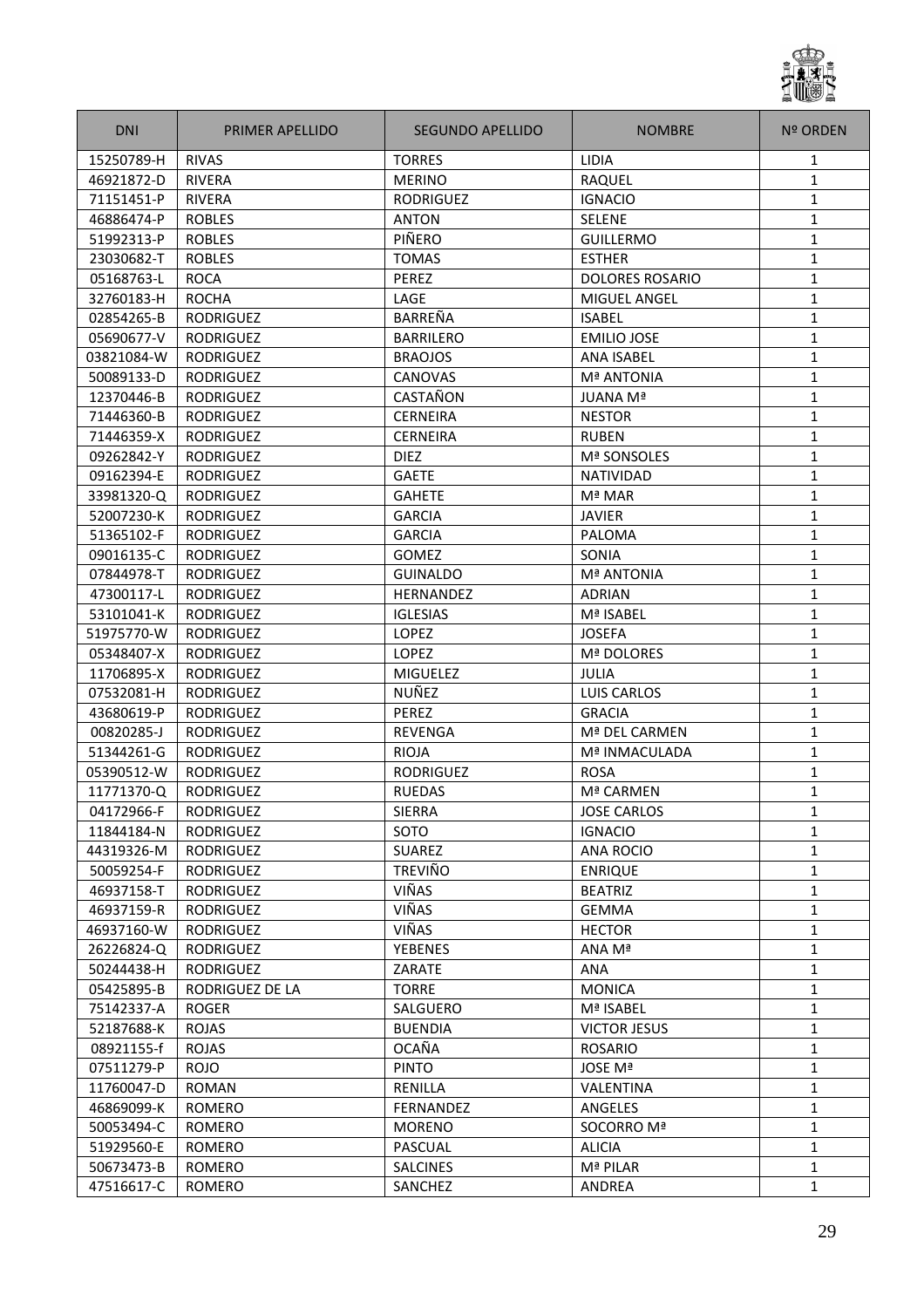

| <b>DNI</b> | <b>PRIMER APELLIDO</b> | SEGUNDO APELLIDO  | <b>NOMBRE</b>           | <b>Nº ORDEN</b> |
|------------|------------------------|-------------------|-------------------------|-----------------|
| 09016091-E | <b>ROMO</b>            | CABRERO           | Mª ISABEL               | 1               |
| 07949727-F | <b>ROMO</b>            | PERERA            | <b>ANGEL JAVIER</b>     | 1               |
| 09198000-R | <b>ROSCO</b>           | <b>BORREGUERO</b> | Mª CARMEN               | 1               |
| 50871650-C | ROYAL                  | <b>ARISTEGUI</b>  | <b>MAYME EUGENIA</b>    | 1               |
| 50306510-J | <b>ROZADILLAS</b>      | SANTIÑO           | <b>FRANCISCO JAVIER</b> | $\mathbf{1}$    |
| 51881797-F | <b>ROZAS</b>           | <b>RODRIGUEZ</b>  | <b>Mª ANGELES</b>       | $\mathbf{1}$    |
| 00830340-V | <b>RUANO</b>           | <b>FRANCO</b>     | <b>HELENA</b>           | $\mathbf{1}$    |
| 50822203-T | <b>RUANO</b>           | <b>MATEOS</b>     | <b>VICENTE JOSE</b>     | 1               |
| 00655097-B | <b>RUANO</b>           | <b>RUANO</b>      | ELENA                   | $\mathbf{1}$    |
| 08675664-H | <b>RUBIA</b>           | <b>MARTINEZ</b>   | Mª JESUS DE LA          | $\mathbf{1}$    |
| 00381575-M | <b>RUBIO</b>           | <b>JACOME</b>     | Mª ROSA                 | 1               |
| 51684102-C | <b>RUBIO</b>           | <b>MAYOR</b>      | CARMEN                  | 1               |
| 15422426-Y | <b>RUBIO</b>           | <b>MOLINA</b>     | <b>IRENE</b>            | 1               |
| 51879988-V | <b>RUBIO</b>           | <b>ORTEGA</b>     | Mª AZUCENA              | $\mathbf{1}$    |
| 51637461-T | <b>RUEDA</b>           | CARAZO            | <b>FRANCISCA</b>        | $\mathbf{1}$    |
| 50413534-Y | <b>RUEDA</b>           | <b>FUENTES</b>    | SANDRA                  | 1               |
| 09065291-W | RUIZ                   | <b>BALBOA</b>     | <b>MARCOS</b>           | 1               |
| 08788039-S | <b>RUIZ</b>            | CARDONA           | Mª LUISA                | 1               |
| 51656294-L | <b>RUIZ</b>            | <b>GARCIA</b>     | <b>ANDRES</b>           | 1               |
| 50892419-C | <b>RUIZ</b>            | <b>GUTIERREZ</b>  | <b>ALVARO</b>           | 1               |
| 50229382-G | <b>RUIZ</b>            | <b>HERNANDEZ</b>  | <b>SILVIA</b>           | 1               |
| 50229381-A | <b>RUIZ</b>            | HERNANDEZ         | <b>VERONICA</b>         | $\mathbf{1}$    |
| 06275993-Y | <b>RUIZ</b>            | <b>LOPEZ</b>      | <b>IVAN</b>             | 1               |
| 50862259-J | <b>RUIZ</b>            | <b>MARCOS</b>     | LORENA                  | $\mathbf{1}$    |
| 00393655-X | <b>RUIZ</b>            | <b>MARTINEZ</b>   | <b>ASCENSION</b>        | $\mathbf{1}$    |
| 51630734-N | <b>RUIZ</b>            | <b>MARTINEZ</b>   | Mª CRUZ                 | 1               |
| 03897182-Q | <b>RUIZ</b>            | MORENO-CID        | ELISA Mª                | 1               |
| 05274758-F | <b>RUIZ</b>            | <b>ROMERO</b>     | Mª MERCEDES             | $\mathbf{1}$    |
| 05274757-Y | <b>RUIZ</b>            | <b>ROMERO</b>     | SONIA                   | 1               |
| 52871871-T | <b>RUIZ</b>            | <b>RUIZ</b>       | <b>ARACNE</b>           | $\mathbf{1}$    |
| 06246952-Z | <b>RUIZ</b>            | SACRISTAN         | <b>ANA BELEN</b>        | 1               |
| 06223903-B | <b>RUIZ</b>            | <b>SACRISTAN</b>  | Mª SOL                  | $\mathbf{1}$    |
| 51754935-J | SABANDO                | <b>MENDOZA</b>    | <b>JENNY LILIANA</b>    | 1               |
| 33504504-J | SACRISTAN              | ROMERO            | <b>FRANCISCO</b>        | 1               |
| 70080012-R | SAEZ                   | <b>MERINO</b>     | <b>ANTONIO</b>          | $\mathbf{1}$    |
| 14309696-Q | SAEZ                   | <b>MERINO</b>     | <b>DANIEL</b>           | 1               |
| 01171763-M | SAINZ                  | <b>GARCIA</b>     | <b>GUILLERMO</b>        | 1               |
| 70426428-Z | SAIZ                   | <b>CALERO</b>     | <b>GUZMAN</b>           | 1               |
| 16261148-X | SAIZ                   | GONZALEZ          | <b>VICENTE</b>          | 1               |
| 43556443-D | SAIZ                   | MILLANA           | <b>CARMEN</b>           | 1               |
| 32623644-F | <b>SALAS</b>           | ABELEDO           | Mª JOSE                 | 1               |
| 11787376-Z | SALGADO                | <b>RODRIGUEZ</b>  | MARTA Mª                | 1               |
| 44776128-G | <b>SALGUERO</b>        | MUÑOZ             | JULIO                   | 1               |
| 50803427-S | <b>SAN FRUTOS</b>      | SANZ              | ANA ISABEL              | $\mathbf{1}$    |
| 50747953-Q | <b>SAN MARTIN</b>      | <b>MORALES</b>    | AMPARO                  | 1               |
| 50182956-S | SANAVIA                | LOPEZ             | YOLANDA                 | $\mathbf{1}$    |
| 03132011-D | SANCHEZ                | <b>ALONSO</b>     | <b>FERNANDO</b>         | 1               |
| 09299864-K | SANCHEZ                | <b>ALONSO</b>     | JULIAN                  | $\mathbf{1}$    |
| 09348125-M | SANCHEZ                | ANDRES            | <b>CRISTINA</b>         | $\mathbf{1}$    |
| 09025160-Y | SANCHEZ                | ARENAS            | ANA Mª                  | $\mathbf{1}$    |
| 51995212-D | SANCHEZ                | <b>BARREDA</b>    | <b>SERGIO</b>           | 1               |
| 76087270-G | SANCHEZ                | <b>BELTRAN</b>    | <b>GERMAN</b>           | $\mathbf{1}$    |
| 01818683-G | SANCHEZ                | <b>BENITEZ</b>    | <b>FELISA</b>           | 1               |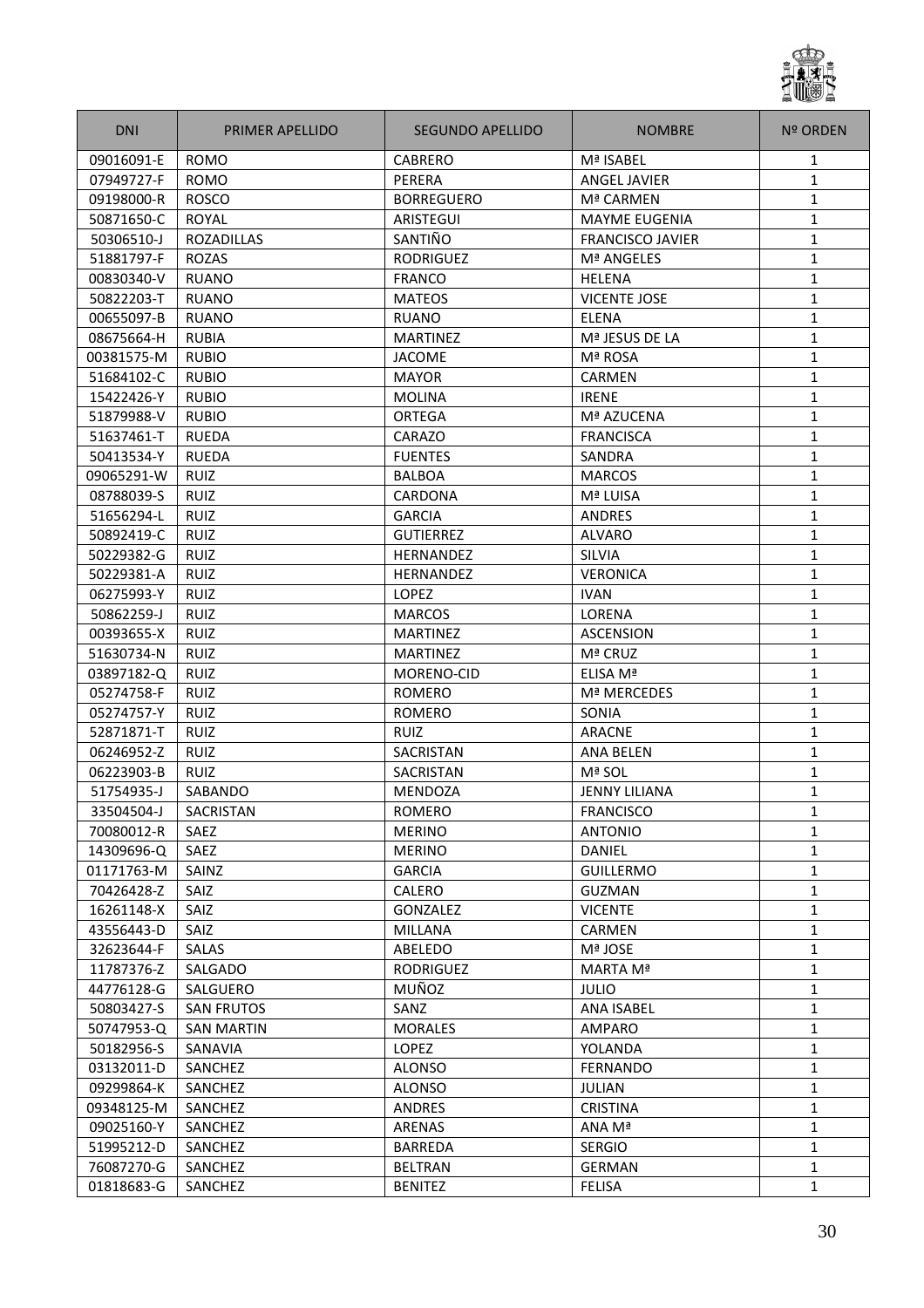

| <b>DNI</b> | PRIMER APELLIDO       | SEGUNDO APELLIDO   | <b>NOMBRE</b>             | <b>Nº ORDEN</b> |
|------------|-----------------------|--------------------|---------------------------|-----------------|
| 75722062-J | SANCHEZ               | <b>BORREGO</b>     | Mª MAR                    | 1               |
| 76021775-J | SANCHEZ               | CANO               | <b>MIGUEL ANGEL</b>       | $\mathbf{1}$    |
| 53972952-W | SANCHEZ               | CARBAJAL           | ALEJANDRO                 | 1               |
| 50699104-C | SANCHEZ               | <b>DIAZ</b>        | ENCARNACION               | 1               |
| 01921462-L | SANCHEZ               | <b>ESCORIAL</b>    | <b>JOSE MANUEL</b>        | 1               |
| 02518686-W | SANCHEZ               | <b>ESTEBAN</b>     | CARMEN                    | $\mathbf{1}$    |
| 09192051-D | SANCHEZ               | <b>GARCIA</b>      | <b>EULALIA</b>            | 1               |
| 53107026-A | SANCHEZ               | <b>GARCIA</b>      | SANTIAGO                  | $\mathbf{1}$    |
| 51080473-A | SANCHEZ               | GONZALEZ           | <b>IVAN</b>               | 1               |
| 06562353-Q | <b>SANCHEZ</b>        | <b>HERRAEZ</b>     | Mª TERESA                 | $\mathbf{1}$    |
| 50462547-H | SANCHEZ               | LEYVA              | Mª ROCIO                  | 1               |
| 11820792-B | SANCHEZ               | LOPEZ              | Mª ESPERANZA              | 1               |
| 47037343-C | SANCHEZ               | <b>LOPEZ</b>       | MIGUEL ANGEL              | 1               |
| 00830386-V | SANCHEZ               | <b>LOPEZ TAPIA</b> | <b>SILVIA PILAR</b>       | 1               |
| 51646606-Z | SANCHEZ               | LORENZO            | <b>AMPARO</b>             | $\mathbf{1}$    |
| 06574390-R | SANCHEZ               | <b>MARTIN</b>      | <b>OSCAR JAVIER</b>       | $\mathbf{1}$    |
| 52973185-E | SANCHEZ               | <b>MARTINEZ</b>    | SILVIA                    | $\mathbf{1}$    |
| 47499014-N | <b>SANCHEZ</b>        | <b>ORTEGA</b>      | ANGELICO                  | 1               |
| 03949548-B | SANCHEZ               | POLO               | <b>CARLOS</b>             | 1               |
| 53283524-E | SANCHEZ               | <b>PONCE</b>       | <b>IRENE</b>              | 1               |
| 05437486-X | SANCHEZ               | <b>RECIO</b>       | FERNANDO                  | 1               |
| 06553889-Q | SANCHEZ               | RELOVA             | Mª JESUS                  | 1               |
| 50109335-V | SANCHEZ               | RUIZ               | <b>DAVID</b>              | 1               |
| 50093278-Z | SANCHEZ               | SANCCAYO           | <b>NURIA</b>              | 1               |
| 47311737-R | SANCHEZ               | VALSERA            | <b>SERGIO</b>             | $\mathbf{1}$    |
| 51417139-H | <b>SANCHEZ</b>        | <b>VICENTE</b>     | <b>MARI SOL</b>           | 1               |
| 03917920-P | SANCHEZ DE LOS SILOS  | SANCHEZ            | Mª ROSA                   | 1               |
| 00829623-J | SANCHEZ DEL PERAL     | <b>LOPEZ</b>       | Mª CARMEN                 | 1               |
| 47045099-W | <b>SANCHEZ TOLEDO</b> | <b>ALIAGAS</b>     | <b>MILAGROS</b>           | 1               |
| 03869747-C | SANCHEZ-ALARCOS       | SANCHEZ            | <b>MANUEL JESUS</b>       | 1               |
| 02241622-L | SANCHEZ-PASCUALA      | PACHECO            | <b>JESUS</b>              | 1               |
| 50219111-Z | SANJUAN               | SANCHEZ            | <b>ROCIO</b>              | 1               |
| 00822417-Y | SANMIGUEL             | <b>PASCUAL</b>     | <b>SUSANA</b>             | $\mathbf{1}$    |
| 05235562-A | <b>SANTA URSULA</b>   | <b>TOLOSA</b>      | <b>ROSARIO</b>            | 1               |
| 51375467-E | SANTAMARIA            | ALVAREZ            | Mª PILAR                  | $\mathbf{1}$    |
| 50061989-M | SANTIAGO              | <b>GARRIDO</b>     | Mª PILAR                  | $\mathbf{1}$    |
| 02619488-H | SANTIAGO              | <b>LAPORTE</b>     | PEDRO DE                  | $\mathbf{1}$    |
| 51916395-J | <b>SANTOS</b>         | <b>CASTILLO</b>    | <b>BEATRIZ</b>            | $\mathbf{1}$    |
| 50950407-W | SANTOS                | MALPARTIDA         | <b>MARIA</b>              | 1               |
| 12758745-R | SANTOS                | <b>REY</b>         | <b>FRANCISCO FERNANDO</b> | $\mathbf{1}$    |
| 50441081-B | SANTOS                | <b>RUIZ</b>        | Mª ROSARIO                | 1               |
| 51385184-X | SANZ                  | <b>DOMINGUEZ</b>   | <b>ROBERTO</b>            | $\mathbf{1}$    |
| 51546687-Y | SANZ                  | <b>ESTEBAN</b>     | ROSA Mª                   | 1               |
| 07233102-Q | SANZ                  | <b>MARTINEZ</b>    | PILAR                     | $\mathbf{1}$    |
| 46885588-L | SANZ                  | <b>MATEO</b>       | <b>BEATRIZ</b>            | 1               |
| 02207646-Z | SANZ                  | <b>OROZCO</b>      | Mª JOSE                   | 1               |
| 00820806-M | SAUGAR                | <b>BLASCO</b>      | Mª LOURDES                | 1               |
| 02897743-L | SAUGAR                | MARTIN-FONTECHA    | <b>ENRIQUE</b>            | 1               |
| 02880459-P | SAYAGO                | <b>VACA</b>        | YOLANDA                   | 1               |
| 00809649-A | SEDANO                | <b>BARRACHINA</b>  | <b>LUCIA</b>              | $\mathbf{1}$    |
| 51892955-X | <b>SEGOVIA</b>        | <b>SUAREZ</b>      | GLORIA                    | $\mathbf{1}$    |
| 23311099-R | <b>SEGURA</b>         | <b>BENEDICTO</b>   | ANA                       | $\mathbf{1}$    |
| 23022122-L | <b>SEGURA</b>         | <b>BENEDICTO</b>   | <b>ANTONIO</b>            | $\mathbf{1}$    |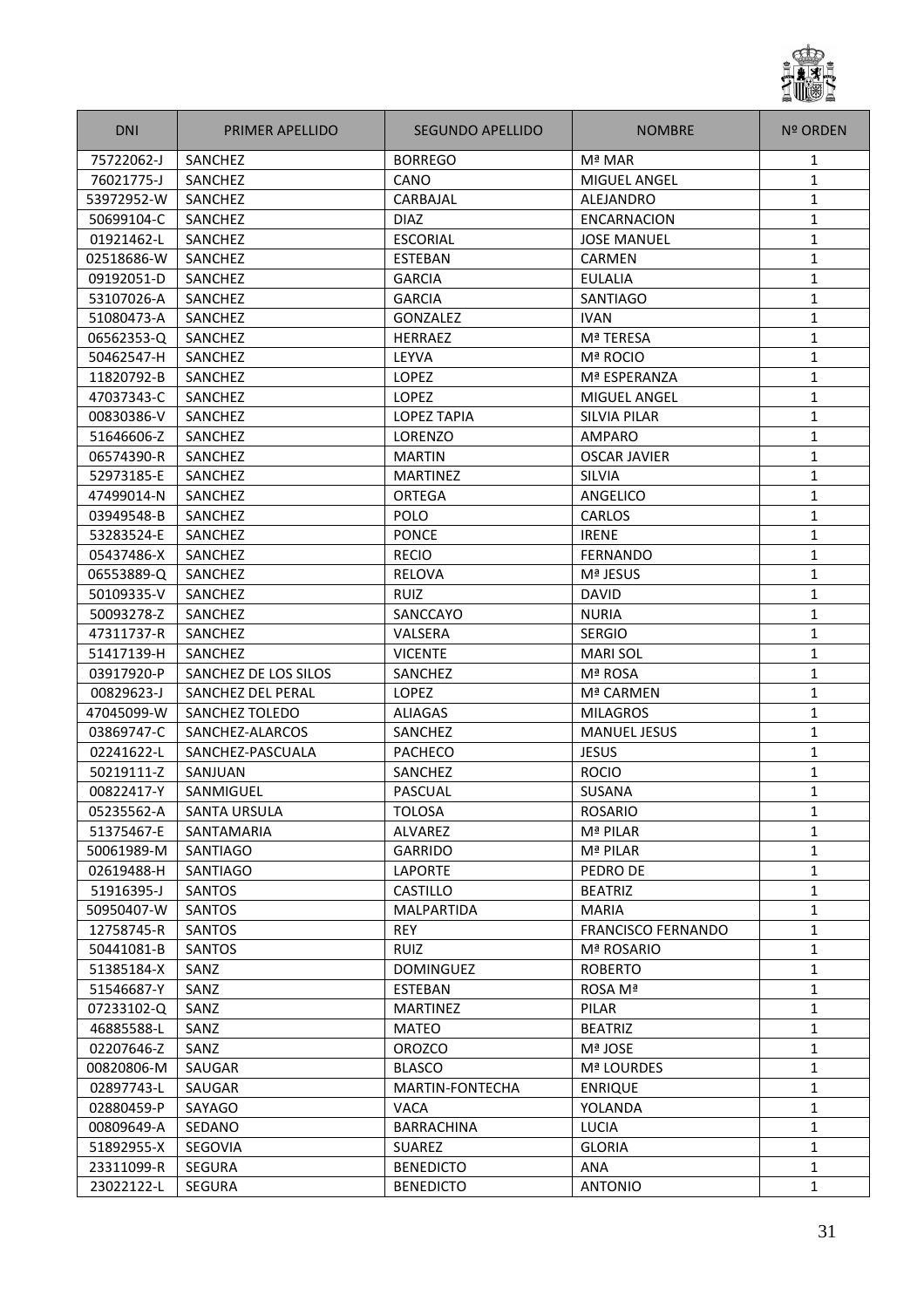

| <b>DNI</b> | PRIMER APELLIDO         | SEGUNDO APELLIDO    | <b>NOMBRE</b>      | <b>Nº ORDEN</b> |
|------------|-------------------------|---------------------|--------------------|-----------------|
| 08847235-D | <b>SEPULVEDA</b>        | <b>MANGAS</b>       | <b>JOSEFA</b>      | 1               |
| 08842160-V | SEPULVEDA               | <b>MANGAS</b>       | <b>MARIA</b>       | $\mathbf{1}$    |
| 53449027-V | <b>SERAPIO</b>          | <b>MURIEL</b>       | <b>ELISABETH</b>   | 1               |
| 11763776-N | SERRANO                 | GONZALEZ            | Mª PAZ             | 1               |
| 09193089-N | SERRANO                 | LIBERAL             | Mª GUADALUPE       | 1               |
| 47049460-Q | SERRANO                 | PORTILLO            | <b>FRANCISCO</b>   | $\mathbf{1}$    |
| 05447050-Y | SERRANO                 | <b>TUYA</b>         | <b>CRISTINA</b>    | 1               |
| 01830932-V | SEVILLA                 | ALVAREZ             | Mª LUZ             | $\mathbf{1}$    |
| 52472983-R | SEVILLANO               | <b>RODRIGUEZ</b>    | <b>JUAN CARLOS</b> | 1               |
| 07877228-G | SEVILLANO               | SEVILLANO           | <b>ROBERT</b>      | $\mathbf{1}$    |
| 47035627-Y | SEVILLEJA               | <b>FERNANDEZ</b>    | <b>SARA</b>        | 1               |
| 02656259-N | <b>SICILIA</b>          | <b>VELASCO</b>      | <b>ALFONSO</b>     | 1               |
| 00679387-J | SIERRA                  | GOMEZ               | Mª TERESA          | 1               |
| 01893368-P | <b>SIGUERO</b>          | <b>BURGOS</b>       | PURIFICACION       | 1               |
| 50180712-W | <b>SIMARRO</b>          | PEREZ               | Mª TERESA          | $\mathbf{1}$    |
| 51376871-T | <b>SIMON</b>            | <b>GARCIA</b>       | GEMA Mª            | $\mathbf{1}$    |
| 11837442-D | SIMON                   | <b>GARCIA</b>       | <b>JAVIER</b>      | $\mathbf{1}$    |
| 33471706-J | <b>SOLER</b>            | <b>LUCAS</b>        | <b>DAVID</b>       | 1               |
| 09185612-X | SOLIS                   | LOZANO              | <b>EULALIA</b>     | 1               |
| 14243321-L | SOLLA                   | LAFORA              | Mª CRISTINA        | 1               |
| 09341581-Q | SORDO                   | <b>MUCIENTES</b>    | <b>OLGA MARIA</b>  | 1               |
| 01931314-G | <b>SORIA</b>            | <b>ORTEGA</b>       | <b>ESTER</b>       | 1               |
| 02509279-W | SORIANO                 | <b>PEREZ</b>        | <b>CARMEN</b>      | 1               |
| 34265186-Q | SOTO                    | <b>GONZALEZ</b>     | <b>ROCIO</b>       | 1               |
| 10085722-S | SOTO                    | <b>MARIA</b>        | <b>JOSE LUIS</b>   | $\mathbf{1}$    |
| 50291935-C | <b>SOTO</b>             | PEREZ               | ANA                | 1               |
| 50823405-Y | <b>SOTO</b>             | <b>PEREZ</b>        | MACARENA           | 1               |
| 00416479-H | SOTO DE                 | PEDRO               | Mª PILAR           | 1               |
| 03137495-L | SOTODOSOS               | <b>SAN CLEMENTE</b> | <b>ALBA</b>        | 1               |
| X2741273-H | <b>STANA</b>            |                     | <b>MARIA</b>       | 1               |
| X6852144-F | <b>STANCIU</b>          |                     | VALENTINA          | 1               |
| 50312461-F | <b>SUAREZ</b>           | SALAMANCA           | <b>DAVID</b>       | 1               |
| 51391199-E | <b>SUAREZ</b>           | SALGADO             | <b>ANTONINA</b>    | $\mathbf{1}$    |
| 00682183-P | <b>SUAREZ DE TANGIL</b> | <b>CAPITAN</b>      | Mª PILAR           | 1               |
| 50453890-D | <b>TABLERO</b>          | <b>CRESPO</b>       | ALMUDENA           | $\mathbf{1}$    |
| 50466036-B | <b>TABLERO</b>          | <b>CRESPO</b>       | YOLANDA            | $\mathbf{1}$    |
| 47300159-S | TAMARA                  | <b>MOLINA</b>       | <b>ALICIA</b>      | $\mathbf{1}$    |
| 50794881-W | <b>TEIJEIRO</b>         | GONZALO             | ANGELES            | $\mathbf{1}$    |
| 79265374-Z | <b>TEJADA</b>           | OLAYA               | <b>ISABEL</b>      | $\mathbf{1}$    |
| 50432430-P | <b>TEJEDOR</b>          | <b>NAVARES</b>      | <b>GEMA</b>        | $\mathbf{1}$    |
| 06584519-X | <b>TERRON</b>           | GONZALEZ            | SOLEDAD            | 1               |
| 03824539-F | <b>TERRON</b>           | SANCHEZ             | Mª LUISA           | $\mathbf{1}$    |
| 59267180-Z | <b>THEMME</b>           | MONDRAGON           | JUDITH ALICIA      | 1               |
| 50767496-X | <b>TINAJERO</b>         | <b>REGUEIRO</b>     | <b>SILVIA</b>      | $\mathbf{1}$    |
| X4652331-Y | <b>TODOROVA</b>         |                     | POLINA PAVLOVA     | 1               |
| 08952082-E | TOLEDANO DE             | LUCAS               | Mª PILAR           | $\mathbf{1}$    |
| 11807634-D | <b>TOLEDO</b>           | <b>BERMUDEZ</b>     | <b>JUAN CARLOS</b> | 1               |
| 12770144-S | <b>TOLIN</b>            | <b>IGLESIAS</b>     | Mª INES            | $\mathbf{1}$    |
| 25406154-D | <b>TOLOSA</b>           | <b>GARRIDO</b>      | <b>CONCEPCION</b>  | 1               |
| 53475681-Z | <b>TOME</b>             | <b>CALVILLO</b>     | SARA               | $\mathbf{1}$    |
| 11948031-Z | <b>TOME</b>             | CARBAJO             | Mª LUISA           | $\mathbf{1}$    |
| 03092894-S | <b>TORCAL</b>           | SANZ                | Mª DOLORES         | $\mathbf{1}$    |
| 70061496-T | <b>TORDESILLAS</b>      | <b>GARCIA</b>       | <b>LETICIA</b>     | $\mathbf{1}$    |
|            |                         |                     |                    |                 |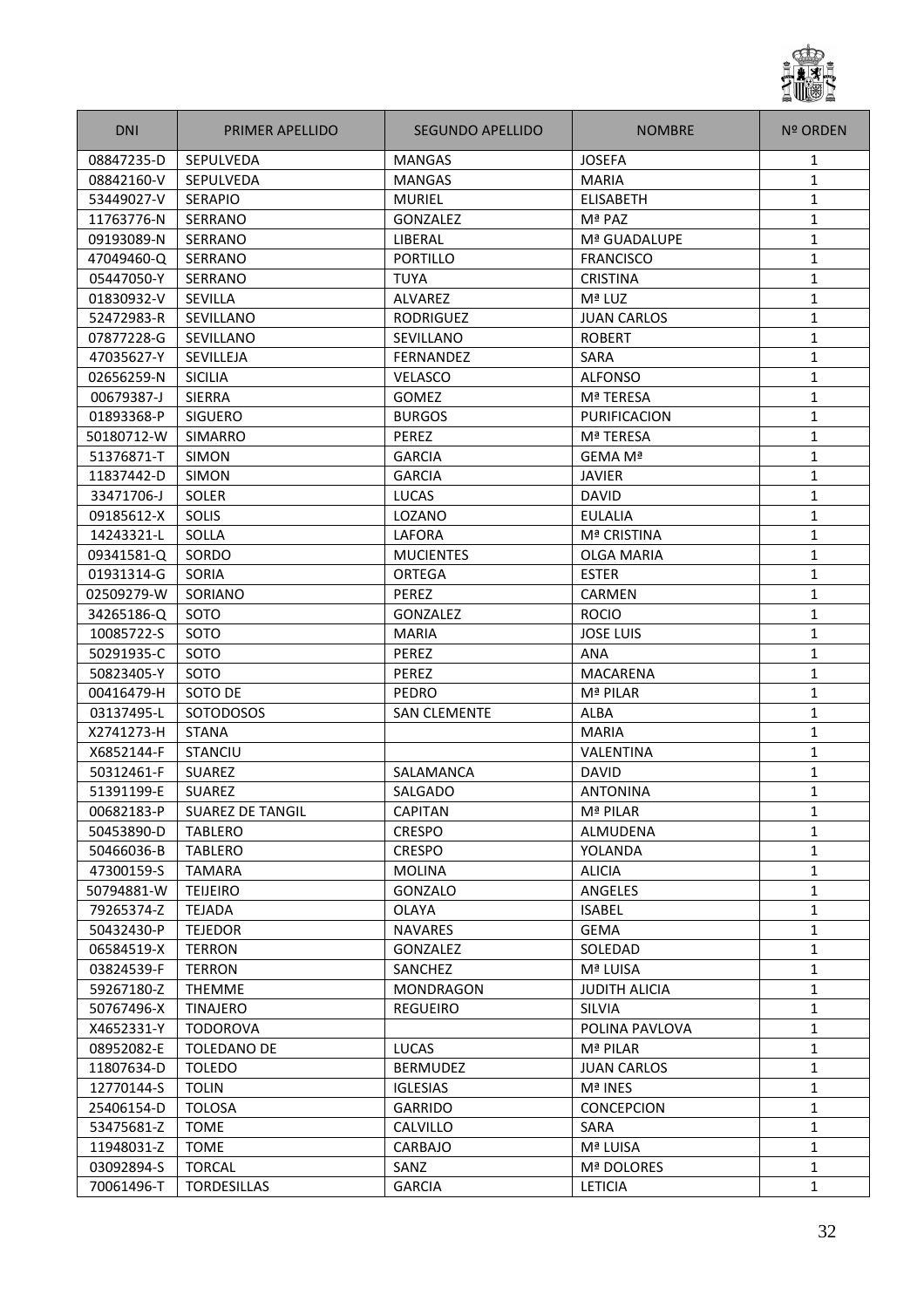

| <b>DNI</b> | PRIMER APELLIDO    | SEGUNDO APELLIDO  | <b>NOMBRE</b>          | <b>Nº ORDEN</b> |
|------------|--------------------|-------------------|------------------------|-----------------|
| 05454780-P | <b>TORDESILLAS</b> | <b>GARCIA</b>     | <b>VICTOR MANUEL</b>   | 1               |
| 04846955-G | <b>TORICES</b>     | <b>LLAMAS</b>     | REBECA                 | $\mathbf{1}$    |
| 47649684-D | <b>TORNERO</b>     | CARVAJAL          | <b>LORENZO MANUEL</b>  | 1               |
| 09187420-R | <b>TORO</b>        | <b>MARTIN</b>     | <b>ATANASIO</b>        | 1               |
| 50814610-C | <b>TORRALBO</b>    | <b>ESTRADA</b>    | <b>ELENA</b>           | 1               |
| 71552082-W | <b>TORRE</b>       | <b>JARDINO</b>    | ANGELA DE LA           | $\mathbf{1}$    |
| 47233589-F | <b>TORREJON</b>    | DA SILVA          | <b>JOSE</b>            | 1               |
| 14305995-H | <b>TORREJON</b>    | PEREZ             | <b>LUIS</b>            | $\mathbf{1}$    |
| 34775514-C | <b>TORTONDA</b>    | <b>BURGUILLOS</b> | <b>JOSE Mª</b>         | 1               |
| 28964799-W | <b>TOVAR</b>       | <b>BONILLA</b>    | <b>NOEMI</b>           | $\mathbf{1}$    |
| 00680072-P | <b>TRIGO</b>       | RODRIGUEZ         | Mª CARMEN              | 1               |
| 50732526-T | <b>TRIGUERO</b>    | PEREZ             | YOLANDA                | 1               |
| 07218455-C | <b>TRONCOSO</b>    | CABEZA            | Mª LUISA               | 1               |
| 22949984-D | <b>TUDELA</b>      | ALCARAZ           | <b>JUANA</b>           | 1               |
| X9229409-S | TUDOSANU           |                   | <b>LIDIA IONELA</b>    | $\mathbf{1}$    |
| 51623945-P | <b>TUYA</b>        | <b>BLANCO</b>     | CLARA Mª               | $\mathbf{1}$    |
| 22971020-T | <b>UBEDA</b>       | <b>MARTINEZ</b>   | <b>CONCEPCION</b>      | $\mathbf{1}$    |
| 03868274-L | UREÑA              | <b>ROJAS</b>      | SARA                   | 1               |
| 53303050-K | <b>URES</b>        | <b>GARCIA</b>     | <b>ADRIAN</b>          | $\mathbf{1}$    |
| 51651642-J | <b>URIETA</b>      | CALDERON          | <b>ANA</b>             | 1               |
| 06552294-P | <b>VADILLO</b>     | <b>BARRERO</b>    | <b>MARGARITA MARIA</b> | 1               |
| 05241430-Y | VALDERRAMA         | <b>GOMEZ</b>      | <b>FELISA</b>          | 1               |
| 51093853-C | VALENCIA           | <b>CERDEÑO</b>    | <b>ELENA</b>           | 1               |
| 47099915-D | VALERA             | <b>MADRONA</b>    | LAURA                  | 1               |
| 50755491-B | <b>VALIENTE</b>    | <b>TIMON</b>      | SANTIAGO               | $\mathbf{1}$    |
| 03902438-M | <b>VALLE</b>       | <b>CACERES</b>    | JESUS DEL              | 1               |
| 07961123-H | VALLE              | SANCHEZ           | Mª CARMEN              | $\mathbf{1}$    |
| 12326142-M | VALLEJO            | <b>DAVO</b>       | Mª TERESA              | 1               |
| 02619369-Z | VAQUERIZO          | SANCHO            | Mª PALOMA              | 1               |
| 70803732-A | VAQUERO            | <b>PALACIOS</b>   | Mª PAZ                 | 1               |
| 35466632-B | VARELA             | <b>DOS SANTOS</b> | <b>ANDRES DANIEL</b>   | 1               |
| 09800403-B | VARGA              | <b>PUENTE</b>     | FE DE LA               | 1               |
| 26220782-T | VAZQUEZ            | <b>JIMENEZ</b>    | SAGRARIO               | $\mathbf{1}$    |
| 03459149-H | <b>VECINO</b>      | CABRERO           | Mª GEMA                | 1               |
| 07445105-M | VELAD              | <b>GARCIA</b>     | <b>ISABEL</b>          | $\mathbf{1}$    |
| 50334415-L | VELARDE            | MUÑOZ             | ANA                    | $\mathbf{1}$    |
| 03866175-J | VELASCO            | <b>MORENO</b>     | <b>LYDIA</b>           | $\mathbf{1}$    |
| 52508381-W | VELASCO            | <b>RONCERO</b>    | MIGUEL ANGEL           | $\mathbf{1}$    |
| 05217751-V | VELAZQUEZ          | CORONADO          | Mª DOLORES             | $\mathbf{1}$    |
| 50685985-B | <b>VELEZ</b>       | <b>GARCIA</b>     | <b>Mª NIEVES</b>       | $\mathbf{1}$    |
| 03817276-N | <b>VENTAS</b>      | <b>BENITEZ</b>    | YOLANDA SAGRARIO       | $\mathbf{1}$    |
| 06562917-M | <b>VERDE</b>       | ORTEGA            | CONSUELO               | $\mathbf{1}$    |
| 50085298-S | <b>VEREDAS</b>     | MUÑOZ             | <b>BERTA</b>           | $\mathbf{1}$    |
| 50745574-F | <b>VICARIO</b>     | <b>MONTESERIN</b> | Mª MILAGROS            | $\mathbf{1}$    |
| 11807074-R | <b>VICARIO</b>     | <b>MONTESERIN</b> | ROSA Mª                | 1               |
| 11838532-H | <b>VICARIO</b>     | SAIZ              | <b>CRISTINA</b>        | 1               |
| 11844437-N | <b>VICARIO</b>     | SAIZ              | <b>JOSE LUIS</b>       | 1               |
| 01828494-V | <b>VICO</b>        | <b>RUBIO</b>      | <b>RODOLFO</b>         | $\mathbf{1}$    |
| 48516783-P | <b>VIGUERAS</b>    | PEREA             | <b>SILVIA</b>          | 1               |
| 51095005-E | <b>VILCHES</b>     | <b>GARCIA</b>     | <b>VICTORIA</b>        | $\mathbf{1}$    |
| 50778897-A | <b>VILLA</b>       | <b>GARCIA</b>     | DEVA                   | $\mathbf{1}$    |
| 52186602-Q | VILLALBA           | <b>DIAZ</b>       | ANA Mª                 | $\mathbf{1}$    |
| 20549189-L | <b>VILLALON</b>    | LANCHO            | <b>JULIO</b>           | $\mathbf{1}$    |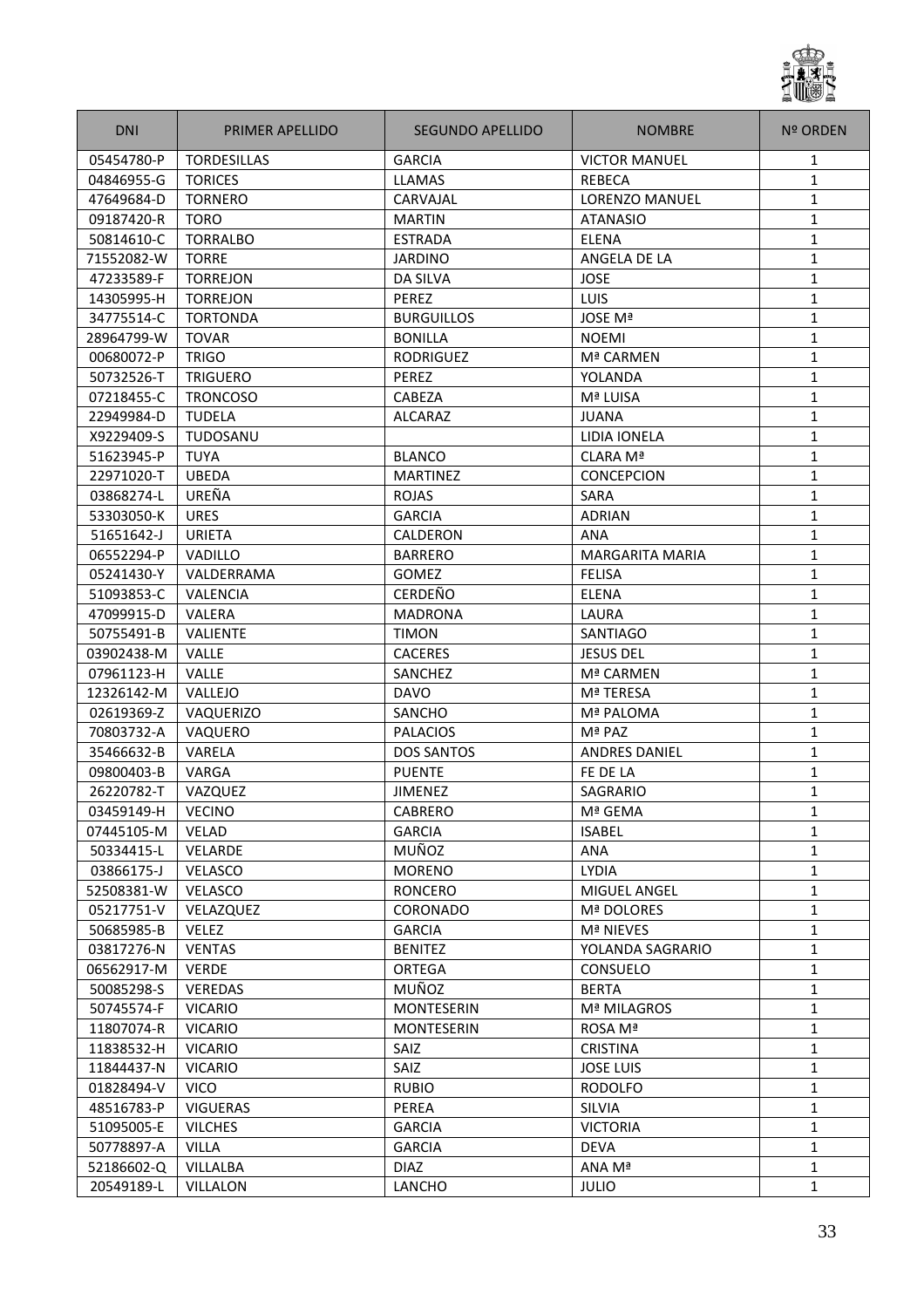

| <b>DNI</b> | PRIMER APELLIDO    | <b>SEGUNDO APELLIDO</b> | <b>NOMBRE</b>        | <b>Nº ORDEN</b> |
|------------|--------------------|-------------------------|----------------------|-----------------|
| 50181961-D | <b>VILLAR</b>      | CABALLERO               | Mª MAR               | 1               |
| 71644906-K | <b>VILLAR</b>      | SORDO                   | Mª DOLORES           | 1               |
| 51094140-P | <b>VILLARES</b>    | <b>LOPEZ</b>            | <b>ISABEL</b>        | 1               |
| 09203572-F | <b>VILLARINO</b>   | <b>CARRETERO</b>        | Mª TERESA            | 1               |
| 51868448-K | <b>VILLARRUBIA</b> | <b>RODRIGUEZ</b>        | <b>EMILIA</b>        | $\mathbf{1}$    |
| 51655268-M | <b>VILLENA</b>     | <b>MARTINEZ</b>         | <b>ANTONIO</b>       | $\mathbf{1}$    |
| 03898102-Q | <b>VISO</b>        | <b>SANCHEZ</b>          | <b>CRISTINA DEL</b>  | 1               |
| 01809624-F | <b>VIVAS</b>       | <b>RASERON</b>          | <b>JOSE LUIS</b>     | $\mathbf{1}$    |
| 00417396-S | <b>WONG</b>        | SAAVEDRA                | <b>Mª CRISTINA</b>   | 1               |
| 50557643-D | YAGÜE              | PEREZ                   | <b>ALVARO</b>        | 1               |
| 51622829-L | <b>YERGA</b>       | <b>TOMILLO</b>          | <b>JOAQUIN</b>       | 1               |
| 50428647-C | <b>ZAFRA DE</b>    | <b>GEA</b>              | Mª ISABEL            | 1               |
| 05310979-A | ZAMARRO            | <b>ATILANO</b>          | <b>MARIO</b>         | 1               |
| 02244797-C | ZAMBADE            | <b>GARCIA</b>           | Mª MAR               | 1               |
| 52341310-A | ZAMORA             | GAIL                    | Mª ANGELES           | 1               |
| 07510300-H | ZAMORA             | GAIL                    | <b>TERESA ALICIA</b> | 1               |
| 07534826-A | ZAMORA             | <b>MORALES</b>          | <b>JAVIER</b>        | 1               |
| 51663650-S | ZAMORANO           | <b>BELIO</b>            | Mª PILAR             | $\mathbf{1}$    |
| 46732142-Y | ZANUY              | <b>CATALA</b>           | <b>ADA</b>           | 1               |
| 08948352-H | <b>ZORRILLA</b>    | <b>PLATAS</b>           | <b>ESTHER</b>        | 1               |
| 51384674-Y | <b>ZURITA</b>      | <b>NEGRO</b>            | <b>CRISTINA</b>      | 1               |

### **CATEGORIA: OFICIAL DE GESTIÓN Y SERVICIOS COMUNES**

#### **CUPO RESERVA PERSONAS CON DISCAPACIDAD**

| <b>DNI</b> | PRIMER APELLIDO   | <b>SEGUNDO APELLIDO</b> | <b>NOMBRE</b>         | <b>Nº ORDEN</b> |
|------------|-------------------|-------------------------|-----------------------|-----------------|
| 09276258-J | ABRIL             | <b>BAUSELA</b>          | <b>JOSE ANTONIO</b>   | 1               |
| 00688723-B | <b>ALVAREZ</b>    | SANZ                    | Mª CRISTINA           | 1               |
| 00688724-N | <b>ALVAREZ</b>    | SANZ                    | Mª LUISA              | $\mathbf{1}$    |
| 11795134-K | ARBESU            | <b>MORO</b>             | <b>ALICIA</b>         | 1               |
| 11837591-C | ARROYO            | <b>BLASCO</b>           | <b>LUCIA</b>          | 1               |
| 52477671-C | <b>BACIGALUPE</b> | <b>IDIONDO</b>          | <b>EIDER</b>          | 1               |
| 52384532-P | <b>BADILLO</b>    | <b>MORCILLO</b>         | SOCORRO JULIAN        | 1               |
| 04187940-P | <b>BAENA DE</b>   | <b>CASTRO</b>           | <b>FRANCISCO</b>      | 1               |
| 44725814-Z | <b>BELLO</b>      | <b>MORENO</b>           | <b>IGNACIO MANUEL</b> | 1               |
| 51921262-G | <b>BERMEJO</b>    | <b>CINTAS</b>           | PALOMA                | 1               |
| 70503723-Y | <b>BRIEGA</b>     | <b>GARCIA</b>           | <b>SANTIAGO</b>       | 1               |
| X0921120-Q | <b>BRUCKL</b>     |                         | ERWIN                 | $\mathbf{1}$    |
| 03107021-C | <b>BURCIO</b>     | <b>DUQUE</b>            | Mª GEMMA              | 1               |
| 02879011-D | <b>BURGO</b>      | <b>ARIAS</b>            | ANA Mª                | 1               |
| 51679763-M | CANTERO           | <b>ARNAIZ</b>           | Mª JESUS              | 1               |
| 11848168-V | CARBALLAL         | MANZANAL                | <b>MANUEL</b>         | 1               |
| 46886757-S | <b>CERCOS</b>     | SANCHEZ                 | <b>JULIO ALBERTO</b>  | 1               |
| 18411776-T | <b>CHAVARRIAS</b> | <b>BOLOS</b>            | Mª DESAMPARADOS       | 1               |
| 25306803-H | <b>CID</b>        | <b>MORENO</b>           | Mª LOURDES            | 1               |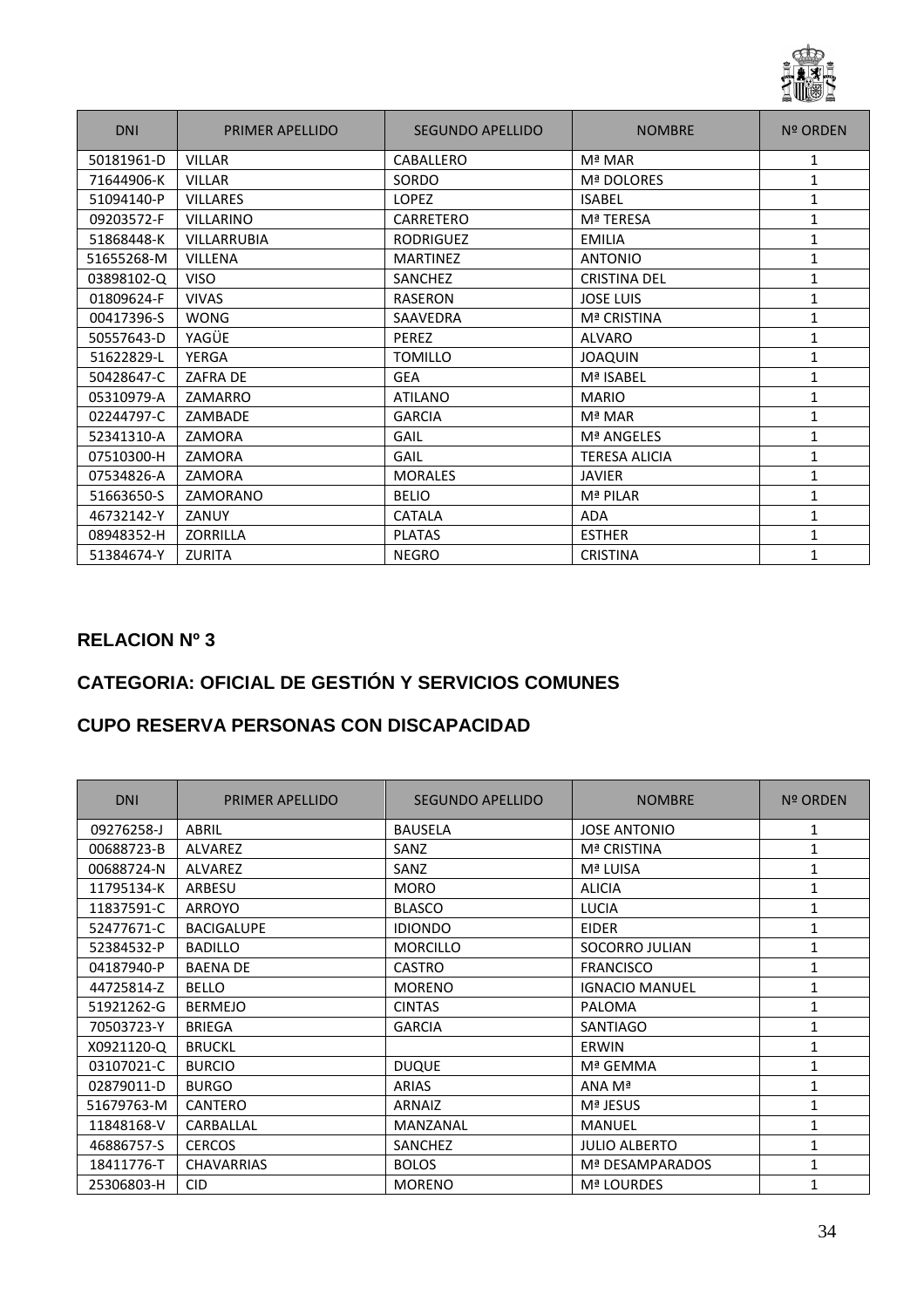

| <b>DNI</b><br>PRIMER APELLIDO         | SEGUNDO APELLIDO       | <b>NOMBRE</b>           | <b>Nº ORDEN</b> |
|---------------------------------------|------------------------|-------------------------|-----------------|
| 00697822-W<br><b>DIAZ</b>             | <b>GONZALEZ</b>        | <b>ALICIA</b>           | 1               |
| 12328965-E<br><b>DOMINGO</b>          | <b>NAVAS</b>           | RAQUEL DEL BUSTAR       | $\mathbf{1}$    |
| 11811839-M<br><b>DOMINGUEZ</b>        | GOMEZ                  | Mª GRACIA               | 1               |
| 05229919-H<br><b>DOMINGUEZ</b>        | PEREZ                  | Mª CARMEN               | 1               |
| 44853014-R<br><b>DURAN</b>            | REOLID                 | <b>DAVID MIGUEL</b>     | 1               |
| 11847811-M<br><b>ENCINAS</b>          | PULGAR                 | <b>GERARDO</b>          | $\mathbf{1}$    |
| 44900993-W<br>ESTEBAN                 | PRADO                  | <b>FRANCISCO JAVIER</b> | 1               |
| <b>FERNANDEZ DE</b><br>50801419-P     | LUIS                   | <b>JOSE EDUARDO</b>     | $\mathbf{1}$    |
| 05388789-G<br><b>FISAC</b>            | JIMENEZ DE LOS GALANES | M. CRUCES               | 1               |
| 11808046-F<br><b>GARCIA</b>           | <b>ANDRES</b>          | <b>NURIA</b>            | $\mathbf{1}$    |
| <b>GARCIA</b><br>05217301-G           | <b>CILLERO</b>         | <b>ANDRES</b>           | 1               |
| 02869887-Q<br><b>GARCIA</b>           | <b>GIJON</b>           | Mª JOSE                 | 1               |
| GONZALEZ<br>09347130-E                | ARRANZ                 | <b>FRANCISCO JAVIER</b> | 1               |
| 02614937-K<br>GONZALEZ                | CABALLERO              | Mª CARMEN               | 1               |
| 50042554-M<br><b>GONZALEZ</b>         | FERNANDEZ              | <b>JOSE LUIS</b>        | $\mathbf{1}$    |
| <b>GONZALEZ</b><br>50050510-A         | GOMEZ                  | <b>CARMEN LUISA</b>     | $\mathbf{1}$    |
| GONZALEZ<br>47285545-Y                | RODRIGUEZ              | <b>MIGUEL</b>           | $\mathbf{1}$    |
| 51685266-B<br><b>GONZALEZ</b>         | <b>VEGA</b>            | <b>CARLOS</b>           | 1               |
| 50885084-E<br><b>GUILLEN</b>          | GOMEZ                  | <b>RITA</b>             | 1               |
| 50084153-C<br><b>HERNANDEZ</b>        | <b>FIGUEIRA</b>        | GONZALO                 | 1               |
| 08987116-G<br><b>HERNANDEZ</b>        | <b>GARCIA</b>          | RAFAEL                  | 1               |
| 00798077-T<br><b>HERNANDEZ</b>        | <b>MONTEMAYOR</b>      | <b>PEDRO</b>            | 1               |
| 11697153-C<br><b>JAMBRINA</b>         | <b>CORRAL</b>          | LUZ DIVINA              | 1               |
| 72881186-M<br><b>JIMENO</b>           | <b>JIMENEZ</b>         | ANA                     | 1               |
| 00402767-Z<br>LOPEZ                   | LAZARO                 | <b>VICENTE</b>          | $\mathbf{1}$    |
| 04179788-K<br><b>LOPEZ</b>            | <b>MIGUEL</b>          | <b>JOSE MIGUEL</b>      | 1               |
| 22966655-M<br><b>LOPEZ</b>            | <b>TRUQUE</b>          | <b>JOSE ALBERTO</b>     | 1               |
| <b>LOPEZ TORRECILLA</b><br>51360655-E | <b>FERNANDEZ</b>       | Mª ELENA                | 1               |
| 02648413-D<br><b>LORENTE</b>          | GONZALEZ               | <b>MARTA INES</b>       | 1               |
| LUCAS<br>08975160-P                   | SANTAMARIA             | Mª PILAR DE             | 1               |
| 50728737-Y<br><b>MARCOS</b>           | <b>CRISTOBAL</b>       | <b>ISABEL</b>           | 1               |
| <b>MARDONES</b><br>53615132-Q         | <b>CONTRERAS</b>       | <b>BORJA</b>            | 1               |
| 12381240-H<br><b>MARTIN</b>           | <b>BORDEL</b>          | Mª LOURDES              | $\mathbf{1}$    |
| 44509867-Z<br><b>MASIA</b>            | <b>CASARRUBIOS</b>     | <b>ESTHER</b>           | 1               |
| 51651513-E<br><b>MATUTE</b>           | PERAL                  | <b>BEGOÑA</b>           | $\mathbf{1}$    |
| 51884713-W<br><b>MEDINA</b>           | <b>MEDINA</b>          | <b>ANTONIO</b>          | $\mathbf{1}$    |
| 02513455-S<br><b>MOLDES</b>           | <b>GARCIA</b>          | Mª GLADIS               | $\mathbf{1}$    |
| 03080945-A<br><b>MOLINERO</b>         | <b>MONTERO</b>         | <b>MERCEDES</b>         | $\mathbf{1}$    |
| 07231877-X<br><b>MONTANER</b>         | <b>VIDAL</b>           | ALFREDO                 | 1               |
| 47055310-R<br><b>MORCILLO</b>         | ZAFRA                  | RICARDO SAMUEL          | $\mathbf{1}$    |
| 45310340-H<br><b>MORENO</b>           | RAMIREZ                | <b>FRANCISCO BORJA</b>  | 1               |
| MUÑOZ<br>70737021-S                   | <b>ARROYO</b>          | <b>JOSEFA</b>           | $\mathbf{1}$    |
| MUÑOZ<br>01086852-X                   | <b>CRUZ</b>            | <b>Mª CONCEPCION</b>    | 1               |
| MUÑOZ<br>51897559-Z                   | <b>DOMINGUEZ</b>       | <b>CONCEPCION</b>       | $\mathbf{1}$    |
| MUÑOZ<br>50076658-T                   | <b>GARCIA</b>          | <b>JUAN JOSE</b>        | 1               |
| <b>NAVARRO</b><br>27502634-Q          | <b>NAVARRO</b>         | <b>ANTONIO GABRIEL</b>  | 1               |
| 70244750-J<br>ORTEGA                  | <b>RUJAS</b>           | <b>JAVIER</b>           | 1               |
| 02086496-M<br>ORTIZ                   | <b>LOPEZ</b>           | <b>JESUS EULOGIO</b>    | 1               |
| 51912218-E<br>ORTIZ                   | <b>REDONDO</b>         | NICOLAS ANTONIO         | $\mathbf{1}$    |
| PICAZO<br>00811514-M                  | CASADO                 | <b>EDUARDO</b>          | $\mathbf{1}$    |
| 01102292-V<br><b>PINTOR</b>           | MUÑOZ                  | <b>AZUCENA</b>          | $\mathbf{1}$    |
| 07228835-G<br><b>PRIETO</b>           | FERNANDEZ              | <b>ALVARO</b>           | 1               |
| 05420713-G<br>RODRIGUEZ               | <b>HIDALGO</b>         | Mª PILAR                | $\mathbf{1}$    |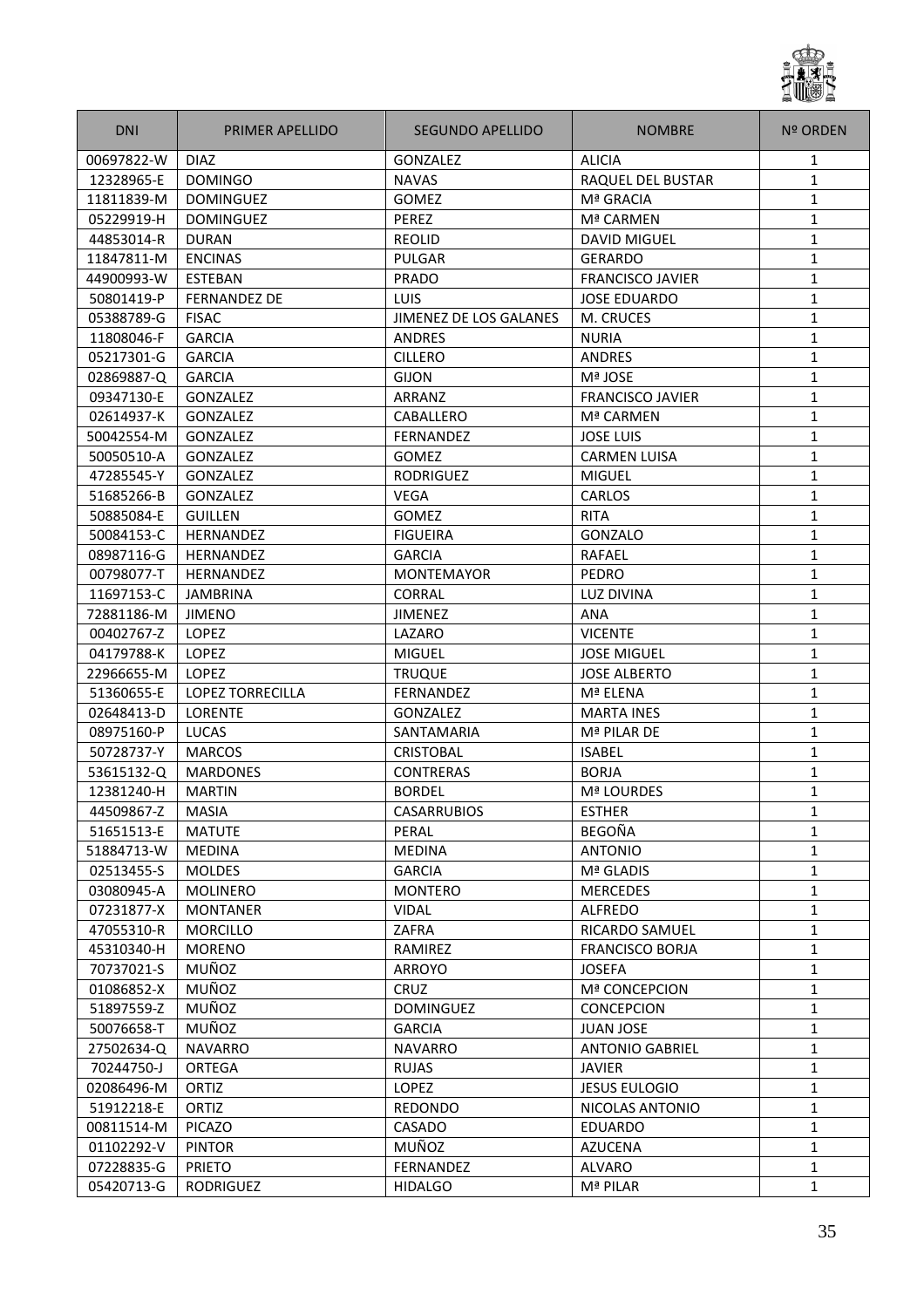

| <b>DNI</b> | PRIMER APELLIDO  | SEGUNDO APELLIDO  | <b>NOMBRE</b>         | <b>Nº ORDEN</b> |
|------------|------------------|-------------------|-----------------------|-----------------|
| 03077889-Y | <b>RODRIGUEZ</b> | <b>NAVALPOTRO</b> | <b>EUGENIA</b>        | 1               |
| 03462647-C | RODRIGUEZ DE     | <b>SANTOS</b>     | <b>JOSE FRANCISCO</b> | $\mathbf{1}$    |
| 47515396-H | <b>ROJAS</b>     | <b>DOMINGUEZ</b>  | <b>AARON</b>          | 1               |
| 03090388-Q | <b>ROJO</b>      | <b>CABELLOS</b>   | <b>ROSARIO</b>        | $\mathbf{1}$    |
| 46890663-B | <b>RUBIO</b>     | <b>MORAN</b>      | <b>RUBEN</b>          | $\mathbf{1}$    |
| 08953347-E | <b>RUIZ</b>      | CARRASCO          | Mª DEL PILAR          | 1               |
| 03855059-Y | <b>RUIZ</b>      | SANCHEZ           | <b>JOSE LUCAS</b>     | $\mathbf{1}$    |
| 12773656-P | SANCHEZ          | <b>REVUELTA</b>   | <b>PATRICIA</b>       | $\mathbf{1}$    |
| 50453511-K | <b>SAZ</b>       | <b>GARCIA</b>     | Mª PAZ DEL            | 1               |
| 50839460-F | SERRANO          | ARAMBURU          | Mª PAZ                | $\mathbf{1}$    |
| 11825497-R | <b>SIMON</b>     | <b>RIVERO</b>     | PALOMA                | $\mathbf{1}$    |
| 01092926-N | SORIANO          | <b>BRAVO</b>      | Mª ISABEL             | 1               |
| 02535962-M | <b>SUAREZ</b>    | <b>MORENAS</b>    | <b>IGNACIO</b>        | 1               |
| 05239683-F | <b>TAMARA</b>    | <b>JOSE MARIA</b> | <b>JESUS</b>          | 1               |
| 12736656-S | <b>TEJIDO</b>    | ORTEGA            | <b>JOSE</b>           | 1               |
| 51886030-P | <b>TERCERO</b>   | <b>COLLAR</b>     | <b>JOSE RAMON</b>     | 1               |
| 51925997-R | <b>TORRES</b>    | <b>CACHERO</b>    | SUSANA                | 1               |
| 50317334-G | VALLEJO          | <b>RODRIGUEZ</b>  | CRISTINA Mª           | $\mathbf{1}$    |
| 46903099-G | VARELA           | <b>FERREIRO</b>   | <b>JOSE MANUEL</b>    | 1               |
| 16283793-T | VAZQUEZ          | <b>AGUADO</b>     | ANSELMO               | 1               |
| 30983752-S | <b>ZAPATA</b>    | PEREZ             | PABLO                 |                 |

# **CATEGORIA: OFICIAL DE ACTIVIDADES TÉCNICAS Y PROFESIONALES**

| <b>DNI</b> | PRIMER APELLIDO  | SEGUNDO APELLIDO | <b>NOMBRE</b>         | Nº ORDEN |
|------------|------------------|------------------|-----------------------|----------|
| 09028669-L | <b>CANO</b>      | <b>FAMILIAR</b>  | <b>JESUS</b>          |          |
| 28772808-S | <b>FERNANDEZ</b> | <b>CONDE</b>     | GONZALO               |          |
| 52908420-W | <b>GAVILAN</b>   | <b>MALDONADO</b> | ALEJANDRA             |          |
| 11850053-Q | <b>MOZOS</b>     | PEREZ            | <b>GUILLERMO</b>      |          |
| 33990515-B | <b>RAMOS</b>     | <b>HIDALGO</b>   | <b>CALIXTO</b>        |          |
| 50113894-E | SANCHEZ          | <b>CEREZO</b>    | <b>MARIO</b>          |          |
| 09307673-X | SANZ             | <b>PEREZ</b>     | <b>FRANCISCO LUIS</b> |          |
| 00794461-H | ZARANTON         | <b>GARCIA</b>    | <b>ENRIQUE</b>        |          |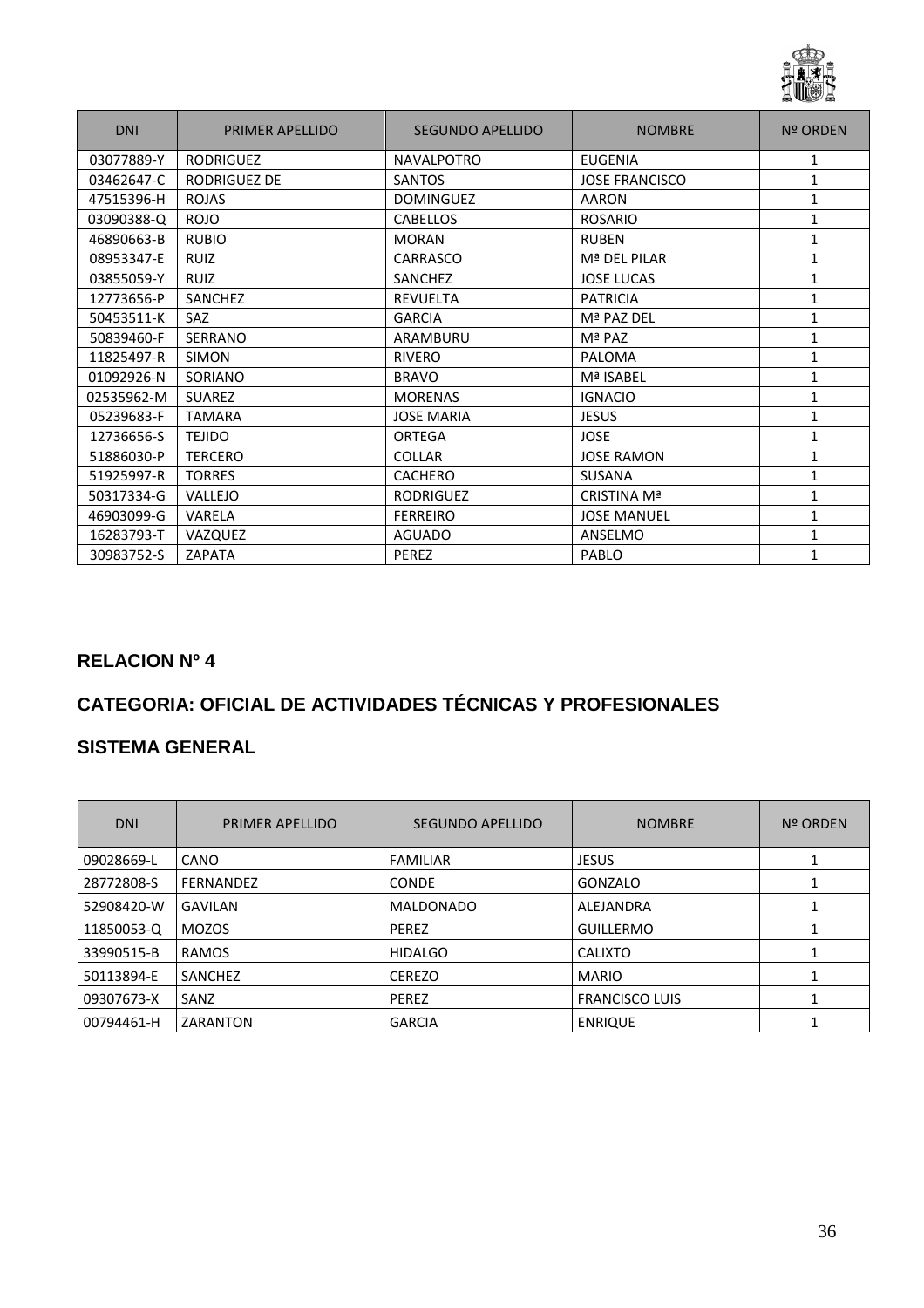

# **CATEGORIA: AYUDANTE DE GESTIÓN Y SERVICIOS COMUNES**

| <b>DNI</b> | PRIMER APELLIDO   | SEGUNDO APELLIDO    | <b>NOMBRE</b>           | <b>NORDEN</b> |
|------------|-------------------|---------------------|-------------------------|---------------|
| 45305074-L | ABDERRAHAMAN      | <b>BUTIEB</b>       | <b>SIAM</b>             | 1             |
| 45298735-M | ABDERRAHAMAN      | <b>MOHAMED</b>      | KAMELIA                 | $\mathbf{1}$  |
| 45297288-F | ABDERRAHMAN       | TEIEB               | <b>FEDUA</b>            | $\mathbf{1}$  |
| 50164373-Q | ABELLAN           | <b>REQUENA</b>      | ROSA MARIA              | $\mathbf{1}$  |
| 45061196-X | <b>ABETI</b>      | <b>CAPARROS</b>     | <b>CELIA ESTHER</b>     | 1             |
| 45306981-V | <b>ACHOR</b>      | AL LAL              | SIHAM                   | $\mathbf{1}$  |
| 03896507-P | AGUDO             | <b>GALAN</b>        | <b>SERGIO</b>           | 1             |
| Y0782070-S | AGUIB HANNA       | MICHAEL             | <b>ANTOINE</b>          | $\mathbf{1}$  |
| 45299987-S | AHMED             | <b>MOHAMED</b>      | SARA                    | 1             |
| 45282424-R | AHMED             | <b>MOHAND</b>       | ALI EL BAHRI            | 1             |
| 07992607-S | ALAMO             | <b>GARCIA</b>       | <b>ANA ISABEL</b>       | $\mathbf{1}$  |
| 45076595-E | ALI               | <b>HASSAN</b>       | SAID                    | 1             |
| 05273449-D | ALONSO            | <b>SAN FAUSTINO</b> | <b>MARIA DEL CARMEN</b> | 1             |
| 49138487-E | <b>ALONSO</b>     | <b>VILLAMOR</b>     | SARA                    | 1             |
| 45301635-F | AMAR              | <b>MOHAMED</b>      | <b>IMAN</b>             | 1             |
| 25599300-R | ANAYA             | <b>GARCIA</b>       | AZAHARA                 | 1             |
| 74938215-Y | ANAYA             | SANCHEZ             | <b>FRANCISCO JAVIER</b> | 1             |
| 45078215-D | ANDRADES          | <b>LOPEZ</b>        | <b>AURELIO</b>          | 1             |
| 45307217-T | ANDUJAR           | JIMENEZ             | <b>MARIA JESUS</b>      | 1             |
| 05303397-B | <b>ANTONIO</b>    | ALONSO              | <b>MANUEL</b>           | 1             |
| 71556974-H | ARIAS             | MAGAZ               | <b>ENRIQUE</b>          | 1             |
| 45311688-D | ARRIBA DE LA      | <b>ROSA</b>         | <b>BEATRIZ DE</b>       | 1             |
| 52365954-Z | <b>ASENSIO</b>    | SANPEDRO            | <b>DIEGO</b>            | 1             |
| 15412166-G | <b>BAENA</b>      | CALDERON            | JULIAN MELCHOR          | $\mathbf{1}$  |
| 45305922-Q | <b>BAROJA</b>     | <b>RUIZ</b>         | <b>MARIA MERCEDES</b>   | 1             |
| 45308781-T | <b>BAROJA</b>     | <b>RUIZ</b>         | <b>EVA VIRGINIA</b>     | 1             |
| 50678280-B | <b>BARRACHINA</b> | <b>REYES</b>        | <b>MIGUEL ANGEL</b>     | 1             |
| 51103957-G | <b>BARRERO</b>    | <b>ELIAS</b>        | <b>NIURKA</b>           | 1             |
| 26212500-K | <b>BELTRAN</b>    | MAZA                | <b>JUANA ANA</b>        | $\mathbf{1}$  |
| 09334901-Y | <b>BELLOSTA</b>   | <b>VILLEGAS</b>     | <b>JOSE ALBERTO</b>     | $\mathbf{1}$  |
| 09276495-C | <b>BELLOSTA</b>   | <b>VILLEGAS</b>     | MONTSERRAT              | 1             |
| 05324325-D | <b>BERNABE</b>    | GONZALEZ            | <b>JORGE</b>            | 1             |
| 45070401-S | <b>BERNAL</b>     | <b>GORDILLO</b>     | PEDRO PABLO             | 1             |
| 13158828-E | <b>BLANCO</b>     | <b>ALVAREZ</b>      | <b>EMILIO</b>           | 1             |
| 05269852-T | <b>BLANCO</b>     | BERMUDEZ            | <b>IGNACIO</b>          | 1             |
| 45073285-R | <b>BLANCO</b>     | <b>SUAREZ</b>       | FRANCISCA DE LOS REYES  | $\mathbf{1}$  |
| 32658517-N | <b>BONOME</b>     | <b>GARCIA</b>       | <b>ANTONIO JOSE</b>     | $\mathbf{1}$  |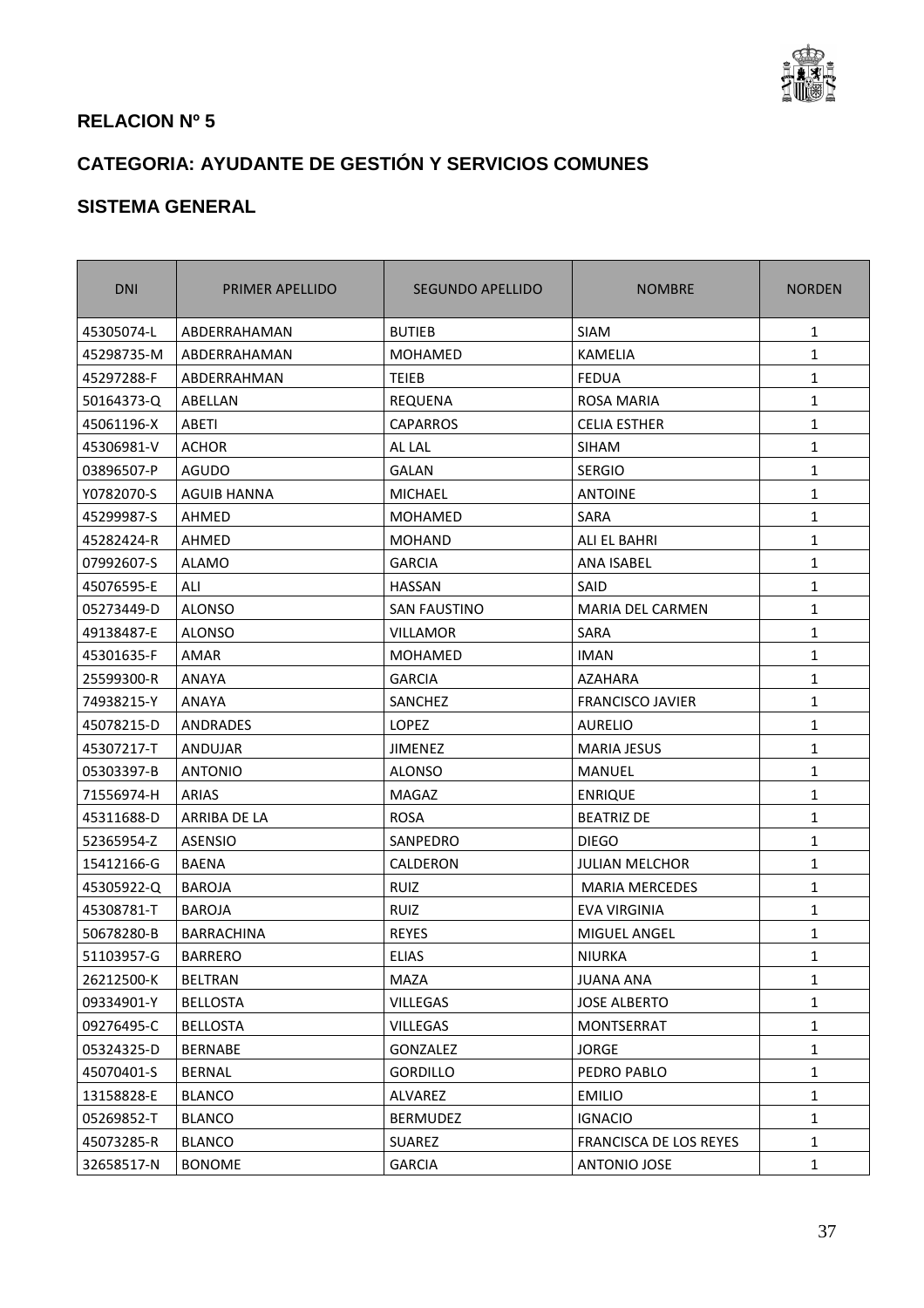

| <b>DNI</b> | PRIMER APELLIDO | <b>SEGUNDO APELLIDO</b> | <b>NOMBRE</b>           | <b>NORDEN</b> |
|------------|-----------------|-------------------------|-------------------------|---------------|
| X7810989-M | <b>BOUHJAR</b>  |                         | AHMED                   | 1             |
| 04186418-G | <b>BRASERO</b>  | <b>BARREIRA</b>         | <b>ROSANA</b>           | $\mathbf{1}$  |
| 75747425-F | <b>BRENES</b>   | <b>MORENO</b>           | <b>DIEGO</b>            | $\mathbf{1}$  |
| 44367436-E | <b>CABELLO</b>  | ROMERO                  | <b>JAIME</b>            | 1             |
| 02638141-H | CALVO           | ALBUIXECH               | <b>JAVIER</b>           | 1             |
| 45101006-F | CALVO           | <b>BENITEZ</b>          | ALEJANDRO               | $\mathbf{1}$  |
| 45113892-J | <b>CALVO</b>    | <b>BENITEZ</b>          | <b>ANA</b>              | 1             |
| 09033480-T | CALLEJA         | AGUILERA                | DANIEL                  | 1             |
| 45082653-P | <b>CAMPOS</b>   | TERRIZA                 | <b>INAMACULADA</b>      | 1             |
| 45100078-E | <b>CAMPOS</b>   | <b>TORO</b>             | <b>ANA BELEN</b>        | $\mathbf{1}$  |
| 26039262-L | CAMPOS          | VAZQUEZ                 | RAFAEL                  | $\mathbf{1}$  |
| 45111691-C | <b>CANAS</b>    | HERNANDEZ               | <b>MARINA</b>           | $\mathbf{1}$  |
| 06265084-E | CANO            | SANCHEZ                 | <b>MARIA LUISA</b>      | $\mathbf{1}$  |
| 16772638-D | CANSECO         | <b>CASILLAS</b>         | <b>RAUL</b>             | $\mathbf{1}$  |
| 45289558-M | <b>CANTO</b>    | <b>MONTERO</b>          | <b>NURIA</b>            | $\mathbf{1}$  |
| 76658264-T | <b>CAPARROS</b> | <b>LEON</b>             | <b>JAVIER</b>           | $\mathbf{1}$  |
| 34896680-E | CARBALLO        | <b>GARCIA</b>           | <b>FRANCISCO</b>        | $\mathbf{1}$  |
| 77417204-D | CARRAMAL        | <b>MEIS</b>             | <b>RUBEN</b>            | $\mathbf{1}$  |
| 01944660-X | CARRERO         | <b>BLANCO</b>           | <b>MARIA TERESA</b>     | $\mathbf{1}$  |
| 53403216-E | <b>CASILLAS</b> | CALVO                   | <b>ANA BELEN</b>        | $\mathbf{1}$  |
| 05706908-X | CASTAÑO DE LA   | <b>FUENTE</b>           | <b>JUAN DIEGO</b>       | $\mathbf{1}$  |
| 45088072-E | <b>CASTILLO</b> | ORELLANA                | <b>FRANCISCO JAVIER</b> | 1             |
| 45060956-T | CAZALLA         | <b>FRIAS</b>            | <b>MARIA</b>            | $\mathbf{1}$  |
| 76577289-P | <b>COIRA</b>    | MENDEZ                  | RAMON                   | 1             |
| 52880382-R | <b>CONDE</b>    | <b>MORENO</b>           | <b>FRANCISCA MARIA</b>  | $\mathbf{1}$  |
| 75563241-F | <b>CORRAL</b>   | <b>PALMA</b>            | YASMINA                 | $\mathbf{1}$  |
| 06241915-Z | <b>CORRALES</b> | GARCIA-CALVILLO         | <b>MARIA PILAR</b>      | $\mathbf{1}$  |
| 78892826-C | CORREA          | SALAZAR                 | <b>BORJA</b>            | 1             |
| 53251434-V | <b>COSTA</b>    | RODRIGUEZ               | <b>JUAN CARLOS</b>      | $\mathbf{1}$  |
| 49276613-X | COVELO          | <b>MENESES</b>          | LIBERTAD SALOME         | 1             |
| 44485779-F | <b>CRESPO</b>   | FERNANDEZ               | PABLO                   | 1             |
| 45072261-N | <b>CUELLAR</b>  | <b>RIVAS</b>            | <b>ISABEL</b>           | 1             |
| 45107395-W | CHAVEZ          | <b>MACIAS</b>           | <b>ANTONIO</b>          | 1             |
| 01663262-V | <b>CHERIF</b>   | ELKADIRI                | ABDELILAH               | 1             |
| 45308319-K | <b>DELGADO</b>  | SAAVEDRA                | CASANDRA                | 1             |
| 45308320-E | <b>DELGADO</b>  | SAAVEDRA                | <b>MARINA</b>           | 1             |
| 34018467-H | <b>DELGADO</b>  | VALVERDE                | <b>FRANCISCO</b>        | 1             |
| 52080401-Y | <b>DIAZ</b>     | <b>BERNAL</b>           | PILAR MARIA             | $\mathbf{1}$  |
| 00832513-M | <b>DIAZ</b>     | CARO                    | <b>JAVIER</b>           | 1             |
| 45278247-X | <b>DIAZ</b>     | <b>CASTEJON</b>         | ROSARIO                 | 1             |
| 74846314-J | <b>DIAZ</b>     | GOMEZ                   | <b>FRANCISCO JAVIER</b> | 1             |
| 53693391-Y | <b>DIAZ</b>     | <b>GOMEZ</b>            | SALVADOR                | 1             |
| 45080214-F | <b>DIAZ</b>     | <b>GUERRERO</b>         | <b>JORGE</b>            | 1             |
| 45100050-V | <b>DIAZ</b>     | MUÑOZ                   | FERNANDO                | 1             |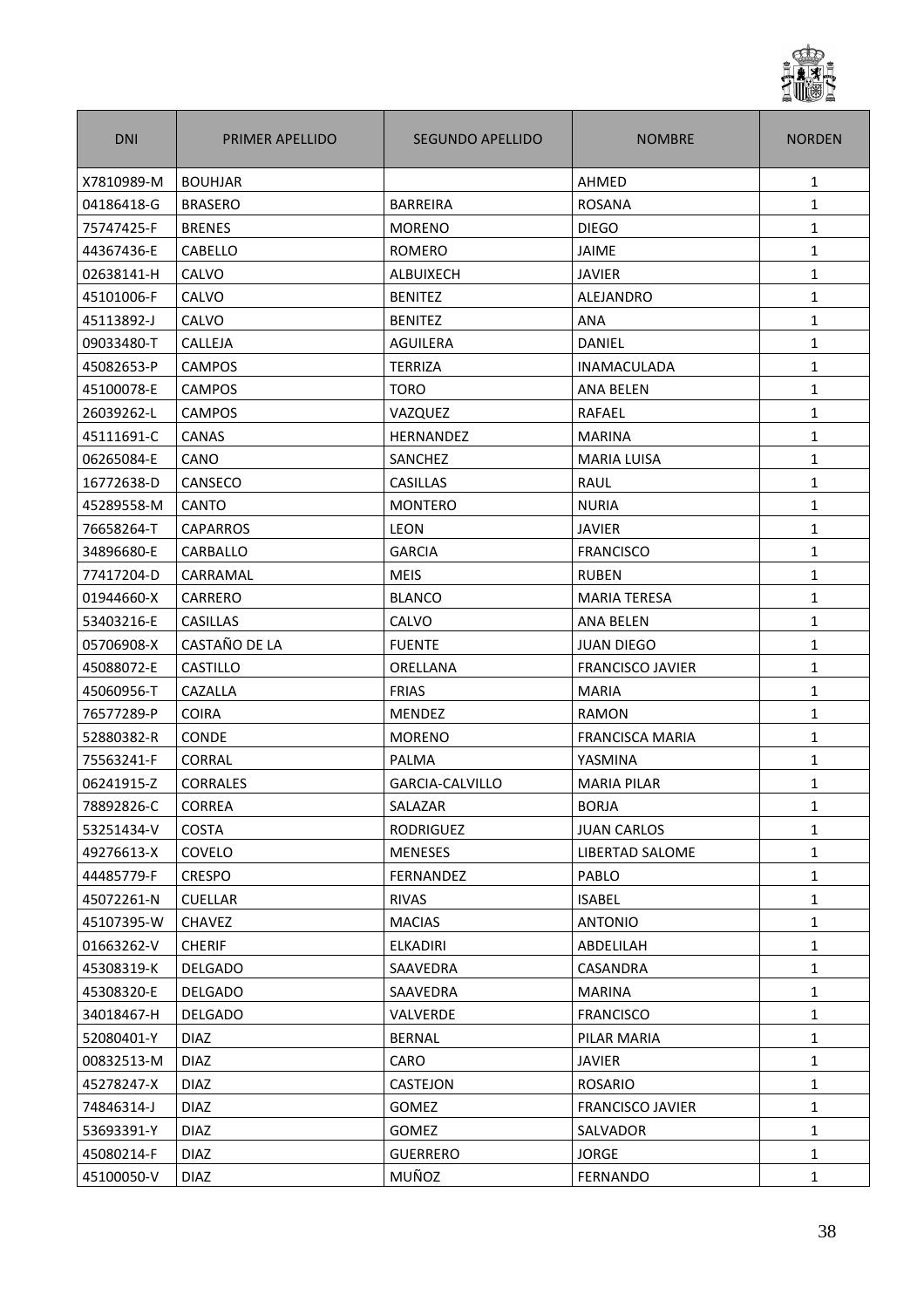

| <b>DNI</b> | PRIMER APELLIDO  | SEGUNDO APELLIDO      | <b>NOMBRE</b>            | <b>NORDEN</b> |
|------------|------------------|-----------------------|--------------------------|---------------|
| 07801342-H | <b>DIAZ</b>      | SANCHEZ               | <b>SANTIAGO</b>          | 1             |
| 70048370-F | <b>DOMINGO</b>   | <b>DIAZ</b>           | <b>ANA ISABEL</b>        | $\mathbf{1}$  |
| 45114784-P | <b>DOMINGUEZ</b> | <b>DOMINGUEZ</b>      | <b>JESUS</b>             | $\mathbf{1}$  |
| 51912153-A | <b>DOÑA</b>      | <b>MORENO</b>         | <b>CRISTINA VICTORIA</b> | $\mathbf{1}$  |
| X7174549-K | <b>DOVLEAC</b>   |                       | <b>ADRIANA MIOARA</b>    | $\mathbf{1}$  |
| 45286599-J | <b>DRIS</b>      | <b>MAANAN</b>         | LAYLA                    | $\mathbf{1}$  |
| 45282338-F | <b>DRIS</b>      | <b>MOHAMED</b>        | <b>DINA</b>              | $\mathbf{1}$  |
| 46965243-W | EL BOUTAYBI      | <b>MOHAMED</b>        | <b>NADIA</b>             | $\mathbf{1}$  |
| 45300037-L | EL MEZIANI       | <b>HAMED</b>          | <b>SAMIR</b>             | $\mathbf{1}$  |
| 31731760-V | <b>ENRIQUEZ</b>  | REAL                  | <b>FRANCISCO JAVIER</b>  | $\mathbf{1}$  |
| 45279840-Q | ESCAÑO           | <b>RUBIO</b>          | <b>RAFAEL LUIS</b>       | $\mathbf{1}$  |
| 71658605-N | <b>FERNANDEZ</b> | <b>CIGARRIA</b>       | <b>FATIMA</b>            | $\mathbf{1}$  |
| 45115352-R | <b>FERNANDEZ</b> | PAREJO                | <b>MIGUEL</b>            | 1             |
| 72082000-T | FERNANDEZ        | PEÑA                  | ANDREA                   | $\mathbf{1}$  |
| 33550333-A | <b>FERNANDEZ</b> | <b>RODRIGUEZ</b>      | <b>CRISTIAN</b>          | $\mathbf 1$   |
| 45090935-X | <b>FERNANDEZ</b> | <b>UCEDA</b>          | <b>MABEL</b>             | $\mathbf{1}$  |
| 45106951-H | <b>FERNANDEZ</b> | WANCENLEN             | <b>FRANCISCO</b>         | $\mathbf{1}$  |
| 45113798-B | FERNANDEZ        | WANCENLEN             | <b>RAUL</b>              | $\mathbf{1}$  |
| 71959132-K | <b>FRANCO</b>    | <b>ALONSO</b>         | JAVIER                   | 1             |
| 30269479-F | <b>FUENTES</b>   | <b>BRIOSO</b>         | <b>SERGIO</b>            | 1             |
| 45063420-A | <b>FUENTES</b>   | <b>CAPOTE</b>         | ESPERANZA                | 1             |
| 45073364-B | <b>FUENTES</b>   | <b>CAPOTE</b>         | MARIA DEL CARMEN         | $\mathbf{1}$  |
| 45098071-Q | <b>GALAN</b>     | <b>GARCIA DEL RIO</b> | <b>JOSE ANGEL</b>        | $\mathbf{1}$  |
| 11945718-R | <b>GALAN</b>     | <b>MARTIN</b>         | <b>NOELIA</b>            | 1             |
| 47026479-N | <b>GALINDO</b>   | SANCHEZ               | <b>MARIA DEL PILAR</b>   | $\mathbf{1}$  |
| 45313389-P | <b>GALLARDO</b>  | <b>GARCIA</b>         | <b>ADRIAN</b>            | $\mathbf{1}$  |
| 45313390-D | <b>GALLARDO</b>  | <b>GARCIA</b>         | <b>BORJA</b>             | $\mathbf{1}$  |
| 25056184-F | <b>GARCIA</b>    | GARCIA                | ROSA                     | $\mathbf 1$   |
| 45302095-F | <b>GARCIA</b>    | GONZALEZ              | <b>JUAN ANTONIO</b>      | $\mathbf{1}$  |
| 50860362-W | <b>GARCIA</b>    | <b>LOPEZ</b>          | GONZALO                  | $\mathbf{1}$  |
| 75904656-X | <b>GARCIA</b>    | <b>MELA</b>           | <b>ISABEL MARIA</b>      | $\mathbf{1}$  |
| 45081868-M | <b>GARCIA</b>    | <b>NAVAS</b>          | ANGEL JERONIMO           | $\mathbf{1}$  |
| 44273482-T | <b>GARCIA</b>    | ORTEGA                | <b>SERGIO</b>            | $\mathbf{1}$  |
| 53139863-L | <b>GARCIA</b>    | REDONDO               | ANGELICA                 | $\mathbf{1}$  |
| 51099722-R | <b>GARCIA</b>    | SANCHEZ               | RICARDO                  | $\mathbf{1}$  |
| 10060684-R | <b>GARCIA</b>    | <b>RODRIGUEZ</b>      | DORINDA DEL CARMEN       | $\mathbf{1}$  |
| 30556929-A | GARRIDO          | IBAÑEZ                | JESUS MARIA              | 1             |
| 52929030-G | <b>GARRIDO</b>   | <b>PICON</b>          | MILAGROSA                | $\mathbf{1}$  |
| 76246265-T | GARROTE          | <b>REVIRIEGO</b>      | <b>JESUS</b>             | $\mathbf{1}$  |
| 08836484-E | <b>GARROTE</b>   | <b>REVIRIEGO</b>      | MIGUEL ANGEL             | 1             |
| 45309185-J | GARZON           | <b>HINOJO</b>         | ALEJANDRA                | $\mathbf{1}$  |
| 20924130-H | <b>GAVARA</b>    | <b>MARTI</b>          | <b>CLAUDIA</b>           | $\mathbf{1}$  |
| 52904903-G | <b>GAVILAN</b>   | <b>MALDONADO</b>      | <b>CRISTIAN</b>          | $\mathbf{1}$  |
| 75902928-F | <b>GOMEZ</b>     | CARRETERO             | <b>ANDRES</b>            | $\mathbf{1}$  |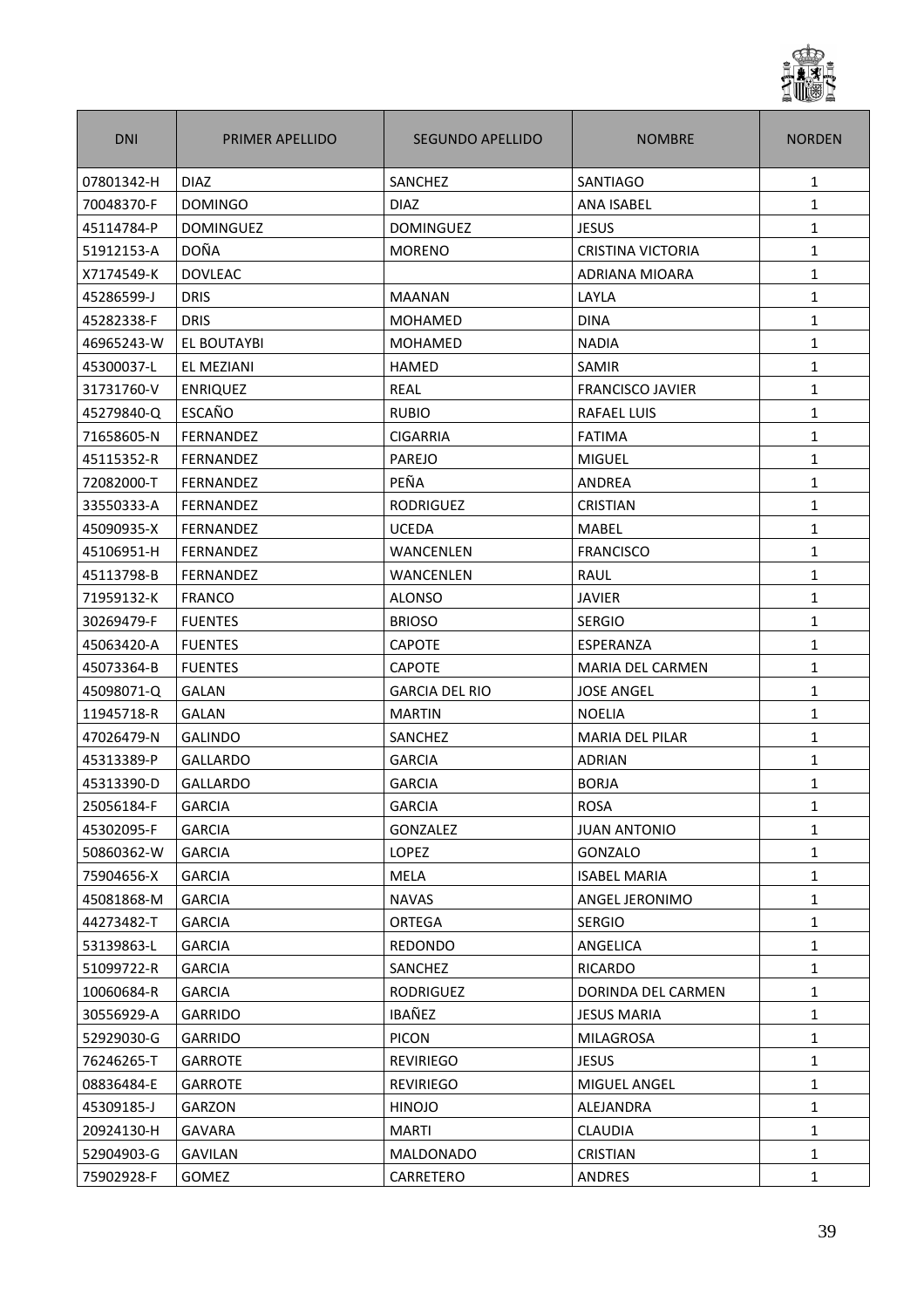

| <b>DNI</b> | PRIMER APELLIDO    | SEGUNDO APELLIDO | <b>NOMBRE</b>           | <b>NORDEN</b> |
|------------|--------------------|------------------|-------------------------|---------------|
| 07215591-P | <b>GOMEZ</b>       | GONZALEZ         | <b>JOSEFA</b>           | 1             |
| 74871336-B | GONZALEZ           | ALIAGA           | ALEJANDRA               | $\mathbf{1}$  |
| 74893202-G | <b>GONZALEZ</b>    | ALIAGA           | ANA                     | $\mathbf{1}$  |
| 45307671-V | GONZALEZ           | <b>ANTONIO</b>   | <b>MIGUEL RAMON</b>     | $\mathbf{1}$  |
| 45280526-N | GONZALEZ           | <b>CAÑETE</b>    | <b>EMILIA</b>           | $\mathbf{1}$  |
| 45107930-P | GONZALEZ           | <b>GUTIERREZ</b> | <b>BLANCA PILAR</b>     | $\mathbf{1}$  |
| 03872453-N | GONZALEZ           | PUEBLA           | <b>JUAN JOSE</b>        | $\mathbf{1}$  |
| 50822777-E | <b>GORGOJO</b>     | <b>RUBIO</b>     | <b>ESTEBAN</b>          | $\mathbf{1}$  |
| 70802320-V | <b>GRANDE</b>      | <b>TOME</b>      | SONSOLES                | $\mathbf{1}$  |
| 45118558-P | <b>GUERRA</b>      | <b>RAMOS</b>     | <b>FRANCISCO RUBEN</b>  | $\mathbf{1}$  |
| 45120199-H | <b>GUILLEN</b>     | <b>MATEO</b>     | <b>NATALIA</b>          | $\mathbf{1}$  |
| 51754909-X | <b>GUTIERREZ</b>   | <b>BANEGAS</b>   | <b>JUAN PABLO</b>       | $\mathbf{1}$  |
| 45300013-H | <b>HACH LAARBI</b> | <b>MOHAMED</b>   | ABELAZIZ                | 1             |
| 45306953-N | <b>HAMADI</b>      | ABSELAM          | <b>HAMED</b>            | $\mathbf{1}$  |
| 45306529-W | HAMED              | ABDELKADER       | <b>JADIYA</b>           | $\mathbf{1}$  |
| 23231638-M | <b>HELLIN</b>      | <b>GARCIA</b>    | <b>MARIA JOSEFA</b>     | $\mathbf{1}$  |
| 53432899-N | <b>HEREDERO</b>    | <b>LOPEZ</b>     | MONTSERRAT              | $\mathbf{1}$  |
| 03466011-A | <b>HERNAN</b>      | <b>PUENTE</b>    | <b>LUIS</b>             | $\mathbf{1}$  |
| 07947313-P | <b>HERNANDEZ</b>   | <b>BERNAL</b>    | <b>MARIA</b>            | 1             |
| 45297341-Z | <b>HERNANDEZ</b>   | FERNANDEZ        | <b>ANTONIO MANUEL</b>   | 1             |
| 07866263-X | HERNANDEZ          | <b>MARTIN</b>    | <b>MARIA DEL CARMEN</b> | 1             |
| 45277176-C | HERNANDEZ          | QUIÑONERO        | MARIA DEL PILAR         | $\mathbf{1}$  |
| 45105532-W | HERNANDEZ          | <b>ROMERO</b>    | <b>FRANCISCO JAVIER</b> | $\mathbf{1}$  |
| 45312713-E | <b>HOSSAIN</b>     | <b>MIMUN</b>     | LILIEM                  | 1             |
| 45312712-K | <b>HOSSAIN</b>     | <b>MINUN</b>     | <b>MERIEM</b>           | $\mathbf{1}$  |
| 53422249-B | <b>HUERTA</b>      | SANZ             | <b>NATALIA</b>          | $\mathbf{1}$  |
| 07974045-Z | <b>IGLESISAS</b>   | ZABALLOS         | <b>MANUEL ISAAC</b>     | $\mathbf{1}$  |
| 45300896-G | <b>ISMAEL</b>      | <b>DIAZ</b>      | ACHOR                   | $\mathbf 1$   |
| 45271396-J | <b>JIMENEZ</b>     | <b>ALONSO</b>    | MARIA DEL PILAR         | $\mathbf{1}$  |
| 05355649-F | <b>JIMENEZ</b>     | <b>CELESTEN</b>  | <b>MARIA ANGELES</b>    | $\mathbf{1}$  |
| 13769450-V | LANZA              | LANZA            | <b>ROSA MARIA</b>       | $\mathbf{1}$  |
| 31637909-Y | LANZA              | MUÑOZ            | <b>MANUEL</b>           | $\mathbf{1}$  |
| 45268532-R | LASCANO            | <b>SORROCHE</b>  | <b>MARIA</b>            | $\mathbf{1}$  |
| 50299616-L | LEAN               | <b>MEJIAS</b>    | <b>AGUSTIN</b>          | $\mathbf{1}$  |
| 45310715-W | <b>LEON</b>        | <b>GOMEZ</b>     | <b>IVAN</b>             | $\mathbf{1}$  |
| 45074757-R | LEON               | <b>LINARES</b>   | <b>SUSANA</b>           | $\mathbf{1}$  |
| 45108987-F | <b>LEON</b>        | <b>VICTORIO</b>  | JOSE RAMON              | $\mathbf{1}$  |
| 53120457-W | LIZ                | <b>SIERRA</b>    | ARACELI                 | $\mathbf{1}$  |
| 31650053-Y | LOPE               | <b>VEGA</b>      | <b>JUAN JOSE</b>        | $\mathbf{1}$  |
| 45322472-Y | <b>LOPEZ</b>       | ANTELO           | <b>MARINA</b>           | $\mathbf{1}$  |
| 45078454-H | LOPEZ              | <b>ESCUDERO</b>  | <b>LEONOR</b>           | $\mathbf{1}$  |
| 51382486-A | <b>LOPEZ</b>       | FERNANDEZ        | YOLANDA                 | $\mathbf{1}$  |
| 45099623-G | LOPEZ              | <b>JIMENEZ</b>   | <b>FRANCISCO JAVIER</b> | $\mathbf{1}$  |
| 70817843-S | <b>LOPEZ</b>       | <b>JIMENEZ</b>   | <b>MATIAS</b>           | $\mathbf{1}$  |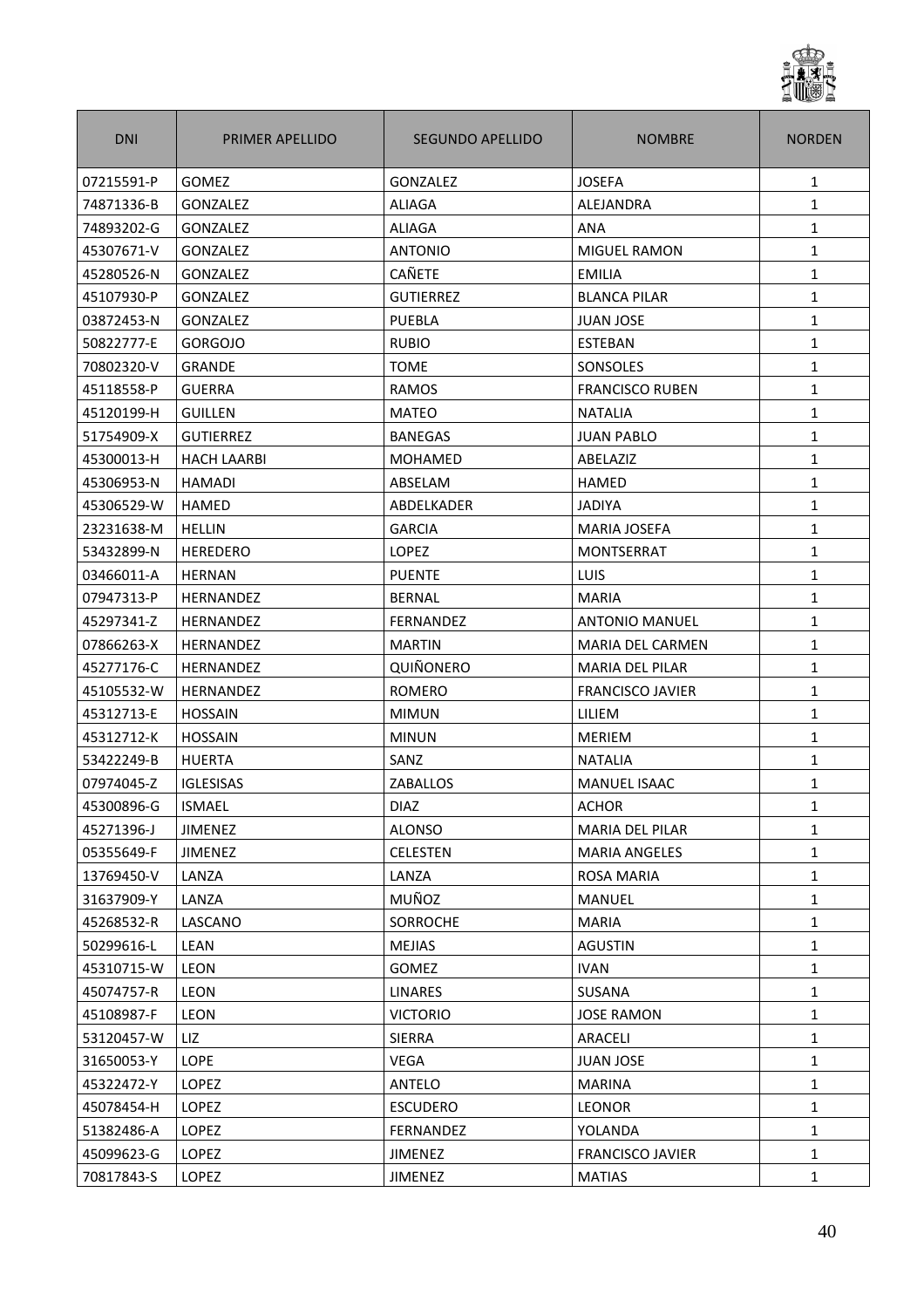

| <b>DNI</b> | PRIMER APELLIDO | <b>SEGUNDO APELLIDO</b> | <b>NOMBRE</b>          | <b>NORDEN</b> |
|------------|-----------------|-------------------------|------------------------|---------------|
| 52183755-K | LOPEZ           | LOPEZ                   | <b>ROCIO</b>           | 1             |
| 39710628-R | <b>LOPEZ</b>    | <b>NAVARRO</b>          | ADELAIDA               | $\mathbf{1}$  |
| 45282943-Z | <b>LOPEZ</b>    | VERDAGAY                | <b>MARIA ELENA</b>     | $\mathbf{1}$  |
| 01663064-A | <b>LOPEZ</b>    | <b>ANTONIO</b>          | <b>FRANCISCO RAMON</b> | $\mathbf{1}$  |
| 70807657-H | LOPEZ           | <b>MARTIN</b>           | <b>MANUEL</b>          | $\mathbf{1}$  |
| 24259132-C | <b>LOPEZ</b>    | <b>ROMERO</b>           | <b>MARIA JESUS</b>     | $\mathbf{1}$  |
| 28950046-S | LOZANO          | <b>BORREGUERO</b>       | <b>JORGE</b>           | $\mathbf{1}$  |
| 74943830-D | LOZANO          | <b>ROJAS</b>            | <b>FRANCISCO</b>       | $\mathbf{1}$  |
| 74943829-P | LOZANO          | <b>ROJAS</b>            | RAFAEL                 | $\mathbf{1}$  |
| 45272191-N | LOZANO          | <b>VENTAJA</b>          | ROSA MARIA             | $\mathbf{1}$  |
| 03904320-R | <b>MADRID</b>   | GONZALEZ                | <b>RUBEN</b>           | $\mathbf{1}$  |
| 76044008-M | <b>MANCHADO</b> | <b>CEREZO</b>           | <b>SERGIO</b>          | $\mathbf{1}$  |
| 09329570-B | <b>MANRIQUE</b> | CRIADO                  | <b>JAVIER</b>          | $\mathbf{1}$  |
| 45090468-A | <b>MARISCAL</b> | NABAIS-SALADA           | <b>CRISTINA</b>        | $\mathbf{1}$  |
| 31859579-W | <b>MARQUEZ</b>  | ORTIZ                   | ELENA MARIA            | $\mathbf{1}$  |
| 05911329-F | <b>MARTIN</b>   | FERNANDEZ               | <b>ENRIQUE</b>         | 1             |
| 05390962-S | <b>MARTIN</b>   | <b>GALLEGO</b>          | <b>JOSE ANTONIO</b>    | 1             |
| 51893168-Q | <b>MARTIN</b>   | <b>GARCIA</b>           | <b>MARIA LUISA</b>     | 1             |
| 70807655-Q | <b>MARTIN</b>   | <b>GONZALEZ</b>         | <b>SARA</b>            | $\mathbf{1}$  |
| 45299213-T | <b>MARTIN</b>   | <b>HEREDIA</b>          | <b>MARINA</b>          | $\mathbf{1}$  |
| 51474816-B | <b>MARTIN</b>   | <b>IGLESIAS</b>         | <b>DANIEL</b>          | 1             |
| 26481675-G | <b>MARTIN</b>   | LOPEZ                   | <b>MARIA DEL MONTE</b> | $\mathbf{1}$  |
| 28587049-G | <b>MARTIN</b>   | <b>ROMAN</b>            | YOLANDA                | $\mathbf{1}$  |
| 01181215-G | <b>MARTINEZ</b> | CARRALON                | <b>ALFONSO</b>         | $\mathbf{1}$  |
| 45293434-V | <b>MARTINEZ</b> | <b>CONDE</b>            | <b>SILVIA</b>          | $\mathbf{1}$  |
| 77724464-B | <b>MARTINEZ</b> | <b>MARTINEZ</b>         | <b>JUAN CARLOS</b>     | $\mathbf{1}$  |
| 28787451-F | <b>MARTINEZ</b> | <b>SUAREZ</b>           | <b>JUANA MARIA</b>     | $\mathbf{1}$  |
| 45093414-P | MARTINEZ        | WANCENLEN               | FRANCISCO JOSE         | $\mathbf{1}$  |
| 45078456-C | <b>MARTINEZ</b> | WANCENLEN               | YOLANDA                | $\mathbf{1}$  |
| 45299957-P | <b>MATEO</b>    | PEREZ                   | <b>BEATRIZ</b>         | $\mathbf{1}$  |
| 04509625-N | <b>MATEOS</b>   | RUIZ                    | ROSA MARIA             | $\mathbf{1}$  |
| 33504818-N | MILLA           | <b>MEGIAS</b>           | MIGUEL JAVIER          | $\mathbf{1}$  |
| 45309857-H | <b>MIMOUN</b>   | AOMAR                   | <b>MOHAMED</b>         | $\mathbf{1}$  |
| 45292198-T | <b>MIMUN</b>    | <b>BACHIR</b>           | <b>SALIHA</b>          | $\mathbf{1}$  |
| 45300760-Y | <b>MOHAMED</b>  | <b>BENAISA</b>          | <b>YIAN</b>            | $\mathbf{1}$  |
| 45306323-A | <b>MOHAMED</b>  | <b>BERGADIR</b>         | <b>NADIA</b>           | $\mathbf{1}$  |
| 45305666-J | MOHAMED         | <b>DRIS</b>             | KEMEL                  | 1             |
| 45286638-Y | <b>MOHAMED</b>  | <b>HACH SALAH</b>       | LATIFA                 | $\mathbf{1}$  |
| 45291425-D | MOHAMED         | <b>HAMED</b>            | ABDELKADER             | $\mathbf{1}$  |
| 45086556-R | <b>MOHAMED</b>  | <b>HAMED</b>            | <b>FATIMA SOHORA</b>   | $\mathbf{1}$  |
| 45295280-T | MOHAMED         | HAMMOU                  | HUISAM                 | $\mathbf{1}$  |
| 45297629-A | MOHAMED         | HAMMOU                  | SORAYA                 | $\mathbf{1}$  |
| 45295907-Y | MOHAMED         | <b>MIMON</b>            | <b>MEYIT</b>           | $\mathbf{1}$  |
| 45305535-C | MOHAMED         | MIZZIAM                 | <b>NAYAT</b>           | 1             |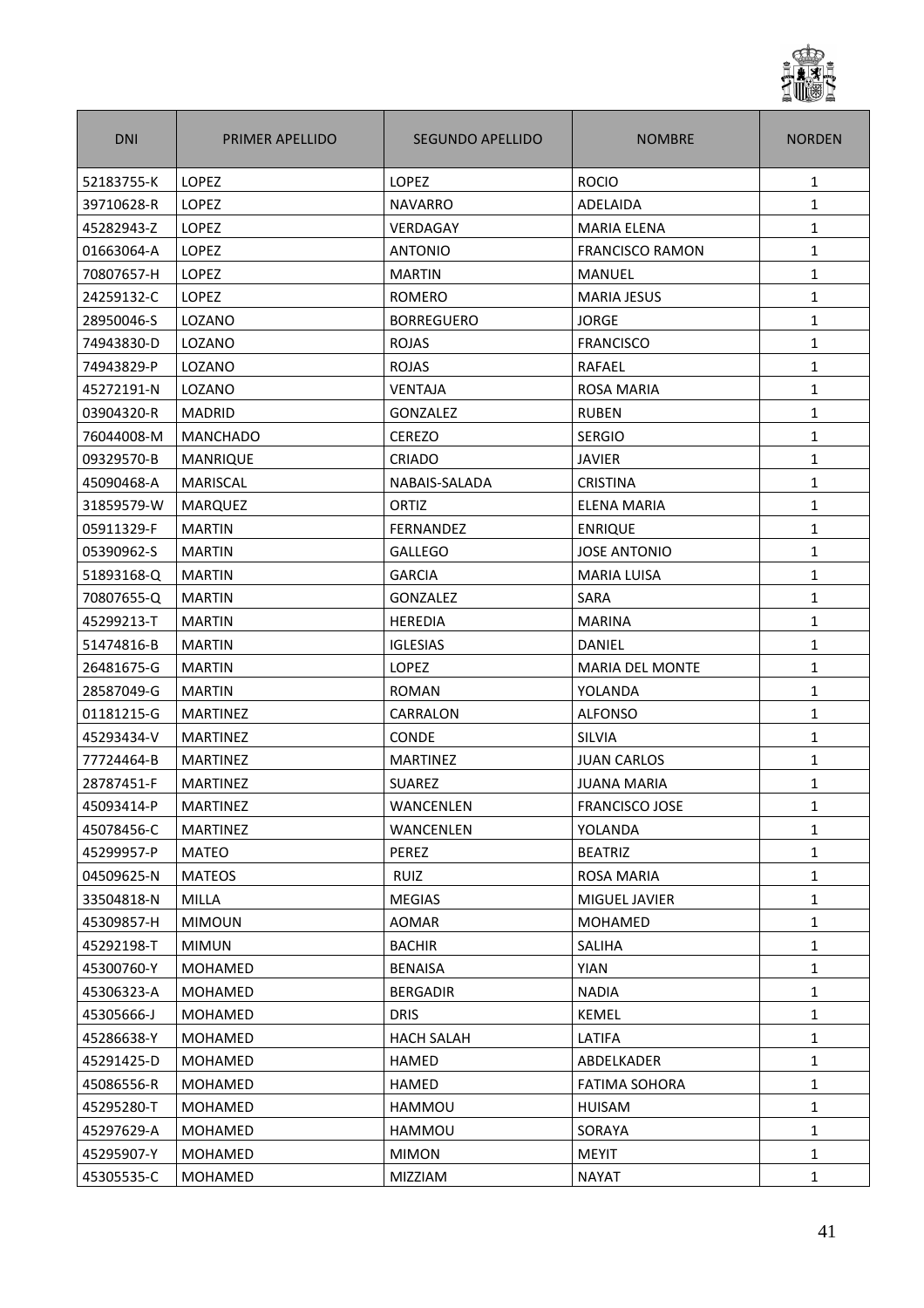

| <b>DNI</b> | PRIMER APELLIDO | SEGUNDO APELLIDO | <b>NOMBRE</b>        | <b>NORDEN</b> |
|------------|-----------------|------------------|----------------------|---------------|
| 45297074-T | <b>MOHAMED</b>  | <b>MIZZIAN</b>   | <b>GUARDA</b>        | $\mathbf{1}$  |
| 43359302-R | MOHAMED         | MOHAMED          | <b>FATIMA</b>        | $\mathbf{1}$  |
| 45298504-G | <b>MOHAMED</b>  | <b>MOHAMED</b>   | <b>MARIEM</b>        | $\mathbf{1}$  |
| 45297233-K | MOHAMED         | <b>MOHAMED</b>   | <b>NORA</b>          | $\mathbf{1}$  |
| 45731118-B | <b>MOHAMED</b>  | <b>MOHAMED</b>   | SUMAYA               | $\mathbf{1}$  |
| 45290989-X | MOHAMED         | <b>MOHAMED</b>   | YUNAIDA              | $\mathbf{1}$  |
| 45305999-R | <b>MOHAMED</b>  | <b>MOHAMEDI</b>  | SORAYA               | $\mathbf{1}$  |
| 45302977-S | <b>MOHAMED</b>  | <b>MOHAND</b>    | <b>HAYAT</b>         | 1             |
| 45293732-Q | MOHAMED         | <b>SADIK</b>     | ABDELKADER           | 1             |
| 45292093-X | MOHAMED         | <b>TANI</b>      | <b>FARAH</b>         | $\mathbf{1}$  |
| 45309739-S | <b>MOHAMED</b>  | TANI             | <b>GUAEVA</b>        | $\mathbf{1}$  |
| 45305027-H | <b>MOHAMED</b>  | <b>TANI</b>      | YAMINA               | 1             |
| 45309344-B | <b>MOHAND</b>   | <b>MOHAND</b>    | YASIN                | $\mathbf{1}$  |
| 46935500-K | <b>MOLINA</b>   | <b>JIMENEZ</b>   | <b>MARIA LUISA</b>   | $\mathbf{1}$  |
| 20244857-G | <b>MOLINA</b>   | MORELLA          | <b>ELISEO</b>        | $\mathbf{1}$  |
| 20904274-B | <b>MONFORT</b>  | IBAÑEZ           | <b>JUAN</b>          | $\mathbf{1}$  |
| 46652025-K | <b>MONTAGUT</b> | <b>ROSELLO</b>   | CARLES               | $\mathbf{1}$  |
| 50812289-E | <b>MORANTE</b>  | LOPEZ            | EDELMIRA             | 1             |
| 45101168-P | <b>MORENO</b>   | SERRANO          | <b>JOSEFA</b>        | $\mathbf{1}$  |
| 48421879-W | <b>MORENO</b>   | <b>GUILLEN</b>   | <b>ALICIA</b>        | 1             |
| 32862631-R | MOSQUERA        | <b>BUSTABAD</b>  | PILAR                | $\mathbf{1}$  |
| 45313892-M | <b>MOYA</b>     | <b>DOMINGUEZ</b> | <b>ALFONSO</b>       | $\mathbf{1}$  |
| 45307143-H | <b>MOYA</b>     | <b>DOMINGUEZ</b> | LAURA                | $\mathbf{1}$  |
| 45099647-M | <b>MOYA</b>     | <b>JIMENEZ</b>   | <b>LUIS MIGUEL</b>   | 1             |
| 45099648-Y | <b>MOYA</b>     | <b>JIMENEZ</b>   | <b>RAQUEL</b>        | $\mathbf{1}$  |
| 45295768-M | <b>MULUD</b>    | <b>HAMED</b>     | <b>DRIS</b>          | 1             |
| 45107356-D | MUÑOZ           | <b>ARBONA</b>    | <b>ANA ISABEL</b>    | $\mathbf{1}$  |
| 45271958-T | MUÑOZ           | JAEN             | <b>ISABEL</b>        | 1             |
| 47294850-L | MUÑOZ           | PUEBLA           | CAROLINA             | $\mathbf{1}$  |
| 44355999-Q | MUÑOZ           | <b>VERA</b>      | <b>AGUSTIN</b>       | $\mathbf{1}$  |
| 45082571-H | <b>MUSTAFA</b>  | MOHAMED          | HIMO                 | 1             |
| 33532016-V | <b>NIETO</b>    | CAÑAS            | <b>MARIA TERESA</b>  | 1             |
| 51893301-B | <b>OCAÑA</b>    | ORTIZ            | JUAN CARLOS          | $\mathbf{1}$  |
| 45072100-N | OLIVA           | <b>BARBA</b>     | <b>INES</b>          | $\mathbf{1}$  |
| 45309649-V | OLVERA          | <b>RODRIGUEZ</b> | <b>DAVID</b>         | 1             |
| 45105459-K | ORTEGA          | <b>MORA</b>      | <b>MARIA GEMA</b>    | $\mathbf{1}$  |
| 45285686-C | ORTIZ           | <b>MARTINEZ</b>  | <b>CONCEPCION</b>    | 1             |
| 45299029-T | PALOMO          | GARCIA           | MARIA ISABEL         | $\mathbf{1}$  |
| 45078280-M | PALLERO         | ARANDA           | BEGOÑA               | $\mathbf{1}$  |
| 45104676-C | PALLERO         | ARANDA           | MARIA DEL PILAR      | 1             |
| 45066437-F | PAREJO          | MANZANO          | <b>MARIA ANGELES</b> | 1             |
| 51933648-Q | PASCUAL         | AVELLANEDA       | <b>JULIAN</b>        | $\mathbf{1}$  |
| 51917111-Q | PASCUAL         | AVELLANEDA       | YOLANDA              | $\mathbf{1}$  |
| 48378857-J | PASCUAL         | CARRILLO         | ROSARIO              | $\mathbf{1}$  |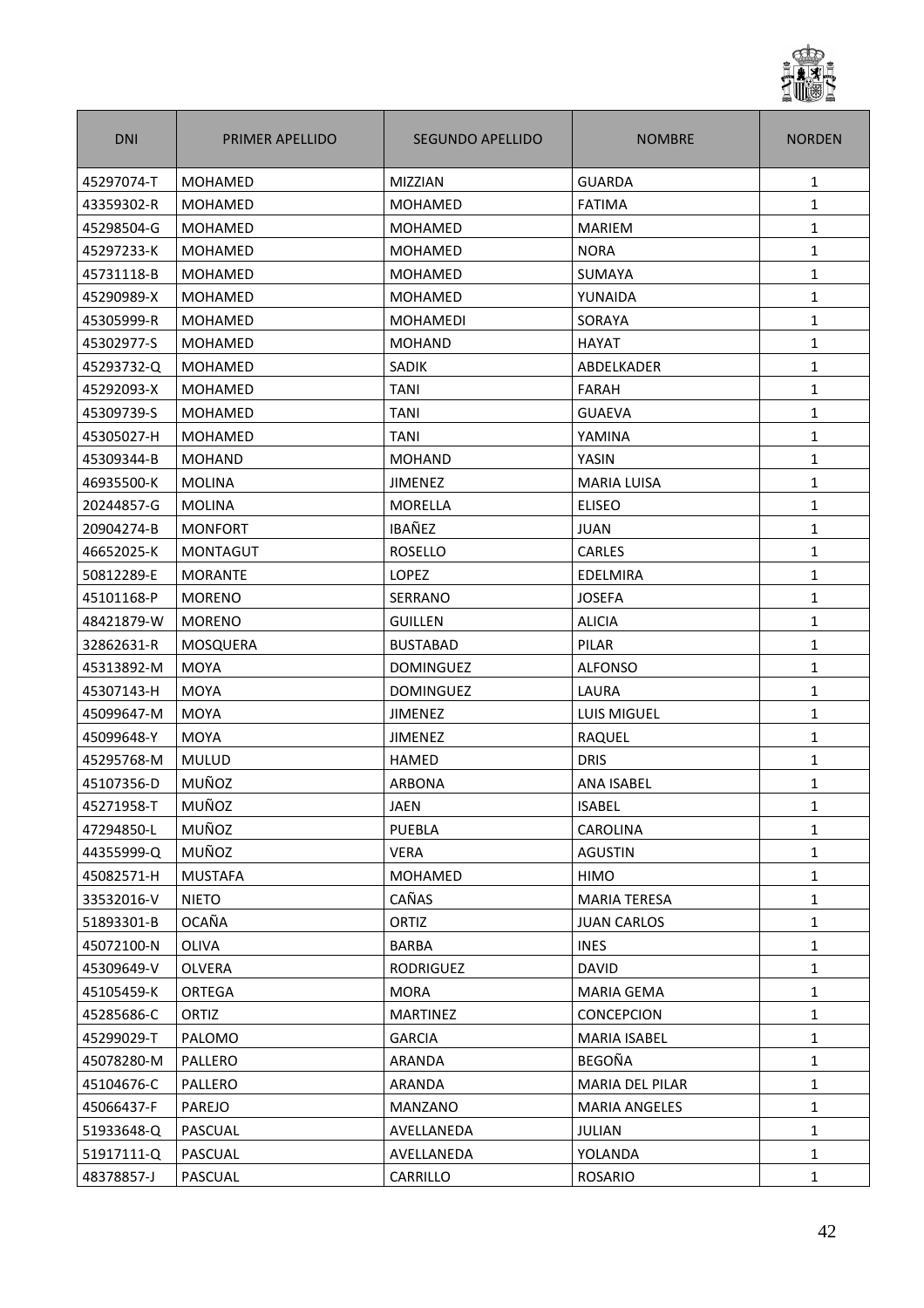

| <b>DNI</b> | PRIMER APELLIDO  | <b>SEGUNDO APELLIDO</b> | <b>NOMBRE</b>             | <b>NORDEN</b> |
|------------|------------------|-------------------------|---------------------------|---------------|
| 03237792-J | PASTRANA         | <b>ROJAS</b>            | <b>JORGE LUIS</b>         | 1             |
| 28960162-B | <b>PATRON</b>    | <b>FAJARDO</b>          | <b>MARIA ISABEL</b>       | $\mathbf{1}$  |
| 46836424-Y | <b>PENAS</b>     | <b>NOGALES</b>          | <b>FRANCISCO JAVIER</b>   | $\mathbf{1}$  |
| 48461959-Q | PEREA            | PEREA                   | PASCUAL                   | $\mathbf{1}$  |
| 24311488-M | PEREZ            | <b>BERMUDEZ</b>         | <b>JULIO</b>              | 1             |
| 45078598-R | PEREZ            | <b>DURAN</b>            | <b>JUANA</b>              | $\mathbf{1}$  |
| 45120798-L | <b>PEREZ</b>     | <b>GOMEZ</b>            | <b>VICTOR MANUEL</b>      | $\mathbf{1}$  |
| 45082269-S | PEREZ            | GONZALEZ                | <b>VICTOR MANUEL</b>      | $\mathbf{1}$  |
| 02901665-P | <b>PEREZ</b>     | <b>RODRIGUEZ</b>        | <b>JUAN MANUEL</b>        | $\mathbf{1}$  |
| 23023919-E | PEREZ            | SANCHEZ                 | <b>SARA</b>               | $\mathbf{1}$  |
| 45097687-T | <b>PEREZ</b>     | VALERO                  | <b>CRISTINA</b>           | 1             |
| 02516162-P | <b>PINTO</b>     | <b>GRECIANO</b>         | <b>LUIS FERNANDO</b>      | 1             |
| 24239890-Y | <b>PINTOR</b>    | <b>LOPEZ</b>            | <b>LORENZO ANTONIO</b>    | 1             |
| 75170124-Y | <b>PLATA</b>     | <b>GARCIA</b>           | <b>ALBERTO</b>            | 1             |
| 75243857-R | <b>PLAZA</b>     | IBAÑEZ                  | <b>JOSE JAVIER</b>        | $\mathbf{1}$  |
| 47028238-T | PORTILLO         | <b>ALBERCA</b>          | <b>MARTA</b>              | 1             |
| 45301387-N | <b>POZO</b>      | <b>MOLINA</b>           | <b>VERONICA</b>           | $\mathbf{1}$  |
| 28597126-F | <b>PULIDO</b>    | GONZALEZ                | <b>MARIA ROSA</b>         | $\mathbf{1}$  |
| 18968081-G | QUERAL           | <b>LOPEZ</b>            | CONSUELO INMACULADA       | $\mathbf{1}$  |
| 45303561-R | <b>QUIROGA</b>   | PAGAN                   | <b>ALVARO</b>             | $\mathbf{1}$  |
| 45086907-F | RAHAL            | AMAR                    | <b>MUSA</b>               | $\mathbf{1}$  |
| 01647205-Z | RAHAL            | <b>MOHAMED</b>          | <b>CHATILLA</b>           | 1             |
| 45309387-P | <b>RAMOS</b>     | <b>GARCIA</b>           | LUIS FERNANDO             | $\mathbf{1}$  |
| 45291452-J | <b>RAMOS</b>     | PEREZ                   | <b>NATIVIDAD</b>          | 1             |
| 45101549-K | <b>RAMOS</b>     | <b>RUIZ</b>             | SANDRA                    | 1             |
| 53108220-R | <b>REGO</b>      | CANORA                  | <b>CRISTINA</b>           | 1             |
| 45099687-E | <b>REYES</b>     | <b>GONZALEZ</b>         | <b>INMACULADA</b>         | $\mathbf{1}$  |
| 45110172-L | REYES            | GONZALEZ                | <b>PATRICIA</b>           | $\mathbf 1$   |
| 32806931-F | <b>RIOS</b>      | PEREIRO                 | ANA MARIA                 | 1             |
| 45117906-W | <b>RIVAS</b>     | <b>BRULL</b>            | <b>TAMARA</b>             | 1             |
| 29507284-D | <b>ROBLES</b>    | <b>PONCE</b>            | <b>IGNACIO</b>            | 1             |
| 48979473-F | <b>RODRIGUEZ</b> | LAZ                     | <b>JUAN CARLOS</b>        | 1             |
| 51626969-L | RODRIGUEZ        | <b>RUBIO</b>            | PAULINO                   | $\mathbf{1}$  |
| 45091729-E | RODRIGUEZ        | SAMIÑAN                 | <b>MARIA GEMA</b>         | 1             |
| 42815954-M | RODRIGUEZ        | SOSA                    | <b>CONCEPCION ROSARIO</b> | 1             |
| 45108423-H | ROJAS            | <b>VILLAR</b>           | <b>JOSE MARIA</b>         | 1             |
| 52181005-P | ROLDAN           | VALENCIANO              | <b>MARIA TERESA</b>       | 1             |
| 11791457-R | <b>RUBIO</b>     | <b>GALLEGO</b>          | <b>EDUARDO</b>            | $\mathbf{1}$  |
| 45099089-E | <b>RUIZ</b>      | ANDRADES                | SUSANA FRANCISCA          | $\mathbf{1}$  |
| 26495132-Y | <b>RUIZ</b>      | <b>MARTIN</b>           | SONIA                     | $\mathbf{1}$  |
| 45281199-H | SAAVEDRA         | ROLDAN                  | <b>MONICA</b>             | 1             |
| 04503202-X | SADIKI           | <b>MIMOUN</b>           | <b>SOFIEN</b>             | $\mathbf{1}$  |
| 51944294-J | SAEZ             | SAEZ                    | PABLO FRANCISCO           | $\mathbf{1}$  |
| 45111328-W | SANCHEZ          | CASTILLO                | MARIA LORENA              | $\mathbf{1}$  |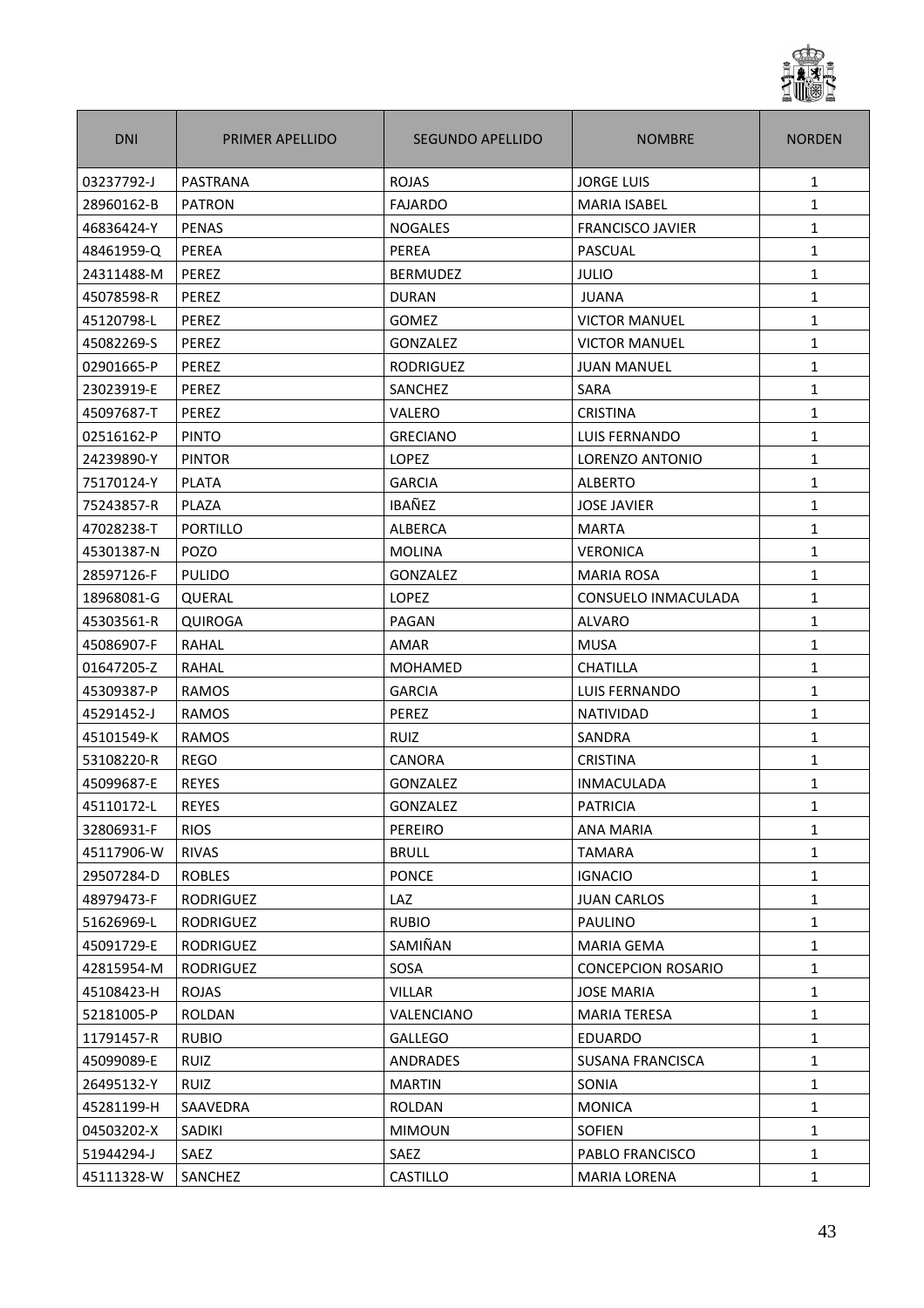

| <b>DNI</b> | PRIMER APELLIDO | <b>SEGUNDO APELLIDO</b> | <b>NOMBRE</b>           | <b>NORDEN</b> |
|------------|-----------------|-------------------------|-------------------------|---------------|
| 70812818-G | SANCHEZ         | <b>BLANCO</b>           | RAQUEL                  | $\mathbf{1}$  |
| 45303595-N | SANTOS          | <b>ANAYA</b>            | LORENA                  | $\mathbf{1}$  |
| 45280600-V | SANTOS          | ANAYA                   | <b>MARIA JOSE</b>       | $\mathbf{1}$  |
| 45289190-M | <b>SANTOS</b>   | <b>ANAYA</b>            | SONIA                   | $\mathbf{1}$  |
| 45357095-Z | SBAAI           | <b>EL MADANI</b>        | <b>SAMIA</b>            | $\mathbf{1}$  |
| 27533932-B | <b>SEGURA</b>   | LOPEZ                   | <b>JUAN CARLOS</b>      | $\mathbf{1}$  |
| 53449026-Q | <b>SERAPIO</b>  | <b>MURIEL</b>           | <b>RUBEN</b>            | $\mathbf{1}$  |
| 45103235-M | <b>SILVA</b>    | PEREZ                   | ANA LAURA               | $\mathbf{1}$  |
| 45283356-J | <b>SOLANCE</b>  | <b>MARISCAL</b>         | <b>ADOLFO</b>           | $\mathbf{1}$  |
| 45071647-L | SOTO            | <b>RODRIGUEZ</b>        | <b>JUAN ANTONIO</b>     | $\mathbf{1}$  |
| 34050297-Q | <b>SUAREZ</b>   | <b>QUINTERO</b>         | <b>AMPARO</b>           | $\mathbf{1}$  |
| 45084551-C | <b>TABOADA</b>  | <b>OBISPO</b>           | DANIEL                  | $\mathbf{1}$  |
| 45093715-F | <b>TORRES</b>   | MUÑOZ                   | <b>FRANCISCO JAVIER</b> | $\mathbf{1}$  |
| 26248546-A | <b>VALDIVIA</b> | RAYA                    | CRISTOBAL DAVID         | $\mathbf{1}$  |
| 70352643-J | VALERO          | <b>MARTINEZ</b>         | <b>MARIA JOSE</b>       | $\mathbf{1}$  |
| 16805294-E | <b>VALERO</b>   | PEREZ                   | SAMUEL                  | $\mathbf{1}$  |
| 46934915-B | <b>VALVERDE</b> | <b>SANTOS</b>           | <b>MARIA DEL MAR</b>    | $\mathbf{1}$  |
| 32836841-V | VAZQUEZ         | <b>LORENZO</b>          | CARMEN                  | $\mathbf{1}$  |
| 47383398-V | <b>VAZQUEZ</b>  | LORENZO                 | LAURA                   | $\mathbf{1}$  |
| 45102477-Y | <b>VEGA</b>     | <b>RODAS</b>            | LAURA                   | $\mathbf{1}$  |
| 45081388-P | <b>VEGA</b>     | <b>RODAS</b>            | <b>MARIA DEL MAR</b>    | $\mathbf{1}$  |
| 44030856-R | <b>VERDUGO</b>  | SACALUGA                | <b>MARIA SONIA</b>      | $\mathbf{1}$  |
| 27457038-Y | <b>VIGUERAS</b> | <b>FERNANDEZ</b>        | <b>DOMINGO</b>          | $\mathbf{1}$  |
| 45290070-B | <b>VILLALTA</b> | CEREZUELA               | <b>JESUS ANTONIO</b>    | $\mathbf{1}$  |
| 45076694-Y | VILLARRUBIA     | SAGARDOY                | <b>JOSE ANTONIO</b>     | $\mathbf{1}$  |
| 05897758-Y | <b>YEBENES</b>  | <b>MORALES</b>          | <b>JOSEFA</b>           | $\mathbf{1}$  |
| 26813517-W | ZAMBRANO        | VEGA                    | <b>ERNESTO</b>          | $\mathbf{1}$  |
| 45298003-D | ZARIOH          | <b>MOHAMED</b>          | <b>DUNIA</b>            | 1             |
| 45306254-A | ZARIOH          | MOHAMED                 | <b>ICRAM</b>            | $\mathbf{1}$  |

### **CATEGORIA: AYUDANTE DE GESTIÓN Y SERVICIOS COMUNES**

### **CUPO RESERVA PERSONAS CON DISCAPACIDAD**

| <b>DNI</b> | <b>PRIMER APELLIDO</b> | <b>SEGUNDO APELLIDO</b> | <b>NOMBRE</b>     | <b>Nº ORDEN</b> |
|------------|------------------------|-------------------------|-------------------|-----------------|
| 45278847-N | ABDEL-LAH              | <b>GARCA</b>            | <b>DUNIA</b>      |                 |
| 71270905-T | AGUADO                 | FERNANDEZ               | <b>IVAN</b>       |                 |
| 45305440-V | ALBADALEJO             | LASCANO                 | <b>ALICIA</b>     |                 |
| 45295473-D | ANTONIO                | <b>PASTOR</b>           | MARIA ADELA SONIA |                 |
| 45301098-E | ARRIBA DE LA           | <b>ROSA</b>             | ALEJANDRO JOSE DE |                 |